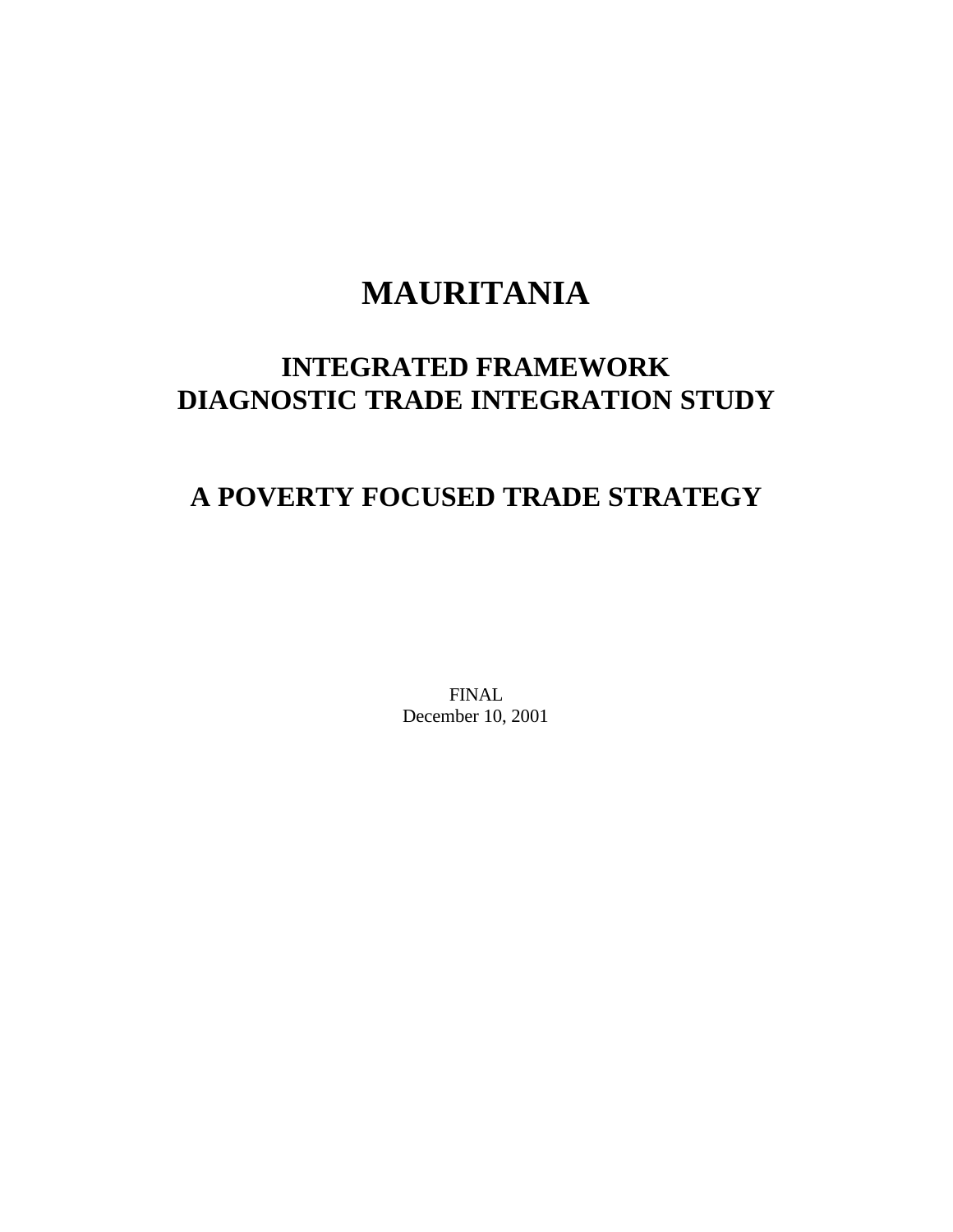## **ACRONYMS**

| <b>ACP</b>      | African, Caribbean and Pacific                                |
|-----------------|---------------------------------------------------------------|
| <b>AJEM</b>     | Association des Jeunes Employeurs de Mauritanie               |
| <b>AOF</b>      | l'Afrique Occidentale Française (French Federation of West    |
|                 | Africa)                                                       |
| <b>ASYCUDA</b>  | <b>Automated System for Customs Data</b>                      |
| <b>BAPEM</b>    | Bureau d'Appui à la Petite Entreprise en Mauritanie           |
| <b>CGEM</b>     | General Body of Mauritanian Employers (Confédération Générale |
|                 | des Employeurs Mauritaniens)                                  |
| <b>CIF</b>      | Cost, Insurance and Freight                                   |
| <b>CIMDET</b>   | Centre d'Information Mauritanien pour le Développement        |
|                 | Economique et Technique                                       |
| <b>CMTA</b>     | Compagnie Mauritanienne des Transports Aériens                |
| <b>CNROP</b>    | Centre National de Recherche Océanographique et des Pêches    |
| <b>CODINORM</b> | Côte d'Ivoire Normalisation                                   |
| <b>COMAUNAM</b> | Compagnie Mauritanienne de Navigation Maritime                |
| <b>COMTRADE</b> | Commodity Trade Statistics Division of the United Nations     |
| <b>CPPPM</b>    | Centre de Promotion des Produits de la Pêche de Mauritanie    |
| <b>DEA</b>      | Direction de l'Elevage et de l'Agriculture (Directorate of    |
|                 | Livestock and Agriculture)                                    |
| <b>ECOWAS</b>   | <b>Economic Community of West African States</b>              |
| <b>EDI</b>      | Electronic Data Interchange                                   |
| <b>FAO</b>      | Food and Agriculture Organization of the United Nations       |
| <b>FDI</b>      | Foreign Direct Investment                                     |
| <b>FDP</b>      | <b>Fisheries Development Plan</b>                             |
| <b>FIAS</b>     | Foreign Investment Advisory Services                          |
| <b>FNC</b>      | <b>Forest National Corporation</b>                            |
| <b>FOB</b>      | Free on Board                                                 |
| <b>FSF</b>      | <b>Fisheries Services Fund</b>                                |
| <b>GATT</b>     | General Agreement on Tariffs and Trade                        |
| <b>GDM</b>      | Grands Domaines de Mauritanie                                 |
| <b>GIE</b>      | Groupement d'Intérêt Economique                               |
| <b>GSM</b>      | Global System for Mobile Communications                       |
| <b>GTZ</b>      | Deutsche Gesellschaft für Technische Zusammenarbeit           |
| <b>HIPC</b>     | Highly Indebted Poor Countries                                |
| HS              | <b>Harmonized System</b>                                      |
| <b>ICRG</b>     | <b>International Country Risk Guide</b>                       |
| <b>IMF</b>      | Impôt Minimum Forfaitaire                                     |
| <b>ISIC</b>     | <b>International Standard Industrial Classification</b>       |
| <b>ITC</b>      | <b>International Trade Centre</b>                             |
| <b>LDC</b>      | <b>Least Developed Country</b>                                |
| <b>MAED</b>     | Ministry of Economic Affairs and Development (Ministère des   |
|                 | affaires économiques et du développement)                     |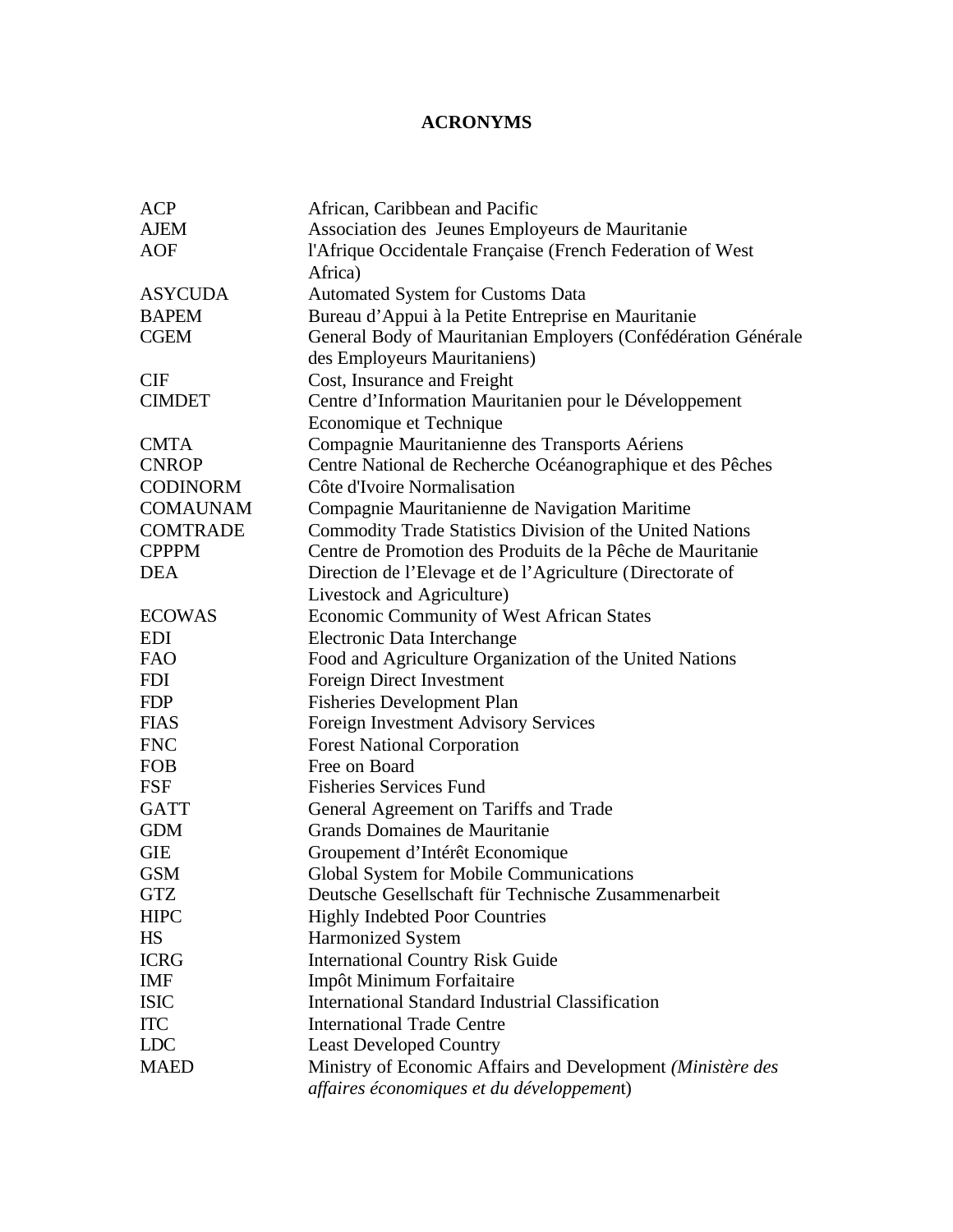| <b>MCAT</b>    | Ministry of Trade, Handicraft and Tourism (Ministerie de                                               |
|----------------|--------------------------------------------------------------------------------------------------------|
|                | Commerce et Artisanal et Tourisme)                                                                     |
| <b>MDRE</b>    | Ministry of Rural Development and Environment (Ministère du<br>développement rural et d'énvironnement) |
| <b>METR</b>    | Marginal Effective Tax Rate                                                                            |
| <b>MFN</b>     | <b>Most Favored Nations</b>                                                                            |
| <b>NGO</b>     | Non-governmental Organization                                                                          |
| <b>NTB</b>     | Non Tariff Barrier                                                                                     |
| <b>NTO</b>     | <b>National Tourism Office</b>                                                                         |
| <b>ODA</b>     | <b>Official Development Assistance</b>                                                                 |
| <b>OMVS</b>    | Organization de la Mise en Valeur du Fleuve Sénégal                                                    |
| <b>ONS</b>     | National Statistics Bureau (Office National de la Statistique)                                         |
| <b>ONT</b>     | Office Nationale du Tourisme                                                                           |
| <b>OPEC</b>    | Organization of the Petroleum Exporting Countries                                                      |
| <b>PDIAIM</b>  | Programme de Développement Intégré de l'Agriculture Irrigueé en<br>Mauritanie                          |
| <b>PRSP</b>    | <b>Poverty Reduction Strategy Paper</b>                                                                |
| <b>PSI</b>     | Pre-Shipment Inspection Agency                                                                         |
| <b>QUAD</b>    | Refers to Japan, Canada, EU, USA                                                                       |
| <b>REER</b>    | Real Effective Exchange Rate                                                                           |
| <b>REMEMA</b>  | Réseau Mauritanien d'Épidémio-surveillance des Maladies<br>Animales                                    |
| <b>SDF</b>     | <b>Standards Development Forum</b>                                                                     |
| <b>SGS</b>     | Société Générale de Surveillance                                                                       |
| <b>SMCP</b>    | Sociéte Mauritanienne de Commercialisation des Produits de la<br>Pêche                                 |
| <b>SNIM</b>    | Société Nationale Industrielle et Minière                                                              |
| <b>SOMASET</b> | Société Mauritanienne de Services et de Tourisme                                                       |
| <b>SOMELEC</b> | National power and water company (Société Mauritanienne                                                |
|                | d'électricité)                                                                                         |
| <b>SPS</b>     | Sanitary and Phytosanitary Agreement                                                                   |
| <b>TBT</b>     | <b>Technical Barriers to Trade</b>                                                                     |
| ${\rm TP}$     | Trade Point                                                                                            |
| <b>TPO</b>     | <b>Trade Promotion Organizations</b>                                                                   |
| <b>UMA</b>     | Union du Maghreb Arabe                                                                                 |
| <b>UNCACEM</b> | National Union of Savings and Loans Organizations (Union                                               |
|                | Nationale de Crédit Agricole et Caisse d'Epargne de Mauritanie)                                        |
| <b>UNCTAD</b>  | United Nations Conference on Trade and Development                                                     |
| <b>VAT</b>     | Value Added Tax                                                                                        |
| <b>WAEC</b>    | West African Economic Community                                                                        |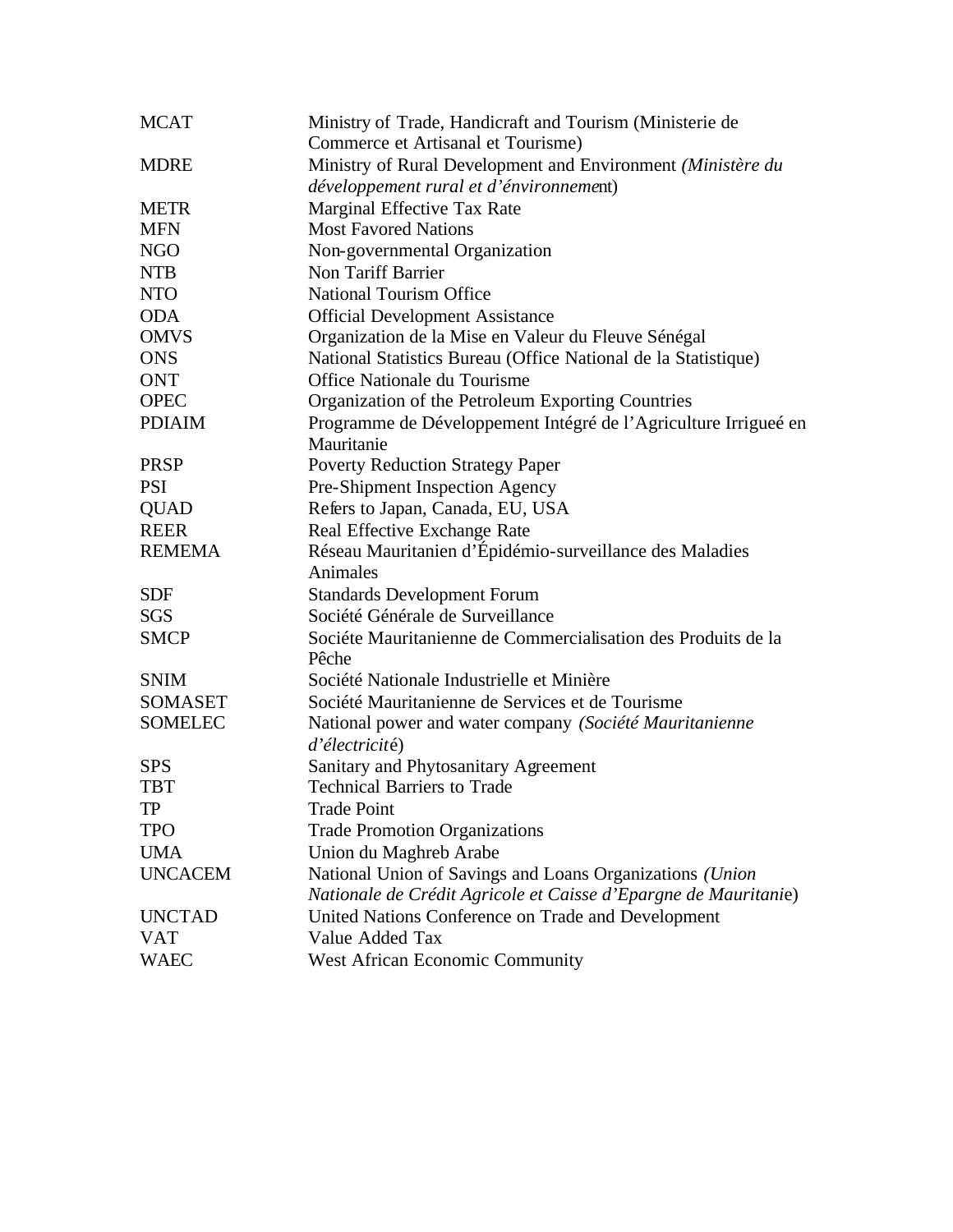## **TABLE OF CONTENTS**

| <b>EXECUTIVE SUMMARY</b>                                                     | $\mathbf I$    |
|------------------------------------------------------------------------------|----------------|
| <b>INTRODUCTION</b>                                                          | $\mathbf{1}$   |
| 1. THE MAURITANIAN ECONOMY AND ITS INTEGRATION IN THE WORLD ECONOMY          | $\overline{2}$ |
| 1.1 Macroeconomic Developments                                               | $\overline{2}$ |
| 1.2 Mauritanian Foreign Trade: Recent Reforms, Performance and Access        | $\overline{4}$ |
| 1.2.1 Trade regime                                                           | $\overline{4}$ |
| 1.2.2 Mauritania's trade performance                                         | 10             |
| 1.2.3 Market access                                                          | 15             |
| 2. COMPETITIVENESS OF THE MAURITANIAN ECONOMY: DOMESTIC FACTORS              | 18             |
| 2.1. Export Competitiveness                                                  | 18             |
| 2.2. Business Environment and Competitiveness                                | 21             |
| 2.2.1. Improve the business environment                                      | 22             |
| 2.2.2 Lower cost of doing business                                           | 24             |
| 2.3 Customs Reform in Support of Trade Facilitation                          | 30             |
| 2.3.1 Need for high-level political backing.                                 | 30             |
| 2.3.2 Simplify customs procedures using ASYCUDA                              | 30             |
| 2.3.3 Better manage special import regimes.                                  | 31             |
| 2.3.4 Improve customs valuation practices                                    | 32             |
| 2.3.5 Organization, staffing and resources for customs department.           | 34             |
| 2.4 Institutional Support for Trade Development                              | 34             |
| 2.4.1 Public and private sector support for promoting exports.               | 34             |
| 2.4.2 The present institutional framework for export promotion in Mauritania | 35             |
| 2.4.3 Suggestions for a new institutional support system to promote exports. | 36             |
| <b>3. SECTOR ANALYSIS</b>                                                    | 41             |
| 3.1 Fisheries                                                                | 41             |
| 3.1.1 Background: strengths and weaknesses                                   | 41             |
| 3.1.2 Outline of an action plan to improve sector performance                | 43             |
| 3.2 Livestock                                                                | 48             |
| 3.2.1 Background: weaknesses and strengths.                                  | 48             |
| 3.2.2 Outline of an action plan to improve sector performance                | 50             |
| 3.3 Tourism                                                                  | 52             |
| 3.3.1 Background: weaknesses and strengths.                                  | 52             |
| 3.3.2 Outline of an action plan to improve the sector performance            | 53             |
| 3.4 Agriculture                                                              | 55             |
| 3.4.1 Background: strengths and weaknesses                                   | 55             |
| 3.4.2 Action program to improve agricultural export competitiveness          | 57             |
| 4. POVERTY                                                                   | 62             |
| 4.1 Poverty Profile                                                          | 62             |
| 4.2 Locating the Poor                                                        | 63             |
| 4.2.1 In terms of consumption                                                | 64             |
| 4.2.2 In terms of production                                                 | 65             |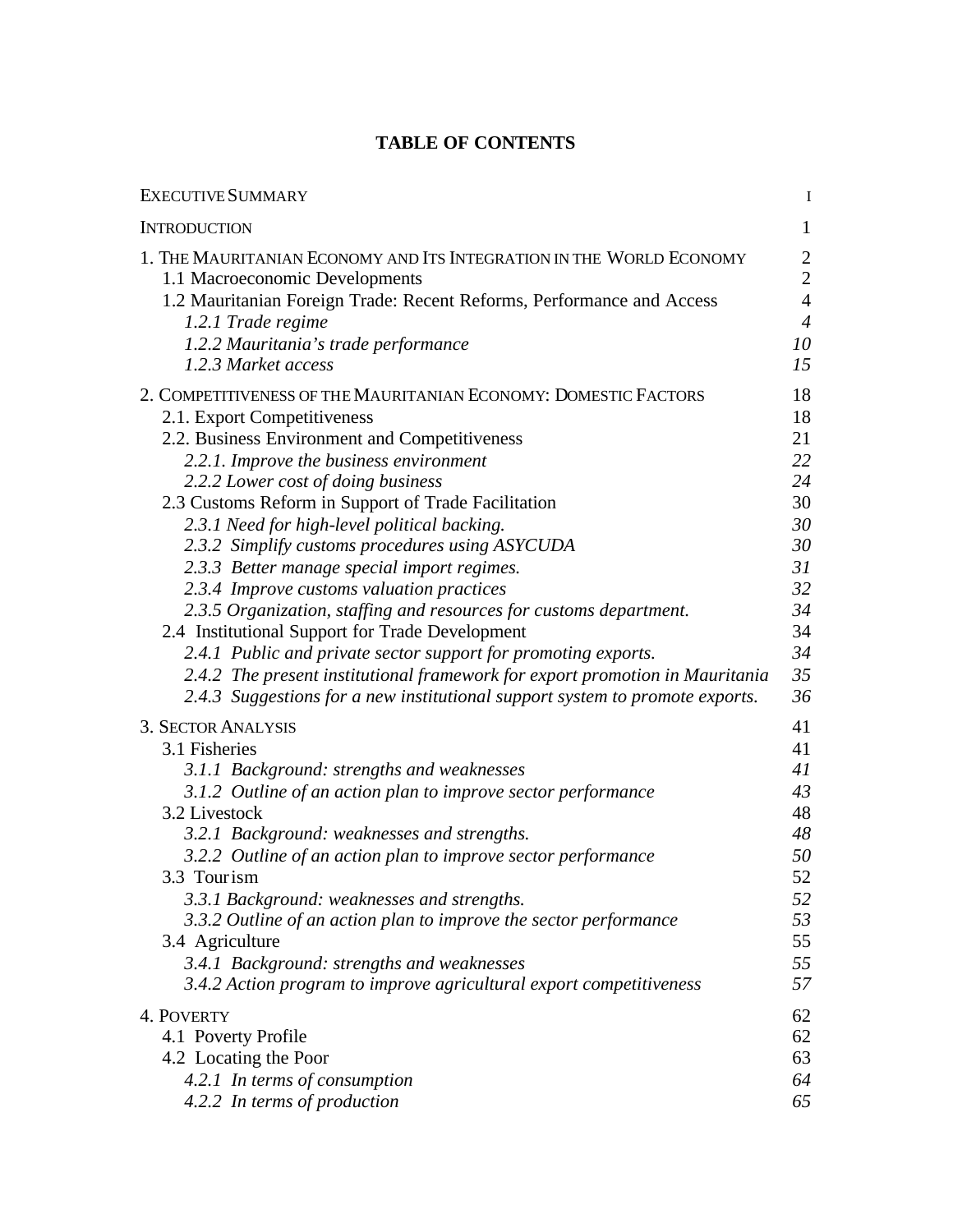| 4.2.3 In terms of income                                                 | 66  |
|--------------------------------------------------------------------------|-----|
| 4.3 Policy Implications for the Integrated Framework                     | 67  |
| 5. ACTION MATRIX AND NEXT STEPS FOR THE INTEGRATED FRAMEWORK             | 68  |
| 6. DOCUMENT PREPARED AT THE END OF THE WORKSHOP ORGANIZED IN NOUAKCHOTT, |     |
| 5-6 NOVEMBER                                                             | 81  |
| 6.1 Introduction                                                         | 81  |
| 6.2 Status report                                                        | 82  |
| 6.3 Objectives and strategies                                            | 84  |
| 6.4 Priority action plan                                                 | 85  |
| 6.4.1 Policy component for improving competition                         | 90  |
| 6.4.2 Component: Facilitating trade                                      | 91  |
| 6.4.4 Fishing component                                                  | 93  |
| 6.4.5 Rural Sector component                                             | 95  |
| 6.4.6 Tourism component                                                  | 97  |
| <b>APPENDIX</b>                                                          | 98  |
| <b>SELECTED REFERENCES</b>                                               | 103 |

## **LIST OF BOXES**

| <b>BOX 1 WEAKNESSES OF TRADE STATISTICS</b>       | 11. |
|---------------------------------------------------|-----|
| BOX 2 GRAND DOMAINE DE MAURITANIE (GDM)           | 61. |
| BOX 3 DATA ISSUES WITH HOUSEHOLD SURVEY 1995-1996 | 64  |

## **LIST OF FIGURES**

| FIGURE 1 APPLIED MFN TARIFF DISTRIBUTION, 2001                                               | 6  |
|----------------------------------------------------------------------------------------------|----|
| FIGURE 2 TARIFF ESCALATION BY 2 DIGIT ISIC INDUSTRY, 2001                                    | 7  |
| FIGURE 3 EXPORT PERFORMANCE IN MAURITANIA, 1995-1999                                         | 13 |
| FIGURE 4 MAURITANIA: COMPETITORS REAL EFFECTIVE EXCHANGE RATE<br>DEVELOPMENTS, 1980-MAY 2001 | 20 |
| FIGURE 5 COST OF TRANSPORTATION                                                              | 29 |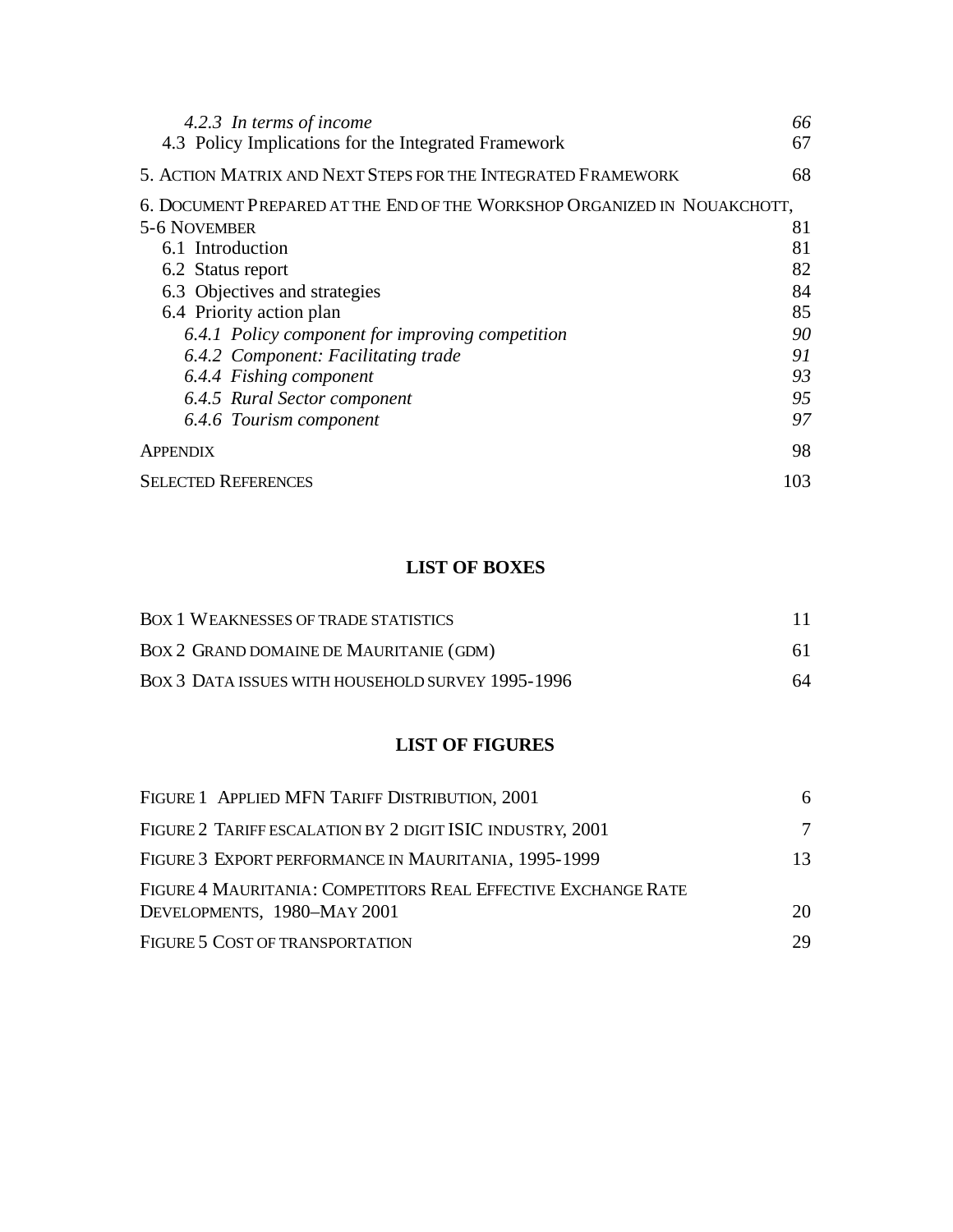## **LIST OF TABLES**

| TABLE 1 KEY MACRO ECONOMIC INDICATORS, 1997-2001                         | 3  |
|--------------------------------------------------------------------------|----|
| TABLE 2 KEY FEATURES OF THE MAURITANIAN MFN TARIFF STRUCTURE, 2001       | 5  |
| TABLE 3 MFN TARIFFS (SIMPLE AVERAGE) BY STAGE OF PROCESSING, 2001        | 7  |
| TABLE 4 MAURITANIA TRADE PERFORMANCE AND WORLD MARKET SHARE, 1995-199912 |    |
| TABLE 5 EXPORTS BY GROUP OF PRODUCTS, 1992-99                            | 14 |
| TABLE 6 INVESTMENT CLIMATE, MAURITANIA AND NEIGHBORING COUNTRIES         | 22 |
| <b>TABLE 7 MARGINAL EFFECTIVE TAX RATES</b>                              | 24 |
| TABLE 8 POVERTY PROFILE OF FARMERS, SHEPHERDS AND FISHERMEN              | 65 |
| TABLE 9 POVERTY LEVELS BY TYPE OF HARVEST                                | 66 |
| TABLE 10 ACTION MATRIX                                                   | 71 |

## Note: **Table of Contents Volume 2**

Individual chapters will be available upon request.

- Chapter 1: Institutional Framework for Export Promotion
- Chapter 2: Customs Modernization in Support of Trade Facilitation
- Chapter 3: The Fisheries Sector
- Chapter 4: The Livestock Sector
- Chapter 5: The Tourism Sector
- Chapter 6: The Agricultural Sector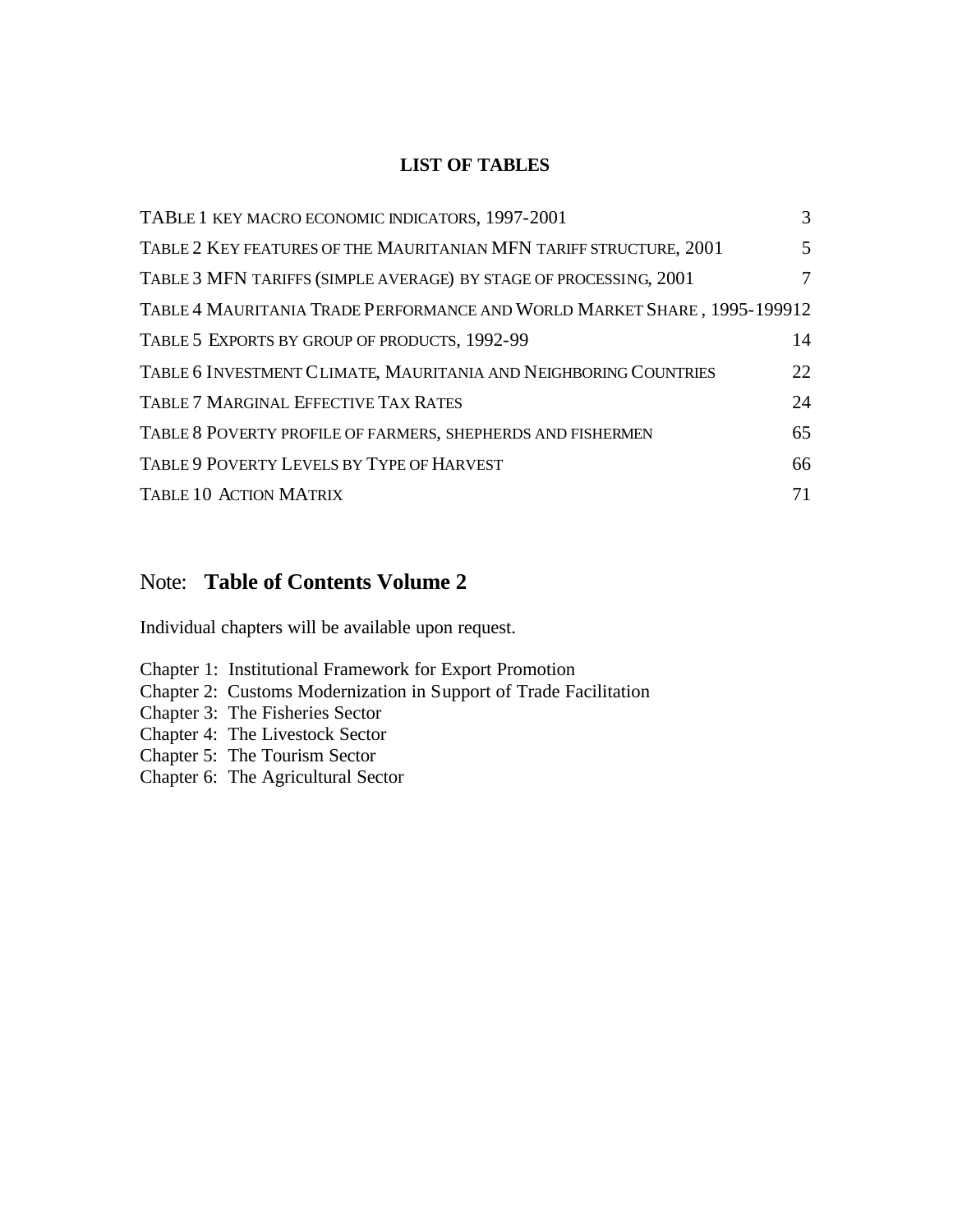#### **Executive Summary**

#### **Context**

This report follows from the initiative taken several years ago by six UN Agencies to assist Least Developed Countries (LDC) in defining their technical assistance needs for trade development. This initiative stems from the observation that exports have contributed significantly to overall growth, foreign exchange earnings, employment and poverty reduction in developing countries in the 1990s. However, export growth and its beneficial effects in the least developed countries have been sluggish at best. Hence, ways to stimulate export growth must be found.

Mauritania was the first country to finalize a Poverty Reduction Strategy Paper (PRSP) in January 2001. Mauritania's PRSP spells out an action plan to achieve an annual average GDP growth of 6-7 percent and a reduction in poverty from 50 percent of the population (1996) to 38 percent by 2004. This paper intends to assist the Government of Mauritania in strengthening its PRSP by defining a trade strategy to increase foreign exchange earnings, stimulate economic growth and reduce poverty. The Government intends to hold a series of workshops in November 2001 to discuss these recommendations and to incorporate an appropriate action plan in the updated PRSP. In addition, the Government will ask for support from its development partners to implement this action plan. The forthcoming Consultative Group (December 2001) is the most likely avenue for doing so.

#### **Mauritania's economic performance solid, but its global integration lags**

In the late 1990s, Mauritania's economic performance was relatively steady. Real annual GDP growth was about 4 percent and inflation was 5 percent; budget and balance of payments deficits were sustainable. This good growth performance reflects prudent fiscal and monetary policies supported by important structural reforms. Trade policies were simplified – tariff rates were reduced to 4 percent and the maximum rate lowered to 20 percent – and made more liberal. Fiscal reforms led to a more streamlined tax system and contained expenditure growth, most public enterprises were privatized and an exchange rate regime was put in place that ensured competitiveness of the Ougyia. The authorities could further simplify the tariff regime, however, by reducing the tariffs on capital and intermediate goods and by integrating the statistical tax into the tariff. This would reduce the implied anti-export bias. In addition, the authorities could lower some peak tariffs on commodities produced locally.

Exports have not been a major factor underlying GDP growth. In fact, while real annual GDP growth in the last decade averaged 4 percent, exports rose by an annual average rate of 1 percent. This contrasts with many other developing countries, where export growth has driven good economic performance. Mauritania's exports are heavily concentrated in marine and mineral products with the share of mining products increasing in recent years.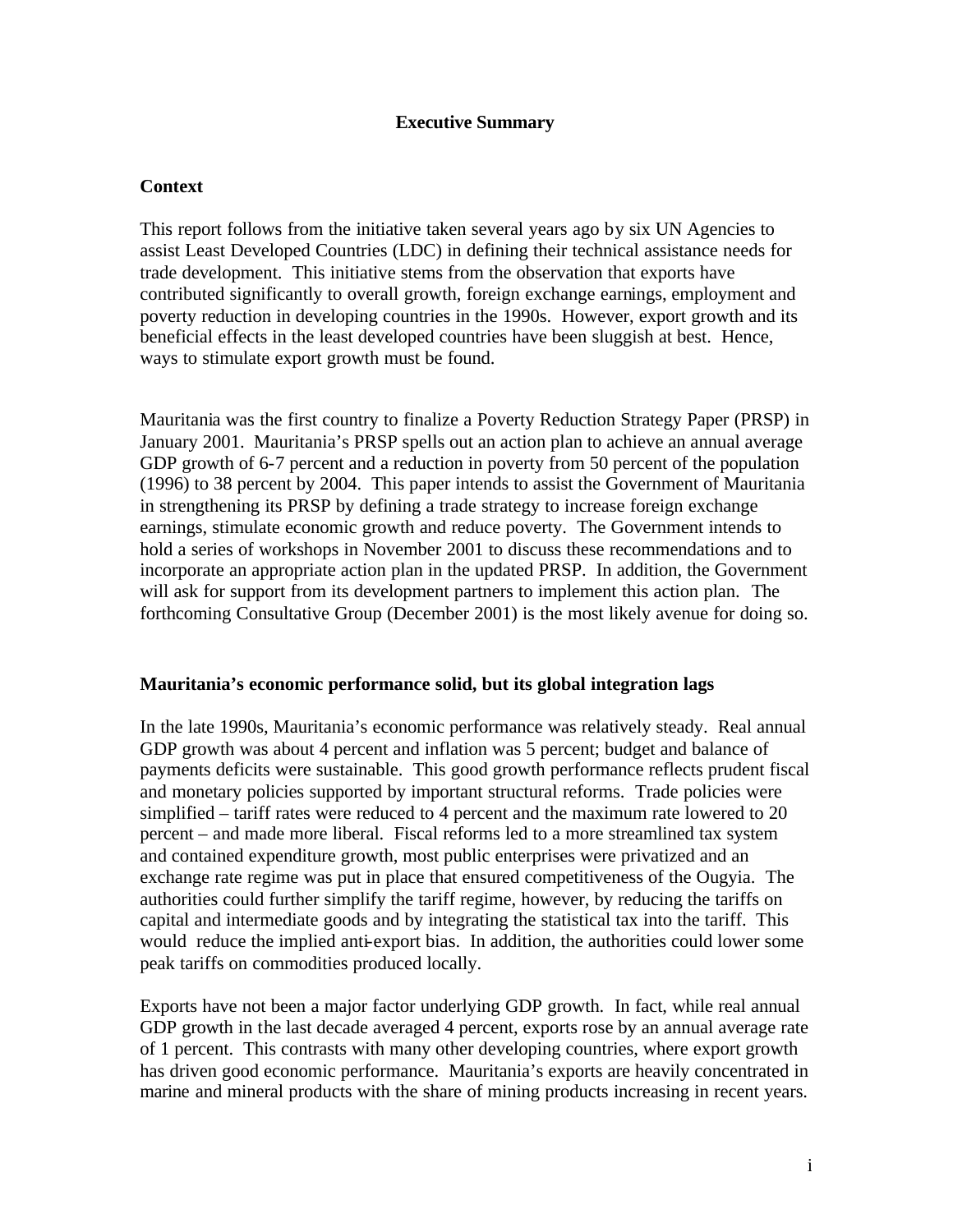World markets have been unfavorable for Mauritania's main exports in recent years. Indeed, iron ores and frozen octopus experienced negative world market growth in the second half of the 1990s, while products for which world demand grew represented only 14 percent of Mauritania's exports. Worse still, Mauritanian exports have underperformed in some important markets. Mauritania's exports are also very concentrated geographically, even though this concentration has fallen off slightly in recent years.

Mauritanian exports have been constrained by the absence of a well-articulated export strategy as well as poorly functioning institutional support for exports. This is partly due to the dominance of fisheries and mining in exports, which has led to a relative neglect of the contribution that the other sectors could make to foreign exchange earnings, employment creation and poverty alleviation. Agriculture and livestock exports appear to have the greatest potential to contribute to poverty alleviation as the sectors employ most of the population and poverty is most deeply rooted in them. Mauritania has traditionally exported livestock, but modern agriculture has focused excessively on import substitution in rice. The forthcoming trade agenda should focus on strengthening the export orientation of livestock, making rice production more productive and promoting export diversification. In the fisheries sector, the priority is to ensure the sustainability of fisheries resources to protect its future foreign exchange earnings capacity, while putting in place policies to ensure a correct balance between deriving rents from the fisheries resources from foreign operators and generating local value added. While tourism is unlikely to generate significant employment, it can provide substantial revenues in impoverished areas while generating important foreign exchange earnings. All these sectors suffer from poor access to reasonably priced finance, high transport costs and the lack of a clearly spelled out export strategy. The institutional framework – both public and private – that could support a more vigorous export sector is also not in place. In addition, the contribution that foreign direct investment could make to the export drive has been inadequately explored. Tackling these issues systematically will increase the chances that exports can better contribute to poverty alleviation.

#### **Market access not a major problem yet, but could be a constraint with export diversification**

Market access for Mauritania's current exports is not a major problem, as there are no tariffs on ore and fish in the major markets; only Japan levies substantial tariffs on some fish exports. If Japan were to give the same tariff preferences as the EU, this could lower Mauritania's export prices to the Japanese wholesaler by up to 7 percent. Alternatively, if all Mauritania's exports had duty-free and quota-free access to the QUAD countries, exports could increase by as much as \$22 million just by redirecting exports to the Japanese market. Yet, this still represents only 4 percent of Mauritania's exports in 1999 (but almost 50 percent of total official development assistance to Mauritania). Tariffs in the QUAD countries could however present a major obstacle to Mauritania's export diversification program as substantial tariffs remain on meat and meat products, bananas, sugar and textiles. In addition, non-tariff barriers in terms of phytosanitary standards for potential exports from Mauritania are substantial. Partnerships with foreign investors appear to present a good avenue for overcoming these barriers in the short run.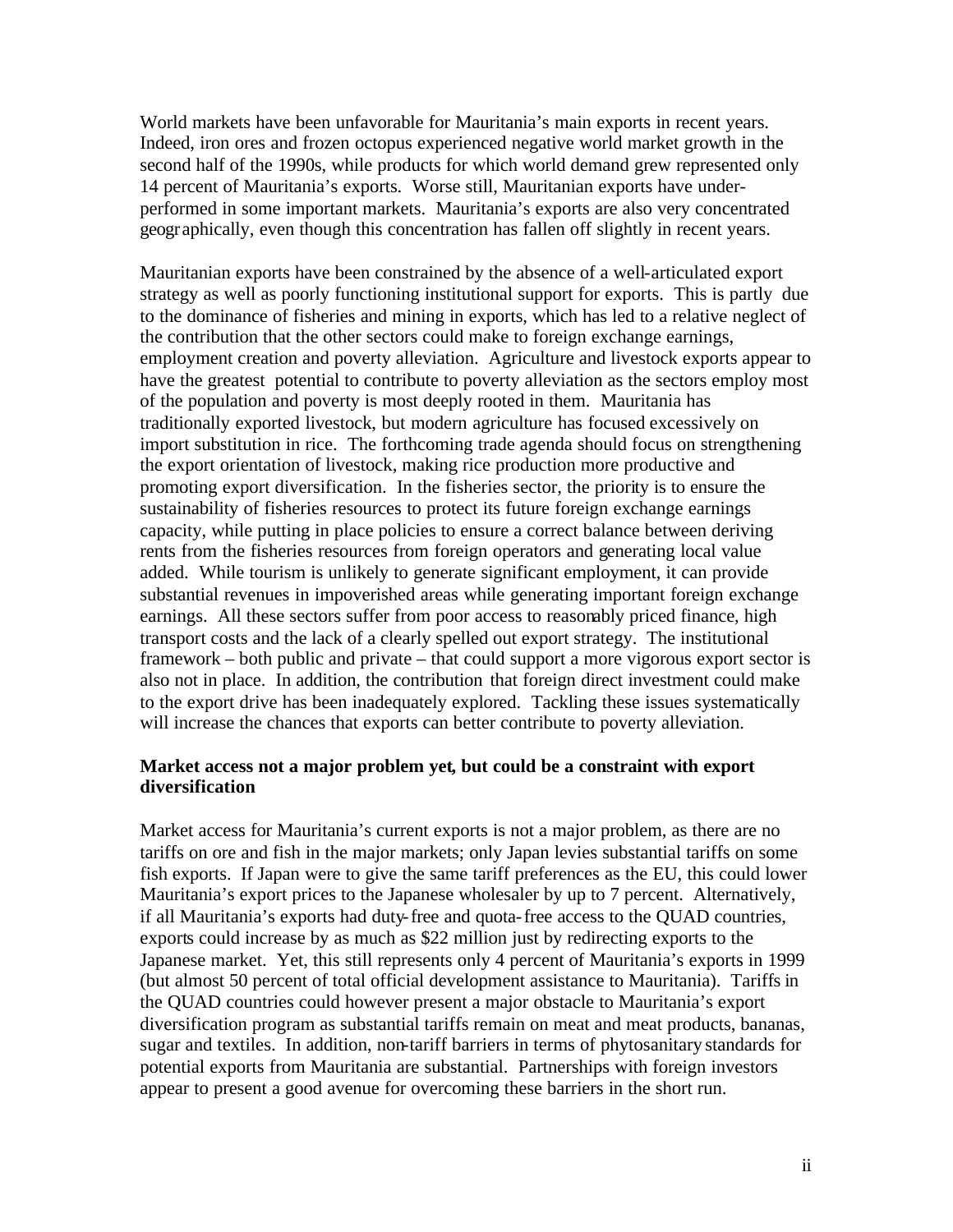#### **Enhance the competitiveness of the Mauritanian economy**

Export expansion and particularly export diversification would require enhancing the competitiveness of the Mauritanian economy, including improving customs administration, and improving the institutional support for exports. In addition, sector policies should be adjusted to improve the export performance in individual sectors. The study outlines sector-specific recommendations below.

Mauritania's exchange rate is competitive as measured by developments in the real effective exchange rate (REER) over time and in comparison with that of its trading partners and competitors. However, these favorable developments in the exchange rate have not significantly affected iron ore and fisheries exports as these operate under very particular conditions. Iron ore mines are producing at capacity, reducing the role of the exchange rate. The fisheries sector suffers from over fishing and is more influenced by demand trends in major export markets and domestic constraints. It remains important, however, to monitor closely the REER trends if exchange rate policy is to support export diversification.

Political stability in Mauritania provides foreign investors with a positive investment climate. However, a rather high level of business taxation as well as a discretionary and cumbersome Investment Code counters this. This study recommends that the overall tariff and fiscal structure be made generally friendlier to investors so that the new Investment Code need not focus on fiscal incentives. Particular attention should be given to lowering tariffs on all capital and intermediate goods. Combined with the expected lowering of the corporate tax, this could substantially improve the investment climate, as it would give automatic access to a favorable regime to all investors.

The cost of doing business can be reduced. Particular attention must be given to lowering the cost of and improving *access to credit*. With the present high interest rates and the limited access to credit few investment projects are financially viable. The cost of *telecommunications* has fallen considerably since the privatization of the telecom sector and the granting of a mobile license. Granting a new license possibly could reduce further the telecommunications costs. The *transport sector* is a major handicap for exports and deserves particular attention. Projects are under way to build new roads between the capital and Nouadhibou and along the Senegal River, while a new airport and cold storage facility are planned for Nouakchott. Such storage will greatly enhance the export prospects of the fishing sector and of agricultural exports. Financing for these projects needs to be finalized.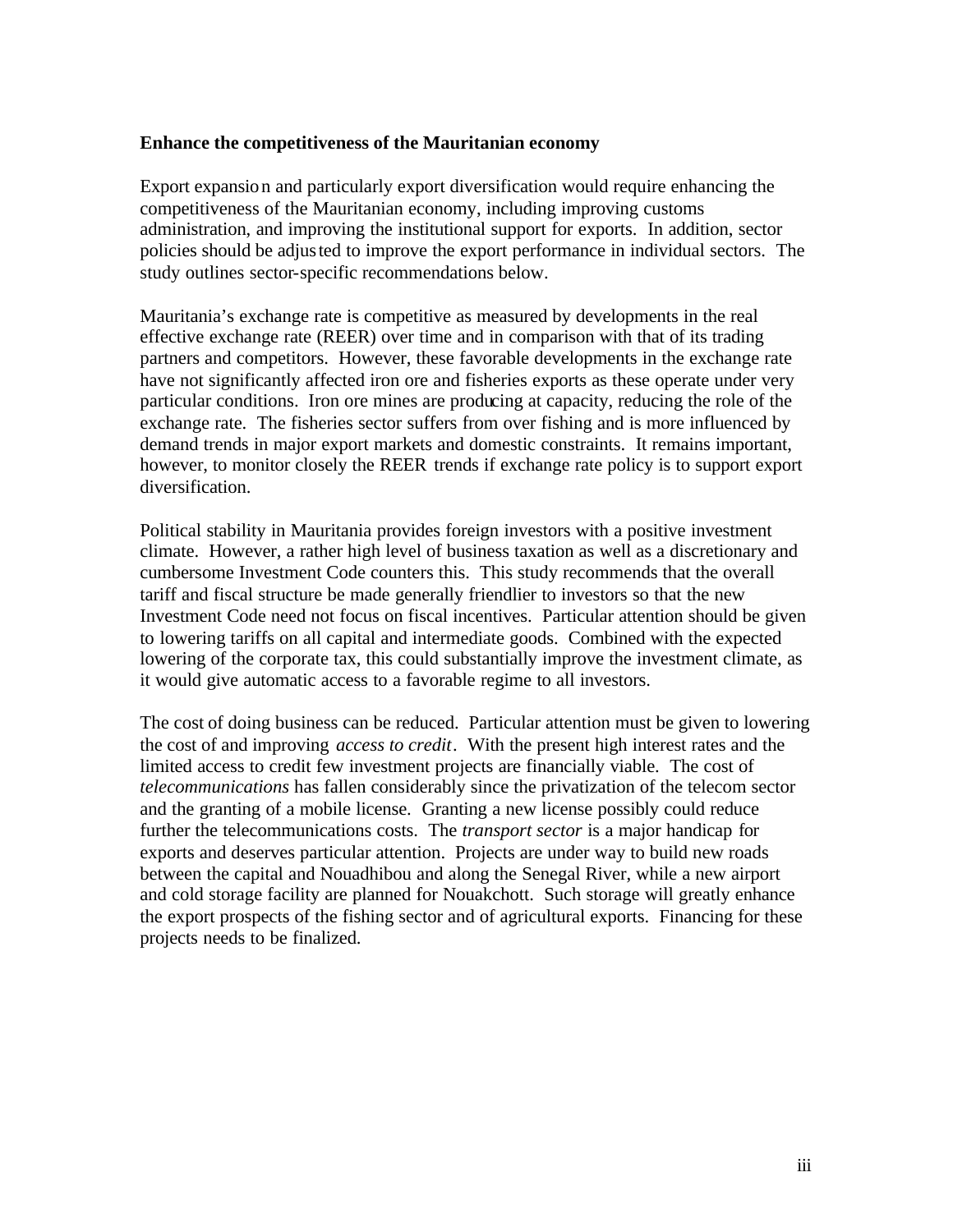#### **Further improving customs services would enhance Mauritania's competitiveness**

Customs administration is trade policy in action and it has considerably improved in recent years. Yet customs clearance remains cumbersome, the valuation of imports less than satisfactory and procedures to provide exporters duty free access to inputs are still inadequate. As such, there is much to gain in having a close look at how customs administration affects the prices of landed imports, how it assists exporters to obtain duty free imports and how it processes exports. Customs procedures could be streamlined if actual import procedures were to make full use of the installed customs automated system (ASYCUDA). Not only would this permit a greater selectivity in customs controls, but it would also align customs procedures with generally accepted trade practices. A review of the system of exemptions granted through special import regimes to avoid leakage – e.g. for state imports, for state mining company imports and other exemptions – would also facilitate control while securing fiscal revenue. Special attention should be given to determining the value of imports for calculating import duties. The benefits obtained from the present contract with the pre-shipment inspection agency are substantially less than originally envisaged, a situation that should be remedied immediately. The Ministry of Trade should also work with the Customs Department to present a viable plan of how to improve customs valuation procedures in line with WTO practice if these are judged the most relevant. Strengthening the Customs Department will require that a coherent development plan be implemented, supported by additional human and financial resources.

#### **Appropriate institutions should support export development**

In a liberal economy, the private sector largely undertakes exporting with the public sector responsible for, amongst other things, establishing an adequate incentive system, ensuring that trade agreements favorable to Mauritania are entered into and that these are effectively implemented. The public sector should also monitor the performance of the sector, promote the country's "image de marque", and coordinate the operations of the various government units whose operations influence export competitiveness. To do all this, the public sector should have a unit functioning as an antenna inside the government to ensure that overall government operations are export-friendly. This unit would also closely coordinate its activities with private sector exporters and their institutions. Such a unit exists in the Ministry of Trade but needs to be strengthened significantly.

Present public sector support to exports needs strengthening. It is clear that a well-staffed and equipped unit should perform the required public sector functions; special units should regulate and support the promising tourism and fisheries sectors. One possible setup is to empower the present Ministry of Trade by providing it more human and financial resources. Another would be reassigning some of the functions of the present Ministry of Trade to other institutions. For instance, a Tourism Secretariat could be created at the level of the Prime Minister's Office, the Fisheries Unit at the Ministry of Marine Affairs could be strengthened, while a Foreign Trade Promotion Unit could be incorporated into the Ministry of Economy. The latter would benefit from its association with a ministry that already deals with a variety of issues that have a strong bearing on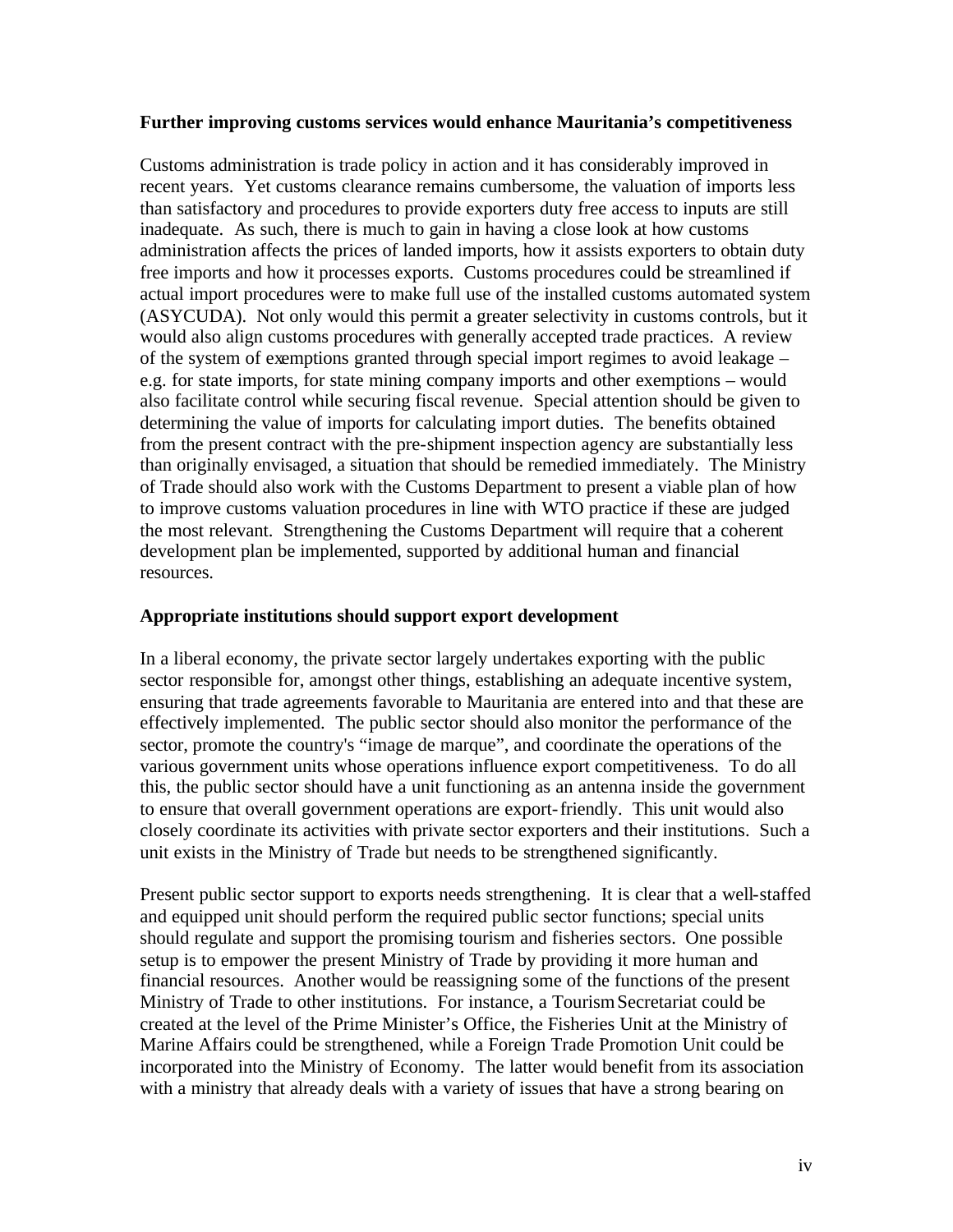the competitiveness of the economy. Under such an arrangement, Artisan Affairs could become the responsibility of the Ministry of Industry.

A privately run and largely privately financed National Tourism Office and a Fisheries Promotion Center could promote the commercial interests of the tourism and fisheries sectors respectively. Timely commercial information should be made available to exporters; the installation of Trade Points at the CIMDET is one option.

Per the request of the Mauritanian authorities, this study focuses on the fisheries, livestock, tourism and agriculture sectors. The mining sector is obviously very important and has been reviewed extensively by the authorities, while oil prospects are closely being reviewed in light of ongoing oil drillings. The scope for manufacturing and service exports, are presently rather small, but with the development of the new telecommunications strategy a vibrant services sector could emerge.

#### **The fisheries sector**

The fisheries sector contributes 30 percent of Mauritania's budget and 40 percent of foreign exchange receipts. It thus provides critical resources to provide services to the poor. The sector's impact on the economy could be further expanded, while efficiency gains could improve its performance, in terms of growth in value added, employment creation and sector sustainability. Its sustainability must be ensured. Most important will be to agree on a development plan for the sector, to better mobilize the private sector and strengthen the required infrastructure.

The sector is composed of four subsectors (cephalopod, small-pelagic, specialized fisheries, artisanal fisheries). Each presents its own challenges and calls for a welldesigned development program incorporating the future role of the foreign and domestic fleet as well as that of the artisanal fisheries. The Action Plan proposed in this paper attaches great importance to the need for the public sector to develop a well-researched medium-term sector management plan that could best be prepared with the advice of a small private-public sector working group. This Plan should articulate how the public sector intends to develop its capacity for policy analysis, investment planning, management of administrative and service functions. This Plan could articulate how research and surveillance activities will better assist in the preparation of practical management plans for each of the four main fisheries subsectors. It could also prepare Government to negotiate future fishing agreements to achieve sustainable exploitation of fishery resources and maximize the domestic value added in terms of transformation of fisheries resources, improvement of the domestic fleet and port infrastructure. In the context of that plan, the tax and license regime could be reviewed to ensure that it does not contain perverse incentives and supports marine surveillance requirements. The management plan could also encourage Mauritanian exporters to join forces with Moroccan and Senegalese exporters to extract better prices for cephalopod exports to Japan. In addition, given the presently inadequate port and transport systems in Mauritania, future investment requirements could be presented to bring these up to standard. The creation of a Fisheries Service Fund to be placed under joint public-private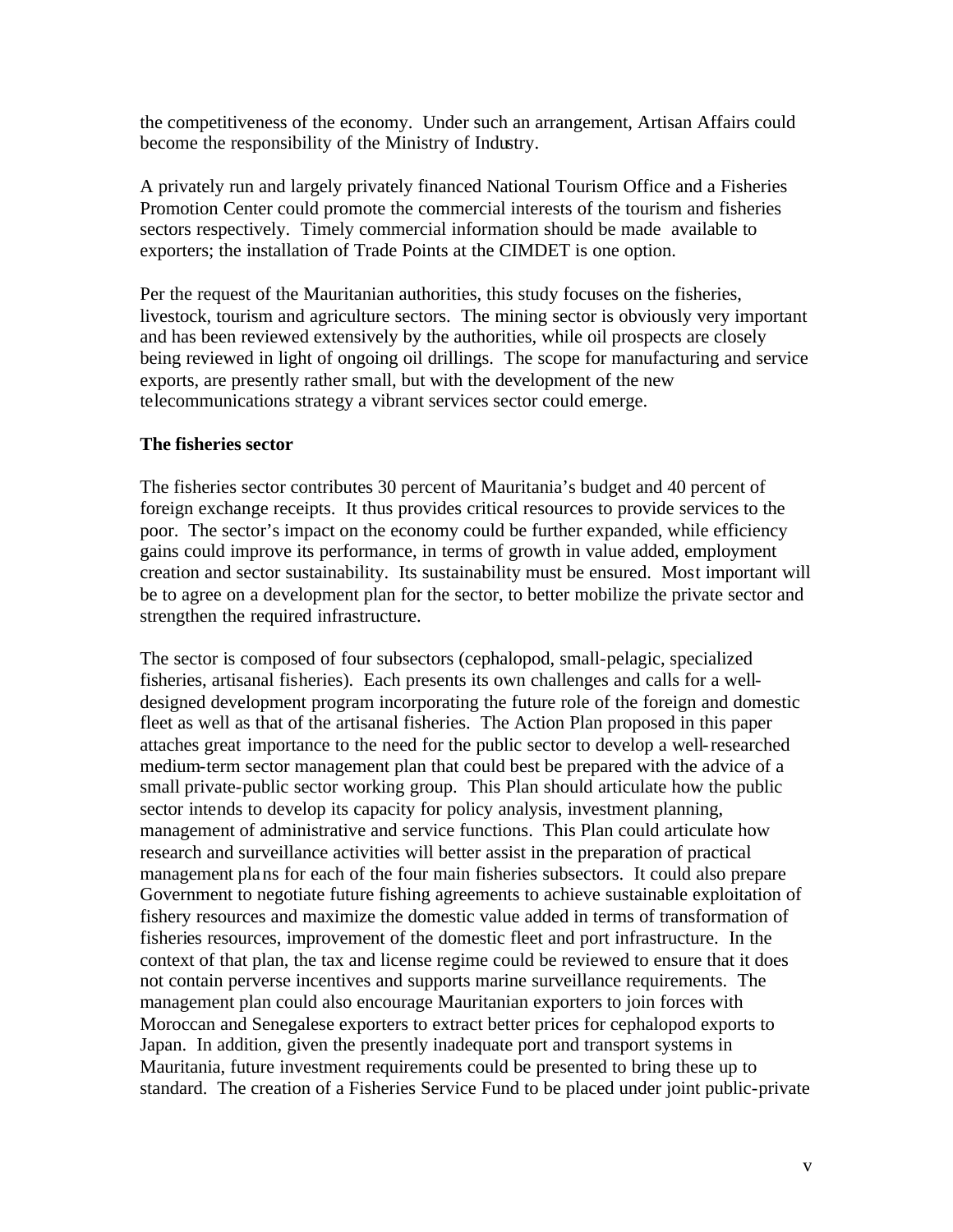management should be considered. Financed by a cost recovery fee paid by sector operators, it could cofinance the CNROP, marine surveillance, as well as support the proposed Fisheries Promotion Center.

## **The livestock sector**

The livestock sector contributes 15 percent of GDP and is a significant source of income in the rural sector. Its export performance and potential is insufficiently documented and recognized, however. Livestock and hides exporting to sub regional markets is quite significant in part because it is undertaken by the informal sector and destined for neighboring countries such as Senegal and Côte d'Ivoire. Livestock exports suffer from the quality of animals available on the local market, while the exports of hides is handicapped by the absence of a local tannery or modern slaughtering processes as well as by the poor condition of the skins offered for sale. The scope of export of milk and milk products is limited by insufficient domestic supply. The Ministry of Agriculture and Livestock, which is responsible for this sector, could also provide better strategic guidance to the sector. Its ongoing reorganization should permit it to live up to its responsibilities.

Expanding exports of livestock and livestock products will increasingly depend on satisfying sanitary standards imposed by the importer country. This will require improving the health of the herds so that the major exporting regions are declared free from bovine pest and from foot and mouth disease. Sector information, available to the public sector, herdsmen and traders would improve export performance. Therefore, the statistical database needs to be improved and a new mechanism put in place to provide traders with the necessary commercial information. Export costs could be lowered if traders had better access to credit, preferably through a cooperative mechanism, and if better infrastructure services along the routes traveled by the traders and their herds (water points, health certification stations, and so on) were provided.

Hides exports would greatly benefit from the proper operation of good slaughtering facilities and from the establishment of tanning facilities. Progress on both fronts is underway and should be supported.

## **Tourism**

Tourism is a new and promising sector for Mauritania. Tourism assets are substantial but need careful management because of their fragility. The sector's contribution to poverty alleviation can be significant in selected parts of the country, but for the near future, its relative contribution to overall economic activity will remain relatively small.

Mauritania's perceived political stability and openness, the attractiveness of desert tourism to a select group of experienced tourists that seek out new and undiscovered destinations, and the fact that French is spoken in the country – a major and close source of tourists with interest in desert destinations – are major assets of the sector. To these can be added the substantial cultural assets of the country as well as the hospitality of its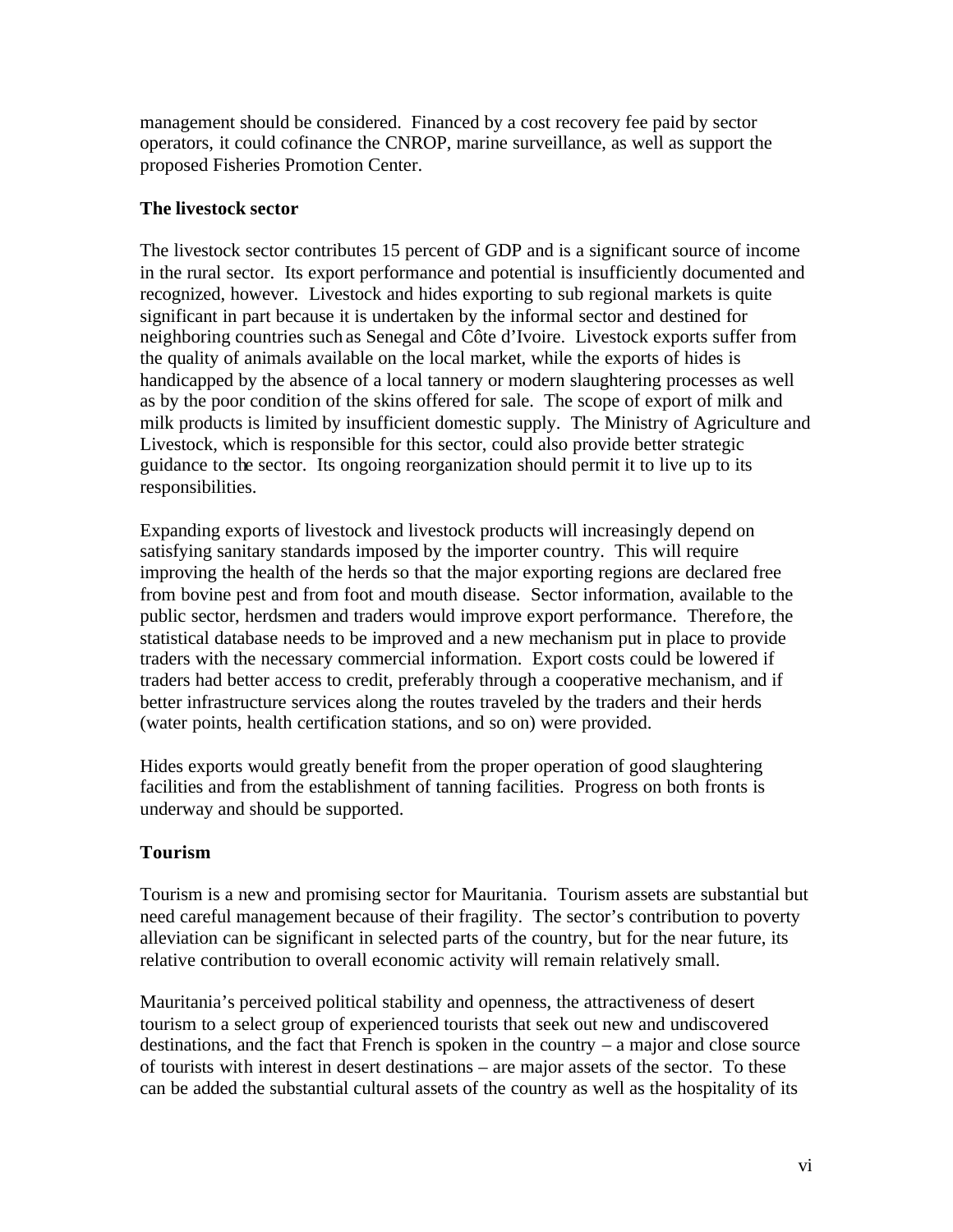people. The sector faces, however, serious handicaps. The desert is a fragile tourist destination that would rapidly suffer from overexploitation, and no real sector strategy exists to develop and regulate the sector or to protect the cultural and natural assets that are so important for its development of the sector. Mauritania is still an expensive destination and competition from other desert destination could emerge rapidly if the political situation in Algeria or Libya were to change. This presents a serious challenge for the sector's development.

The articulation and implementation of a good sector development plan could fulfill the sector's potential in terms of employment creation and foreign exchange earning. The authorities have prepared such a plan, which is under discussion. With some modification, this plan could form the basis for a good development program for the sector. Once approved by the Cabinet, the plan would mobilize the necessary public and private energies for a balanced development of the sector. It could lead to the creation of a well functioning public sector agency that in cooperation with a dedicated National Tourism Office (NTO) could effectively support the sector. The NTO should operate largely under private sector management and financing and be responsible for the commercial aspects of the sector. The respective roles of these institutions will need to be well defined. The development for the sector would benefit from broadening and upgrading the tourism destinations. This would require that desert destinations other than Attar be made accessible, and that the Banc d' Arguin and the Parc Dawling as well as the Senegal Valley be readied for tourism. The integrity of the cultural assets of the country should be assured, as is foreseen by a so far still unimplemented World Bank funded project. Tourism development is dependent on the availability of adequately trained staff. Ways and means to train staff will need to be found. A combination of establishing a training hotel, short term training sessions and training abroad would for the time being might provide an adequate approach to the training issue.

#### **Agriculture**

Agriculture, excluding livestock, represents only 6 percent of GDP in Mauritania, a smaller share than in most poor countries, largely because rainfall is erratic and very low in most of the country. The sector has benefited from large investments in the past and yet most farmers belong to the poorest segment of the population. Past investments were originally oriented towards achieving food self-sufficiency, and fostered rice growing in the Senegal Valley. A combination of factors has caused the rice sector to perform badly. The Government's intention to reduce import barriers in the medium-term aims at stimulating greater efficiency in rice production and at lowering rice prices for the consumer.

The Government has initiated a new agricultural development strategy that focuses on the intensification of rice production, the diversification of production and export promotion. This strategy is supported by a new project launched last year (PDIAIM), which aims to rehabilitate feasible irrigated areas, expand some irrigated areas, and irrigate areas that are especially set aside for an export oriented diversification program.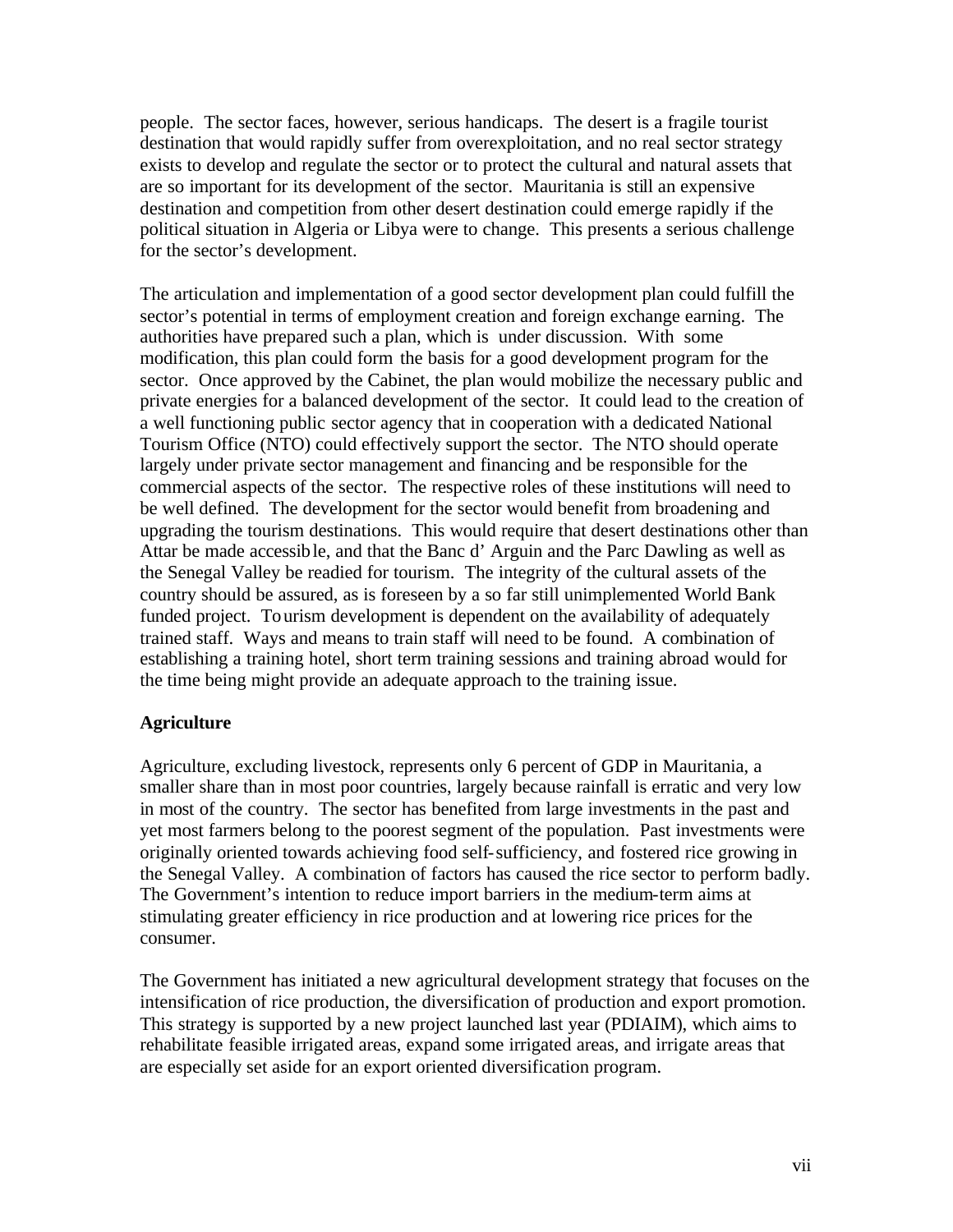The PDIAIM has already achieved substantial progress and is testing a number of promising approaches to achieve its stated objectives. The prospects for product diversification and exports are favorable. Much is to be gained by attracting foreign investment, as this could lead to the effective utilization of new production methods, testing new seeds, benefiting from market access, and solving the issue of phytosanitary standards. Progress on this score is being made. Yet, the supply response is expected to be slow and the diversification program will take time to take hold. As a result, the study recommends that the reduction of tariffs on rice imports be phased in to correspond with the progress being made in the diversification program. A too rapid liberalization of the rice sector could have detrimental effects on the income of the farmers that are amongst the very poor in the country. The program should also ensure that the land tenure system put in place is consistent with the practices on the ground and the capacities of the State to enact these provisions. This may require that the Government revise the process of granting land titles. Moreover, the ambitious expansion of rice production may need to be scaled down to be consistent with the possibilities of the domestic market to absorb the production and given the poor prospects for rice exports. Any progress on making credit available at lower cost will be welcome. Under present circumstances, few projects can pay the implied costs of credit, even at the proposed subsidized rates.

#### **Trade Policies and the Poverty Agenda**

The incidence of poverty has fallen somewhat in the 1990s, a reduction attributable to the solid performance of the economy. Similarly, future poverty reduction will greatly depend on rapid growth and on well targeted policies int ended to improve the delivery of basic public services, such as education and health. The PRSP already develops this strategy. Trade policy's major policy contribution therefore in the short-run will be to support a solid growth performance. More can be done, however, and an action matrix is presented at the end of the main report. The matrix clearly reflects the fact that no single action will suffice. Rather a multiplicity of small and major actions will be required. This will call for sustained policy resolve.

*First,* there is the agricultural diversification program. Farmers form the poorest segment of society and vegetable and fruit farmers are better off than cereal farmers are. With protection for rice bound to decrease, it is urgent that the diversification and export program moves as fast as fast as reasonably possible. Nevertheless, progress is bound to be slow so that the program of lowering of rice import tariffs should be phased with the success of the diversification program. The domestic market is small, but could benefit from improved roads. Exploiting the international market will benefit from attracting foreign investors with production and marketing know how, improving access to reasonably priced sea transport, and providing the necessary cold storage facilities. *Second,* there is the livestock sector. Shepherds are also over represented amongst the poor. Here, the existing export potential appears under exploited; careful policy action could better bring this potential to the fore. *Third*, tourism does have some income generating potential and could increase employment in remote areas, where poverty is prevalent. *Fourth*, the fisheries sector is not a major employer at this time, and fishermen are not amongst the poorest of society even though some are destitute. Yet, the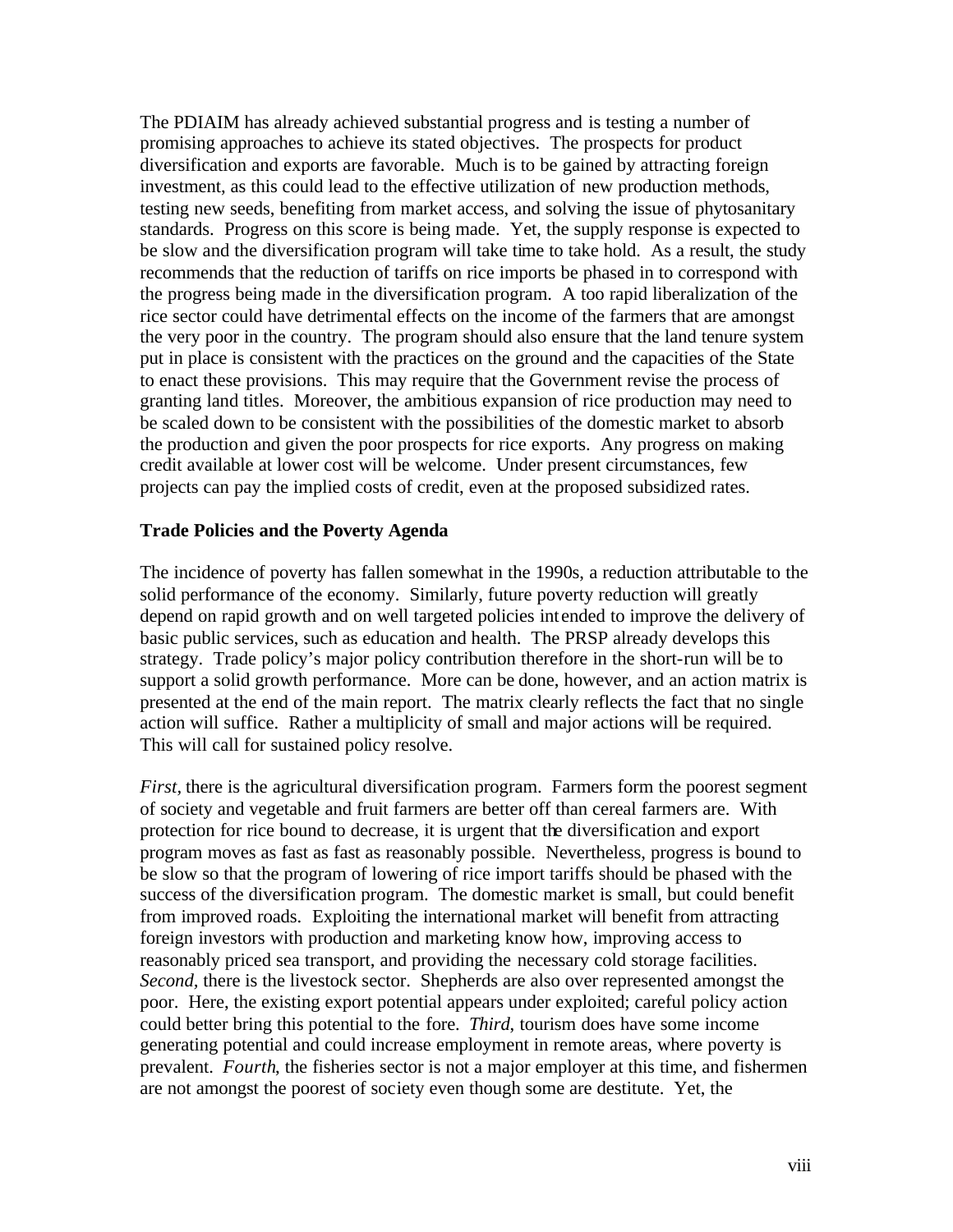implementation of a coherent sector strategy could greatly benefit employment creation and budget revenues. Tariff reductions on items that represent a major share in the consumer basket of the poor would also help.

## **The Way Forward—Priorities**

This report proposes many policy actions to be undertaken by a variety of government and private sector actors. Not all recommendations can be implemented immediately, because they need to be preceded by careful preparation and consensus building, rely on adequate institutions or require new resources. It is clear that the efforts of many institutions and partners will need to be organized, channeled and monitored. Outside support will need to be mobilized and the reform process will need to be kept on track. As such, it would appear that coordinating the actions of a variety of agents and keeping them focused on the agreed program, would be crucial to the success of the program. For this purpose, it might be advisable to set up a Monitoring Unit that operates with highlevel political support. Its task would be to stimulate government units to implement the agreed upon Action plan, assist them to do so and report to the higher political authorities. This close monitoring of the program would provide the external development partners the necessary confidence to provide sustained support.

Priorities will need to be established to permit effective reform implementation. Some of the proposed actions are already being tackled and need only small adjustments. Examples include the diversification program in the agricultural sector and the improvements in the transport sector. Others will require major changes and their implementation pace may be constrained by human and financial resources available; for example, strengthening the institutions responsible for foreign trade, tourism and fisheries. Early agreement on the budgetary support for these reforms will help.

Examples of successful reforms have greatly benefited from naming reform champions at an early stage. Mauritania could benefit from following this example.

The Action Matrix gives a sense of priorities. In brief, the following priorities can be delineated to enhance the overall competitiveness of the economy, to strengthen the institutional setup, to help customs in their trade facilitation work, and to foster export oriented growth at the sub-sector level.

## *Enhance the competitiveness of the overall economy:*

- Launch a study on the financial sector with an eye on increasing competition in the sector to increase access and reduce cost.
- Reduce transport cost and open markets by building the Nouakchott-Noadhibou road and surface the road from Rosso to Boghe.
- Provide adequate cold storage facilities in the new airport –important for the fisheries and agricultural sectors.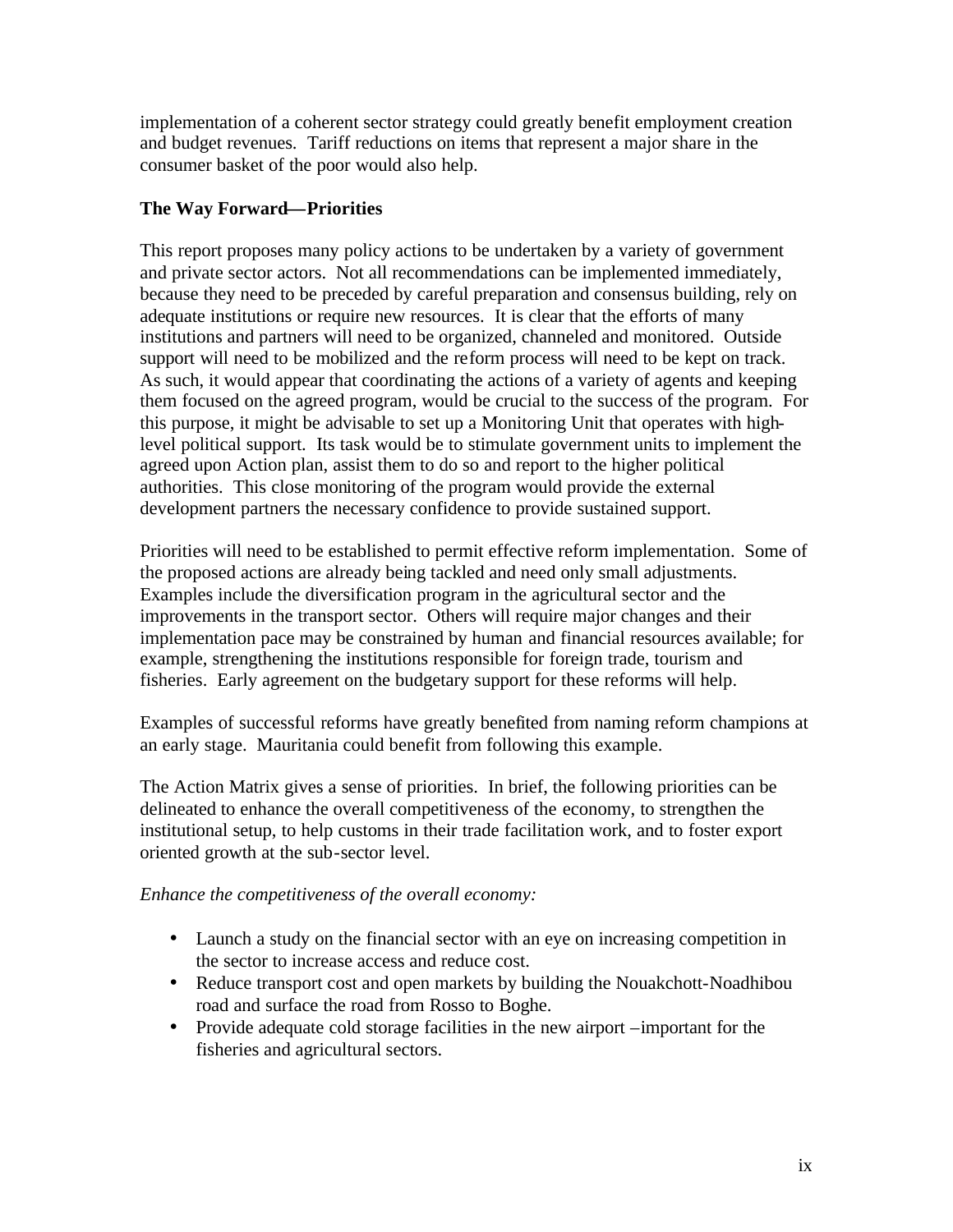## *Institutions:*

- Strengthen the existing Export Promotion Unit in Government
- Strengthen the Government Units in charge of Tourism and Fisheries

### *Customs:*

- Make full use of the functionalities made possible by the ASYCUDA information system to ease trade transactions.
- Streamline the customs valuation procedures.

## *Fisheries:*

- Establish a working group to prepare a fisheries development plan.
- Prepare feasibility studies for the proposed infrastructure investment (Nouadhibou port expansion, Nouakchott port).
- Establish the CPPPM to take over from the SMCP.

## *Livestock:*

- Ensure adequate resources to permit REMEMA to strengthen its fight against epizooties.
- Improve the production of sector statistics and disseminate commercial information to the farmers and traders.
- Support the efficient functioning of the modern slaughterhouse in Nouakchott.
- Facilitate the establishment of the proposed private sector owned and managed tannery.

## *Tourism:*

• Create an National Tourism Office under private sector management

## *Agriculture:*

- Build or upgrade the roads as noted above (Nouakchott-Nouadhibou, Rosso-Boghe).
- Continue the implementation of the PDIAIM, but scale down its plans for the expansion of rice production.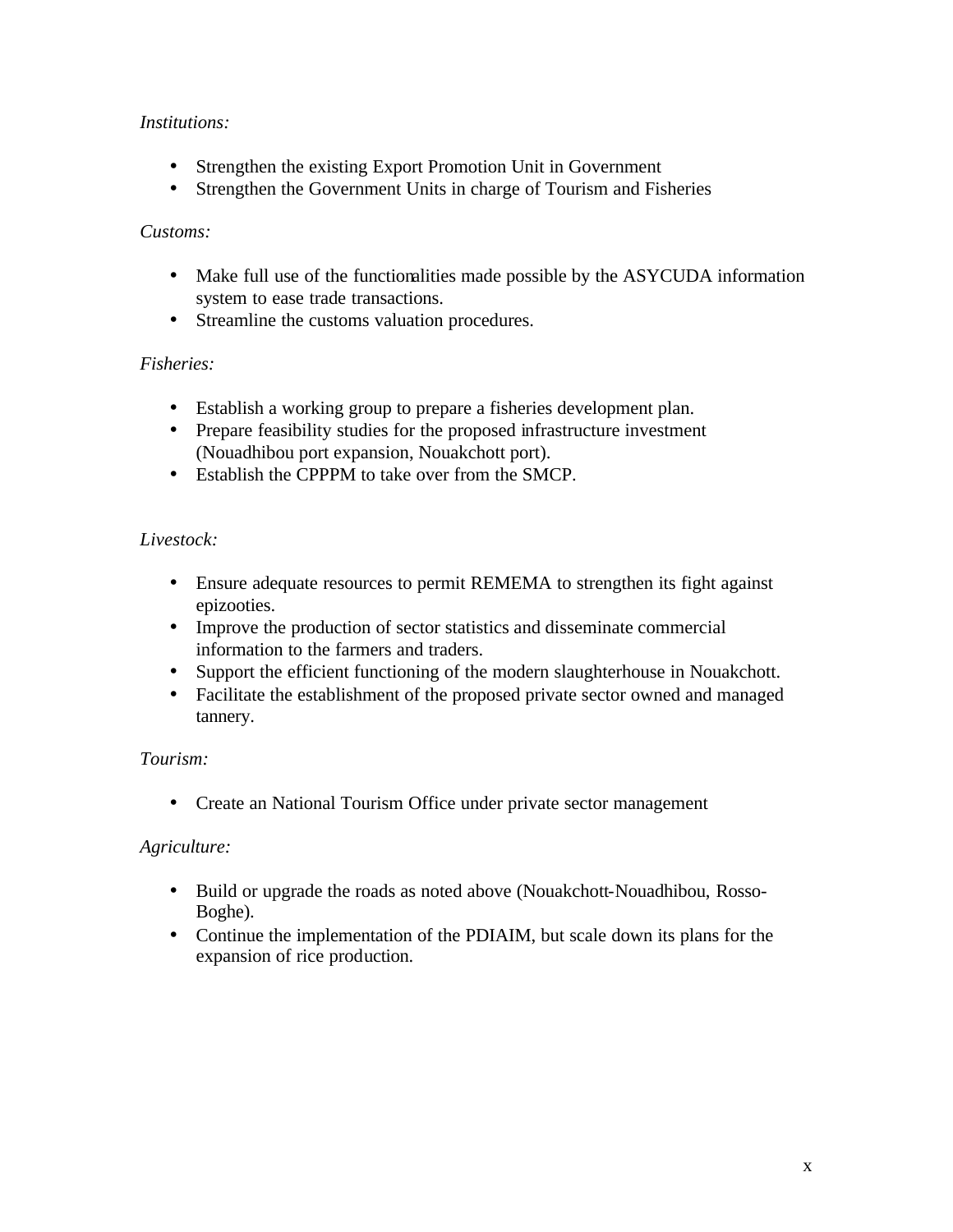#### **Introduction**

Mauritania has recently articulated a clear Poverty Reduction Strategy Program (PRSP), which is being implemented as of 2001, and was the first country to do so. The strategy aims at reducing the incidence of poverty from 50 percent (1996 data) to 38.6 percent by 2004 and to reach annual rates of GDP growth of 6-7 percent. Its implementation is benefiting from debt reduction in the context of the HIPC (Highly Indebted Poor Countries) initiative. The PRSP will be updated in early 2002 and it is the intention of Government to better articulate trade policy measures that can contribute to these PRSP objectives.

It is in support of the trade policy objectives of the Government of Mauritania that this paper is being prepared under the auspices of the Integrated Framework for Trade-Related Technical Assistance (IF). The IF was originally established in 1996 to increase the effectiveness of trade-related technical assistance to the least developed countries. It stemmed from the observation that the least developed countries lagged behind the more developed countries in trade integration, which is viewed as a powerful instrument for growth and poverty alleviation. Participating agencies include the International Monetary Fund, the International Trade Center, UNCTAD, UNDP, the WTO and the World Bank. By the summer of 2000, 40 least developed countries had completed a "needs assessment" for technical assistance in trade, the first step of the IF process. However, progress in mobilizing donor support proved difficult, and the program started slowly. An independent review of the IF, completed in June 2000, resulted in a redefining to ensure better integration of trade with national development strategies and established a trust fund for IF activities. In early 2001, a pilot program supported primarily by bilateral donor contributions to the trust fund was agreed upon.<sup>1</sup> A series of diagnostic "trade integration studies" are being carried out to analyze trade obstacles and prioritize technical assistance requirements for three "pilot" countries – Cambodia, Madagascar and Mauritania. Mauritania was included in the pilot program because of its commitment to a poverty alleviation strategy, the progress made to articulate a trade strategy<sup>2</sup> and the Government of Mauritania desired to incorporate the elements of a trade strategy in the updated PRSP. Government also wants to present the main ideas of this IF at the December Consultative Group meeting.

This report reflects the findings of a team of international and local consultants that visited Nouakchott in June 2001 and benefited greatly from contributions made by staff members of the Agencies, the dialogue with government officials and representatives of the private sector. $3$ 

 $<sup>1</sup>$  As of September 2001, pledges to the Trust Fund had been made by the following partners: Canada,</sup> United Kingdom, Japan, Switzerland, Norway, Denmark, Sweden, Ireland, United States, the Netherlands, Finland, UNDP, the European Commission, France, and the World Bank.

 $2$  Partly financed by the Agence Intergouvernementale de la Francophonie. In February 2001, a Conference Assises Du Commerce Extérieur, was held in Nouakchott, and in July 2001 a Workshop was organized in Nouakchott to discuss the findings of the Technical Committee that had been established after the February Conference. This report drew on the documentation prepared on that occasion.

<sup>3</sup> Luc De Wulf (Team leader), Francois Nankobogo (incentive framework), Marcelo Olarreaga (market access), Hassan Serghini (agriculture), Gert Vansanten (fisheries), Dr. Abdellalei Ould Soneid' Ahmad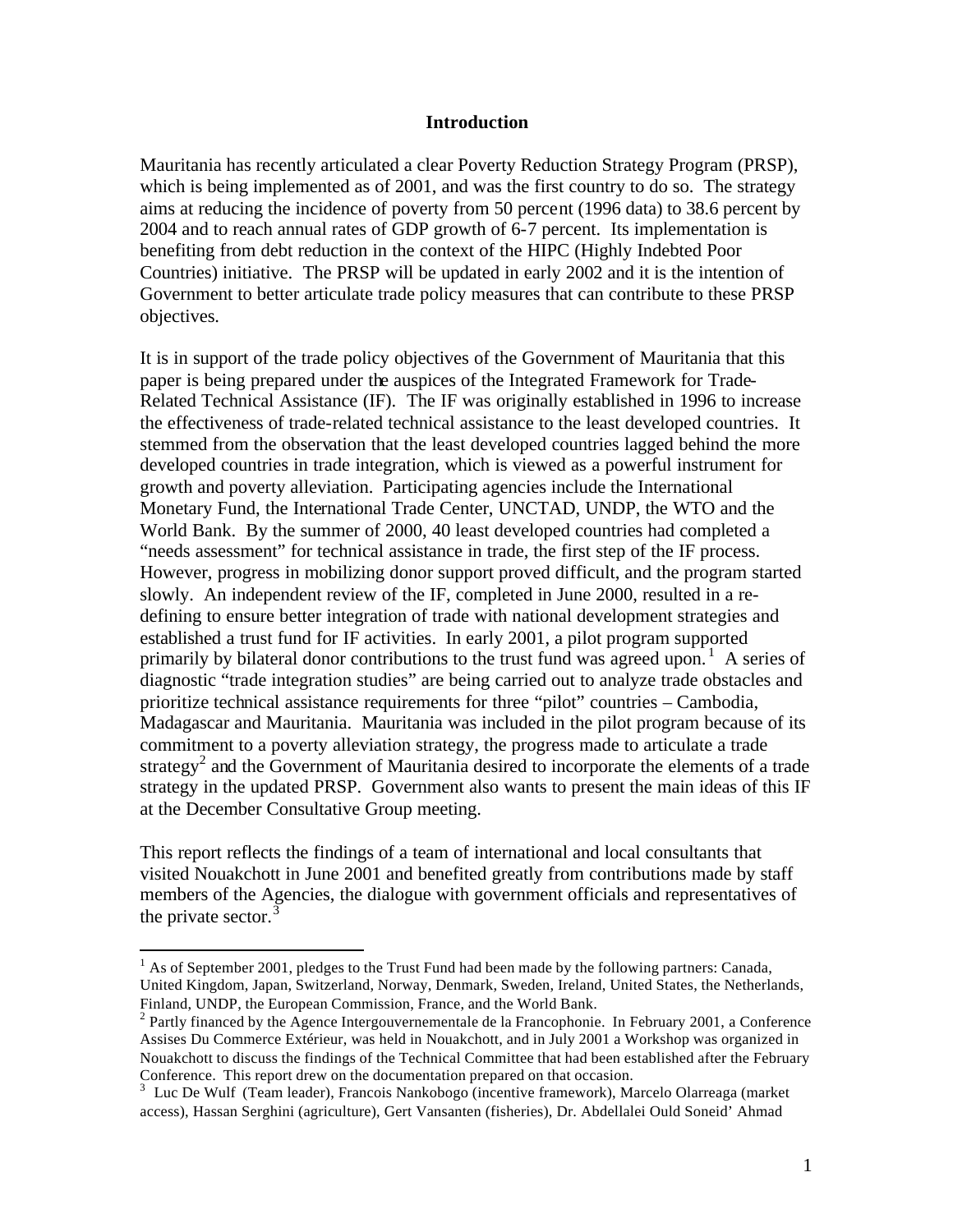### **1. The Mauritanian Economy and Its Integration in the World Economy**

#### **1.1 Macroeconomic Developments**

 $\overline{a}$ 

Thanks to reforms initiated in the early 1990s, Mauritania's economic performance in 1996-2000 was solid, with an average real GDP growth rate exceeding 4 percent while the annual CPI inflation rate remained below 5 percent, excluding the peak of 1998. $4$ Non-government investment, bolstered by public enterprise reform and a strong privatization program, increased considerably, to over 22 percent of GDP in 2000 from an average of about 15 percent in mid-1990s. The current account deficit (excluding official transfers) narrowed to an average of about 11 percent of GDP in 1996–2000, and official reserves had increased to the equivalent of 7 months of imports by the end of 2000 (Table 1). Export growth, however, has been lagging and was even negative in 1997-99. Between 1995-99, even accounting for positive economic growth in 1995 and 1996, Mauritania's exports fell at an annual rate of 3 percent, when world exports rose at an annual rate of 2 percent. Chapter 3 reviews this performance in detail.

This solid performance reflected largely, prudent fiscal and monetary policies. Following its consolidation in 1996–1999, fiscal policy was eased somewhat to allow for greater spending on poverty reduction and priority sectors such as infrastructure rehabilitation, health, and education.<sup>5,6</sup> At the same time, non-interest current expenditures were contained, including the wage bill and defense expenditures.The role of monetary policy has centered recently on maintaining macroeconomic stability, and on reducing the cost of borrowing to the private sector. In2000, the Central Bank began to gradually reduce the discount rate and adopted several measures to increase competition between banks while improving banking supervision. It also began to develop indirect monetary instruments to improve liquidity management and the conduct of monetary policy in general.

<sup>(</sup>livestock), Joseph Tomatis (tourism), Michael Langstaff and Wague (institutional aspects of trade policies), Ismael Ould Sadegh (regional trade issues) Willy Alfaro and Jean Marc Fortin (WTO issues and commercial policy). Contributions were received from the IMF staff in Washington and from Prosper Youm (IMF Resident Representative in Nouakchott)

 $4A$  substantial devaluation of the exchange rate in that year (18.2 percent) caused the inflation rate to increase to 8 percent.

<sup>&</sup>lt;sup>5</sup>The overall budget balance shifted from a surplus of over 5 percent of GDP in 1996 to a deficit of about 0.6 percent of GDP in 2000.

<sup>&</sup>lt;sup>6</sup>The easing of fiscal policy was facilitated by debt relief after Mauritania reached the decision point under the enhanced HIPC initiative in early 2000.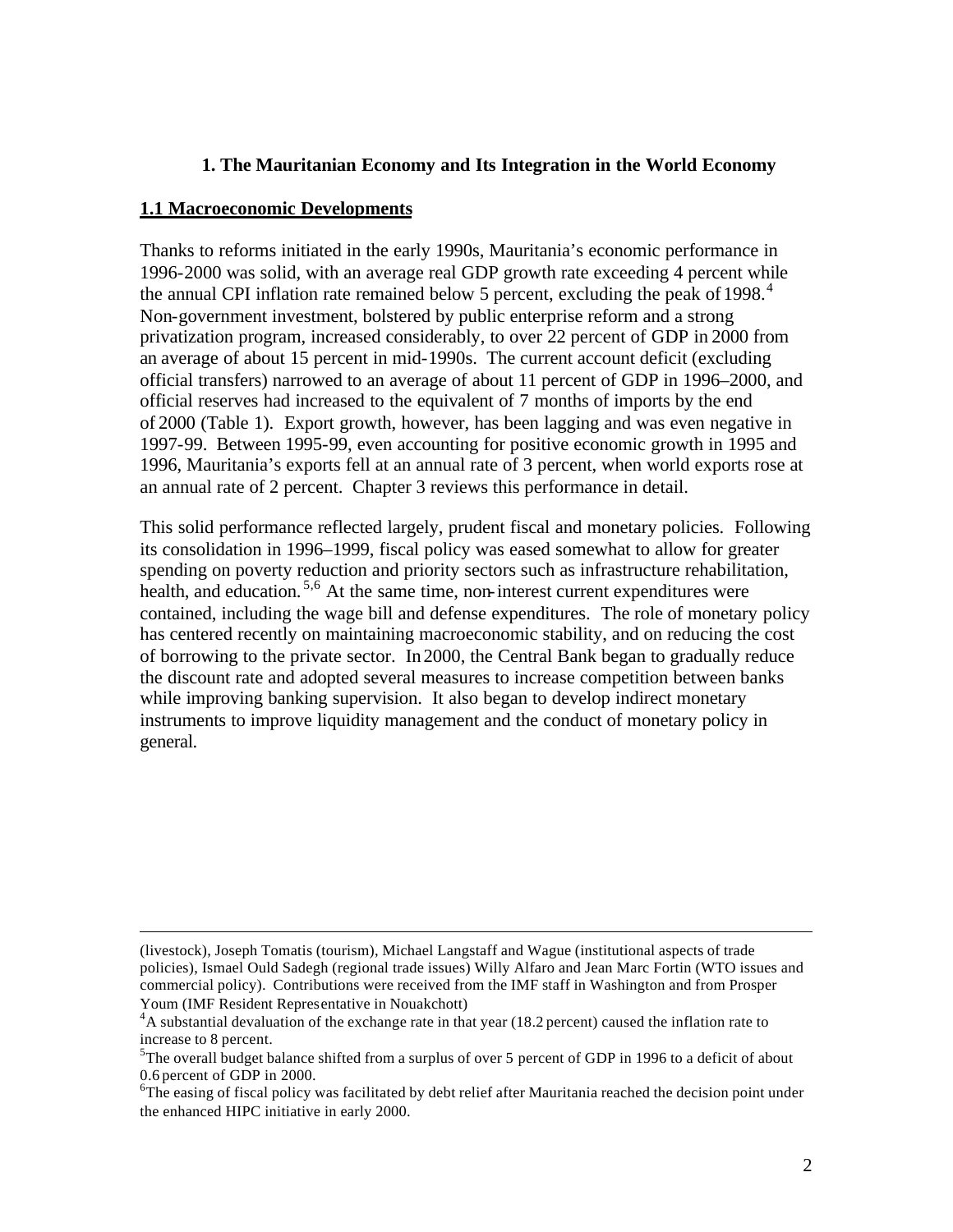|                                                                          | 1997    | 1998    | 1999                | 2000                                                | 2001       | $2003 - 2004$      |
|--------------------------------------------------------------------------|---------|---------|---------------------|-----------------------------------------------------|------------|--------------------|
|                                                                          |         |         |                     | <b>Actual</b>                                       | Projection | <b>Projections</b> |
|                                                                          |         |         |                     | (Average percentage change: unless otherwise noted) |            |                    |
| GDP, constant prices                                                     | 3.2     | 3.7     | 4.1                 | 5.0                                                 | 5.2        | 6.3                |
| Consumer prices                                                          | 5.5     | 8.2     | 1.9                 | 5.6                                                 | 2.6        | 3.5                |
| Export proceeds                                                          | $-14.1$ | $-11.8$ | $-7.4$              | 3.5                                                 | 3.3        | $\cdots$           |
|                                                                          |         |         | (In percent of GDP) |                                                     |            |                    |
| Investment                                                               | 17.6    | 19.0    | 17.5                | 30.7                                                | 28.7       | 27.1               |
| Overall budget surplus (-)<br>or deficit $(-)$                           | 4.2     | 2.1     | 2.2                 | $-4.5$                                              | 1.9        | $-3.0$             |
| Balance of payment,<br>current account (excluding<br>official transfers) | $-8.8$  | $-6.4$  | $-4.3$              | $-6.0$                                              | $-8.5$     | $-10.9$            |
| Debt outstanding                                                         | 194     | 214     | 212                 | 189                                                 | .          | $\cdots$           |
| Gross official reserves in<br>terms of months of imports.                | 4.7     | 4.4     | 5.8                 | 7.0                                                 | 7.5        | $\cdots$           |

#### **TABLE 1 KEY MACRO ECONOMIC INDICATORS, 1997-2001**

Source: Data provided by the Mauritanian authorities and Fund staff estimates and projections

Important structural reforms supported the prudent monetary and fiscal policies. In foreign trade, tariff reform that began in 1997 was completed in 2000, bringing the number of tariff rates to four and reducing the average unweighted tariff rate to 10.6 percent. Fiscal reform in the last year was marked by the unification of the VAT rates at 14 percent, the elimination of tax exemptions granted to public enterprises, and strengthened tax administration. In addition, the corporate income tax fell from 40 percent to 35 percent in 2001, accelerated depreciation was permitted and the loss carryover was extended from 3 to 4 years.<sup>7</sup> Other structural measures focused on the reform of public enterprises and on privatization. This resulted in the privatization of numerous public enterprises including the national telecom company, and the sale of two new cellular licenses to international investors. Further reforms in the electricity and water sectors are also expected to lead to additional foreign direct investment.

The macroeconomic objectives of the government over the medium term are to: (i) raise the annual real GDP growth to over 6 percent; (ii) maintain the inflation rate under 4 percent; (iii) contain the external current account deficit in relation to GDP around 5 percent; and (iv) keep gross official reserves to more than six months of imports.

<sup>&</sup>lt;sup>7</sup> The corporate income tax rate will fall further to 25 percent in the context of the 2002 budget law.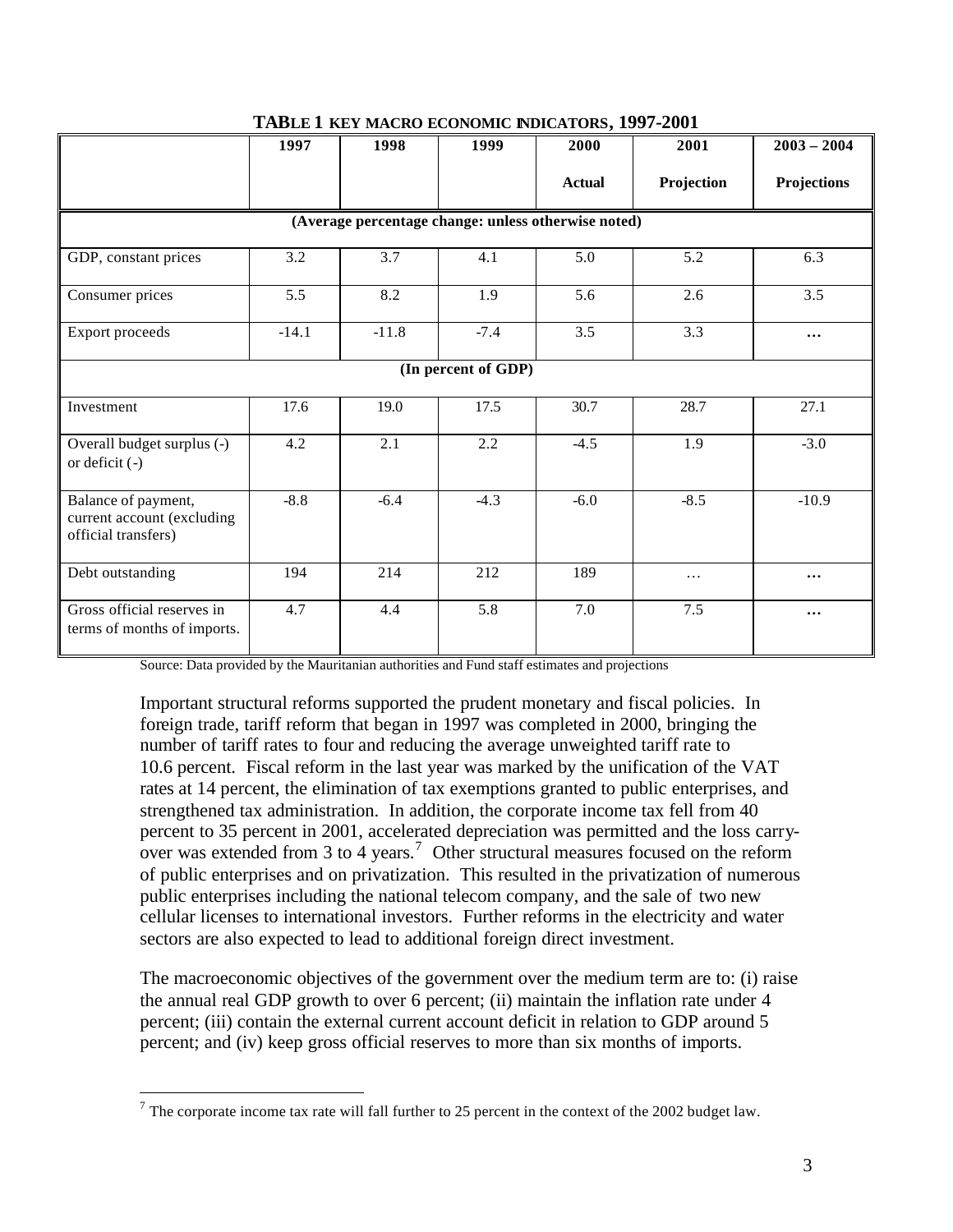To achieve these targets, Mauritania needs to maintain its prudent macroeconomic policies, sustain a high level of investment, and improve public expenditure management. Public investment will need to increase, especially in the social sectors and on povertyreducing projects, while improving the environment for private sector-led growth. Overall, gross fixed investment is expected to average about 27 percent of GDP in the medium term.

## **1.2 Mauritanian Foreign Trade: Recent Reforms, Performance and Access**

*Mauritania's trade policy has been greatly simplified and made more liberal though recent reforms. However, its trade is exceedingly concentrated in a few commodities and is rather stagnant. Trade diversification could help to reverse this trend and holds great potential for stimulating economic growth and poverty alleviation.* 

Mauritania is an open economy with imports and exports, each about 40 percent of GDP throughout the 1990s. Marine and mineral products represent the near totality of exports; the import basket is more diversified.

### 1.2.1 TRADE REGIME

 $\overline{a}$ 

In the late 1990s, the trade regime was greatly simplified and made more liberal. Tariff rates were lowered, the number of applicable tariffs was reduced, reference prices were formally abolished, the tariff classification was changed to the harmonized system and import licenses, monopolies and quotas were abolished. In addition to tariffs, imports are subjected to a 3 percent statistical tax, a 14 percent value added tax (VAT), and a specific consumption tax on a limited number of products. Customs also levies a 4 percent *Impôt Minimum Forfaitaire*, as a presumptive income tax, which is refunded up to 75 percent (a share that is expected to increase to 100 percent in the 2002 budget law).

## *Tariffs and other taxes on imports*

The 2001 Customs Tariff is composed of 5,533 tariff lines, all subject to *ad valorem* rates of duty; there are no specific, composite or other non-*ad valorem* tariffs in Mauritania's Most Favored Nations (MFN) tariff system.<sup>8</sup> Reducing the number of tariff rates from 31 to 4 consolidated the tariff structure, while the maximum rate was reduced from 180 percent to 20 percent (Table 2). Present rates are 0 percent, 5 percent, 15 percent and 20 percent.

<sup>8</sup> There is however a *specific* consumption tax levied at customs on some 120 tariff lines (see below).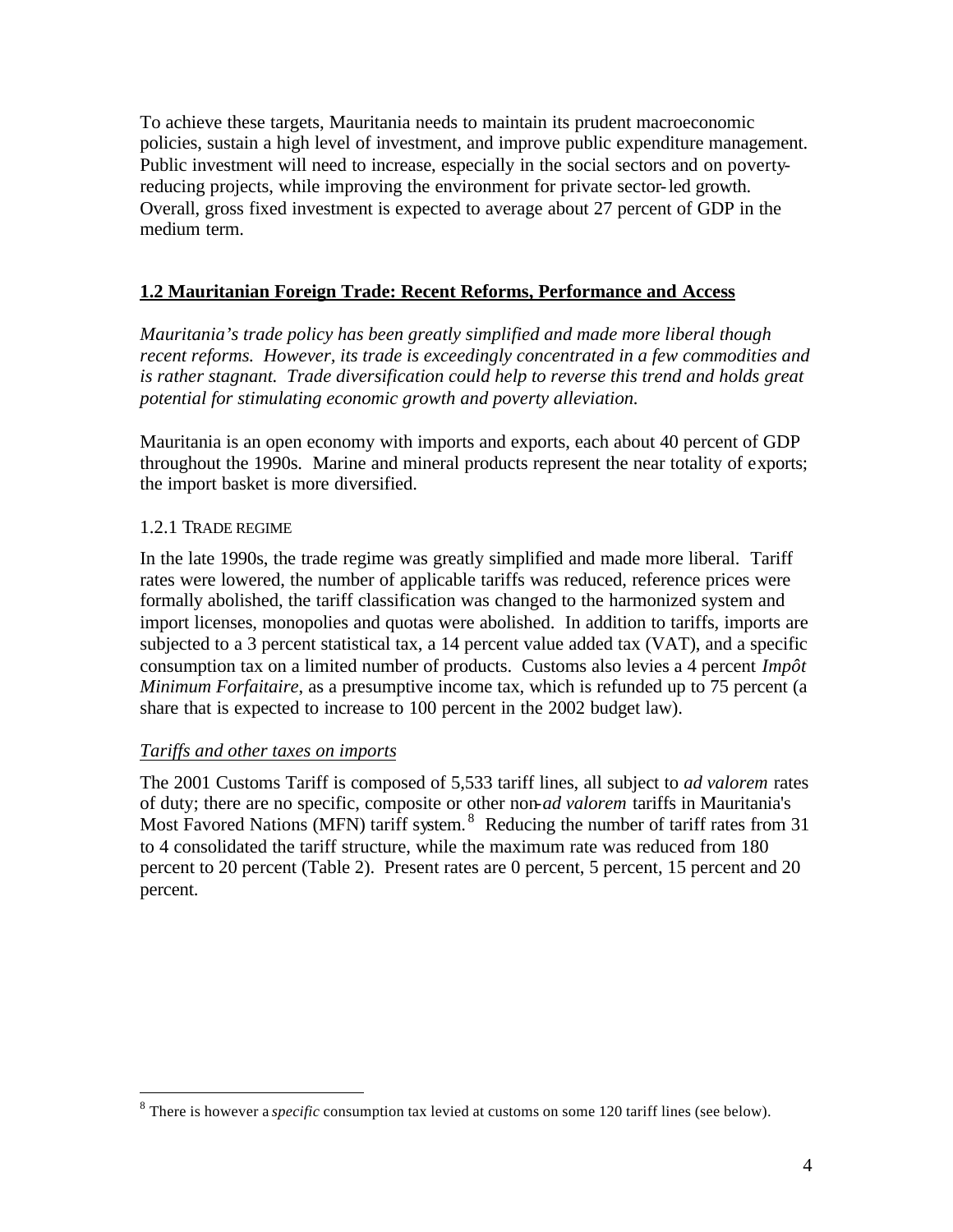|                                                                      | 2001     |
|----------------------------------------------------------------------|----------|
| Number of rates                                                      | 4        |
| Simple average tariff                                                | 10.6     |
| Standard deviation (simple average)                                  | 7.6      |
| Duty-free lines                                                      | 690      |
| Maximum tariff                                                       | 20       |
| Domestic tariff "spikes" (three times the overall<br>tariff average) | $\Omega$ |
| Share of <i>ad valorem</i> rates                                     | 100      |
| Share of bound rates                                                 | 15.1     |
| By sector:                                                           |          |
| By $HS$ : Agriculture (HS 01-24)                                     | 13.8     |
| Industry $(HS 25-97)$                                                | 10.0     |

**TABLE 2 KEY FEATURES OF THE MAURITANIAN MFN TARIFF STRUCTURE, 2001** (Percent)

*Source*: WTO Secretariat based on data provided by the Mauritanian authorities.

As such, the average unweighted tariff was brought down from 19 percent in 1996 to 10.6 percent in 2001; well below the 18 percent average for Sub-Saharan and North Africa and comparable to the average level of tariff protection in Latin America and East Asia. Capital goods, intermediate products and raw materials face relatively low tariffs by Sub-Saharan Africa standards, between 6 and 10 percent. Their total tax burden averages between 26 percent and 31 percent, nonetheless once the VAT, *impôt minimum forfaitaire* (IMF) and the statistical tax are included. The total tax burden on capital goods will fall significantly, however, in 2002, as the authorities intend to apply a zero tariff rate to capital goods; they will also introduce a deferred VAT payment system in 2002. In the absence of exemptions or drawbacks, the taxation of imported intermediate and capital goods translates into a significant anti-export bias overall or negative effective protection in some sectors.<sup>9</sup> The impact of the indirect taxes on the anti-export bias depends on whether or not domestically produced goods also pay these taxes. This bias is presently avoided by customs exemptions granted to local producers under the Investment Code. A revision of the Investment Code is under consideration. It is hoped that the new Code will not provide fiscal advantages, but will be preceded by a drastic reduction in tariff on intermediate and capital goods (see below).

MFN tariffs on agricultural and non-agricultural goods are similar (12 percent and 10 percent respectively), but local agricultural production is protected by peak rates. For instance, meat, fish, the preparation of fish, edible vegetables and fruits as well as nuts attract the maximum tariff of 20 percent as well as the statistical tax and the IMF (Figure 1). Mauritania applies a system of seasonal tariffs on a limited number of agricultural

 $9$  The mission did not look into the possibility that VAT on capital goods was included in the VAT credit system.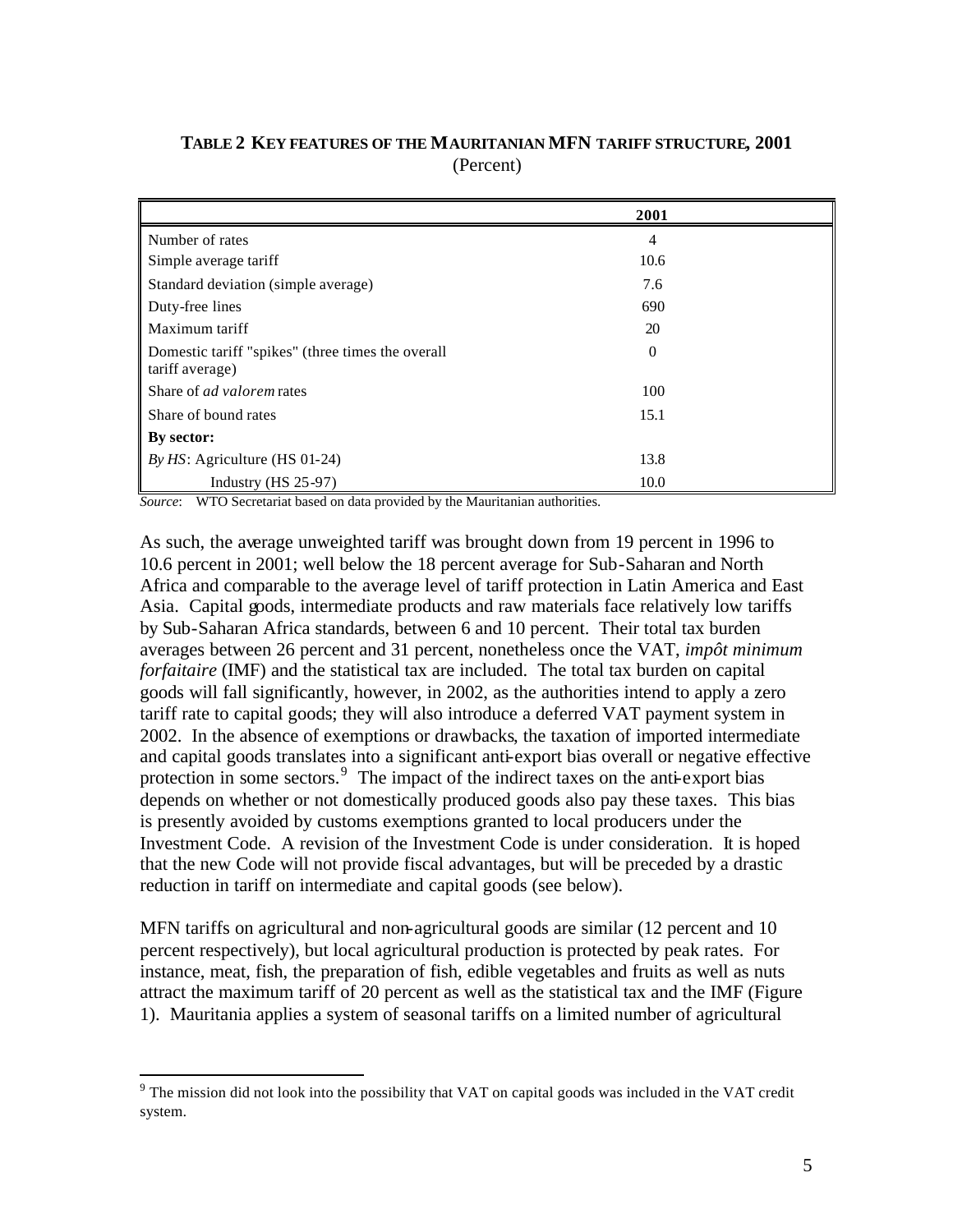products  $(14 \text{ lines})$ .<sup>10</sup> During the marketing period of the year, the seasonal tariff takes on the higher values of the tariff range, while the lower value of the range applies during the period when local production is not being marketed. Rates on industrial goods produced locally are also at the top tariff level (e.g. yogurt, butter, cheese, cement and clothing). Some products such as cars and petroleum attract the maximum tariff rates, but this is for fiscal reasons. Details on the MFN tariffs are provided in Appendix Table 1.

The MFN tariff structure contains some tariff escalation, suggesting a structure that provides a level of effective protection higher than the nominal protection implied in the MFN rate structure (Figure 2). Processed goods have an average rate of 12 percent, while raw materials and intermediate goods have average rates of 8-10 percent. A functional classification of commodities yields greater escalation, with consumer goods having average rates of 17 percent and capital goods 6 percent (Table 3). Some capital goods have MFN tariffs of 20 percent (e.g. catalysts and containers for compressed and liquefied gas); if these tariffs are actually levied and added to the other import taxes local producers could seriously be penalized. However, exemptions are often provided to capital and intermediate imports under the Investment Code, thereby mitigating this possible detrimental effect of tariff escalation. In fact, in 2000, the effective tariff rate (total tax revenue on imports divided by imports) for vehicles was only 22 percent, well below the 41 percent noted in Appendix Table 1. Similarly, for machinery and electrical appliances the effective rate was 1.1 percent compared with the theoretical 28 percent. Exemptions are less frequent for consumer goods



#### **FIGURE 1 APPLIED MFN TARIFF DISTRIBUTION, 2001**

 $10$  All products concern edible agricultural items such as onions, tomatoes, carrots, and salad.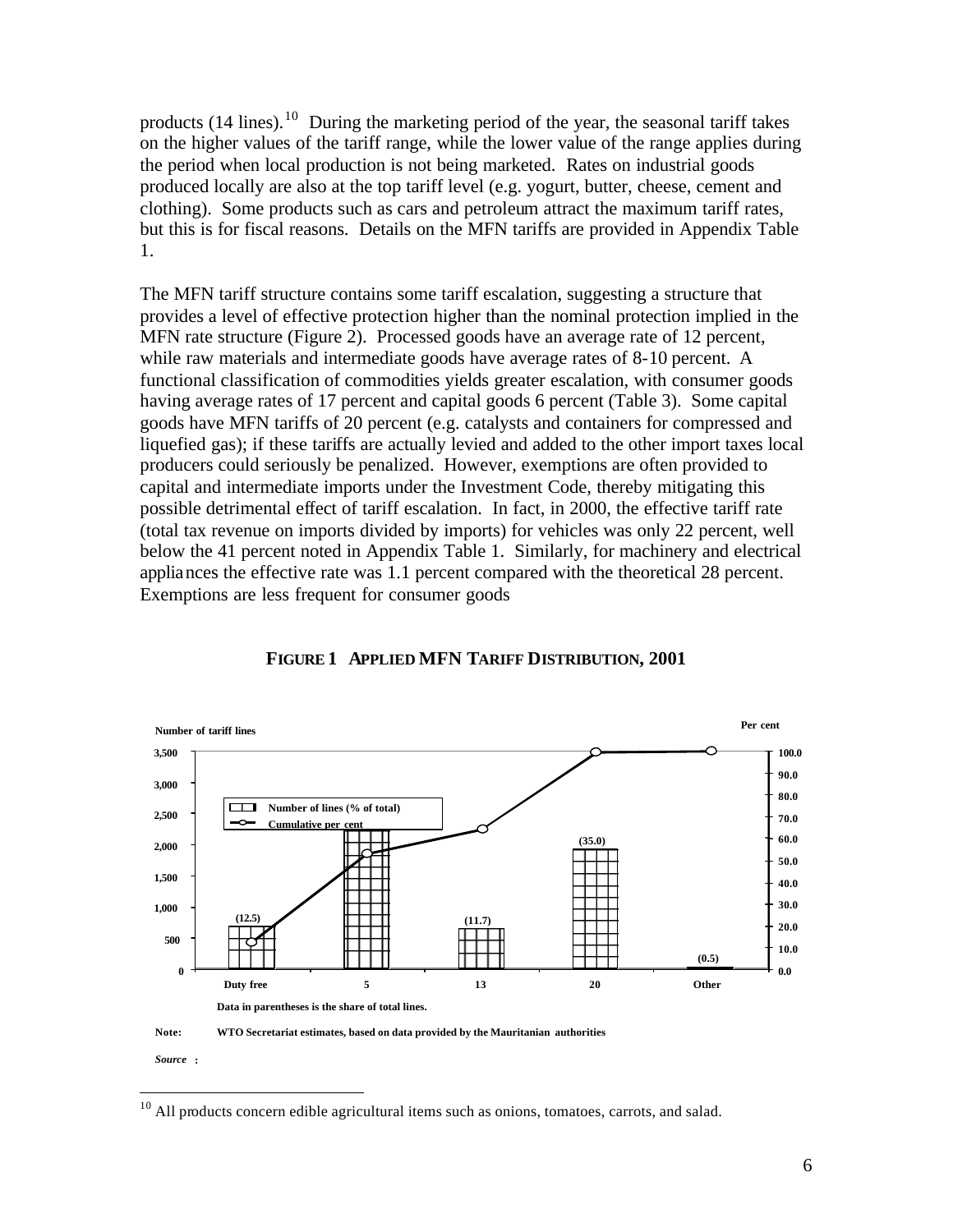

### **FIGURE 2 TARIFF ESCALATION BY 2 DIGIT ISIC INDUSTRY, 2001**

**TABLE 3 MFN TARIFFS (SIMPLE AVERAGE) BY STAGE OF PROCESSING, 2001** (Percent)

|                         | Tariffs 2001 | <b>Total Taxation 2001 1/</b> |  |  |
|-------------------------|--------------|-------------------------------|--|--|
| All products            | 10.6(7.6)    | 33.5(8.6)                     |  |  |
| By stage of processing: |              |                               |  |  |
| Raw materials           | 9.8(8.3)     | 31.2(8.9)                     |  |  |
| Intermediate goods      | 8.0(6.6)     | 30.5(6.9)                     |  |  |
| Processed goods         | 12.3(7.6)    | 35.2(8.4)                     |  |  |
| By function:            |              |                               |  |  |
| Capital goods           | 6.0(5.1)     | 26.1(5.9)                     |  |  |
| Intermediate goods      | 8.9(7.2)     | 30.9(8.3)                     |  |  |
| Consumer goods          | 16.7(5.9)    | 39.2(6.7)                     |  |  |

1/ Includes VAT, Statistical Tax and the IMF<br>Note: The standard deviation is in bracke The standard deviation is in brackets.

*Source*: WTO Secretariat based on data provided by the Mauritanian authorities.

Imports are subjected to an additional 3 percent statistical tax imposed only on imports, a VAT that is imposed on both domestic and imported commodities and a presumptive income tax (*impôt minimum forfaitaire*-IMF). The VAT as well as the excise taxes levied on some imports are applied at the same rates on domestic and imported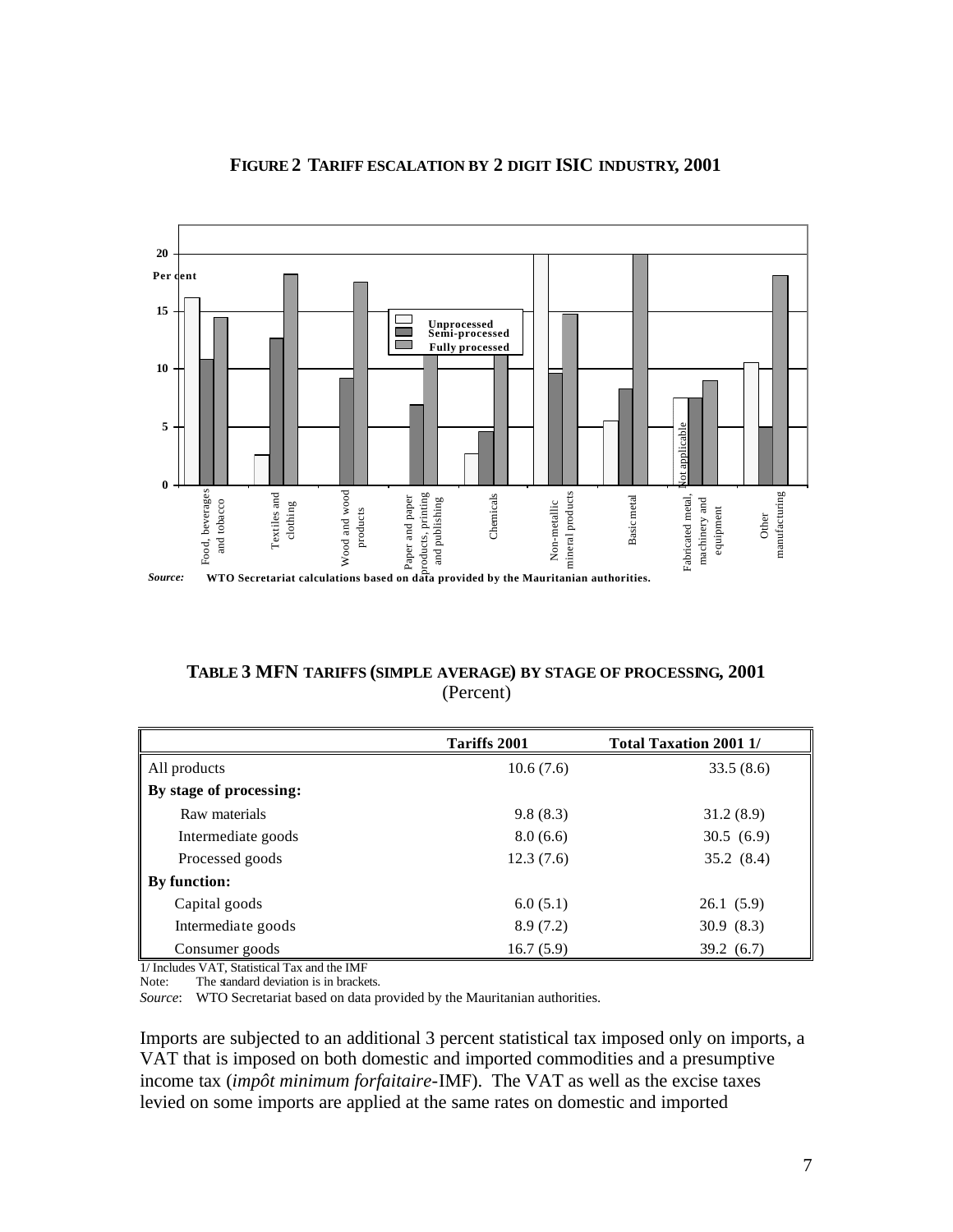commodities and services. The VAT rates were revised in 2001; most commodities are now taxed at the 14 percent rate, while certain commodities (280 tariff lines and consisting largely of basic foodstuffs, chemicals and medicines) are exempted from the VAT; exports are zero-rated. The IMF is a presumptive tax on imports as well as on domestic turnover, 75 percent of which can, in principle, be deducted from corporate taxes (up from 25 percent in 2000). The full IMF is expected to become deductible as of 2002.

#### *Regional and bilateral tariff preferences*

Mauritania is a member of the Union du Maghreb Arabe (UMA) and until its withdrawal in December 1999 (effective December 2000) of the Economic Commission of West African State (ECOWAS) as well.<sup>11</sup> Mauritania benefited from the trade preferences granted by the EU in the context of the ACP-EU (see section 1.2.3 on market access). So far, the UMA has not effectively liberalized trade between its members because of political and institutional constraints. In addition, the emphasis of the other members of UMA on improving their relations with the EU has resulted in less attention to their relations with Mauritania.

Mauritania's withdrawal from ECOWAS had no major impact on overall trade flow, as such flows were small in any event, mainly fish exports to Nigeria where such trade attracts a 10-15 percent tariff and hides to Senegal. However, some emerging small exports (e.g. pasta, mineral water and biscuits) that were mainly destined for the ECOWAS market now attract a 25 percent tariff in Mali, as compared with a 5 percent tariff when ECOWAS preferences were in effect. Mauritania has concluded in the past a series of bilateral trade agreements with its neighbors, but these agreements are not effective on the ground and bilateral trade remains impeded by tariff barriers. It has been proposed that Mauritania reactivates and strengthens these bilateral trade agreements, maybe in the context of the Organization de la Mise en Valeur du Fleuve Sénégal (OMVS). This would appear to assist its exports to these markets. In conclusion, it appears Mauritania does at this time not provide or benefit from any tariff preferences with any of its regional trading partners.

#### *Non-tariff barriers*

 $\overline{a}$ 

There are no import restrictions based on standard and quality systems, in the absence of adequate infrastructure for testing and metrology, <sup>12</sup> and as noted above quotas and import monopolies were abolished. Aside from the *de facto* export monopoly granted to the SMCP for the export of some fish products,  $13$  there are no non-tariff barriers to trade.

<sup>&</sup>lt;sup>11</sup> Mauritania withdrew largely because it neither shared ECOWAS ambitions to become a monetary union nor its political agenda.

 $12$  A sanitary laboratory was created in December 1999, but its main function is to assure the conformity of fish exports to international norms, but not imports.

<sup>&</sup>lt;sup>13</sup> The tourism branch of the SNIM also enjoys an import monopoly on alcoholic beverages, which are otherwise prohibited. Other import prohibition includes arms and ammunition, gold and rough diamonds, military and warfare equipment, drugs, explosive and counterfeit goods. Imports (and exports) of fishing boats are subject to a prior authorization by the Minister of Fisheries according to Fisheries Code 2000 (article 8)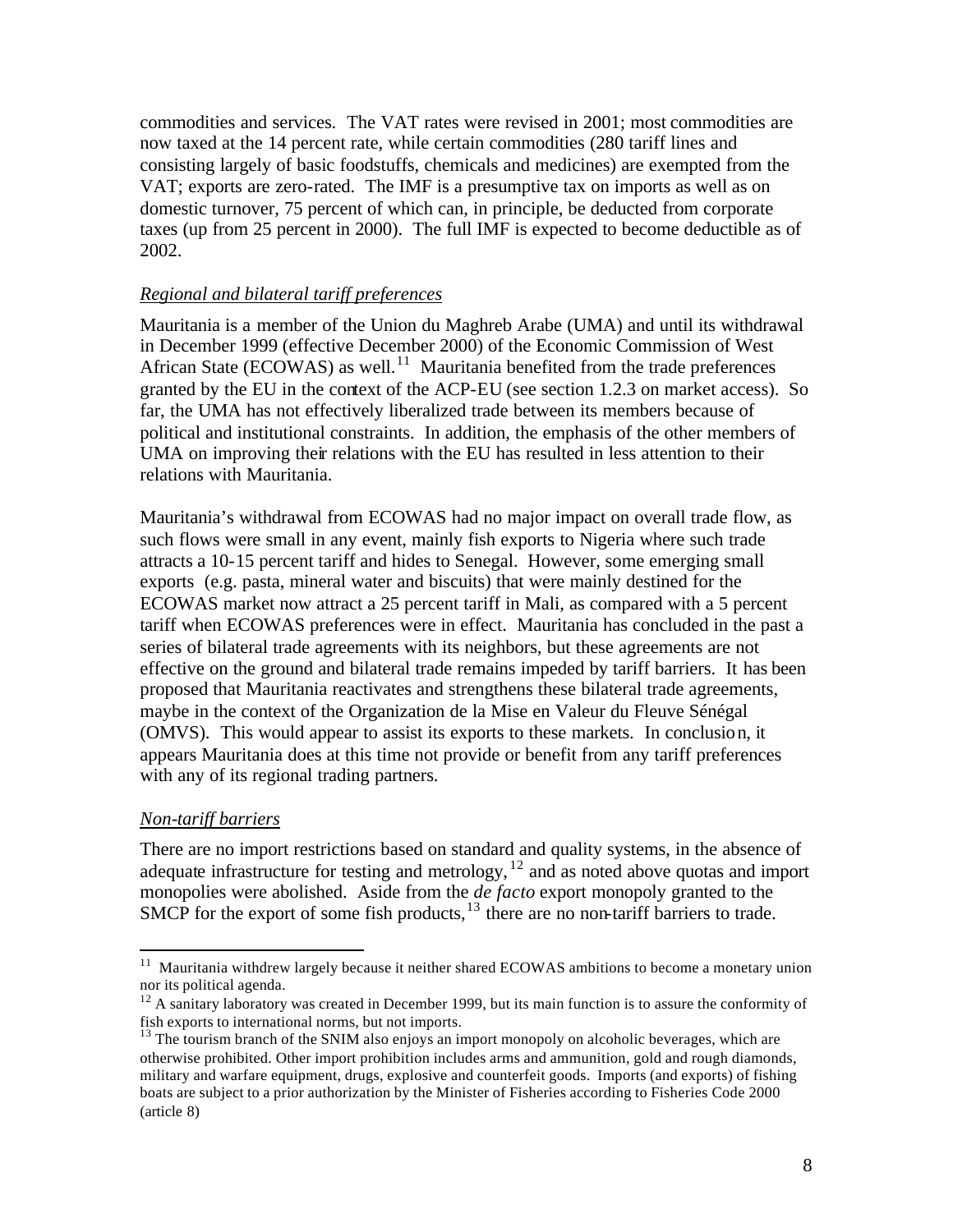### *Special import regimes*

A number of exemptions and exonerations exist for designated imports (see section on customs administration) such as those imported under the Investment Code, by NGOs or Société Nationale Industrielle et Minière (SNIM). The Customs Code provides a duty drawback system. However, it is not applied as the few exporters benefit either from the Investment Code that lets them import duty free or have found a *de facto* accommodation with customs that sidesteps the drawback system. An effective duty drawback system might have to be put in place, with the introduction of the new Investment Code, if this is not accompanied by zero tariffs on capital and intermediate goods, and if non-tariff import taxes are maintained. If not rebated at export, this burden on imports would handicap exporters.

### *Export taxes*

 $\overline{a}$ 

Exports are zero rated under the VAT and pay neither statistical tax nor Impôt Minimum Forfaitaire (IMF). The catches of boats that operate under charter agreements, pay no license fees and are required to transship their catches in the port of Nouadhibou, pay an 6-11 percent export tax depending on the species, and a 19 percent for false fishing (fausse pêche), a 3 percent statistical tax as well as the IMF tax. Only small pelagic catches are liable to export taxes. These taxes replace the license fees that the other boats pay. In fact the export tax represents 2.5 percent of the total value of fisheries exports, and thus appears to apply to about half of the total fisheries exports.

## *WTO participation and commitment*

Mauritania became a contracting party to the GATT on 30 September 1963, under the provisions of Article XXVI: 5c through the succession of state process. During the GATT period, Mauritanian participation remained weak and mainly occurred through the WAEC (West African Economic Community), the ancestor of ECOWAS, even though it benefited from some technical assistance. With the creation of the WTO in 1995 and a new set of agreements to be applied on a multilateral basis, Mauritanian participation became more active. It requested and received technical assistance to improve its capacity building in trade matters and its ability to adjust to the new trade situation and Mauritanian participants attended WTO training programs.

Under the Uruguay Round, Mauritania submitted its Schedules of concessions on goods and commitments on services. Nevertheless, part of the Schedules on goods still refers to the previous list of concessions that date originally from 1947, 1949 and 1951. These Schedules have been overtaken in 1963 when Mauritania became a contracting party of the GATT as an independent state, but have not yet been transposed into the Harmonized System of tariffs (HS); this hampers the transparency of the Mauritanian tariff system.<sup>14</sup>

<sup>&</sup>lt;sup>14</sup> Note that other West African countries are in the same situation. For the sake of simplification, these should probably be waived by other WTO members. Otherwise, technical assistance would be needed to clarify the coverage of these concessions by filtering the schedules from the old French customs classification into the Harmonized System.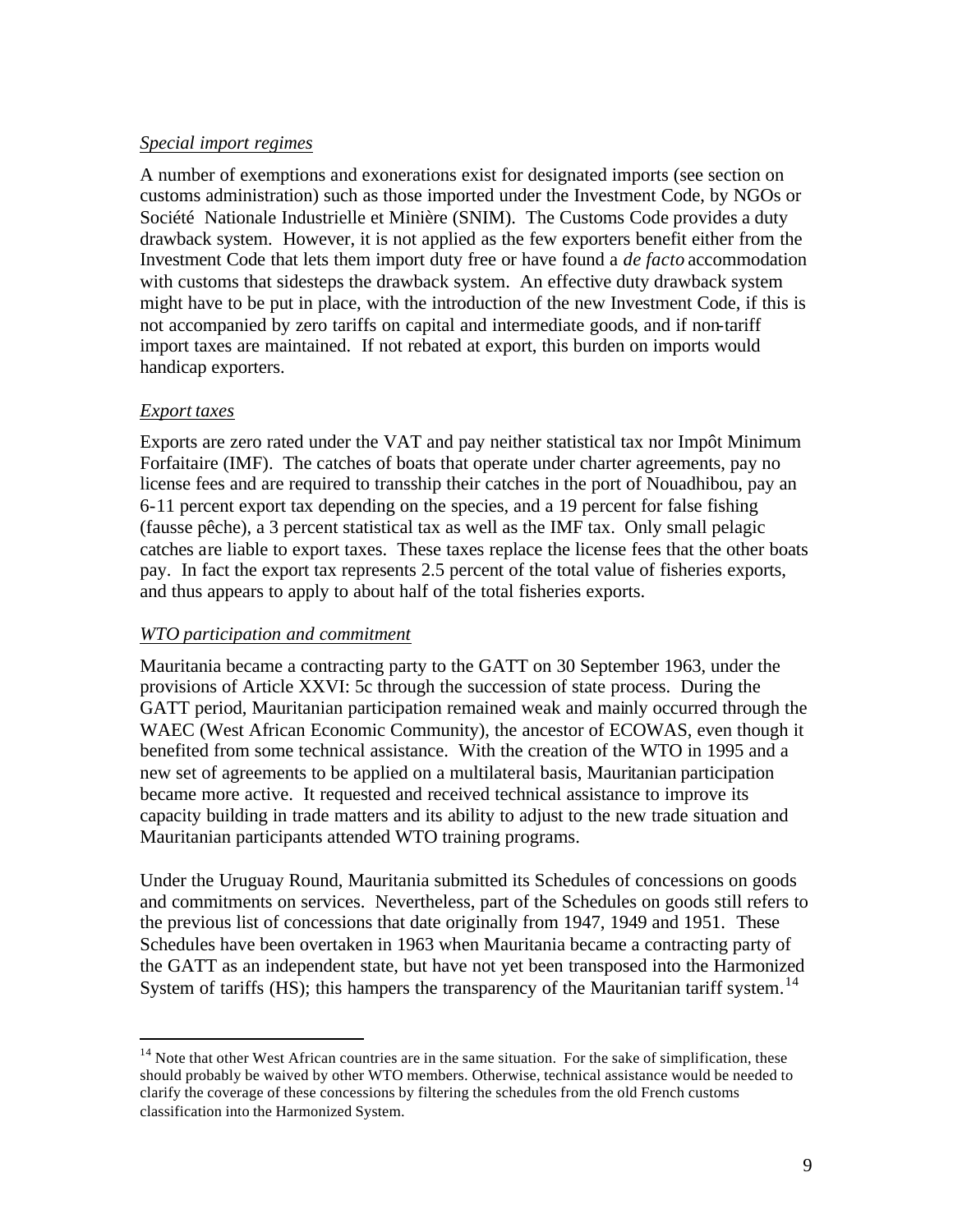During the Uruguay Round, Mauritania bound 833 tariff lines out of 5333, i.e. 15 percent of the total. In application of the WTO Agreement on Agriculture, Mauritania bound 100 percent of its agricultural tariff lines at rates of 25 percent, 30 percent, 50 percent and 75 percent, depending on categories of products.<sup>15</sup> Only about 1 percent of non-agricultural tariff lines have been bound (57 lines out of 4,731 lines). Tariffs on other items were bound at a flat rate of 30 percent.

Mauritania became a Member of the WTO on 31 May 1995 and is thus bound by all WTO multilateral agreements. It is not a signatory to the Agreement on Government Procurement and Agreement on Trade in Civil Aircraft. The main problem with the application of the Agreements is the lack of notification of existing legislation. Mauritania has submitted only few notifications to the WTO and these pertained to customs valuation. <sup>16</sup>

Mauritania does not appear to have an appropriate legislation governing the use of safeguard or anti-dumping measures. Its existing legislation does not contain either any references to the protection of intellectual property rights or the fight against unfair competition. The Agreement on Customs Valuation is actually being considered in the framework of a program of implementation over 3 years but little actual preparation is under way, even though the deadline is end 2001. Agreements, such as those on the rules of origin, preshipment inspection, TBT, SPS, import licensing and state trading appear adequately covered in the national legislation. WTO should however be notified of this legislation. An appropriate inventory of the existing legislation would clarify the situation.

WTO technical assistance can help the Mauritanian government on the implementation of its Uruguay Round obligations. In 1998, under the Integrated Framework, Mauritania submitted to the WTO a trade-related technical assistance needs assessment.<sup>17</sup> Since then, WTO has granted technical assistance to the Mauritanian government to help comply with WTO rules, and more generally its deeper participation in international trade. This work should continue with WTO assistance.

#### 1.2.2 MAURITANIA'S TRADE PERFORMANCE

 $\overline{a}$ 

Mauritania's exports are heavily concentrated in marine and mineral products. Their growth has not been a major factor behind GDP growth. In fact, while GDP growth in the last decade averaged an annual rate of 5 percent, exports rose by only an annual rate of 1 percent. One important caveat in reviewing Mauritania's trade performance is that

<sup>&</sup>lt;sup>15</sup> Products from HS chapters 04, 08, 11, 13, 15, 16, 21 and 23 were bound at 30 percent; products from HS chapters 02, 05, 06, 07 and 17 were bound at 50 percent; products from HS chapters 09, 10, 22, 24 were bound at 75 percent. Other chapters of Annex 1 of Mauritania's list of concessions have been bound at 30 percent.

<sup>&</sup>lt;sup>16</sup> WTO documents G/VAL/W/58, 21 January 2000; G/VAL/W/58/Add.1, 9 March 2000;

G/VAL/W/58/Add.2, 18 April 2000; G/VAL/W/58/Add.3, 18 May 2000; G/VAL/W/58/Add. 4, 22 May 2000; G/VAL/29, 6 June 2000; G/VAL/N/4/MRT/1, 14 December 2000; WT/LET/82, 29 April 1996. <sup>17</sup> WTO document WT/COMTD/IF/23 of 3 March 1998.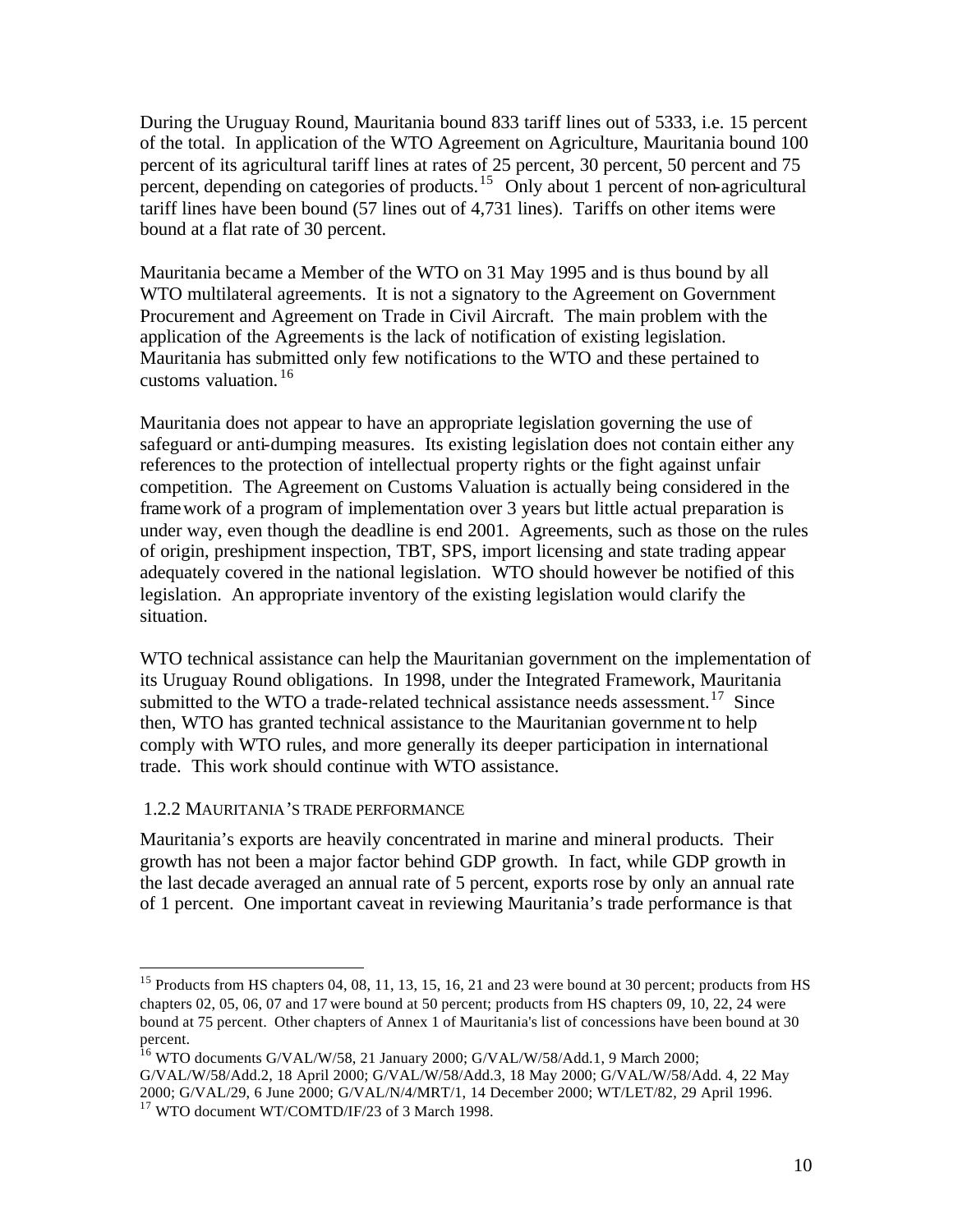data on Mauritania's foreign trade are rather of poor quality, putting a caveat on some of the discussions below (Box 1).

#### **BOX 1 WEAKNESSES OF TRADE STATISTICS**

 $\overline{a}$ 

A note of warning regarding Mauritania's trade statistics is necessary. While national, United Nations (COMTRADE) statistics and IMF statistics (IMF's Direction of Trade Statistics) for imports and exports show similar trends, they also reveal large differences in values. IMF and UN values for exports are about 50 percent higher than national statistics, and nearly 100 percent higher for imports (2000 data). Similarly, national data suggests that exports of manufacturing were below \$500,000, whereas UN COMTRADE statistics for Mauritania's trading partners suggests that Mauritanian exports were at least ten times larger (including raw hides and skins, apparel, iron and steel). In the case of exports of octopus, which is the main export commodity after iron ore, Mauritanian customs data reported total exports of \$51 million in 2000, whereas data from UN COMTRADE statistics suggests that exports of octopus were close to \$123 million. Exports to Japan in 2000 were around \$35 million according to Mauritanian customs, whereas Japan reported imports from Mauritania around \$115 million (\$95 million of octopus) according to UN COMTRADE statistics.

Discrepancies of trade statistics are not uncommon, even among developed countries, due to different factors, such as the absence of partner data, temporary admission, re-exports and CIF-FOB differences, the timing at which trade is recorded, and so on). However, for Mauritania the size of the discrepancy is very large and calls for a serious effort to improve the accuracy of trade data. The on-going modernization of customs and the envisaged move towards the installation of version 3 of ASYCUDA should partly solve these problems. It would also be necessary to increase the surveillance of customs territory, especially at sea and in remote areas, as well as to connect the different customs office to ASYCUDA (Nouakchott-Port is the only office connected so far).

Better coordination between the National Statistic Bureau (ONS), the Customs Department, the Centre National de Recherche Océanographique et des Pêches (CNROP) and the Minister of Commerce should help provide more accurate trade data. This section relies mostly on national sources and indicates when discrepancies with other sources of data are important.

Mauritania's trade, both exports and imports, has declined in value during the period 1996-2000, largely because of the severe economic slowdown in the world economy that has lead to weaker prices for its main exports, fish and minerals. On the import side the prices of petroleum products, which represent 17 percent on total imports (1999 data), also fluctuate widely. As a result, Mauritania's terms of trade fell by 15 percent between 1995-2000. World markets have been unfavorable to Mauritania's main export products in recent years. Indeed, iron ores and frozen octopus have witnessed negative world marker growth in the second half of the 1990s (Figure 3 from the ITC data base).<sup>18</sup> Moreover, Mauritanian exports have been under-performing in these two markets as shown by its loss in market shares (in particular for frozen octopus). On the other hand, Mauritanian exporters have out-performed in several world markets (fish and prepared fish), but world demand increased only for live octopus, frozen sardines/sardinella, and fish fillets and other fish meat – which account for 14 percent of Mauritania's exports in 1999 (Table 4).

 $18$  This table identifies exports of Mauritania along four lines (i) Champions: goods with world market and Mauritania export growth in excess of average performance, (ii) Losers in Declining markets: both world market and Mauritania's export growth was less than average, (iii) Under achievers: where world market grow at a rate in excess of average rates but Mauritania's export growth was less that its average export growth, and (iv) achievers in adversity: where Mauritania's export growth was above its overall export growth, but in a world market with growth rates less than average world market growth.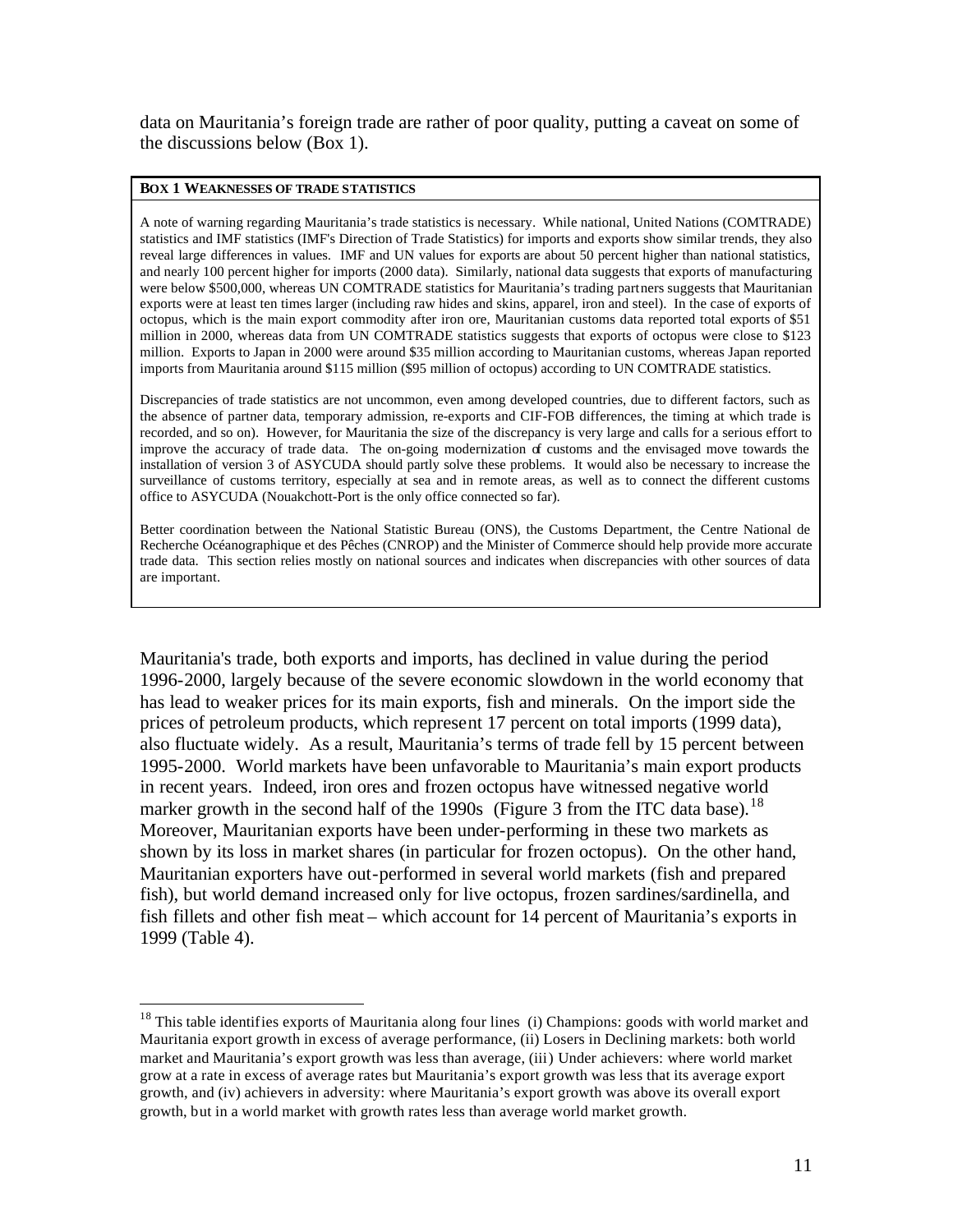| <b>Product</b>                       | Mauritania share in<br>the world market (in<br>percent) | <b>Trend in</b><br>Mauritania's<br>export growth (in<br>percent) | <b>Trend in world</b><br>market growth<br>(in percent) |  |
|--------------------------------------|---------------------------------------------------------|------------------------------------------------------------------|--------------------------------------------------------|--|
| All goods                            | 0.0                                                     | $-3$                                                             | 2                                                      |  |
| Salmonicaea (HR 030329)              | 1.9                                                     | $-13$                                                            | 5                                                      |  |
| Sole frozen etc. (HS 030333)         | 3.5                                                     | $-11$                                                            | $-8$                                                   |  |
| Flatfish (HS 30339)                  | 1.7                                                     | $-18$                                                            | $-10$                                                  |  |
| Sardines (HS 030371)                 | 31.2                                                    | 11                                                               | 6                                                      |  |
| Mackerel (HS 03074))                 | 6.9                                                     |                                                                  | $-1$                                                   |  |
| Cuttle fish and squid (HS<br>030749) | 3.0                                                     | 4                                                                | $\Omega$                                               |  |
| Octopus life (HS 030751)             | 6.1                                                     | 37                                                               | 9                                                      |  |
| Octopus, frozen (HS 030759)          | 14.4                                                    | $-15$                                                            | $-4$                                                   |  |
| Iron Ore $(HS260111)$                | 3.4                                                     | $-2$                                                             | $-3$                                                   |  |

**TABLE 4 MAURITANIA TRADE PERFORMANCE AND WORLD MARKET SHARE , 1995-1999**

Source: International Trade Center

 $\overline{a}$ 

Mauritania's exports are concentrated on fish and mining products (iron ore), with a clear shift in recent years in favor of mining products and are characterized by the prevalence of a few products (Table 5).<sup>19</sup> While official statistics do not capture exports of raw agricultural products other than fish, the UN COMTRADE statistics show some agriculture and livestock exports to neighboring countries.<sup>20</sup> Attempts at diversifying the export base have had limited success so far, partly because of low foreign direct investment that could have assisted in the production, distribution and packaging of agricultural and livestock products fresh products (see below).<sup>21</sup>

<sup>&</sup>lt;sup>19</sup> Note that the strong product concentration of exports is high even for Sub-Saharan African standards. In a study of 44 African countries, Francis Ng and Alexander Yeats ("What can Africa expect from its traditional exports?" mimeo 2001, The World Bank) found that only eight other African countries have a share of their two main export products (at the four digit level of the SITC classifications) that is above Mauritania's share. There is some evidence of a decline in the overall concentration of exports during the 1990s when calculating a Herfindhal concentration index across all exports. However, this mainly translates less concentration with fish exports, as new types of fish began to be exported (e.g. scallops, HS 030721).

<sup>&</sup>lt;sup>20</sup> About a third of Mauritania's meat production is exported to neighboring countries, while exports of hides and skins to Europe, Japan, West and North Africa are expanding. Such exports are not reported in existing national trade statistics.

 $21$  Early attempts include the construction of an oil refinery that was abandoned in the late 1980s and mineral exploration of gold, diamonds and petroleum for which there are no conclusive results yet on the exploitability of Mauritanian reserves.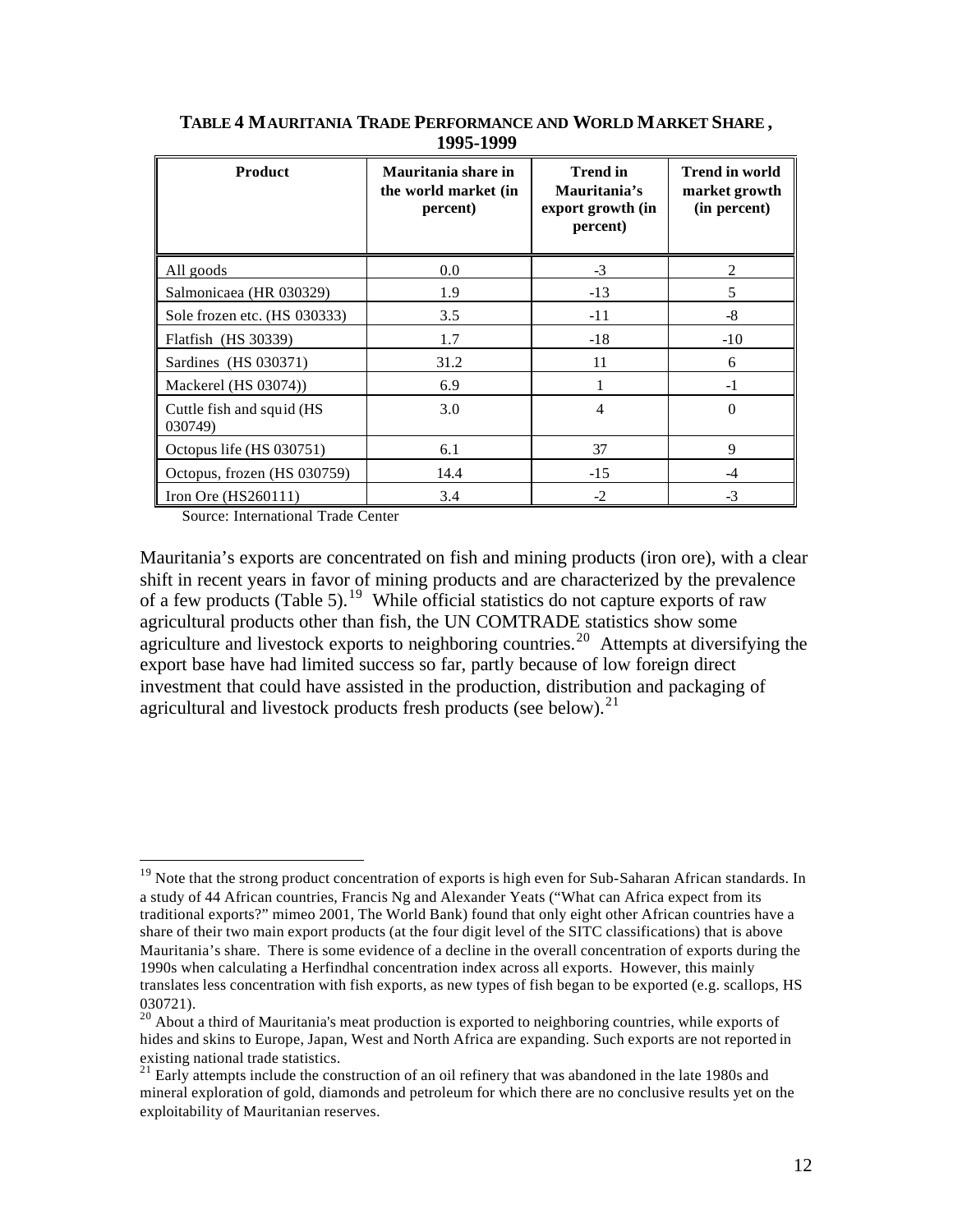#### **FIGURE 3 EXPORT PERFORMANCE IN MAURITANIA, 1995-1999**



13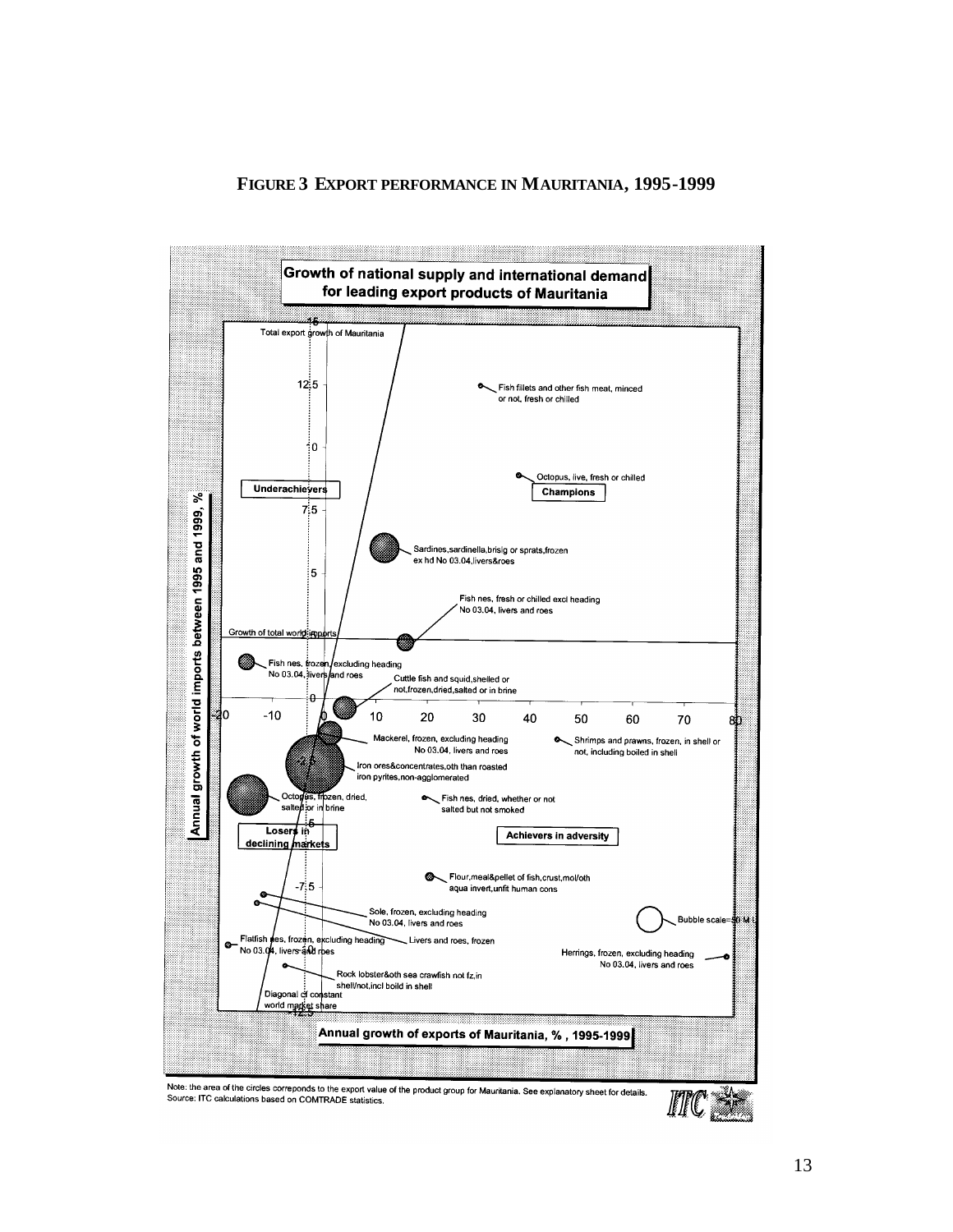| <b>Description</b>                                   | 1992  | 1993       | 1994  | 1995  | 1996  | 1997  | 1998  | 1999 |
|------------------------------------------------------|-------|------------|-------|-------|-------|-------|-------|------|
| Total exports (\$ million)                           | 649   | 391        | 379   | 466   | 481   | 396   | 368   | 372  |
|                                                      |       | (Per cent) |       |       |       |       |       |      |
| Total primary products                               | 100.0 | 100.0      | 100.0 | 100.0 | 100.0 | 100.0 | 100.0 | 10.0 |
| - Agriculture                                        | 37.7  | 59.9       | 55.0  | 58.0  | 55.2  | 46.7  | 37.6  | 41.5 |
| Food                                                 | 37.7  | 59.9       | 55.0  | 58.0  | 55.2  | 46.7  | 37.6  | 41.5 |
| Octopus, frozen, dried, salted<br>or in brine        | 22.0  | 34.3       | 31.1  | 22.5  | 16.6  | 17.9  | 9.3   | 13.6 |
| Dogfish and other sharks,<br>frozen, excl heading    | 10.0  | 14.1       | 11.9  | 12.5  | 9.7   | 7.9   | 9.1   | 9.7  |
| Scallops, including queen<br>scallops, shelled or    | 0.0   | 0.0        | 0.0   | 0.0   | 0.0   | 2.1   | 2.6   | 8.2  |
| Sardines, sardinella, brislg or<br>sprats, frozen    | 3.1   | 5.8        | 2.7   | 5.0   | 9.5   | 5.6   | 5.8   | 6.8  |
| Fish meal fit for human<br>consumption               | 1.4   | 2.5        | 1.0   | 1.5   | 2.2   | 1.3   | 1.3   | 1.4  |
| Mackerel, fresh or chilled,<br>excluding heading     | 0.5   | 1.0        | 1.2   | 3.0   | 4.2   | 1.8   | 1.4   | 1.1  |
| Sardines, sardinella & brislgo<br>sprats prep o p    | 0.2   | 1.2        | 0.5   | 0.5   | 0.6   | 1.0   | 1.1   | 0.8  |
| Fish-liver oils & their<br>fractions, refined or n   | 0.1   | 0.2        | 0.1   | 0.1   | 0.1   | 0.0   | 0.1   | 0.1  |
| Mackerel, prepared or<br>preserved, whole or in      | 0.0   | 0.1        | 0.1   | 0.5   | 0.4   | 0.2   | 0.1   | 0.0  |
| Agricultural raw material                            | 0.0   | 0.0        | 0.0   | 0.0   | 0.0   | 0.0   | 0.0   | 0.0  |
| - Mining                                             | 62.3  | 40.1       | 44.9  | 42.0  | 44.8  | 53.3  | 62.3  | 58.5 |
| Ores and other minerals                              | 62.3  | 40.1       | 44.9  | 42.0  | 44.8  | 53.3  | 62.3  | 58.5 |
| Iron ores & concentrates, other<br>than roasted iron | 62.3  | 40.1       | 44.9  | 42.0  | 44.8  | 53.3  | 62.3  | 58.5 |
| Manufactures                                         | 0.0   | 0.0        | 0.0   | 0.0   | 0.0   | 0.0   | 0.0   | 0.0  |

#### **TABLE 5 EXPORTS BY GROUP OF PRODUCTS, 1992-99**  (Percent)

Source: WTO Secretariat calculations, based on data provided by the Mauritanian authorities.

Based on ITC data, 99 percent of total exports are primary products, with the remainder coming from the labor intensive and natural resource/industrial sectors, mostly prepared fish and fish-liver oils in 1999.<sup>22</sup> In 1995-99, the former category of exports declined at an annual average of 4 percent, whereas the second category of exports increased at an annual average of 6 percent. The experience of other countries suggests that export diversification can benefit greatly from foreign direct investment in production, packaging and distribution. According to the most recent data, FDI in Mauritania was at a low 0.5 percent of EDI in 1998, but recently rose to 3.5 percent of GDP in the context of foreign investment in the telecom sector. Much is to be gained by attracting FDI in the export sector.

 $22$  See International Trade Center web site at: www.intracen.org/menus/countries.htm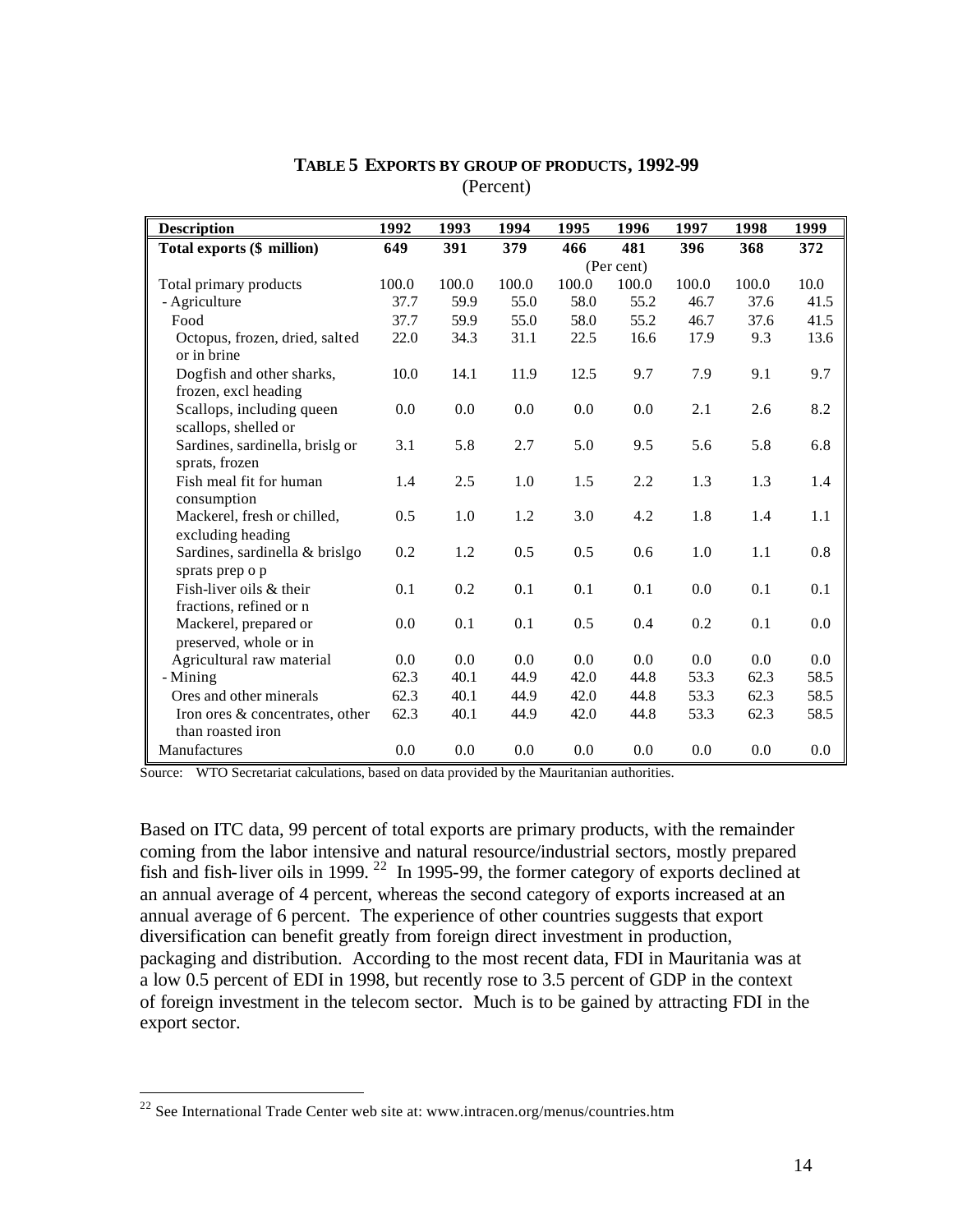Mauritania's exports are still geographically concentrated, even though this concentration has fallen in recent years as indicated by the 40 percent drop in the geographical Herfindhal concentration index for imports and exports. The European Union has been absorbing between two-thirds and three-quarters of Mauritania's exports, France being the largest single importer within the EU by the end of the decade. France's share in Mauritania's exports seems to follow an upward path, reflecting foreign investment in Mauritania's fish and mining sectors (Appendix Table 2). Italy and Belgium are also major importers, within the EU. The share of Asia in Mauritania's exports has declined in the past two or three years, due to a significant fall in exports to Japan and China. This has been partly offset by the rise of (sub-Saharan) Africa's share (Nigeria in particular). On the import side, the EU is also Mauritania's first supplier of goods, with a market share fluctuating between 55 percent and 64 percent of the total. France alone accounts for about one third of Mauritania's imports. While the shares of America and Africa have been broadly stable in recent years, that of Asia peaked in the mid-1990s, and has declined ever since, mainly due to falling imports from China and Japan.

#### 1.2.3 MARKET ACCESS

 $\overline{a}$ 

The QUAD countries account for 80 percent of Mauritania's exports of fish products and ore, that themselve s represent 99 percent of its worldwide exports. These exports have for many years benefited from tariff preferences in these markets. For instance, the average tariff faced by Mauritanian exporters in the EU was .8 percent through Lomé and Least Developed Country (LDC) preferences, as compared with a MFN tariff in the EU of 7.9 percent. In Japan and the US, the average tariff faced by Mauritania under LDC preferences was around 1.8 percent, compared to average MFN tariffs of 4.3 and 5 percent, respectively.

These preferences do not however provide Mauritania with substantial benefits over the MNF tariffs. For Mauritania's five most important products (at a six digit HS classification) MFN tariffs are zero in the EU, while MFN tariff in Japan are between 11 and 7.2 percent, with preferences reducing these rates by up to 42 percent for same commodities by much less for others. Japan recently expanded its tariff preferences for 350 LDC export items, but this will benefit none of Mauritania's major exports. If Japan were to give the same tariff preferences as the EU, this could lower Mauritania's export prices to the Japanese wholesaler by up to 7 percent. Alternatively, if all Mauritania exports had duty-free and quota-free access to the QUAD countries, exports could increase by as much as \$22 million, just by redirecting exports to the Japanese market in order to take advantage of the extension of preferential access. This still only represents 4 percent of Mauritania's exports in 1999 (but almost 50 percent of total official development assistance to Mauritania).<sup>23 24</sup>

 $^{23}$  Note that there is little scope for an increase in the supply response as 95 percent of domestic production is exported and there are natural limits to the exploitation of fish resources.

 $24$  The assumption here is that products exported to different markets are homogenous and can be redirected to each QUAD market without cost.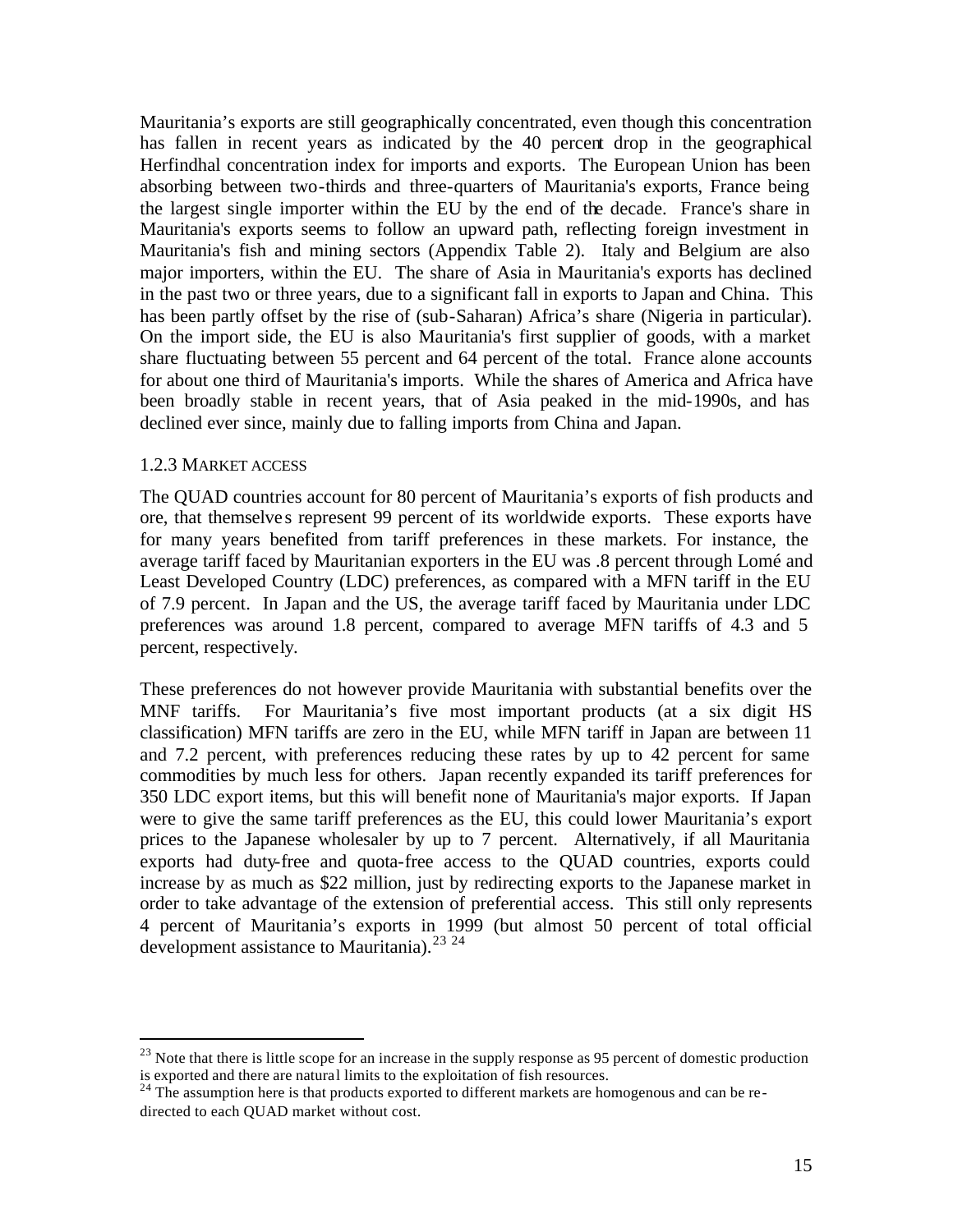The extension of tariff preferences under the recent EU "Everything But Arms" initiative would only add an extra \$1 million of exports a year according to recent estimates.<sup>25</sup> A similar type of extension by Canada and the US, that is more modest than the EU initiative in terms of country, product and time coverage <sup>26</sup> would only add an extra million dollars. $27$ 

Export diversification could, however, be hampered by tariffs imposed in the QUAD countries on commodities that eventually could be exported by Mauritania. For instance, banana exports (where a real potential for organically grown produce exist in the short- to medium-run) would attract an import tariff of 36 percent in the EU until 2006, with sugar attracting a tariff of 40 percent in the EU and 170 percent in Japan. Even if the export potential of rice were small, such exports would attract a tariff equivalent duty of 200- 300 percent in Japan. Processed cheese would attract a 27 percent duty in the EU, a 40 percent tariff in Japan and a 275 percent tariff in Canada. Meat and livestock products would attract important tariff barriers, especially in Japan, but these exports would face stiff sanitary and phyto-sanitarystandards. Finally, (potential) Mauritanian exports of textiles and apparel would face high tariffs in Canada, but would have preferential dutyfree quota-free access to the US until 2004 under the Africa Growth and Opportunity Act.<sup>28</sup> Ongoing efforts at diversification of agricultural production and exports along the Senegal River are promising and could result in significant exports of tomatoes, carrots, potatoes, onions, eggplant, beans, melons and exotic fruits. Tariff protection of these products is low in the QUAD. In Canada and the EU, they enter duty free under the LDC regimes. In the US, only potatoes and watermelons face tariffs around 9 percent for watermelons and 14 percent for potatoes. In Japan, all products mentioned above face tariffs around 3-4 percent except for potatoes where tariffs reach 13 percent.

#### *Non-tariff barriers in the QUAD*

 $\overline{a}$ 

Non-tariff barriers do represent a serious problem for Mauritanian exporters to the QUAD, especially given the export diversification effort towards agriculture and livestock products. Sanitary and phyto-sanitary standards in QUAD markets for these products are costly to meet when technically possible. Indeed, recent efforts to penetrate the European markets with dairy products (camel milk cheese for example) were stymied

<sup>&</sup>lt;sup>25</sup> The « Everything But Arms » initiative has extended duty-free and quota-free access for all products (with the exception of arms and ammunition) originating in LDCs. There are however, three "sensitive" products for which a longer liberalization period has been envisaged: bananas, rice and sugar.

 $^{26}$  The 1974 Generalized Preferential Tariff of Canada was extended for LDCs in September 2000 to include up to 90 percent of tariff lines. It also liberalized the rules of origin requirements of 40 percent national content to include cumulative origin from other LDCs. The United States African Growth and Opportunity Act enhanced access for eligible African countries in December 2000, but only until 2008. The quite generous relaxation in rules of origin for apparel originating in countries with a GDP per capita below \$1500 dollars is also limited until September 2004.

 $27$  For more details on these simulations, see Bernard Hoekman, Francis Ng and Marcelo Olarreaga (2001), « Eliminating Tariff Peaks in the QUAD and Least Developed Country Exports", Policy Research Working Paper #2604, The World Bank.

<sup>&</sup>lt;sup>28</sup> Note that this preferential access would have little impact in Mauritania's exports of textiles and apparel, as there is very limited domestic production today. US customs figures for the first trimester of 2001 show no significant increase in Mauritania's exports compared to previous years (http://reportweb.usitc.gov/africa/by\_country.jsp).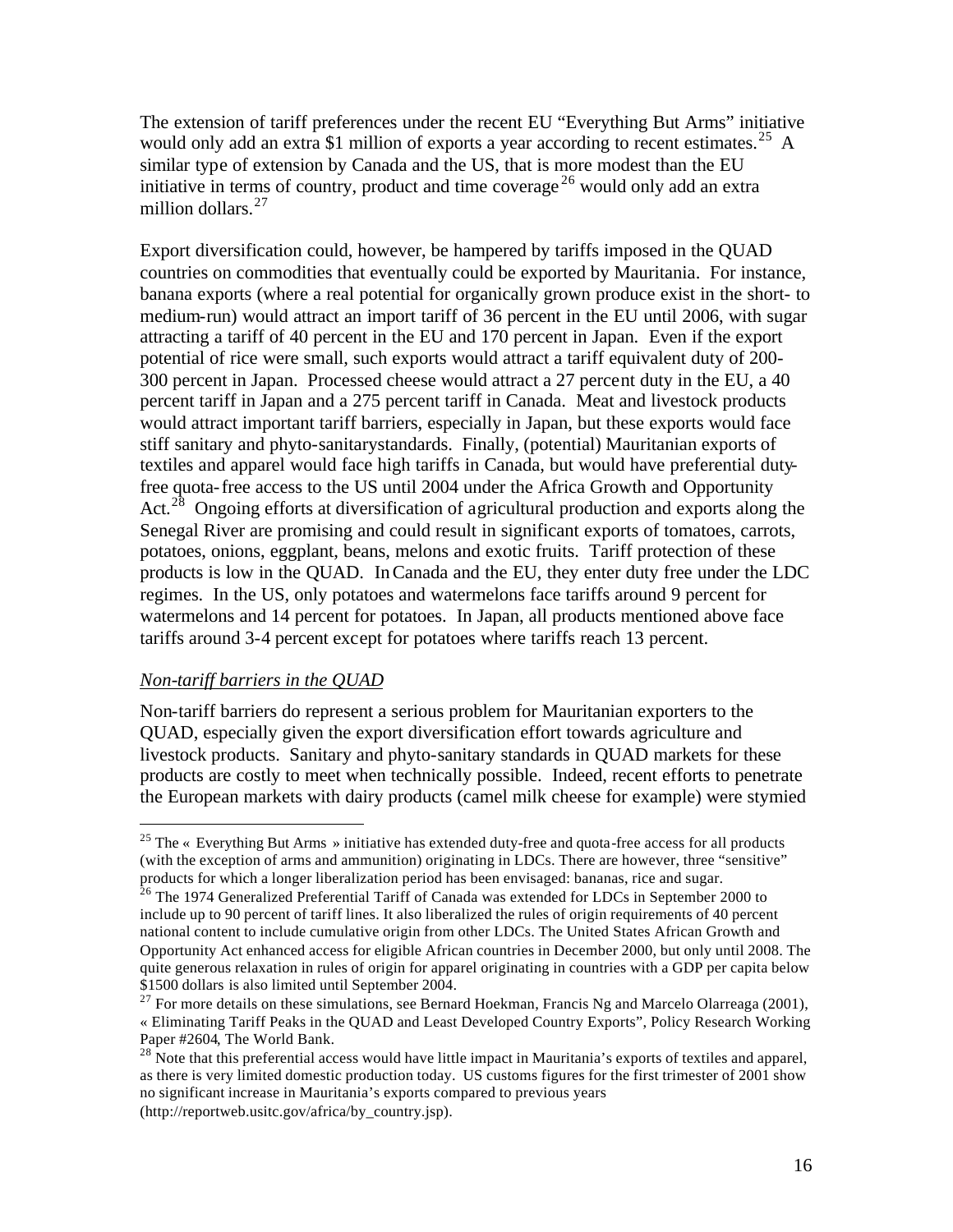by European sanitary standards.<sup>29</sup> Other export products (vegetables and fruits) have been more successful in matching European and other standards, mainly through the participation of foreign direct investors.

In general, LDC exports of livestock products to the QUAD are very limited. The North American market is almost closed to their exports. In the case of fruits and vegetables only 30 percent of the \$500 million of LDC exports are sold in QUAD markets, a destination for more than 70 percent of total LDC exports.

All of the top 35 exports of Mauritania, except iron ore are subject to some type of nontariff-barrier (NTBs) in all QUAD markets. These could go from technical requirements and testing to protect human health (fish products for example) to technical requirements to protect animal health (dairy products and some fish flours in Japan) or non-automatic licenses (flat rolled iron products in Canada and Japan) and labeling requirements (fish products in Japan). It is not clear what the cost associated with satisfying these standards is, but if one accepts the 10 percent value suggested in some recent studies,  $30$  the cost could be as high as 5 percent of total Mauritanian exports.

In Mauritania's fishing sector, the different requirements in terms of standards in QUAD markets are generally met through private partnerships with foreign firms, given that Mauritania does not have an adequate infrastructure for quality control or metrology. To achieve the export diversification effort in fruits and vegetables, the same type of private partnership will be necessary.

However, private partnership will not be able to solve all the standards related constraints faced by Mauritania's producers in terms of product quality and sanitary needs, in particular in the case of livestock products, as illustrated by the failed attempt to export camel cheese to Europe mentioned above. Some problems need to be addressed at the national or regional level. An adequate legislation and infrastructure is therefore needed to allow Mauritania's producers to fully achieve their potential through the adoption of voluntary standards. The Uruguay Round Agreement on the Application of Sanitary and Phyto Sanitary Standards contains provisions for assistance to developing countries to implement adequate standards. Indeed, article 9 paragraph 2 states that "where substantial investment are required in order for an exporting developing country Member to fulfill the sanitary or phytosanitary standards of an importing Member, the latter shall consider providing such technical assistance as will permit the developing country Member to maintain and expand its market access opportunities for the product involved." Similarly, on the application of sanitary and phytosanitary standards in developing countries, article 10 suggests "Members should encourage and facilitate the

 $29$  The main problem raised by European authorities is that Mauritania is not free from foot and mouth disease. There is however little scientific evidence to suggest that camels (and in particular camel milk) can transmit the foot and mouth virus. A second barrier is a regulation in the European Community that requires dairy products to be produced from milk by cows both raised on farms and milked mechanically, which is not only costly, but also difficult to achieve in a traditionally nomadic society.

<sup>30</sup> See World Bank (2000), *Global Economic Prospects*, Chapter 4 and references therein.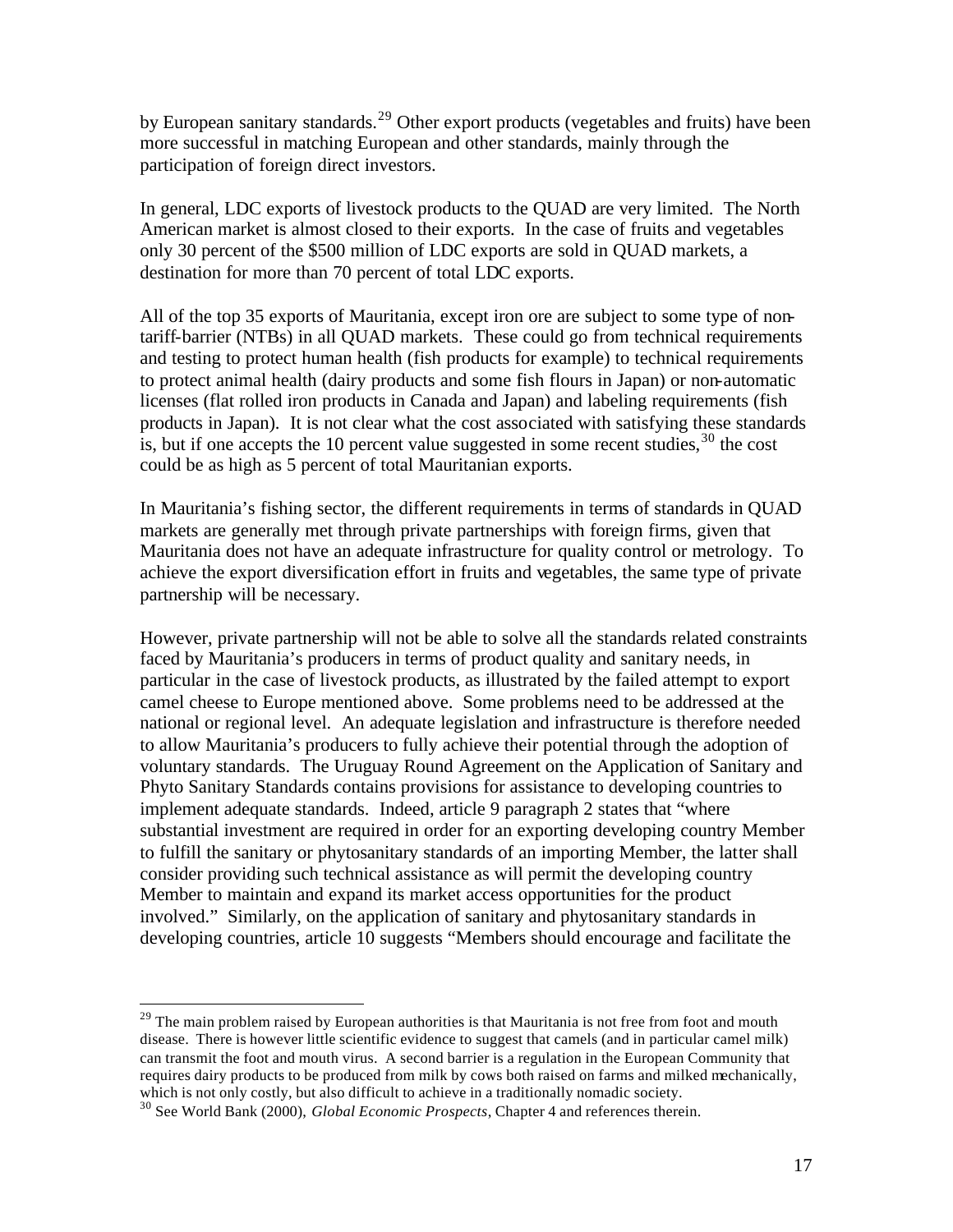active participation of developing country Members in the relevant international organizations." Mauritania should apply for such assistance.

Mauritania and LDCs in general, are lagging behind in terms of their capacity to support modern testing, certification and laboratory infrastructure. This situation has important implications. Developed countries may not trust inspection procedures in developing countries, whereas they collaborate among themselves. This leads to both trade and investment diversion away from LDCs. In the medium-term, Mauritania should aim for mutual recognition agreements with other nations in order to have their tests accepted abroad, and to have its own testing facilities certified. Such a certification process should be initiated only when justified by export volumes. In the short term, international inspection companies – such as the SGS that presently operates in Mauritania under a government preshipment inspection program with customs – could assist Mauritania in providing export certificates required by importers. Foreign investors can also provide access to product-specific certification procedures as is planned for agricultural exports in the Senegal Valley.

## **2. Competitiveness of the Mauritanian Economy: Domestic Factors**

## **2.1. Export Competitiveness**

*Maintaining export competitiveness of its exchange rate is a major component of Mauritania's policy to promote non-traditional exports. This objective has been realized in recent years.*

A fully market determined exchange rate has helped to maintain competitiveness in recent years. Since the 1998 devaluation of the Ouguiya by 18 percent, several reforms have been introduced. Key elements of these reforms were (i) the gradual reduction and then elimination of the surrender requirement on exports proceeds to the Central Bank, (ii) allowing residents to open foreign account deposits with commercial banks, (iii) eliminating restrictions on foreign exchange sales for travel abroad, (iv) adjusting the limits on commercial banks' net open positions in foreign exchange to international standards. In 1999, the authorities eliminated restrictions on all current account transactions, and thereby accepted the obligations of the IMF's Article VIII<sup>31</sup>. Since then authorities have improved the operation of the foreign exchange market by limiting central bank transactions to the expanded foreign exchange market sessions at the central bank, by eliminating all surrender requirements, by gradually raising the ceilings on exchange bureaus participation limits, and by freeing movements of export proceeds deposited in domestic banks. The margin between the central bank buying and selling rates has been reduced to 1 percent. The SNIM has also been encouraged to participate in this foreign exchange market, thereby considerably deepening the market. The overall policy objective of the Central Bank was to signal an increase in competition in the foreign exchange market and to let the rate respond more freely to market conditions. The Central Bank closely monitors these conditions and intervenes to smoothen out the variations. In the event, these changes provided greater confidence in the foreign

 $31$  Some restrictions on capital transactions remain in effect.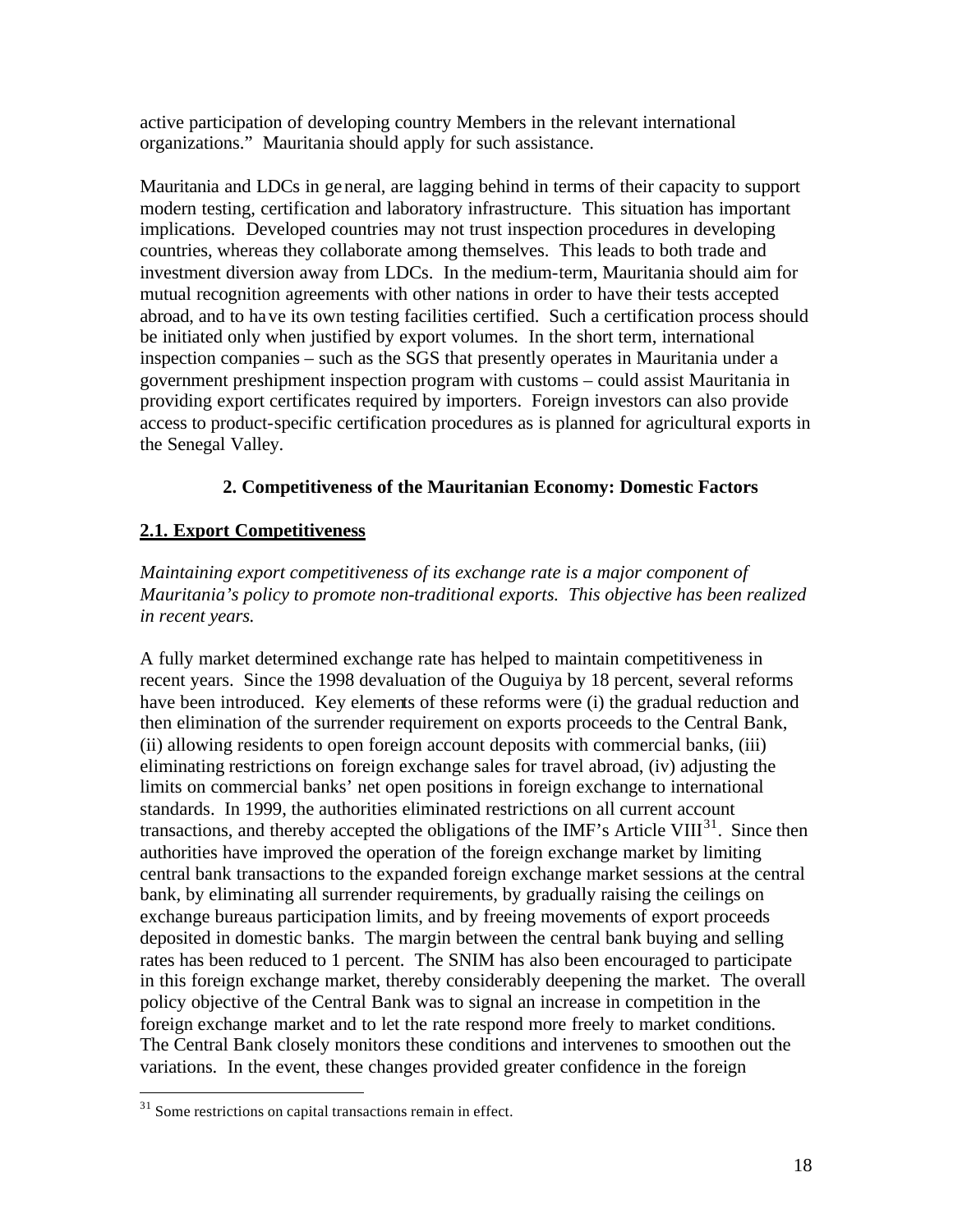exchange market, and the margin between the formal market rates and those prevailing on the cash market have stabilized to a rather high 5 to 5.5 percent. This margin reflects the commission collected by the exchange bureaus, the informal nature of the cash market, and the cost of handling notes.

Assessing the competitiveness of Mauritania's exports is difficult in view of data limitations, its narrow export base, and the institutional and trade arrangements in place that could affect exports for reasons not related to competitive factors. Traditionally, the real effective exchange rate (REER), along with the evolution of export market shares, is used to assess competitiveness in several countries. Despite their limitations, these measures provide some useful information on Mauritania's competitiveness.<sup>32</sup>

Using the real effective exchange rate as an indicator, Mauritania's competitiveness has improved over the last decade**.** This reflects to some extent the devaluation of the Ouguiya by more than 40 percent in 1992 and by 18 percent in 1998, after it became obvious that the nominal exchange rate was misaligned. It also reflects the reform of the exchange market that has allowed the Ouguiya to respond more freely to market conditions. The aggregate real effective exchange rate has depreciated steadily since the early 1990s, after a period of relative stability in the mid-1980s (Figure 4).<sup>33</sup> The REER with respect to all partners fell by about 60 percent between 1985 and 2001 and by roughly the same amount, 61 percent and 57 percent, against the European Union and Asian trading partners respectively.<sup>34</sup> Given the narrow export base and the homogeneity of exports, discrimination by trade partners is not particularly illuminating in the case of Mauritania. Despite several practical limitations, mainly those related to the pertinence and comparability of the data across countries, these measures suggest, that export competitiveness has not suffered during this period.

 $32$ Mauritania's lack of nontraditional exports means that developments in this area cannot be assessed. To recall, export fish and iron ore represent about 98–99 percent of total exports.

 $33$ There was similarly a large depreciation against the currencies of each major trading partner.

 $34$ Based on data in the Fund's Information Notice System: with trade weights based on 1988–90 figures.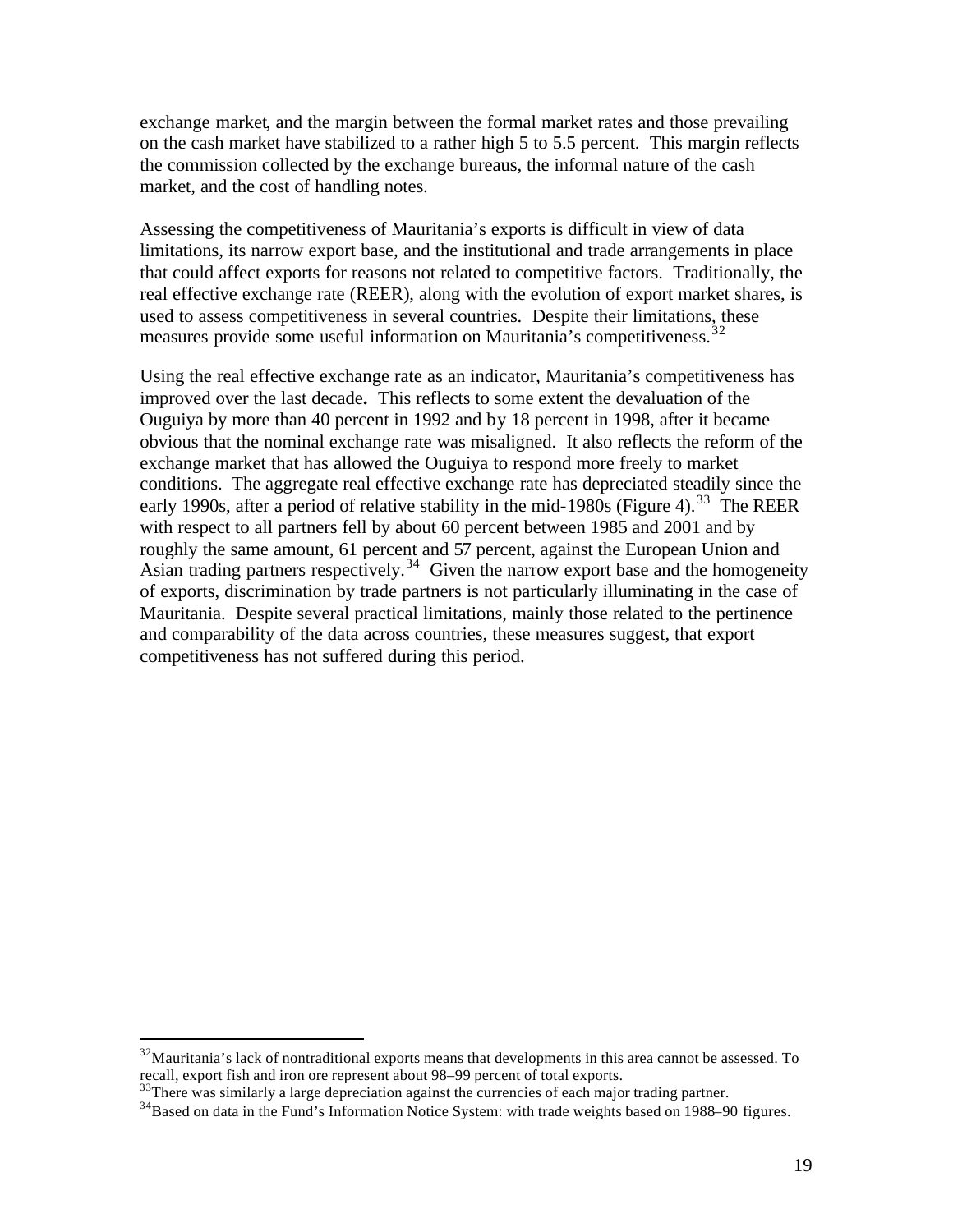### **FIGURE 4 MAURITANIA: COMPETITORS REAL EFFECTIVE EXCHANGE RATE DEVELOPMENTS, 1980–MAY 2001**



The favorable development in the exchange rate has not significantly affected the main export sectors:

- $\triangleright$  Mauritania's share of world iron ore production has remained small and broadly constant during the past decade, at just above 1 percent or at around 11.5 thousand metric tons in 1995-99. $35\degree$  This happened despite a marked improvement in Mauritania's export rate competitiveness against China and Australia — major competitors in the iron ore market or South Africa, its only regional competitor and the drop of Russia's market share. In addition, the state mining company (SNIM) has been operating at levels close to full capacity during the last decade.
- $\triangleright$  Data limitations and other nonprice factors hinder the evaluation of the competitiveness of fish exports. The share of Mauritania's fish exports in the world has been small, increasing from about 0.3 percent in the 1970s to 0.5– 0.75 percent during the 1980s, but then falling back to about 0.3 percent by the late 1990s. While the movements in the exchange rate may have played a role, they cannot explain the large swings in the market shares. For example, the

 $35$ Due to data limitations, competitiveness is being assessed based on production data. This should not pose any serious problem if we assume that the shares of exports to production remain broadly constant.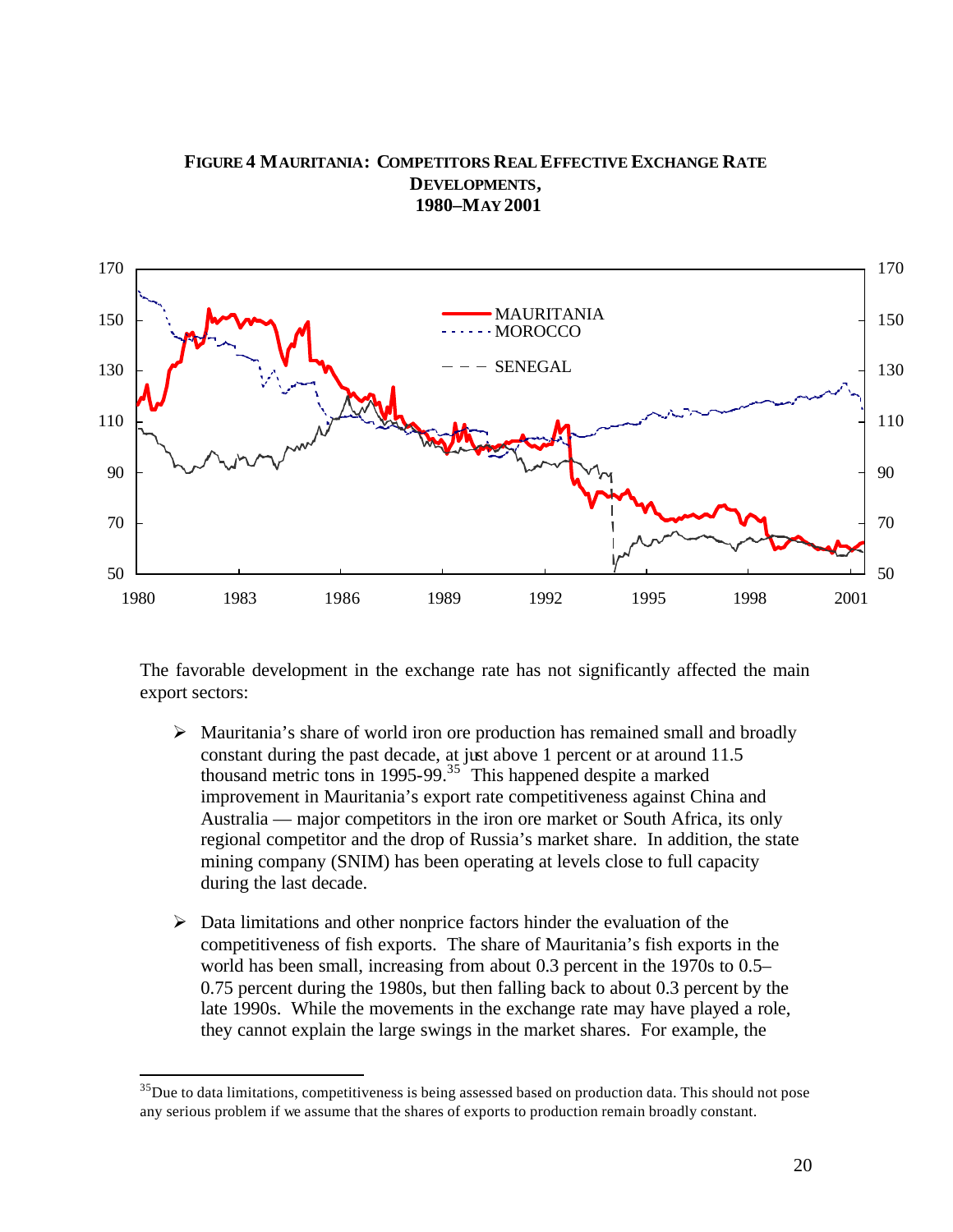strong depreciation of the REER against Asian trading partners during the 1980s and the subsequent appreciation during the early 1990s had an impact on fish exports and its market share. However, the decline in the market share in the mid-1990s was largely attributed to the drop in the volume of catches because of over-fishing. In addition, the recent weakness of the Japanese market, the destination of the bulk of cephalopods (squids or octopus) may have affected the demand there. As for Mauritania's competitiveness vis-à–vis its major African regional competitors in the fish market, it appears that to have been maintained during this period.<sup>36</sup>

Overall, it appears that Mauritania's competitiveness has been maintained, but vigilance is required to prevent any reversal in the real effective exchange rate in the future**.**  Resisting real appreciation is crucial, especially in view of the narrow export base and the authorities' intention to develop new nontraditional exports.

#### **2.2. Business Environment and Competitiveness**

Aside from mineral and fishing resources, Mauritania presently has very few exportable products and services. This is largely due to an unfavorable factor endowment and a very small domestic market that does not permit economies of scale. Mauritania's chances of better integrating in the world economy would be improve if it were to improve the business environment, provide supporting institutions and reduce production costs. Such a program would boost earnings for present exporters, but it would also assist the emergence of others. Mauritania would also benefit from:

- Establishing a favorable fiscal environment for domestic and foreign investors;
- Easing the process of doing business through lowering bureaucratic impediments, delays and red tape;
- Lowering input costs; and

 $\overline{a}$ 

• By providing reliable access to the judiciary in case of disputes.

Support to exports by well-performing public and private support institutions is important. A brief overview of these issues follows below. The role of public institutions in support of exports is discussed in a later section.

Despite the relatively low level of investment at present, significant opportunities for investment exist in the mining, tourism, fisheries and agriculture sectors, based on the unique natural resource opportunities in the country. Investment in the information technology sector, services and industrial sector should be particularly sought after, as they are likely to provide significant employment opportunities and would be the first beneficiaries of an improved investment climate. Investments in the oil exploration and exploitation sectors will depend on the success of ongoing drilling efforts. Given present

<sup>&</sup>lt;sup>36</sup>Africa accounts for four percent of world fish exports, and besides Mauritania, major exporters are: Morocco (1.4 percent), Namibia (0.7 percent), Senegal (0.4 percent), Côte d'Ivoire (0.25 percent), and Madagascar (0.1 percent).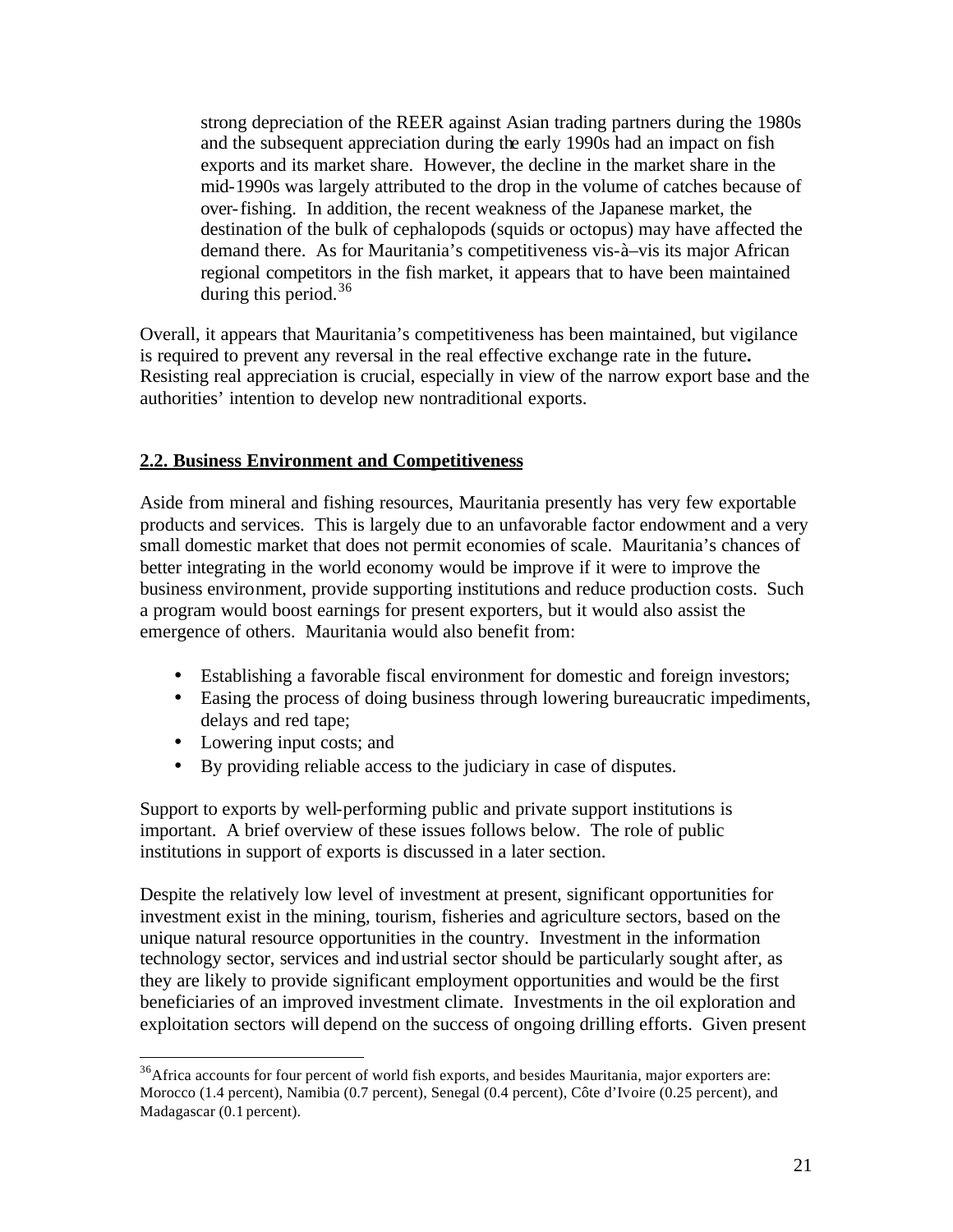indications this could be a significant sector in a few years time. For this sector, custom tailored legislation will need to be put in place.

#### 2.2.1. IMPROVE THE BUSINESS ENVIRONMENT

*The investment climate could be improved to attract more FDI and thus capitalize on the assets of political and macro economic stability that Mauritania has acquired in recent years.* 

Investment in Mauritania is still rather low and foreign direct investment (FDI) – even though it benefited from the recent investment in the telecom sector – is below that of other neighboring countries. While many factors may account for the low level of FDI, it is instructive to compare a number of investment climate indicators that may influence the interest that foreign investors have in Mauritania. From Table 6 it would appear that for a number of indicators Mauritania ranks closer to Mali and Senegal than to higher rated countries like Tunisia and Morocco, a level that certainly is within reach for Mauritania in the short-term. This calls for simplification of bureaucratic requirements for investors.

|            | FDI as percent<br>of total<br>Investment $\frac{1}{1}$ | Number of<br>procedures to<br>get investment<br>permit $1$ | Estimated<br>Costs of these<br>procedures. In | ICRG $^{2/}$ Risk<br>rating for 2000 | Euro money<br>rating 2000 $3/$ |
|------------|--------------------------------------------------------|------------------------------------------------------------|-----------------------------------------------|--------------------------------------|--------------------------------|
| Mauritania | 3.5                                                    | 12                                                         | 548                                           | n.a.                                 | 27.2                           |
| Mali       | 3.4                                                    | 13                                                         | 817                                           | 61.8                                 | 28.1                           |
| Sénégal    | 4.0                                                    | 15                                                         | 1265                                          | 37.5                                 | 23.1                           |
| Morocco    | n.a.                                                   | 12                                                         | 255                                           | 67.8                                 | 55.1                           |
| Tunisia    | 6.3                                                    |                                                            | 286                                           | 72.5                                 | 57.5                           |

**TABLE 6 INVESTMENT CLIMATE, MAURITANIA AND NEIGHBORING COUNTRIES**

 $\frac{1}{10}$  Estimates based on FIAS reports; Mauritania FDI data are much lower in the earlier years in the absence of the telecom FDI; according to IMF data there was no significant FDI in 1998 and 1999, according to World Bank World Development Indicators (2000) the FDI in 1998 amounted to .5 percent of GDP and 2.4 percent of total gross domestic investment.

 $2^{7}$  ICRG –International Country Risk Guide – rages from 0-100, with 100 being the highest.

 $3$ <sup>The ratings of Euromoney range from 0 to 100 with 100 being the best.</sup>

 $\overline{a}$ 

Source for column 1,4 and 5, World Development Report 2001, World Bank, Washington D.C. pp.274-6 and staff estimates.

The Investment Code could be revised in combination with an easing of the general fiscal provision for all investors, as has been recommended by several FIAS $^{37}$  reports (1993,1996, 1998). At present, the 1989 Investment Code provides a set of complex advantages, depending on the amount of the intended investment, and distinguishes between different enterprises on the perceived priority of the intended investment (Régime Prioritaire et Régime des Conventions d'établissement). The application of the Investment Code was suspended for several years, but has recently been reactivated. The

<sup>&</sup>lt;sup>37</sup> Foreign Investment Advisory Service, a joint Service sponsored by IFC and the World Bank.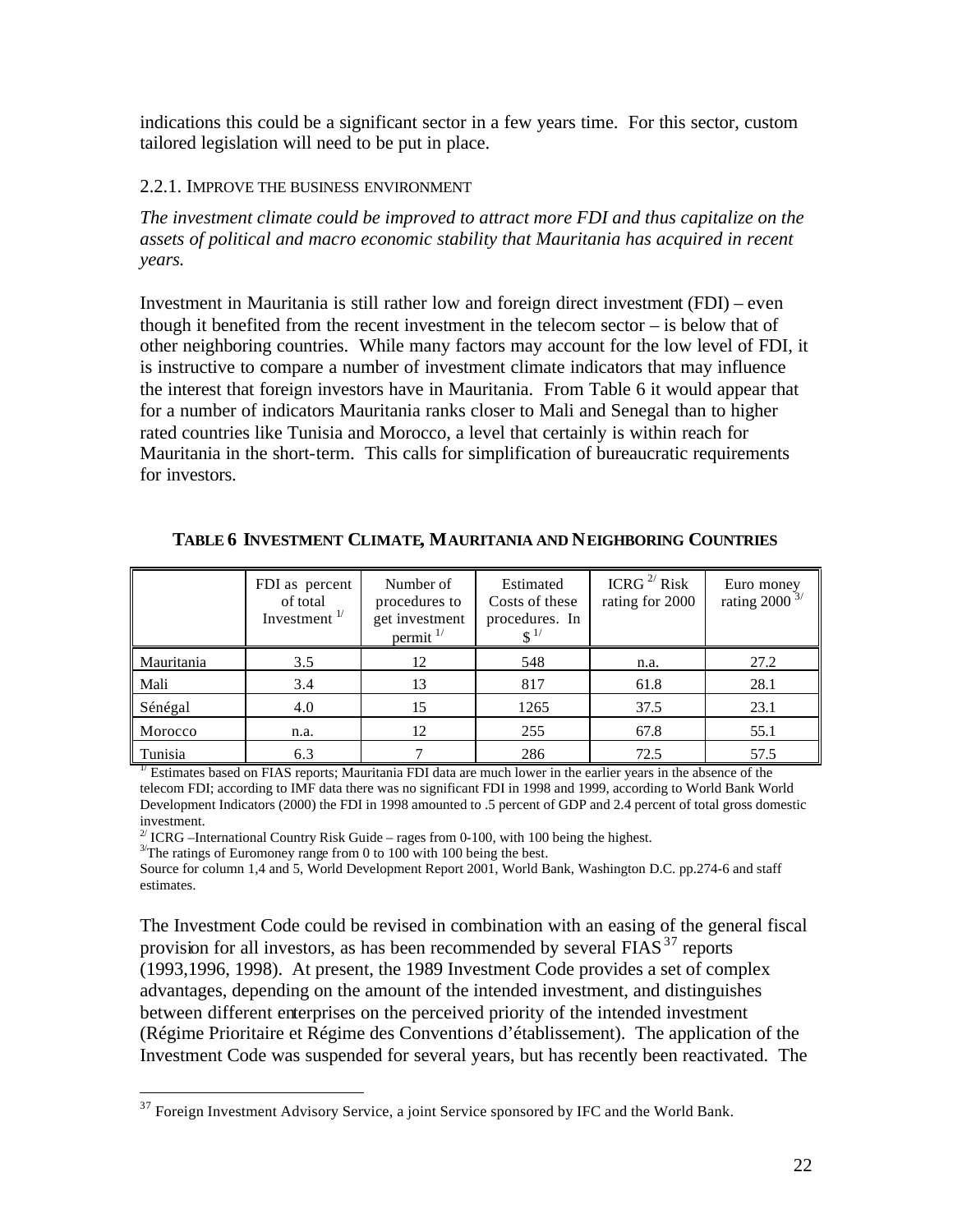advantages granted are multiple, depend on discretionary administrative decisions and furthermore are difficult to administer. Hence, a new and simpler Investment Code should be put in place; the current draft revised Investment Code could serve as a basis. This draft proposes the creation of "point francs" for the export sector so that those firms that export 80 percent of their production would obtain duty free access to imports of capital goods and intermediate goods, but no special consideration with respect to income taxes. The import duty regime of products sold on the domestic market should be established. As the 2002 budget intends to permit the 100 percent credit of the IMF (still no refund in case the firm has no income tax liability) this would reduce substantially the fiscal burden on exporters. Managing the "points francs" system, without damaging the revenue generation role of the import tax, requires a carefully thought-out and wellmanaged system to match the import content of the exports to avoid having excessive imports being resold on the local market. Other countries have struggled to efficiently administer such a system. Alternatively tariff on all capital goods and intermediate goods could be abolished, so that cost reduction benefits all producers, not only exporters. The change in the tariff structure should precede the introduction of the new Investment Code. The burden of corporate tax has already fallen considerably in recent years, and the legal framework for this tax is now quite satisfactory.<sup>38</sup> Once a new Investment Code is in place, the role and functions of the "Guichet Unique" should be revisited to largely consist of providing orientation and information to entrepreneurs and to facilitate business registration.

A review of the marginal effective tax rates (METR-that is the overall tax burden on a marginal unit of investment) $39$  under the normal tax regime suggests that the tax burden in Mauritania is not very different from some of its neighbors. It is however much higher than that of transition economies and other countries that have been able to attract substantial amounts of FDI (Table 7). With the provisions of the Investment Code, the tax rates are roughly aligned with most of the countries in the sample, except for Poland. This however assumes that the provisions of the Investment Code are readily available and operate in a transparent and efficient manner, which according to the private sector is not the case. The recent reduction in direct taxation is not yet reflected in this comparison.

<sup>&</sup>lt;sup>38</sup> The corporate income tax (BIC) was reduced from 40 percent to 35 percent in 2001, while the accelerated depreciation and longer loss-carry over periods were recently provided for in the regular fiscal legislation. In the 2002 budget law, it is anticipated that the IMF will be made fully deductible, and the BIC reduced to 25 percent.

<sup>&</sup>lt;sup>39</sup> The marginal effective tax rates capture the extent to which the tax system (all taxes that impact on profitability (income tax system, not only the rates structure, as well as indirect taxes) causes the before and after tax return to investments to differ.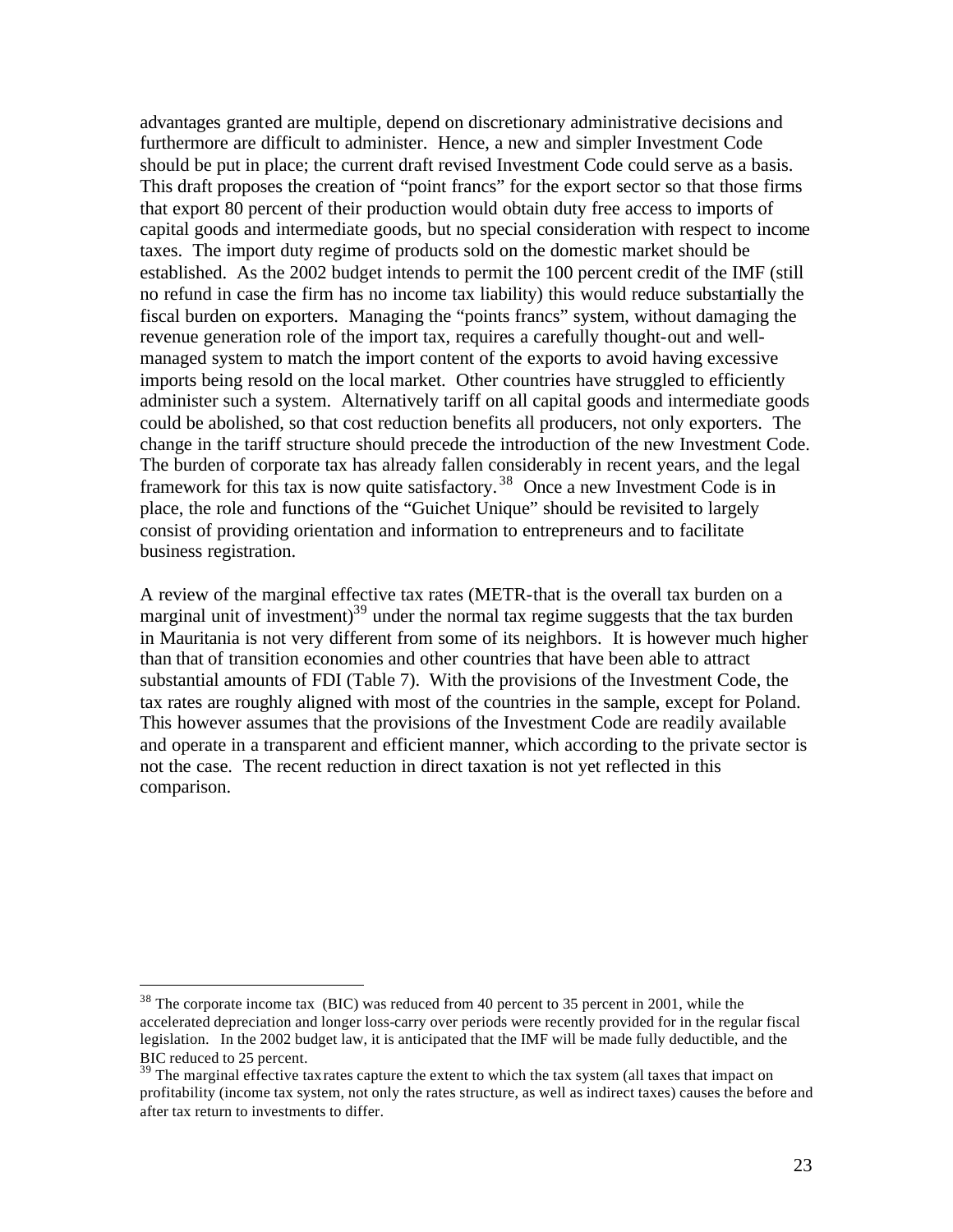|            | <b>Normal Tax regime</b> |                 | With Investment Code advantages |                 |  |
|------------|--------------------------|-----------------|---------------------------------|-----------------|--|
|            | Industry                 | <b>Services</b> | Industry                        | <b>Services</b> |  |
| Mauritania | 43.7                     | 33.1            | 24.9                            | 19.1            |  |
| Mali       | 41.0                     | 34.6            | 20.4                            | 21.9            |  |
| Senegal    | 45.4                     | 35.7            | 23.0                            | 18.1            |  |
| Morocco    | 29.2                     | 28.7            | 23.3                            | 21.7            |  |
| Tunisia    | 33.8                     | 43.1            | 22.3                            | 29.1            |  |
| Poland     | 20.0                     | 17.1            | 6.1                             | 6.0             |  |

#### **TABLE 7 MARGINAL EFFECTIVE TAX RATES**

Source: FIAS (2000), p.19

With the scheduled introduction of the tax in the 2002 budget, the METR under the normal tax regime is likely to drop from 43.7 percent to 33.1 percent for the industrial sector and from 33.1 percent to 19 percent for the services sector, bringing it in line with Morocco and Tunisia. For the industry sector the normal tax regime would still leave the tax burden higher than is implied under a well functioning Investment Code. Consequently, a further reduction – particularly of tariffs on capital and intermediate goods—should be implemented to lower the overall fiscal burden on enterprises, freeing the Investment Code from providing fiscal advantages.

Mauritania has reformed its judiciary and legal system in recent years and modernized its Commercial Code, effective early 2001. Efforts now should be devoted to ensure that the judicial system can implement and enforce this new legal framework and that the competition legislation is enforced. Given the tendency, not yet fully documented, for increasing concentration of economic power in the hands of a few economic groups, the latter will present a major challenge. Mauritania has signed the New York convention that regulates arbitration procedures that facilitates the resolution of business disagreements, but these procedures still need to be tested.

#### 2.2.2 LOWER COST OF DOING BUSINESS

#### *The high production cost in Mauritania hampers export competitiveness.*

The capacity of Mauritanian enterprises to export depends crucially on their capacity to produce quality commodities at low cost. Hence, the importance of lowering production costs. Labor *costs* are apparently low and would appear to enhance Mauritania's competitiveness. Minimum wages and the overall salary structure appear very competitive with regional levels, with minimum wages at \$30 per month compared with \$50 per month in Senegal. However, labor qualifications in Mauritania fall short of those required by a modern economy, as they tend to focus on trade in the informal sector. A major task therefore exists to upgrade professional training for new entrants to the labor force and for those already gainfully employed.

For several years, a new Labor Code has been under preparation by the Government that would abolish the state monopoly on employment offices, permit workers to be employed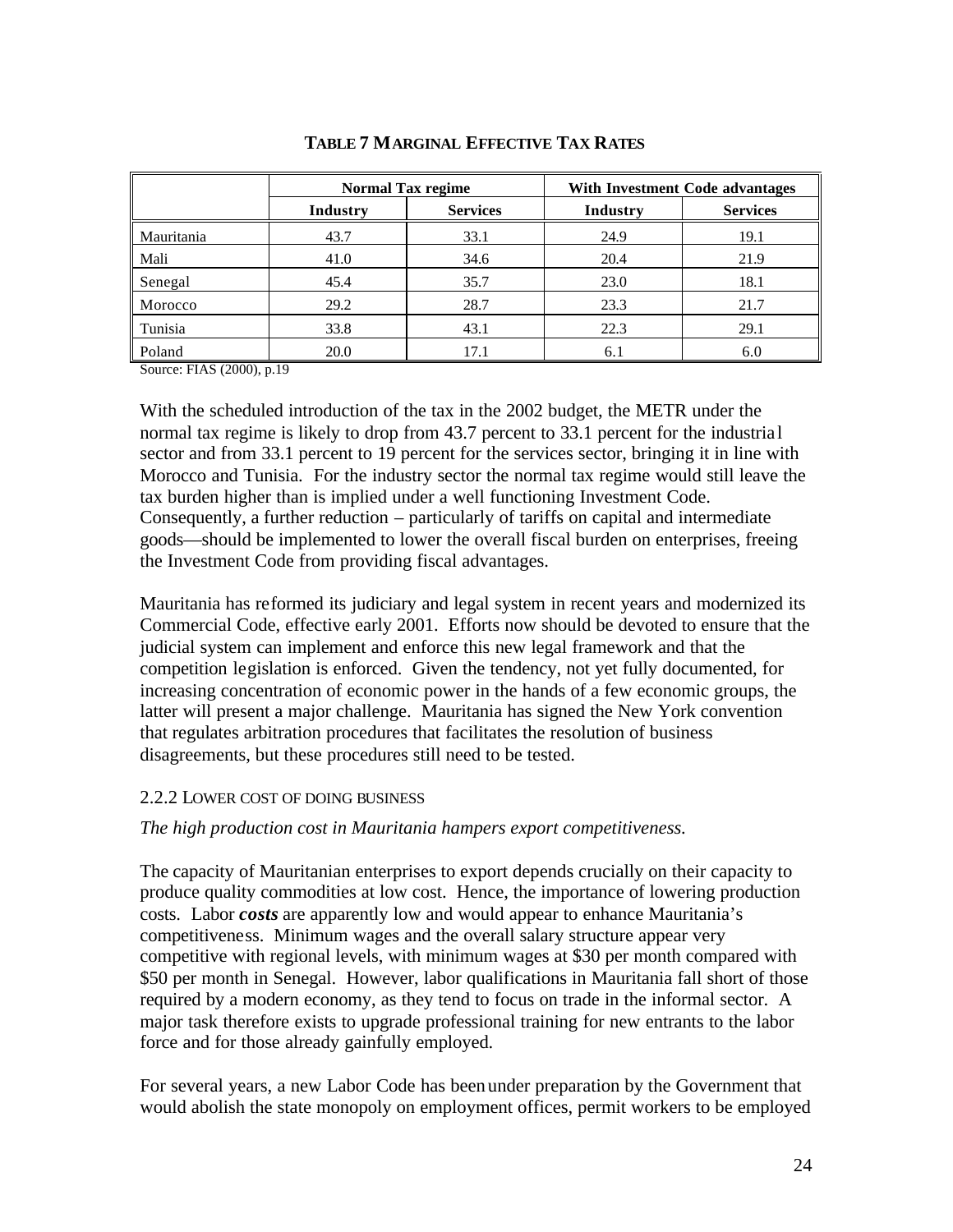under time limited contracts and ease the process of granting labor permits to foreign workers. This Code should be enacted promptly to clarify the situation on the labor market, even though it appears that practices in the labor market are more flexible than would appear from reading the present Labor Code.

#### *The high cost of credit and poor access to it restricts economic activity*

Financial depth in Mauritania is low when compared with other low-income countries and actually falling. Money as a share of GDP stood at 14 percent in 1999, as against 27 per cent in 1990 and 21 percent in 1980. For the average low-income country, this ratio rose from 25 percent in 1980, to 33 percent in 1990 and further to 35 percent in 1996.<sup>40</sup> This apparent demonetization of the economy is not further researched in this paper but deserves to be looked into carefully. In addition, Bank credit is very expensive, except for the very best creditors, is heavily concentrated on parties affiliated with the banks, and is made up largely of short-term credit. All state banks were privatized in 1990, except the Chinquitty Bank, held jointly by the Libyan and Mauritanian governments. Of the 7 commercial banks, 4 were fully owned by Mauritanian investors, while 3 have minority equity participation. Two key observations are in order:

- The intermediation margins appear very high. The cost of bank resources is low, while lending rates are very high. Bank deposits are largely made up of unremunerated sight deposits (even though paying an interest would be legal) and pay 8 percent (the minimum but also the one universally practiced) on demand deposits. Lending rates averaged about 18 percent in 2000. Given an inflation rate of about 5 percent, the high intermediation margins reflect the oligopolistic structure of the banking sector, which encourages neither competition nor efficiency in banking services. Access to bank credit is skewed towards operators associated directly or indirectly with the groups that own the banks, as reflected in the concentration ratios that often exceed the regulatory ones.
- Term transformation is still inadequate as more than three quarters of private sector credit is made up of short term credit, mainly trade financing.

Several approaches are under way to remedy this situation. The Central Bank has entered into contracts with commercial banks to bring their concentration ratios in line with bank regulations, after which stronger Central Bank supervision and enforcement will need to be implemented to ensure continued respect of the banking legislation in this respect. The Central Bank has also created a "Centrale des Risques "and a "Centrale des Incidents de Payments" that, once fully operative and documented, should permit commercial banks better to gauge the soundness of the local enterprises that apply for credit. The creation of a "Centrale des Bilans", where the audited accounts of enterprises would be deposited, would also greatly help banks to assess the creditworthiness of local enterprise. To ensure that these accounts are reliable and comparable, wide application of the newly recognized national accounting framework is necessary. The recent reorganization of the auditing profession that aimed at ensuring greater reliability of their services will help in this respect. In addition, competition in lending may benefit from

<sup>40</sup> World Development Indicators, 2001.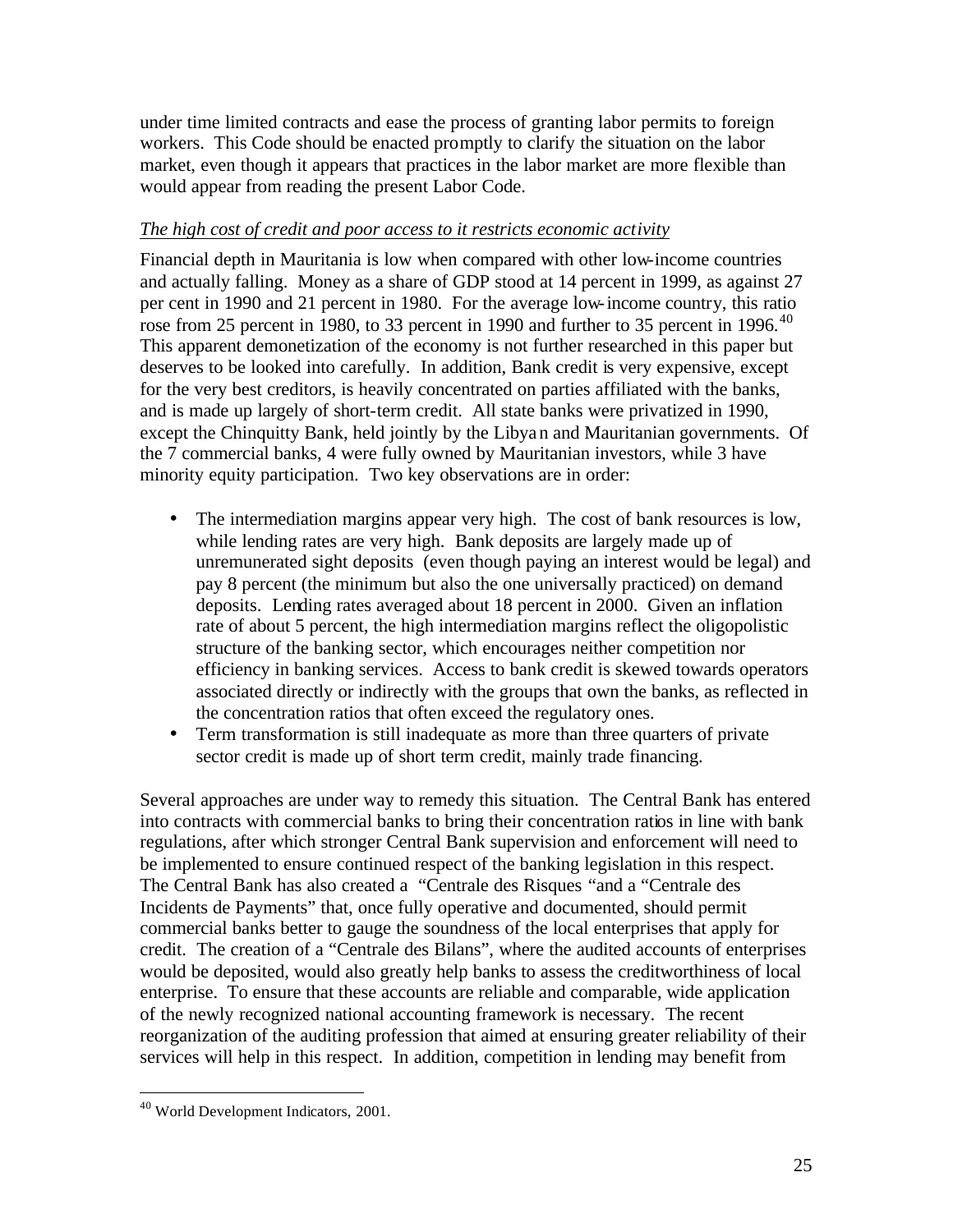the entry of foreign financial institutions. There are thus a number of initiatives to be followed up that could improve bank financing.

The Governor of the Central Bank is soliciting support from the international community for an in depth analysis and action plan of the financial sector to permit the financial sector to better assist the private sector. Part of this action plan will be to examine ways to make credit more readily available to fisheries and agriculture sectors.

#### *Telecommunications and new technologies*

In 2001, the Government of Mauritania sold a 52 percent equity stake of the incumbent fixed-line carrier, Mauritel, to a strategic investor led by Maroc Telecom. The newly privatized entity has an exclusive license that is scheduled to expire in 2004 at the latest. For most Mauritanians, telecommunications services are unavailable and/or unaffordable. In 2000, telephones were only available in urban areas and the total number of main telephone lines—all in urban areas—stood at 18,975 in a country of 2.6 million inhabitants. In August 2001, the installation charge for a new telephone was the equivalent of \$38; monthly subscription charges were about \$4, the latter being somewhat below the international average. A 3-minute local call was about  $11¢$ , which, reportedly is twice the level charged in Senegal, Mali and Burkina Faso.

International calling prices are substantially higher, in part reflecting high international accounting rates with other countries. A 3-minute call to a neighboring country was about \$2.20; these costs rise to \$2.55 for a call to New York, \$3.19 for London and \$4.78 for Tokyo. These prices appear to be at the lower end when compared to other countries in the region, yet they are significantly above prices in fully liberalized markets, which often are substantially less than a dollar for a 3-minute call. Despite its small market size, international experience suggests that there is scope for further price cuts by reductions in bilateral accounting rates and the introduction of competition for international services.

Mobile services have grown rapidly since two GSM licenses were granted in 2000. Already, there are about 73,000 mobile subscribers in Mauritania. One license holder is a joint venture between Mauritel and Maroc Telecom; the other one is a joint venture between Mauritanian private investors and Sociéte Tunisienne des Telecom. A 3-minute domestic call from a mobile was about \$1.20 in August 2001, which is above international best practice and high for many consumers in a county with a per capita income of about \$400. At the same time, prices for international services are not significantly above fixed-line prices and, for some destinations, are even lower. Given Mauritania's small fixed-line network, mobile services are likely to be the main source of greater telephone availability in the future. Granting additional licenses to new market entrants could make an important contribution in fostering the expansion of the mobile network and in safeguarding and strengthening competition.

Although there are five Internet service providers in the country, use of the Internet is still very limited. In May 2000, there were an estimated 849 Internet subscribers (household and business), although this number is likely to have increased substantially since then. Monthly charges of \$1,172 for high bandwidth capacity (64 Kbps) are likely to restrict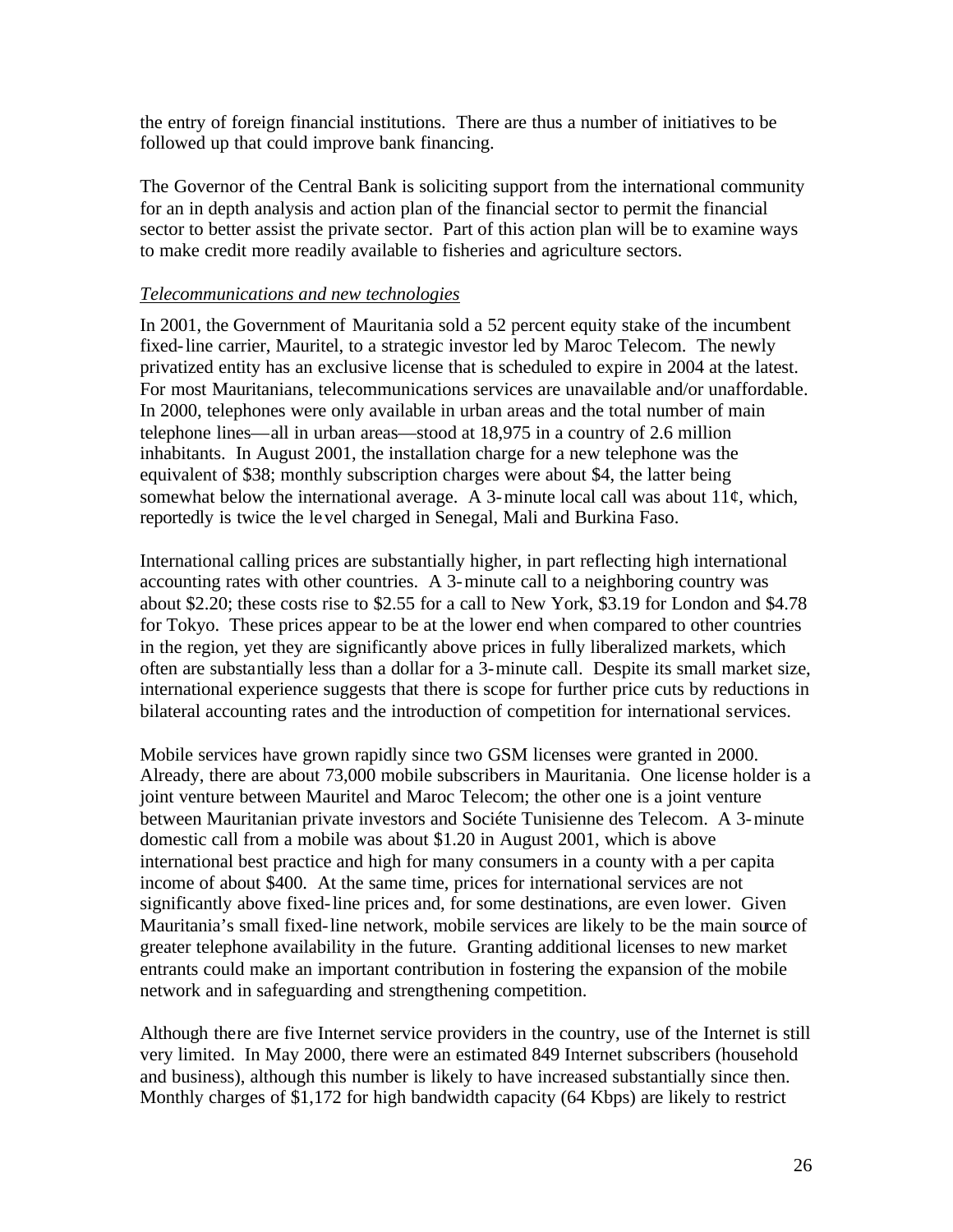commercial Internet use to only the largest enterprises in the economy. For purposes of comparison, monthly charges for a line of similar bandwidth are only \$440 in India. The high cost of Internet access in Mauritania is largely due to high charges for leased line services, which are still exclusively provided by Mauritel. Competition in this market segment could make a positive contribution to greater use of the Internet by exportoriented businesses in Mauritania. The Government of Mauritania established in 1999 an independent sector regulator, with six technical and economic professionals.

Preliminary recommendations:

- i) Substantial gains have already been achieved from partial liberalization in telecommunications. The next step would seem to be the introduction and strengthening of competition in the various fixed-line (already planned for 2004) and mobile market segments.
- ii) Upgrading regulatory capacity.

#### **Electricity**

The new electricity company is SOMELEC, which emerged from the separation of the water and electricity branches of SOMELEC, the mother company. SOMELEC obtains its energy from thermal sources; many enterprises however rely on their own generators, which substantially increase their energy costs. By 2003, Mauritania will obtain energy from the 200mw Manantali hydro-plant. A 1997 survey showed that with the exception of Burkina Faso, Mauritania had the highest electricity tariffs in the region. This certainly undermines the competitiveness of the economy. SOMELEC should give top priority to lowering the costs to the electricity user.

#### Water

Underwater reserves are important, but under exploited. The number of connections to the water system is rather low, which leads to high water costs and charges. Water charges in Mauritania appear to be the highest in the region (20 percent higher than Senegal and Côte d'Ivoire and 60 percent higher than Ghana), and efforts should be undertaken to lower these costs to the water user. The water network needs to be expanded to provide greater access to safe water to the population, which will imply substantial new investment. Such a program would greatly enhance the competitiveness of the economy, but also help the poor, for whom water charges are a significant expenditure.

#### Transport

Transport costs are very high due to under investment and poor management in the sector, and large distances between the centers of economic activity.

• *Roads system*: The road system is not extensive and no passable road connects the major economic centers of Nouakchott and Nouadhibou. Only 11 percent of all roads are paved, compared with 16 percent in the average low-income country. In addition, maintaining the road system is expensive due to periodic sand storms.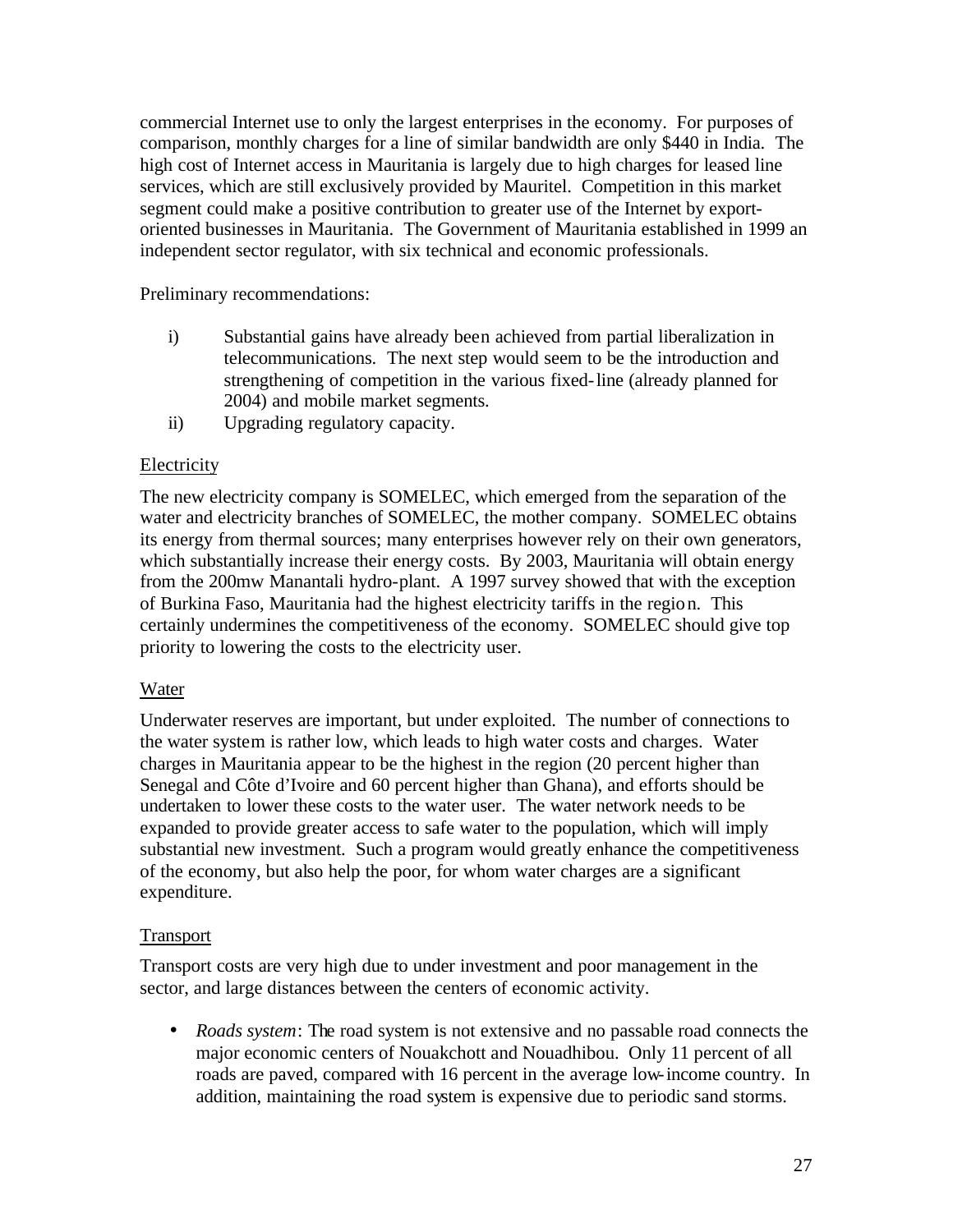As such, large segments of the country are difficult to access and its economic potential is under exploited. For instance, roads in the South that would open up the promising agricultural area along the Senegal River are not passable in the rainy season and difficult to negotiate during any other season. Major infrastructure projects are under preparation, amongst which the road connecting Nouakchott and Nouadhibou as well as the road alongside the Senegal River. Transport costs are high also because of the monopoly granted to the national federation of transporters. This monopoly has been abolished in principle and the effect on lowering road transport costs should be closely monitored. Private management of selected road segments is an option for consideration, as it could bring in additional investment capital. Overall, the investment requirements to bring the road network up to standard in Mauritania will be substantial; some resources are already obtained but the rest still need to be found.

• Air transport: In the late 1990s, the government of Mauritania took significant steps towards developing a commercially oriented air service market. In 1998, the government opened its domestic market to competition. Further, in 1999, the government sold a majority stake in the national flag carrier, Air Mauritanie, to a foreign operator. The domestic competitor, CMTA, recently started operating and is estimated to command a 5 percent market share.

International air services are governed by Mauritania's set of bilateral air service agreements, which mostly do not grant free landing rights and heavily regulate capacity and tariffs. Mauritania is a signatory to the Yamoussoukro declaration, which foresees the creation of a regional open skies agreement in Africa. Airfares to Mauritania from Europe tend to be higher than those to Côte d'Ivoire and Sénégal, but in line with those to Burkina Faso and Mali. The end of Air Afrique services to Nouakchott will further reduce competition in an already concentrated market. Aside from more liberal air service agreements, greater flexibility with respect to charter flights operation could be a partial solution to reduce the high airfares. The latter could be especially important for the development of the country's tourism industry.

Government may aim to introduce greater openness in international air transport services on all routes along the lines of the liberalization accomplished in the regional context.

• Maritime transport: Mauritania maintains an open policy for international maritime shipping. No cargo reservation policies are in place. Starting in 1995, the government liquidated its assets in the sector, including COMAUNAM, a shipping company jointly owned by the governments of Mauritania and Algeria. There are no equity limitations regarding the foreign ownership of transport operators in international shipping and the provision of port services (except pilotage, towing and tying services).

Two foreign-owned consortia, Delmas and Maersk, currently dominate the market for international liner shipping services. These two entities account for approximately 85 percent of the total market. Unfortunately, it was impossible, at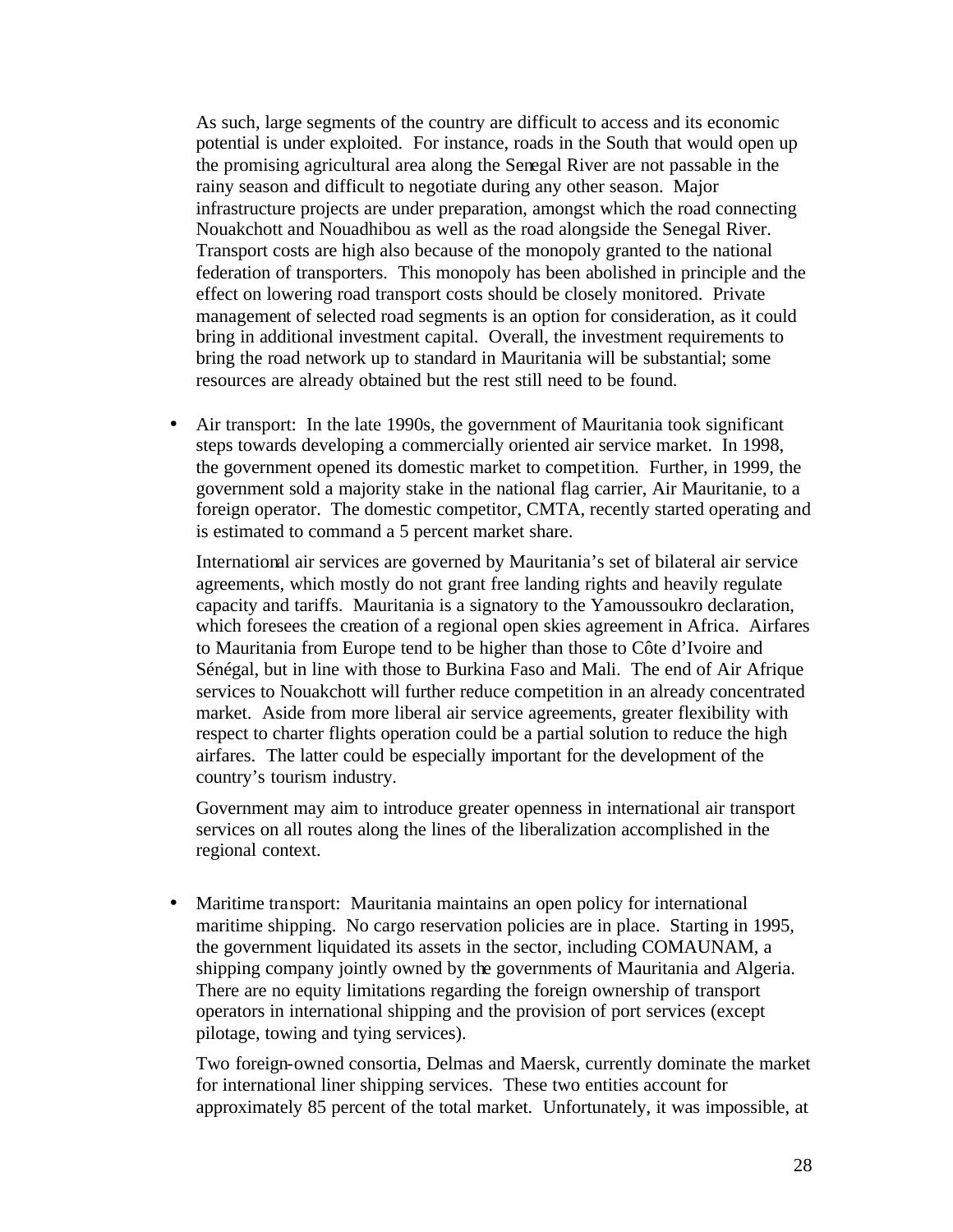this stage, to assemble detailed information on international freight rates. Yet, anecdotal evidence points to large costs of international maritime transport to and from Mauritania. Figure 3 shows the rate quoted on the web page of Maersk for selected container shipments from Baltimore to Nouakchott and, for purposes of comparison, Hong Kong. Despite its shorter shipping distance, freight rates to Nouakchott are between two and three times higher than comparable freight rates to Hong Kong, a situation that also prevails in more strategically situated ports such as Dakar and Banjul.



#### **FIGURE 5 COST OF TRANSPORTATION**

Economies of scale and scope are likely to be an important explanatory factor behind these price differences. Yet, the concentrated market structure may also be an important reason behind the higher freight rates. Indeed, concerns about the lack of competition and potentially abusive practices by carriers have featured prominently in analyses of West African shipping markets (see, for example, the forthcoming *Global Economic Prospects 2002*). It is arguably difficult for a small country like Mauritania to foster competition in international markets. At the same time, regional cooperation on competition matters and the deve lopment of hub and spokes systems could make a contribution towards more competitive maritime shipping markets. To some extent, such cooperation already exists. The Maritime Organization for West and Central Africa, of which Mauritania is a member, seeks to coordinate policies of member countries in the maritime sector, including the development of regional cabotage.

Preliminary recommendations:

- i) Regional cooperation on competition matters to deal with highly concentrated maritime markets.
- ii) Effective regulation of monopoly providers of port services.
- *Ports*: Nouakchott port is a multi product port for imports and exports, while the port in Nouadhibou specializes in minerals and fish products exports. *Prima facie*  port tariffs are competitive, but merchants complain that port services are poor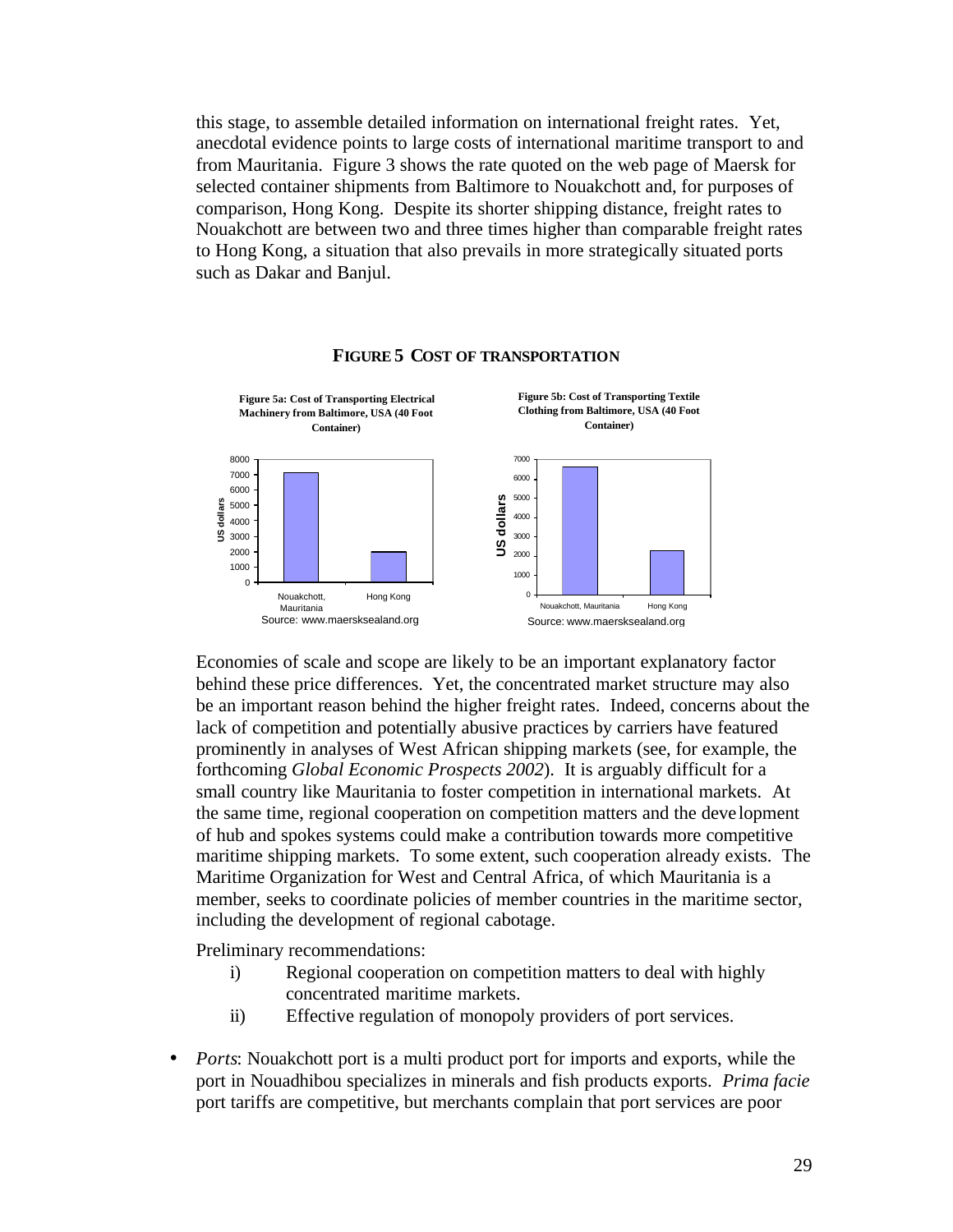and not client friendly, thus increasing their costs. As indicated below in the sector on fisheries substantial investment will be required to ensure adequate services for the proper development of the fisheries sector. Port management should also be reviewed. For the moment they are managed under "contrat plan" while operation under a concession agreement might be more efficient. Under such an arrangement, the concessionaire would be responsible for the operation of the port as well as for part of the new investment. The benefits of this option deserve to be closely studied.

# **2.3 Customs Reform in Support of Trade Facilitation** <sup>41</sup>

The trade reforms undertaken in recent years by the Mauritanian authorities substantially reduced the costs of imports and export barriers. To the extent that imports have become cheaper, the overall incentive structure is shifting away from import substitution and towards producing for exports. Yet import procedures are still lengthy and controlminded, while the valuation procedures are inadequate. A challenge for customs will be to combine their traditional role of raising budgetary revenues with a less traditional, but increasingly important role, of facilitating trade. This would be an important contribution to enhancing the competitiveness of the Mauritanian economy. This study urges that the customs reforms undertaken so far be deepened, not least because Mauritania has to fulfill its WTO obligations.

#### 2.3.1 NEED FOR HIGH-LEVEL POLITICAL BACKING.

Most successful customs reform in the world has benefited from high level political support, as its implementation entails the coordination between different government agencies, challenges entrenched vested interests, require new practices, need the necessary resources and get the full support of the private sector. Top-level political support should be enunciated and followed up by the creation of a high level Steering Committee to guide the Customs services to efficiently implement its resource mobilization and trade facilitation missions. The private sector should be represented on this Steering Committee. This Committee could gather the plans of different administrations (Customs, Tax Department administration, Treasury, Ministry of Trade), set the work program for customs reforms, while its Secretariat could monitor its progress and report back to the Committee.

#### 2.3.2 SIMPLIFY CUSTOMS PROCEDURES USING ASYCUDA

Present customs procedures are complex, require excessive paperwork and are time consuming. This process is prone to errors and reflects old work habits and an ingrained suspicion that the importer will try to cheat to reduce his tax liability. While there is some truth to this suspicion, there are alternative ways to deal with this problem while at the same time facilitating transactions. Moreover, it seems to unnecessarily enhance contacts between importers and customs officials. Partial solutions are:

<sup>&</sup>lt;sup>41</sup> For details, see Volume 2, Chapter 5.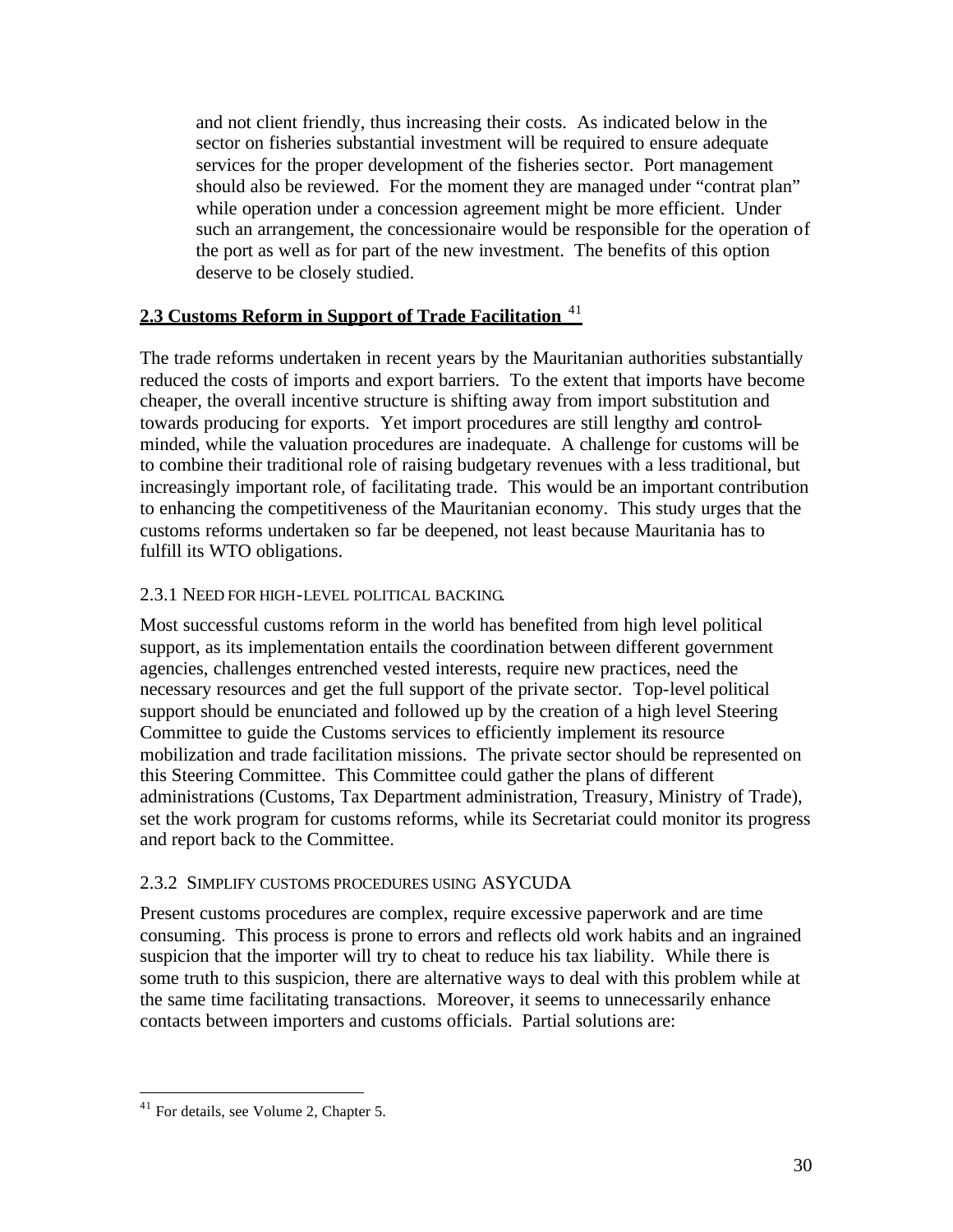- $\triangleright$  Streamline the paper flow of the different parties that intervene in the process of clearing goods through the ports and customs. Greater reliance on the information system at hand could avoid repeat transactions, provide greater transparency to the workflow and generally ease the flow of transactions. The move towards the introduction of Electronic Data Interchange (EDI) could be accelerated. The complete ASYCUDA system is installed only in Nouakchott, but even there, its capacities need to be more fully utilized to this effect.
- $\triangleright$  Review the customs procedures to adapt it to modern trade practices. Again, a greater reliance on the ASYCUDA system would help to streamline the customs practices, thereby reducing the paper flow and ensure internal consistency.
- $\triangleright$  Introduce greater selectivity in customs control. This could mean the introduction of a Green Channel (targeting, profiling, random but minimal physical inspection) and a Red Channel (physical inspection). Combined with increased penalties for fraud, this system has been adopted with success by many countries. Customs administration could enter into contracts with selected private sector importers who present good accounts and build up a reputation of reliability, to allow their goods to pass the Green Channel and even to permit customs clearance on their premises. These imports could also be exempted from the IMF. To make up for revenue losses, the IMF could be levied at a higher rate on importers of the informal sector or on imports of those that have no good track record with the fiscal authorities. A transparent method of certifying good fiscal behavior would need to be established. Goods that have been checked by the Pre-Shipment Inspection Agency and transported in secure containers could also benefit from the Green Channel, as is the case in Cameroon. Obviously, to avoid abuse of such a system, a tight post-clearance inspection system must be in place. In any event, a good post clearance system will need to be put in place when customs introduces the WCO customs valuation principles (transaction value – see below). The selection of cargos to be subjected to post clearance checks could be greatly assisted by one of the unused functionalities of ASYCUDA.

#### 2.3.3 BETTER MANAGE SPECIAL IMPORT REGIMES.

About half of total imports into Mauritania pay no duties or taxes. Government imports financed under grants or loans and some financed with its own resources are exempted, as are the imports of the large state owned mining company (SNIM). In addition, there are the usual diplomatic exemptions, exemptions given to imports that benefit from the investment code and to NGO imports. Finally, exceptional and partial exemptions that are of unclear origin exist. Most government imports are supposed to be subjected to a system of "fiscalisation des marches". The mission did not, however, examine the working of this mechanism that has only recently been put in place. This overall system of special regimes is likely to imply substantial revenue losses to the Treasury; under present circumstances, customs is in no position to check the final utilization of these imports. Anecdotal evidence suggests that some of the duty free imports leak to the general market. The resulting revenue loss requires that other revenue sources be tapped to make up for this revenue loss; duty and tax rates on the tax bases that are captured are higher than they would otherwise be, providing disincentives to investment and formal economic activity in general. To the extent that this situation leads to lower fiscal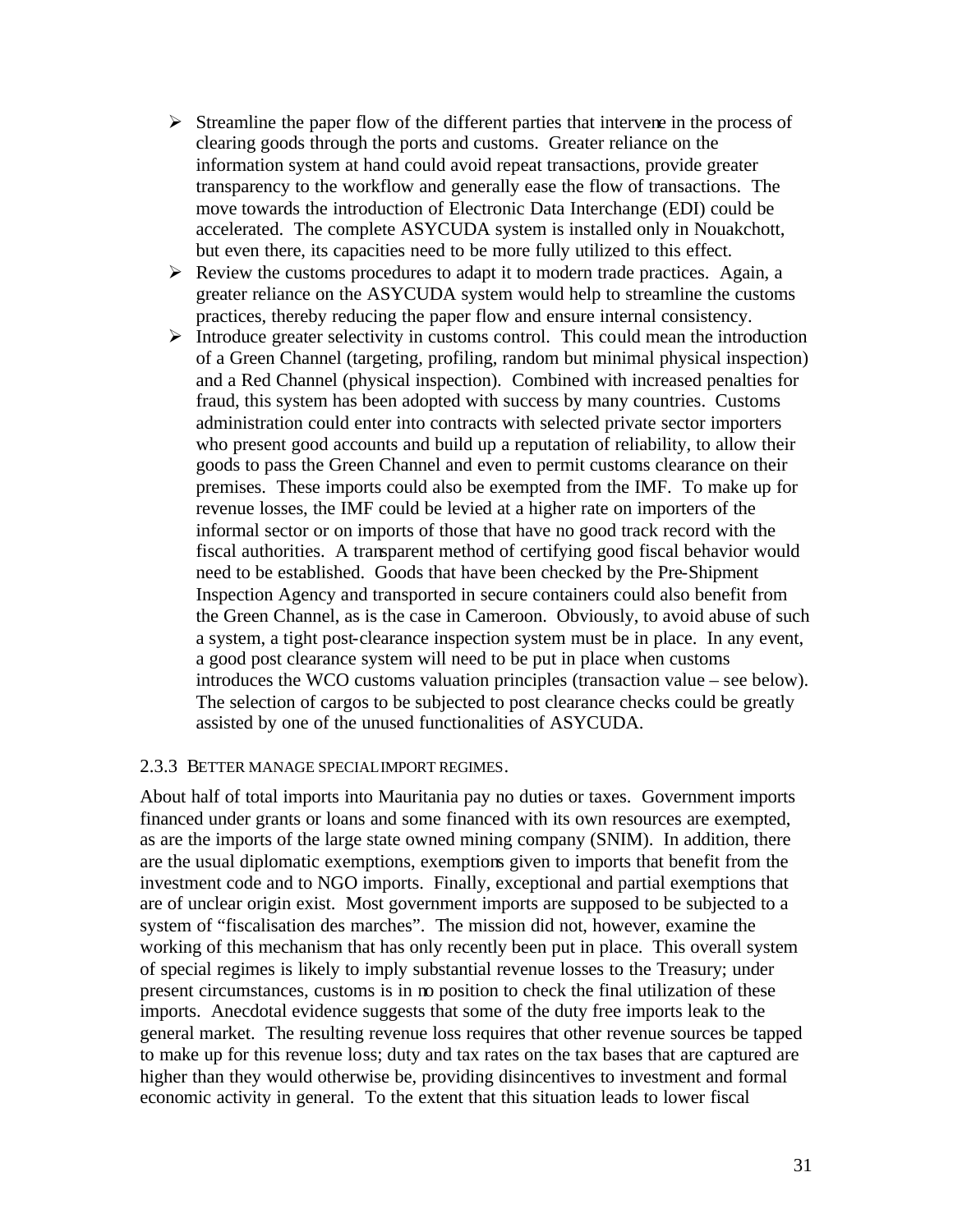revenue, it deprives the budget of resources required for the financing of pro-poor expenditures. Several options exist to rectify this situation:

- $\triangleright$  Government should institute a method to pay import duties on all its own imports, and provide additional budget resources to finance the payment of these duties. This is the intention of the "fiscalisation des marches publics", which should be extended to imports financed by foreign loans and grants, and closely monitored. On the surface, this would appear to yield no additional revenue, as additional revenue is matched by extra budgetary outlays to finance these import charges. Yet, this procedure would level the playing field between local suppliers of these goods and services on the one hand, and imports on the other hand. It would permit better control of these exemptions.
- $\triangleright$  The 1989 Investment Code should be revised alongside with a reduction of tariff on capital and intermediate goods thereby providing investment advantages through the general fiscal legislation available to all investors, not solely to those that have been granted the benefits of the Code. This latter way of promoting investments is favored by most experts in the field (see the 1986 and 1999 reports by IFC) as more transparent and favorable to investors; it was introduced to good effect in Morocco.
- $\triangleright$  The exonerations granted to the SNIM should be eliminated, and its fiscal regime (it presently pays a 9.5 percent turnover tax) adjusted accordingly so that it is subjected to the general tax provisions.
- $\triangleright$  The legislation regulating a number of exemptions date from the 1960s and should be revised drastically.
- $\triangleright$  All exceptional exemptions should be stopped immediately
- $\triangleright$  Customs should set up a monitoring system to follow the final use of goods that enter duty free.

# 2.3.4 IMPROVE CUSTOMS VALUATION PRACTICES

Correct customs valuation of imports is a crucial element in the determination of duties and taxes due on imports. The valuation practices in Mauritania are handicapped by the absence of reliable data on the value of previous or similar imports, the widespread use of *de facto* reference prices, the practice of under invoicing and of relying on negotiations between custom officials and importers. Cognizant of these problems, the Mauritanian authorities have since 1994 entered into a contract with Société Générale de Surveillance (SGS), a Pre-Shipment Inspection (PSI) Agency. Under the contract with that firm, all imports into Mauritania above a certain value should be inspected before shipment from the exporting country. SGS was to certify the value, quantity and tariff code of the inspected imports. For these service SGS is paid .98 percent of the value of inspected goods, a fee paid from the Mauritanian budget. Values inspected by SGS increase on average by a factor of three over the invoice value. However, about 65 percent of imports subjected to the PSI requirement arrive in Mauritania without a PSI certificate and are inspected after arrival. This latter process takes time and is extremely inadequate. Such a practice is contrary to the intention of the PSI Convention. Furthermore, the PSI information is not often and fully used in the determination of the customs value, nor is any discrepancy between the PSI data and those used by customs in the calculation of the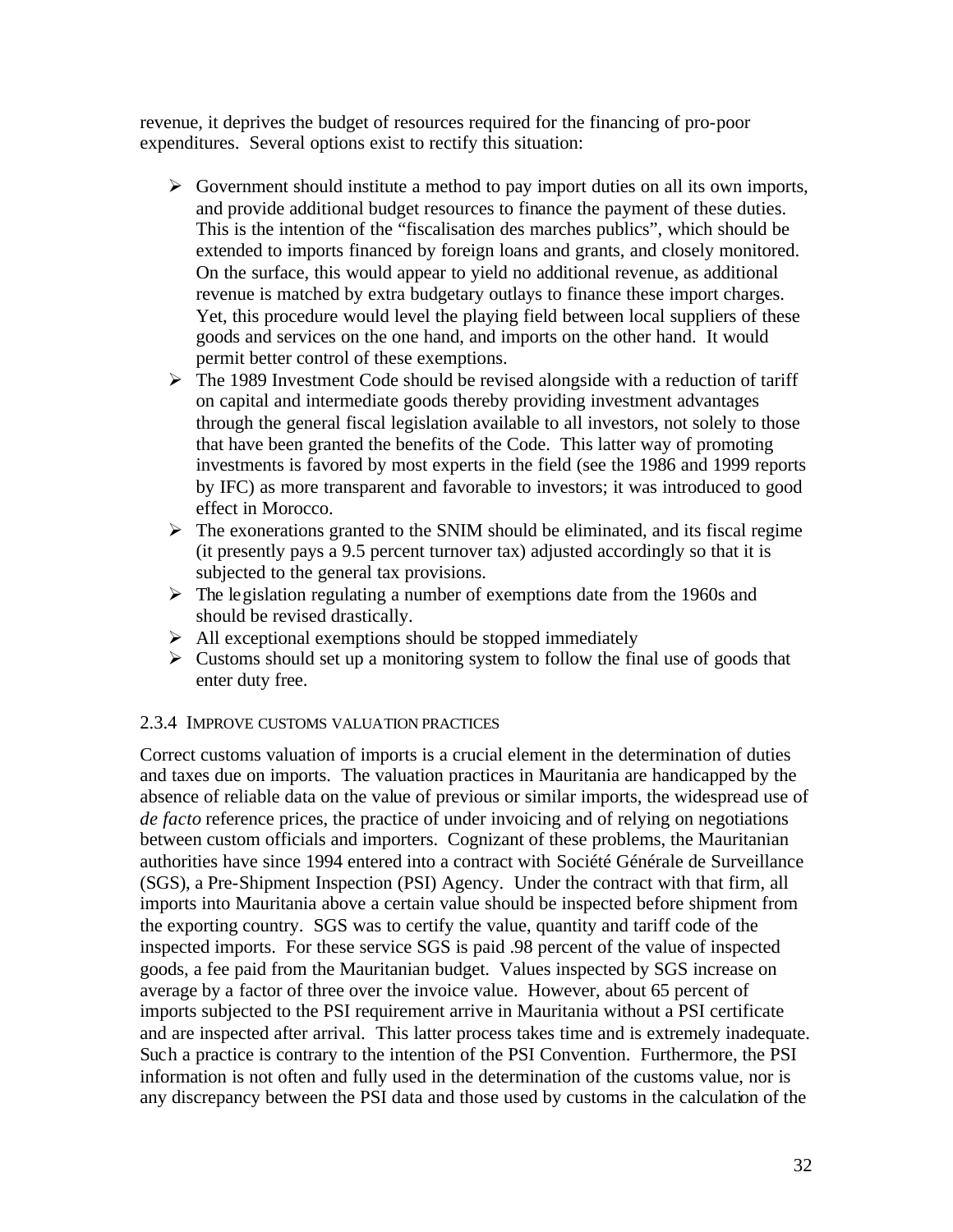customs value subjected to any audit or verification. All in all little use is made of the PSI services.

While Mauritania has committed itself to adopting the WTO valuation, by signing on to the WTO in 1996, implementing this commitment has not been a priority for the customs department; the government has postponed its implementation until January 2002. The WTO valuation principle states that customs valuation should use the invoice or transaction value for the calculation of duties and taxes. In the absence of sufficient information to adopt this principle, secondary valuation principles are allowed.  $42$  Unless well prepared, the introduction of these valuation principles could lead to substantial revenue losses. Particular attention will need to be given to putting in place adequate mechanisms to deal with the trade undertaken by the informal sector, transit trade and the difficult area of second hand items (e.g. cars, clothing). In addition, the capacity of customs to undertake post clearance controls will need to be reinforced. The adoption of the WTO valuation principle adequately adapted to Mauritania's circumstances could be the occasion to accelerate the reform program of customs services. Such a reform can take time and it does not appear realistic to see the reform implemented by January 1, 2002. Hence, it might be judicious to notify the WTO of Mauritania's intention to undertake the reform of its custom valuation practices and principles, in such a way as to suit Mauritanian circumstances. At the same time, Mauritania should provide additional financing for the reform should be solicited from WTO members.

To make better use of PSI services, several steps should be taken in the very short run: (i) enforce the PSI requirement putting an end to "PSI" inspections after arrival of the goods in Mauritania, (ii) create an internal control mechanism, at the level of the Cabinet of the Minister of Finance, to oversee the PSI services and to ensure PSI value be incorporated in the customs declaration and that a reconciliation is made of the PSI value and that used by customs and, (iii) create an effective appeals procedure, with private sector participation, to reconcile differences between importer and PSI valuation. These issues should be implemented even before the present PSI contract is renewed. The renewal should benefit from the findings of an external audit to be undertaken of the PSI services in Mauritania in terms of resource mobilization, mobilizing budget revenue and strengthening the customs administration.

An action plan for the introduction of the WTO valuation principles, for which outside assistance may need to be sought, should be prepared immediately. This plan will include adjustment to the customs legislation, the modification of customs procedures, the relationship with the PSI company, better utilization of the potential of ASYCUDA, the preparation of a database on import values and staff training. The WTO should be notified of the new implementation timetable and the intentions of the overall reform.

 $42$  These require that objective information be used to arrive at the customs valuation of imports: the value of identical goods sold for export to the same or similar country of destination, deductive value calculated on the basis of t he unit price at which imported, identical or similar goods are sold in the domestic market, less the applicable deductions for cost incurred within the country of imports, computed value constructed on the basis of cost of production.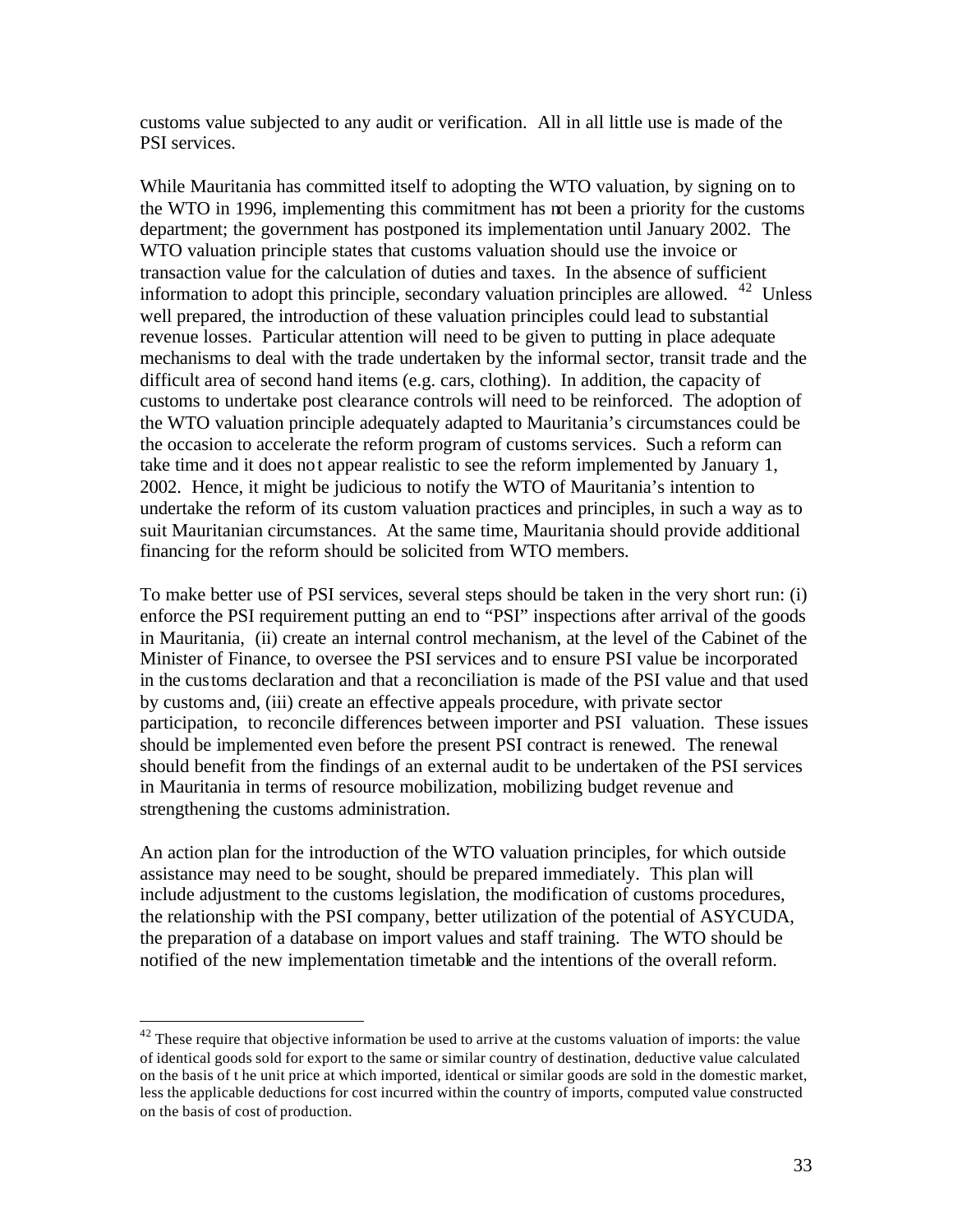#### 2.3.5 ORGANIZATION, STAFFING AND RESOURCES FOR CUSTOMS DEPARTMENT.

The present organization of customs makes no clear distinction between the role and function of the Direction Génerale and the operational responsibilities of the regional Directors. Moreover, no clear task definition exists for the bureau chiefs. Other problems include inadequate staff training and resources, which hamper the proper operation of the customs services. The effectiveness of customs would be enhanced by:

- $\triangleright$  Clearly redefining the responsibilities of the various levels in the customs hierarchy, specifying operational targets and monitoring progress.
- $\triangleright$  Creating a Change Unit to oversee the various reform efforts and coordinate with donors the technical assistance to be provided.
- $\triangleright$  Identifying the budget resources needed to permit customs to exercise its mandate and start funding these needs as of next fiscal year.
- $\triangleright$  Establishing a training program for the staff and making successful completion a condition for promotion.
- $\triangleright$  Preparing an Ethics Code inspired by the Arusha Declaration of the World Customs Organization – to be signed by all customs agents and installing an internal disciplinary board to punish any violations of this Code

# **2.4 Institutional Support for Trade Development<sup>43</sup>**

Export development is a stated priority in the Government's objectives of faster growth and poverty reduction. This section explores what institutional support should be put in place to achieve these objectives. It: (i) describes what the respective roles of the public and private sector in this area; (ii) compares this with the situation on the ground in Mauritania; and (iii) presents a set of options and reform recommendations aimed at ensuring that Mauritania has the appropriate institutions.

#### 2.4.1 PUBLIC AND PRIVATE SECTOR SUPPORT FOR PROMOTING EXPORTS.

In Mauritania all exporting is undertaken by the private sector, with the exception of mining that is undertaken by the SNIM. However, the **public sector** is responsible for establishing an adequate incentive system that includes a stable macroeconomic environment, a competitive exchange rate, a sustainable fiscal environment and efficient trade facilitation. In addition, the public sector must ensure that Mauritania enters into favorable multi- and bilateral agreements and effectively implements them to monitor export performance and promote the "image de marque du pays". The operations of other government units whose operations affect export competitiveness should be coordinated to ensure that the overall incentive framework regarding exports is appropriate. As such, the public sector should have a focal point or Unit that functions as an "antenna" inside the government to ensure that the overall government operations are supportive for exports and that bilateral and international agreements are entered into and monitored to the advantage of Mauritania.

<sup>43</sup> Details are provided in Volume 2, Chapter 1.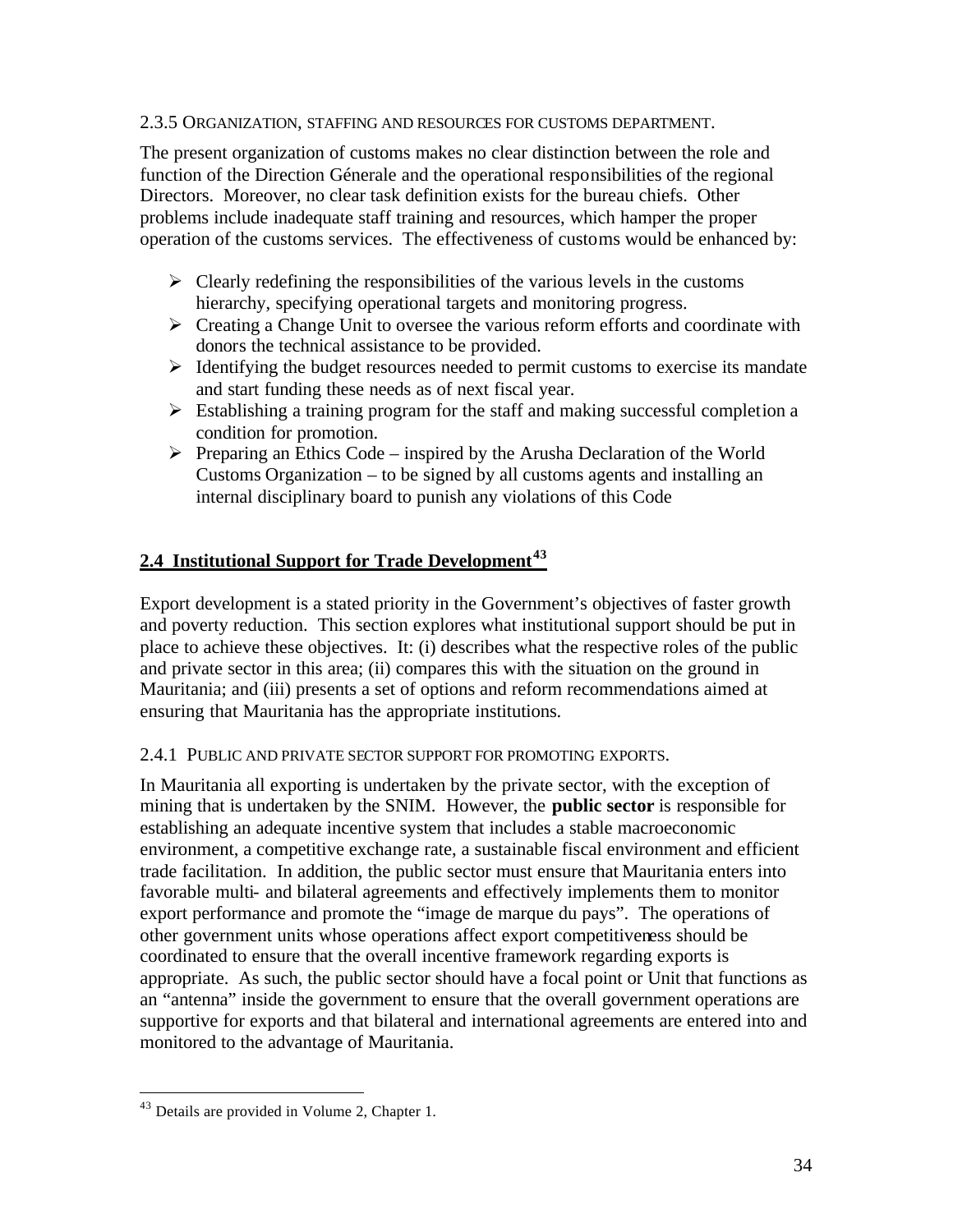In implementing these functions, the public sector should closely coordinate its activities with those **private sector** export activities that could benefit from a number of Trade Promotion Organizations (TPO). These should assist the private sector exporters (actual and potential) in the various aspects of exporting: identifying the products that are in demand, providing information on markets, training staff, connecting domestic firms with traders and the foreign markets, providing assistance to improve quality and reduce production costs, and easing trade transactions for the private sector. The performance of TPOs has often been disappointing and a recent evaluation of the performance of these organizations has led to a reassessment of their potential contribution.<sup>44</sup> In summary these reviews have come to the following conclusions: TPOs should:

- Advocate a pro-export incentive system.
- Operate independently from government, but operate with its full support as well as that of the private sector operators.
- Fully integrate the concerns of the private sector, which is best achieved by having the private sector playing a dominant role in the running of the TPO.
- Ensure that off-shore concerns are balanced with on-shore production concerns
- Be staffed with well-qualified personnel.
- Rely on secure funding in part on a cost recovery basis.

#### 2.4.2 THE PRESENT INSTITUTIONAL FRAMEWORK FOR EXPORT PROMOTION IN MAURITANIA

A large number of institutions are directly or indirectly involved with promoting the private sector and by implication the export sector. The most important ones are outlined below:

# *Government organizations*

- Most of the responsibilities for promoting exports are vested in the *Ministry of Trade, Handicraft and Tourism* (MCAT), where separate Departments are responsible for managing foreign trade, tourism and handicrafts. Each of these suffer from understaffing, lack of sector specific training, inadequate office space and equipment and lack of a clear mandate; their overall performance is not up to the important tasks assigned to them.
- At the *Ministry for Economic Affairs and Development* there is a Department of Investment Promotion ("guichet unique") and one for the promotion of private sector development.
- At the *Ministry for Fisheries and Marine Economy,* a Department is in charge of promoting fisheries.

# *Public or semi-public organizations*

 $\overline{a}$ 

• Centre National de Recherches Océonographiques et des Pêches (CNROP), responsible for research in support of the fishery sector.

<sup>&</sup>lt;sup>44</sup> International Trade Center, Executive Forum 1999, Redefining Trade Promotion, The Need for a Strategic Response, Geneva 2000. Luc De Wulf, Trade Promotion Organizations: Why Did They Fail and What Can Be Done About it? (World Bank PREM Notes, September 2001).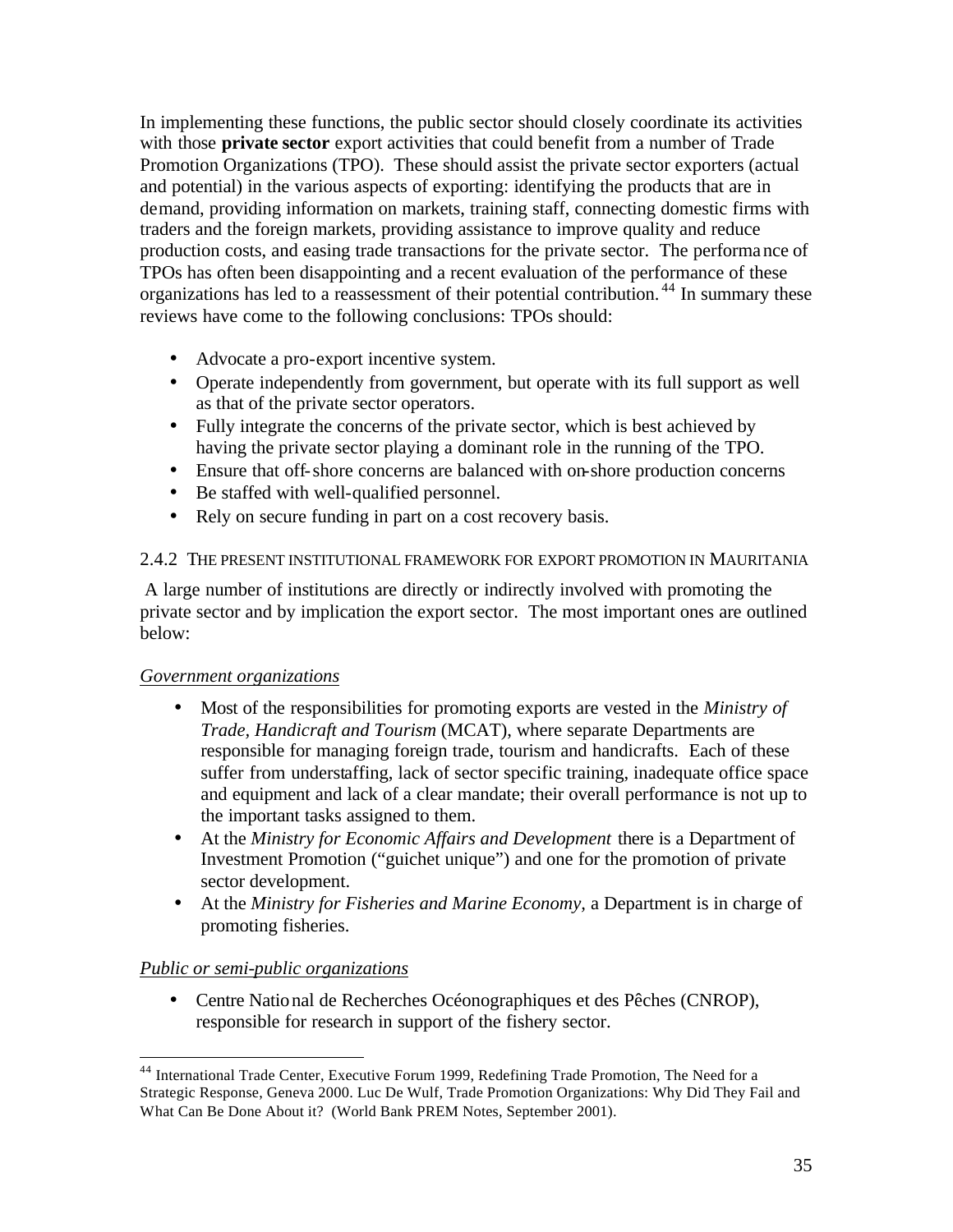- Sociéte Mauritanienne de Commercialisation des Produits de la Pêche (SMCP), supervises and controls the marketing of frozen fish (particularly demersal, cephalopod and crustaceans), gathering statistics and levying diverse taxes on the sector.
- Société Nationale Industrielle et Minière (SNIM) is responsible for the marketing of its own mineral production.
- Bureau d'Appui à la Petite Entreprise en Mauritanie (BAPEM) supports the handicraftsd sector and guides the setting up of credit and savings institutions for this sector.

# *Private sector organizations*

- Centre d'Information Mauritanien pour le Développement Economique et Technique (CIMDET), responsible for providing support to the private sector development, in particular by providing commercial information and documentation.
- The federation of employers Confédération Générale des Employeurs Mauritaniens (CGEM) which is made up of a number of sectoral professional associations, as well as the Association des Jeunes Employeurs de Mauritanie (AJEM)

# 2.4.3 SUGGESTIONS FOR A NEW INSTITUTIONAL SUPPORT SYSTEM TO PROMOTE EXPORTS.

Based on the above, this study suggests that the task of managing and promoting foreign trade be clearly separated between well functioning and funded government units and public–private organizations. Each should have well-defined responsibilities and assured resources. The following recommendations elaborate on this suggestion.

# *Core Recommendation 1*

*Government strengthens Units that support the export sector, leaving the strict promotion of exports to entities to be created and that would be largely run by the private sector.* 

 *Promotion Unit* (that already exists in the Ministry of Trade but that should be strengthened) could have the following responsibilities:

- Monitor Mauritania's international trade performance and its relations with trade partners, contribute to the preparation and distribution of trade statistics;
- Prepare, negotiate and monitor trade agreement with bilateral and multilateral partners (WTO in particular);
- Prepare and monitor the implementation of trade regulations;
- Centralize all legal and other documentation related to trade issues;
- Dialogue with the private sector to ensure that exports face a favorable incentive environment, are not hampered by infrastructure inadequacies or bureaucratic procedures;
- Guide commercial attaches at Mauritanian embassies abroad in exploring trade avenues and assist the representatives of foreign embassies in Mauritania on the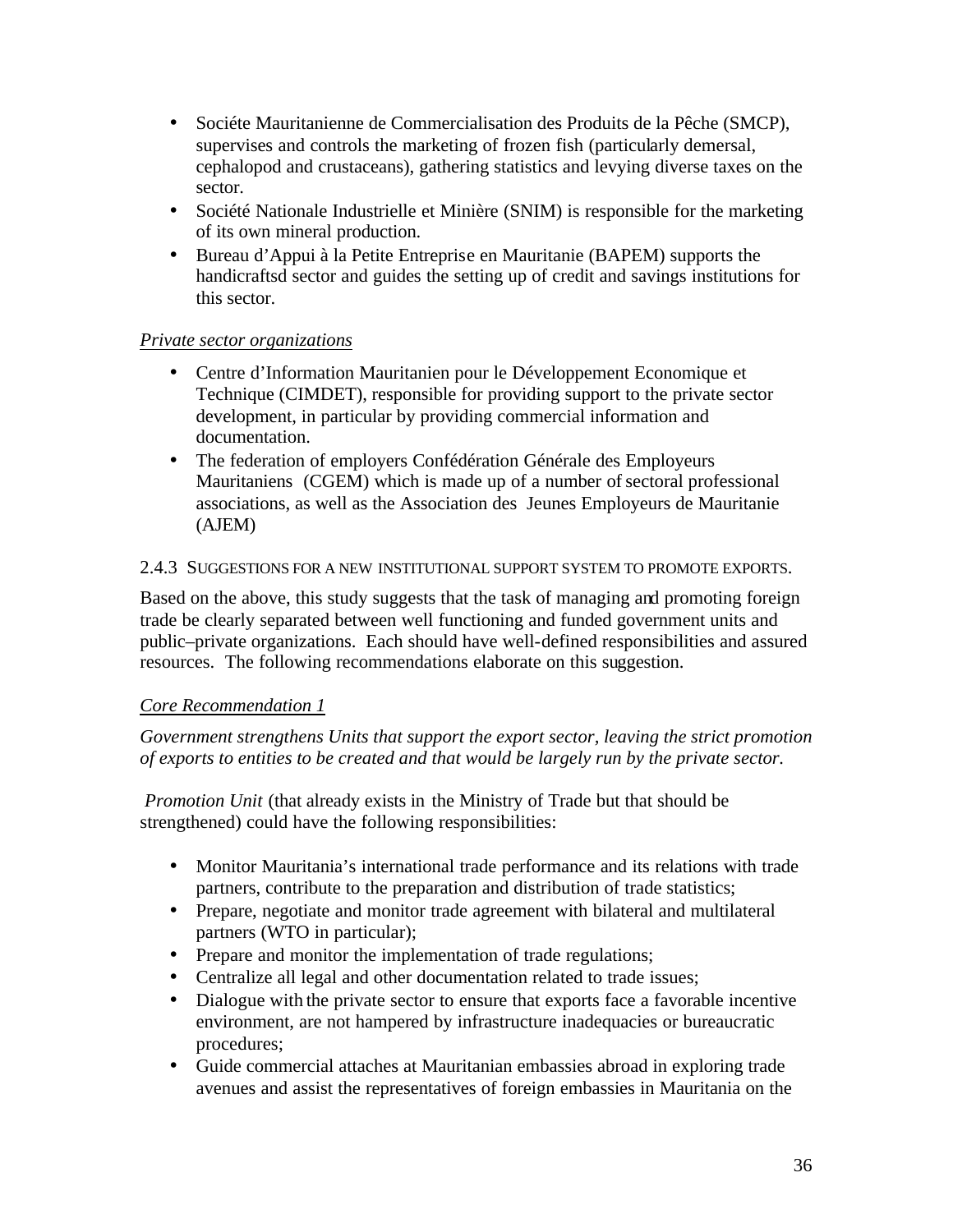same issues (the establishment of commercial attaches in Mauritanian embassies abroad should be carefully evaluated against expected results, and should not be seen as an absolute necessity in all embassies);

- Represent Government on the Boards of the specialized trade promotion offices that will be created;
- Define strategy with respect to standards.

Performing these tasks effectively and efficiently will require that a Unit be endowed with the necessary resources — staffing, training, equipment and premises.

A *Tourist* Secretariat<sup>45</sup> could be made responsible for:

- Setting the regulatory framework for the sector of tourism: hotels, transport, guides, tourist agencies;
- Monitoring the sector's deve lopment: ensure that statistics pertaining to the sector (number of tourists and their profile, their spending habits, their level of satisfaction) are gathered and disseminated;
- Being the advocate for the sector within the administration (foreign affairs, transport, health) to promote its development;
- Promoting the image of Mauritania abroad as a desirable tourist destination through well-targeted initiatives.

The Unit will need to be well staffed by qualified people that have benefited from targeted training and its support base (offices, equipment, and mobility) will need to be adequate. In light of the level of support presently provided to this Unit in the MCAT, this will require a substantial increase in budgetary resources.

A *Handicrafts Unit* (already in place as a department of the Ministry of Trade) could reinvigorate the sector, which has the potential to generate substantial exports and support the tourism sector. It is poorly organized, however, lacks training and adequate marketing facilities, failed to restructure its production, and operates without a clear vision for its future. The Unit should devise a strategic action plan for the development of the sector, perhaps based on the reactivation of the 1999 Shéma Directeur that was never fully implemented. Here again, the present structure responsible for the sector must be strengthened with the help of the necessary resources, training, and so on.

At present, the MTAT has Departments responsible for the above sectors and this government structure could be maintained. Another option would be to attach the Trade Development Unit to the Ministry for Economics and Development, which already has the responsibility for interacting with other Ministries and deals with many of the issues that these different Units would have to deal with. The Tourism Unit could become a Secretariat of the Prime Minister's Office, while the Unit dealing with artisan issues could be incorporated within the Ministry of Industry. However, more important than

 $45$  Such a department already exists in the Ministry of Trade and should be strengthened, if not made into a Secretariat.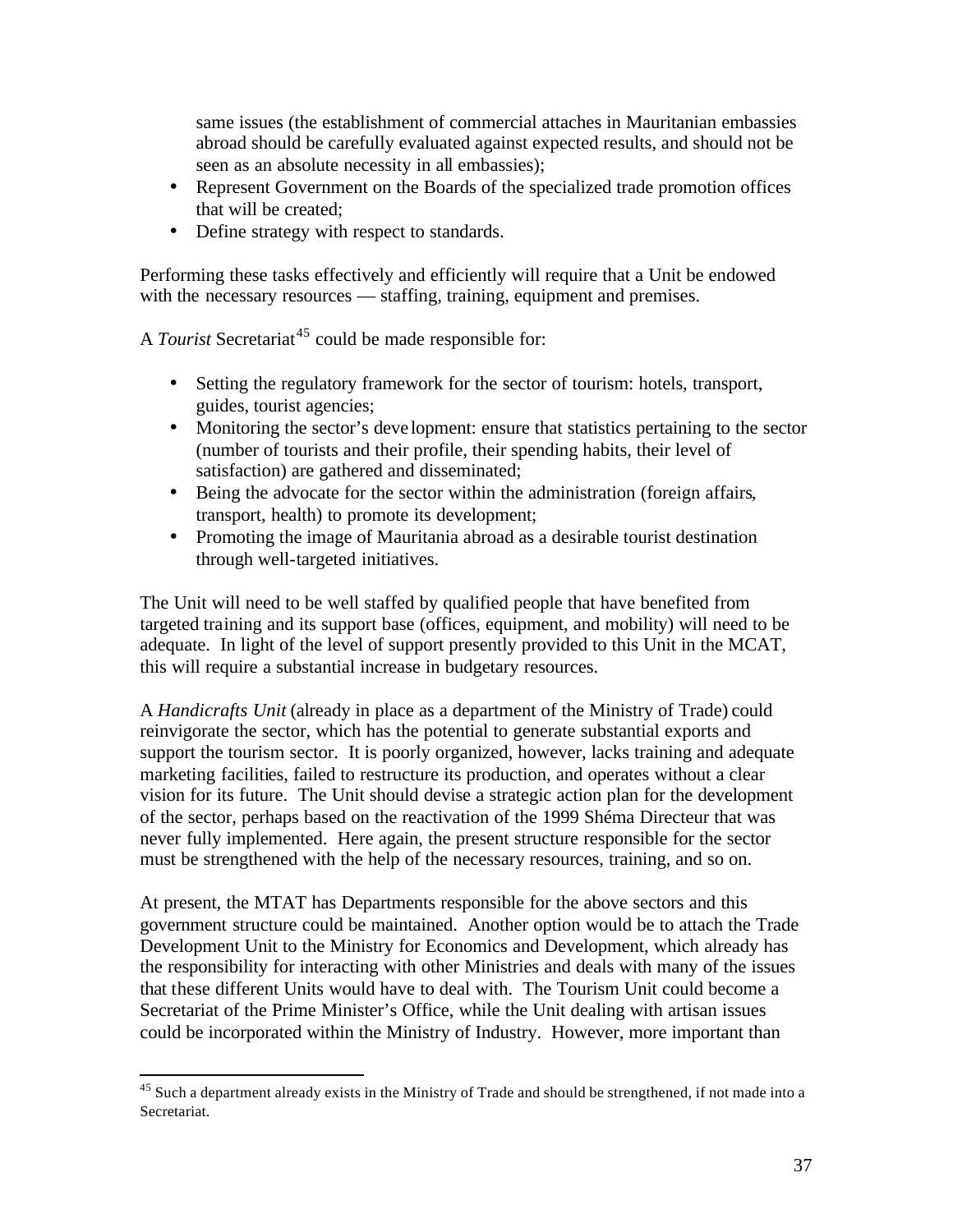their administrative attachment, is to ensure that these Units are equipped to function properly, which will require additional human and financial resources.

A *Fisheries Promotion Unit* inside the Ministry of Fisheries and Marine Economy (*Direction de la Promotion des Produits de la Pêche*) should be responsible for the regulation of the fishery sector, establishing a medium- to long-term sector strategy. It should oversee the public entity responsible for research and represent the government in the new organization that will manage marketing of the marine products. This Department needs strengthening to execute its responsibilities with greater efficiency. For some details, see Core Recommendations in Section 3.1 and Volume 2, Chapter 3. Note that this Section recommends that the Société Mauritanienne de Commercialisation des Produits de la Pêche (SMPC) be abolished, and that the Centre National de Recherches Océonographiques et des Pêches (CNROP) be strengthened and its activities refocused. Section 3.1 also recommends and that a new private-public agency be created to promote the export of Mauritanian fishery products, the Centre de Promotion des Produits de la Pêche de Mauritanie (CPPPM)- see below.

#### *Core Recommendation 2. Create an Office National du Tourisme (ONT)*

*Potential gains exist if private sector operators were to combine their efforts to promote tourism activities in Mauritania though well-targeted promotion activities*

As mentioned below in detail under Core Recommendation 2 in the Section on Tourism, the ONT would complement the Tourism Unit in the Ministry by bringing together private sector operators for the promotion of tourism products and by liaising with the ministerial Unit to put in place a clear and favorable incentive environment for the sector. Largely managed and financed by the private sector, the ONT could provide a significant impulse to the sector. One could easily envisage a small tax – maybe called an environmental or tourist tax – to be added to hotel bills, the proceeds of which could be allocated to the ONT.

# *Core Recommendation 3. Create a Fisheries Promotion Center*

*A concerted effort to obtain better prices for fisheries products is best undertaken by the operators of the sector. A dedicated Center could be created to that effect.* 

An analysis of the weak success Mauritania has obtained in marketing its fisheries products and the need to refocus its marketing efforts, has led the Government to prepare a project for the establishment of the Centre *de Promotion des Produits de la Pêche en Mauritanie* (CPPPM). This Center would take over the promotion activities presently undertaken by the SMPC – which would be abolished in the new set up of the sector – and by the Unit in the Ministry of Fisheries and Marine Economy. It could operate as a Groupement d'Intérêt Economique (GIE) and have a majority of its Board members and Chairman from the private sector; these could emerge from the respective Professional Associations. A transfer of a share of the access fees or export taxes levied on the sector could partly finance the CPPPM. Such a transfer of resources to the CPPPM would implement the widely accepted cost recovery principle, as it would in fact be a payment by the fishery operators for services rendered by the CPPPM.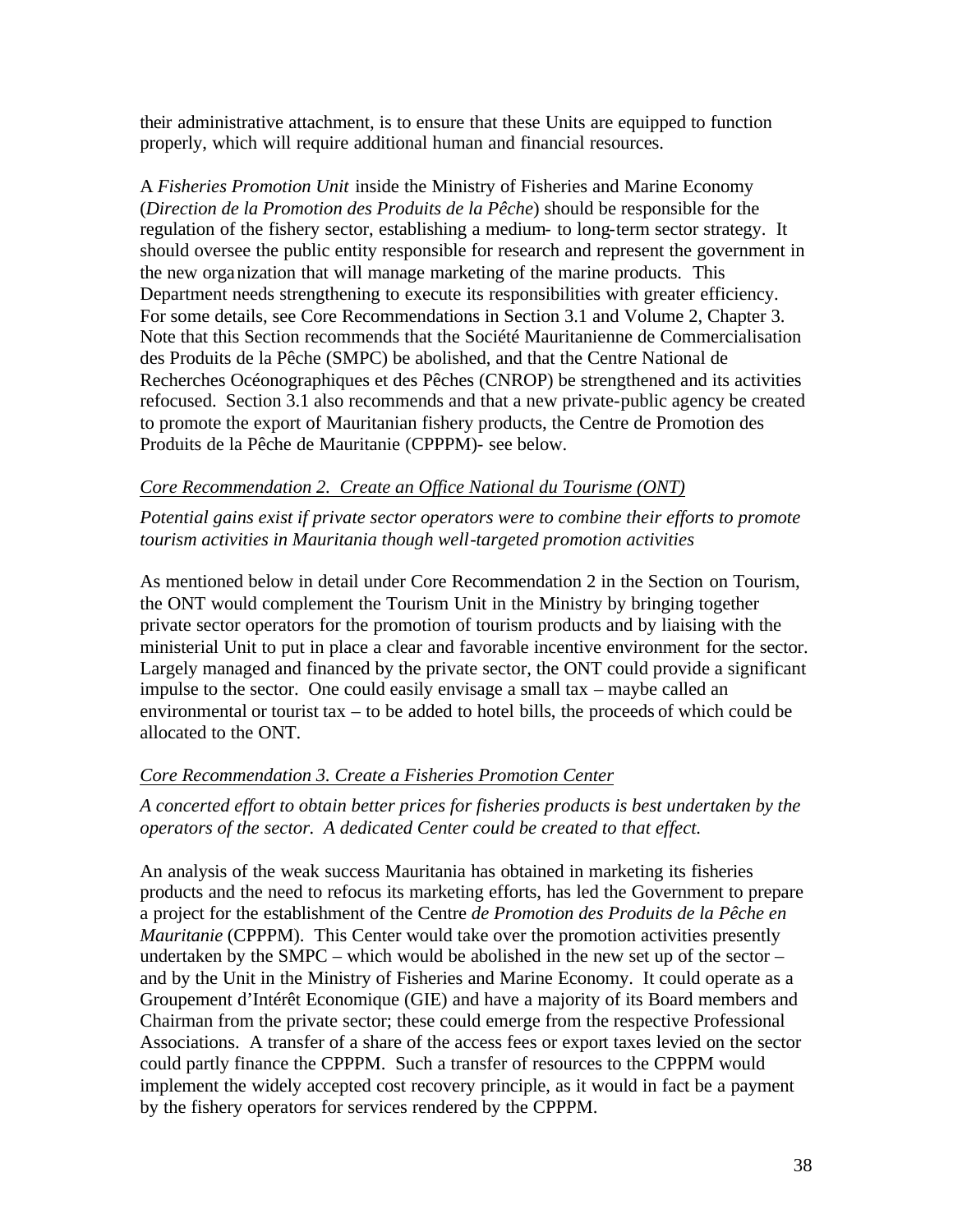# *Core Recommendation 4. Make adequate export relevant training available*

# *Well-designed programs to promote the knowledge of export management and techniques should be launched.*

Staff in both the private sector and in government lack specialized knowledge of foreign trade practices and techniques. No formal training to that effect exists in Mauritania. In addition, the language skills of the relevant staff and their familiarity with the new technologies are inadequate to effectively contribute to the export drive. To remedy the situation specialized training needs to be initiated. Some of this training could be provided at the University of Nouakchott, where the course selection in this area should be broadened; eventually a Master's program could be launched. Training for staff of the Ministries and Units involved in export management, regulation and promotion and of enterprises interested in broadening their marketing scope could be a focus of attention. Such training could focus on providing practical trade, marketing and language skills. It should also include a continuing education program, for staff already working in the business community, and could be offered on evenings or on weekends. It could include local and foreign business people with experience in foreign trade, partnerships with foreign firms and internships abroad for selected participants. The overall training program should be demand driven and prepared in closely association with the Confédération des Employeurs de Mauritanie (CGEM) and the Ministry of Education.

# *Core Recommendation 5. A mechanism to enhance quality needs to be put in place*

*Well-targeted efforts should be undertaken to enhance quality production, the precondition for exports.* 

A program, eventually financed by donors and executed in cooperation with the CGEM, to enhance quality of domestic production could be launched, comprising the following elements.

- Audits of local production facilities, with the objective of preparing plans for quality enhancement and cost reduction – using cost sharing principles along the lines of the matching grant schemes used with success in some other countries;
- Certification of product quality: ensuring standard certification will facilitate exports as it provides assurance that the exports meet standards set by the importing country.

There is no one-size-fits-all formula to achieve this objective. In addition, because the industrial and export sectors in Mauritania are rather small at this time, assessing how other countries have implemented this objective (see the CODINORM in Côte d'Ivoire – Volume 2) is likely to be useful. In addition, it might be advisable to call on the services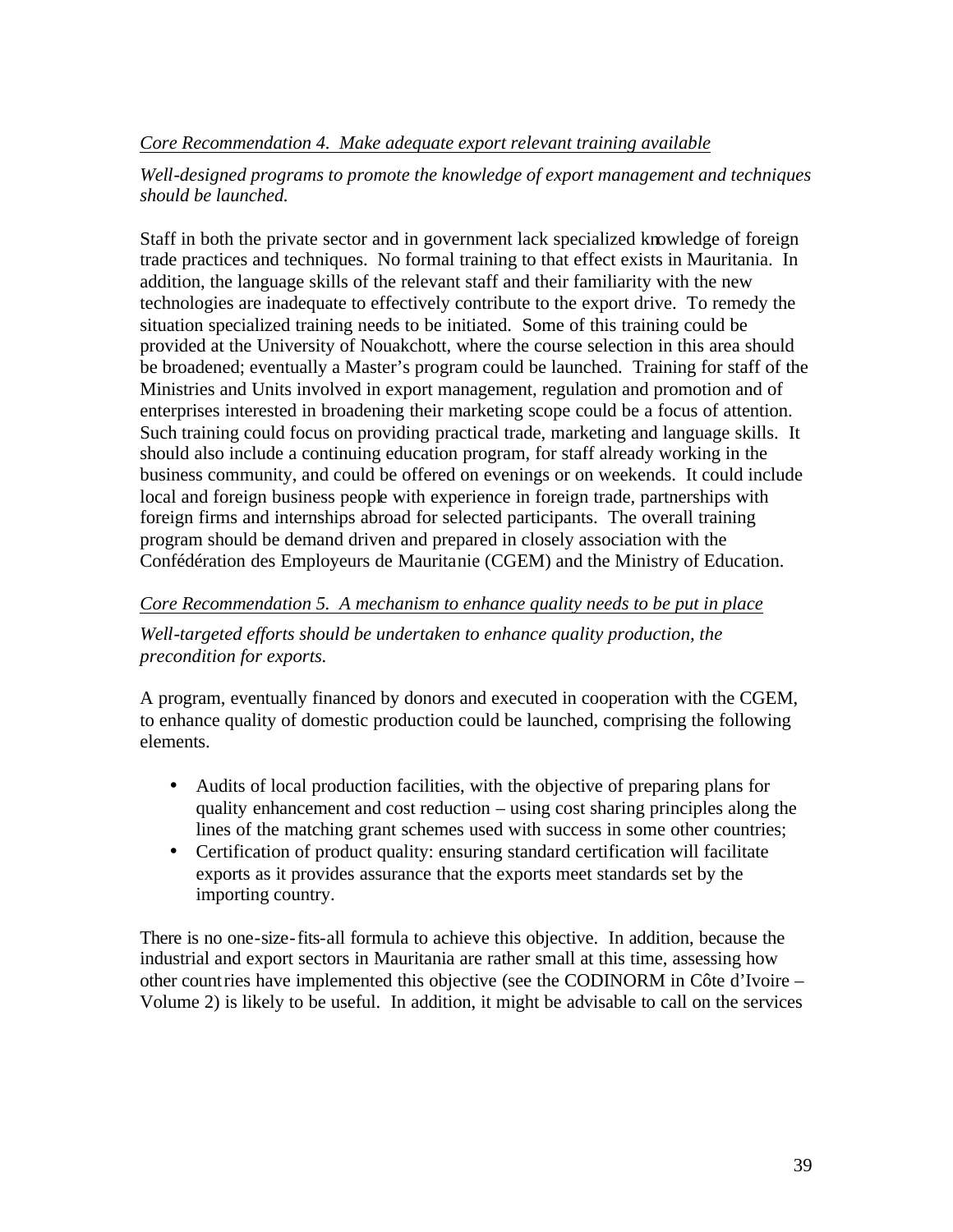of certification companies, such as the SGS already in place in Mauritania, to certify products and laboratories.<sup>46</sup>

#### *Core Recommendation 6. Strengthen the information base for the export sector*

*Exporters would benefit from being plugged into the full international information base to perform well.*

A major handicap for developing exports is the absence of good information on the products that are in demand, the marketing channels and possible trading partners. The CIMDET is the only organization that has access to commercial data and where operators can go to consult the documentation and database. However, the data on export potential is very weak. In addition, the future of the CIMDET is fragile as the external financing from France is about to run out, service charges are minimal and much of the membership contributions are in arrears. Retaining the substantial expertise of the CIMDET hold great benefits and it could enhance the information base at the disposal of the business community, particularly actual and future exporters.

CIMDET could launch and support **Trade Points (TPs)**. Created by UNCTAD, a TP could operate as a single trade facilitation point ("guichet unique"), run by an NGO, to support operators in the export and import sectors. The TP (i) brings together representatives of the different organizations that have an impact on foreign trade, customs, custom brokers, representatives of the Chamber of Commerce and Industry, transport, banking and insurance sectors); (ii) serves as an information source on importers, potential suppliers, trade opportunities and market access; and (iii) is a method of bringing buyers and sellers together through electronic means.

 $46$  The PSI company could also play a major role in ensuring the conformity of imports to international standards, as is included in a number of the contracts this company has entered into in other African countries.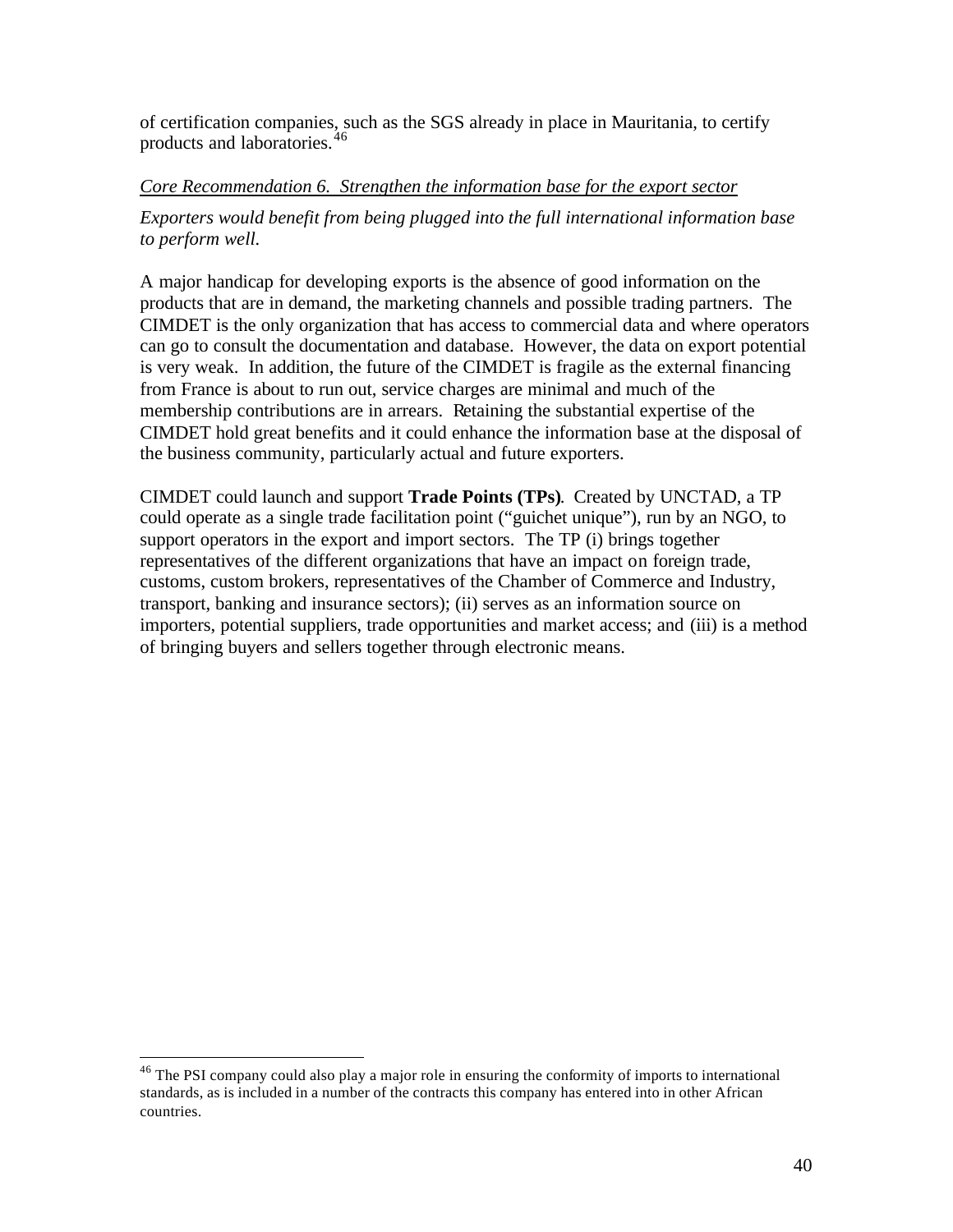#### **3. Sector Analysis**

# **3.1 Fisheries<sup>47</sup>**

# 3.1.1 BACKGROUND: STRENGTHS AND WEAKNESSES**<sup>48</sup>**

*The fisheries sector contributes substantially to Mauritania's budget and foreign exchange receipts. The impact of the sector on the economy could be further expanded. Efficiency gains are needed to improve its performance, however, in terms of enhancing value added, employment creation and sustainability.*

The fishing sector in Mauritania generates over 30 percent of the public budget (fishing royalties and penalties only), more than 40 percent of export proceeds or \$150 million in 2000 and about 5-6 percent of GDP. In addition, about \$50-\$400 million worth of fish products is caught by foreign vessels. The substantial fish resources of the country are – with two exceptions (octopus and small pelagic) – reportedly under-exploited. Over 95 percent of the fish caught in Mauritanian waters is exported and the activity of foreign vessels dominates the sector. The public sector must ensure efficient management of fisheries resources because of their common property nature, the involvement of foreign vessels, and Government's desire to ensure that a sufficiently large share of the va lue added, employment and foreign exchange generated by the sector benefits the country itself.

Foreign interests play a dominant role in the sector. The recently concluded 5-year fisheries agreement with the EU highlights the importance of this foreign role. The negotiations preceding the agreement clearly illustrated the constraints within which issues such as the reduction of fishing efforts on over fished resources, and increasing the benefits from foreign fishing operations were negotiated. More fundamentally, key sector constraints such as limited infrastructure, a complete lack of effective private sector financing, limited human capital, and weak institutional and administrative framework are not directly being addressed by the new agreement. Seen in that perspective, the current agreement provides the country with a five year window of opportunity to utilize the financial benefits of the agreement to restructure the sector and develop a negotiating strategy that would maximize the benefits to be reached through the next round of negotiation.

<sup>47</sup> For details, see Volume 2, Chapter 3.

<sup>&</sup>lt;sup>48</sup> This section does not provide an exhaustive analysis of the sector or the core issues that affect its performance (see Annex 1 for some information and references to other reports on the subject). It does however provide a simple check-list and description of the policy actions, studies, investments and technical assistance that may be needed to improve the competitiveness of the Mauritanian fish production, better integrate the sector into the economy and strengthen the economic and social performance of the sector.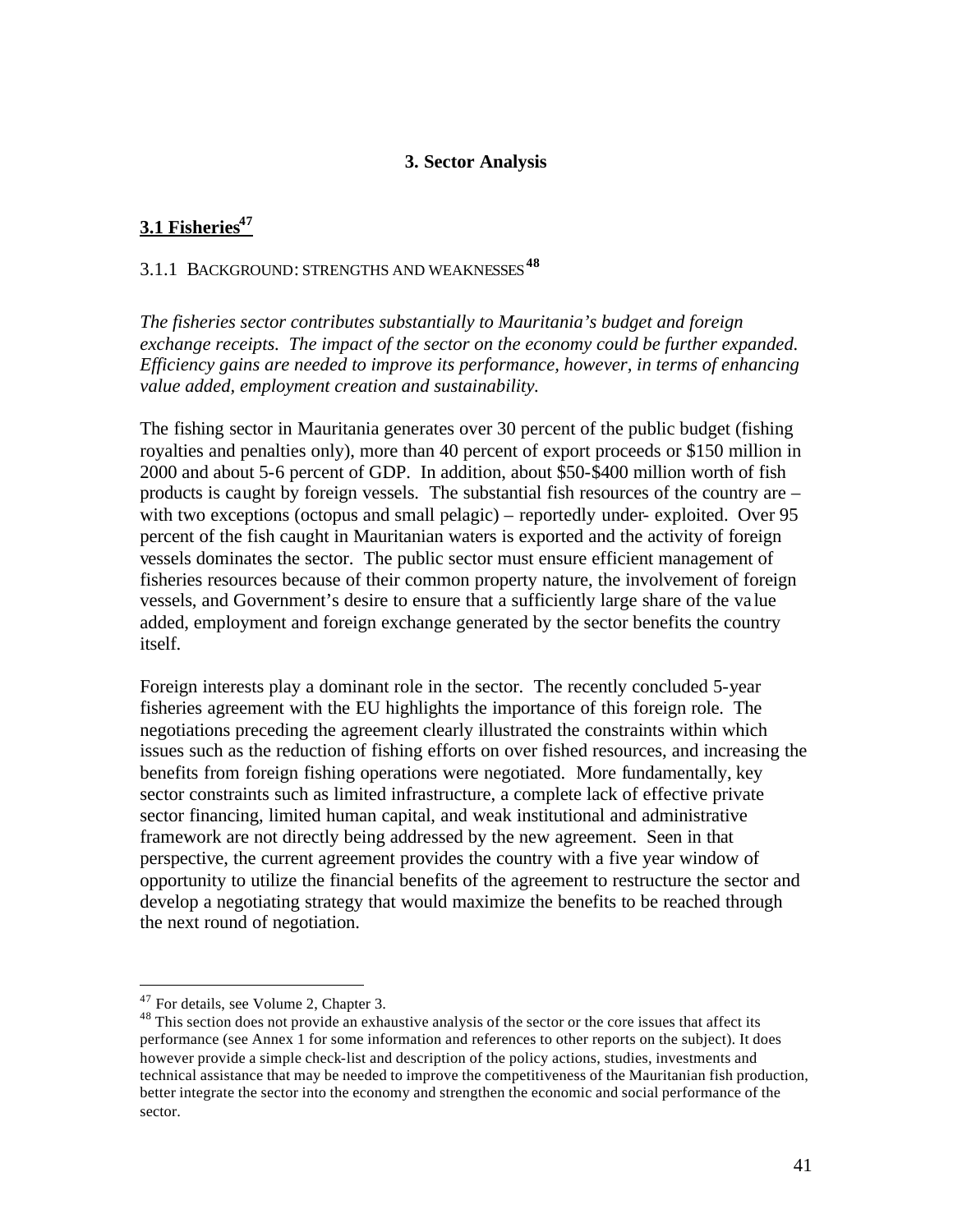Mauritania's fisheries can be grouped in four broad categories, each with its own specific characteristics, strengths and weaknesses that must be taken into account in the design of an effective sector strategy and policy framework. In order of importance, the categories are:

- $\triangleright$  Cephalopod fishery. The cephalopod stocks (octopus, squid), which inhabit the waters of Senegal to Morocco, are the most valuable marine resource. They are overexploited in Morocco and Mauritania. Continuing action is needed to improve effective resource management – including limits on the activities of the various types of vessels operating in this sector to ensure the sustainability of this resource. Over time, the role of foreign vessels in this fishery should be minimized. Mauritania, Morocco and Spain are the largest exporters of octopus worldwide, with the main markets being Japan and the EU. Mauritania could benefit from closer cooperation with Morocco in their joint marketing efforts in the Japanese market.
- $\triangleright$  Small-pelagic fishery. While over fishing of this group of fish resources is not yet proven, it would be prudent to maintain the level of total annual catches at 500,000 tons until research suggests it is feasible to raise this limit. Ensuring that this limit is not surpassed will require adjustment of future international agreements, especially those with the EU. Other steps that should be considered include strengthening marine surveillance, enforcing transshipment at or near Nouadhibou, and upgrading its port facilities. In addition, as is the case with cephalopods, Mauritania should determine how to achieve the right balance between foreign and domestic fishing vessels in the future.
- $\triangleright$  Specialized Fisheries (tuna, shrimp, demersal fish). These species are currently moderately exploited, largely by foreign vessels. Issues here are the need to improve surveillance over foreign fishing activities, development of a long-term strategy to enhance a Mauritanian capability to operate in these fisheries, and to encourage more local handling and processing.
	- $\triangleright$  Artisanal Fisheries. Coastal fish resources appear plentiful and so far are being lightly exploited. Yet, a number of active and profitable coastal fisheries have developed. Future scientific research may show that the sector has the possibility of substantial employment creation and income growth, but this is not yet fully proven. Developments so far have largely been *ad hoc* and, where supported by international initiatives, at high cost*.* Long-term development of the sector will require time, and most importantly an *organic* development process whereby the Government would play the role of facilitator, supporter of pilot initiatives and provider of essential services. Careful development based on appropriate fish resources management and adequate research should enable substantial growth in local value added.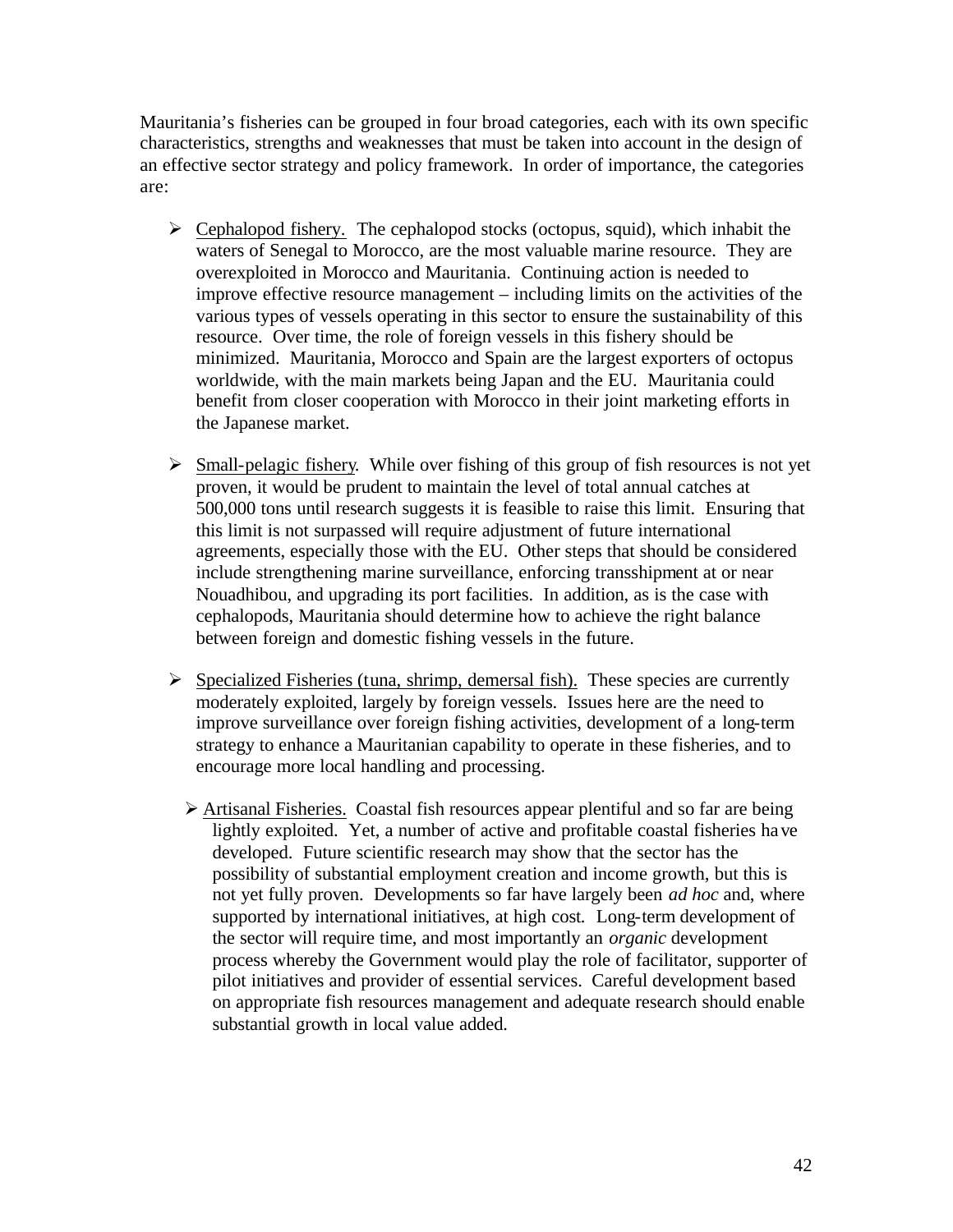The tax and license regime (which has resulted in fisheries accounting for 24 percent of the 2001 budget)<sup>49</sup> has ensured that a substantial share of the value added of the sector accrues to the state. It creates perverse incentives, however, detrimental for on-shore processing, while leaving the key sectors supporting the sector under-funded. Similarly, although the benefits accruing to the country (mainly the Government) from 'free licenses' (licenses libres) issued to foreign vessels are higher than the benefits from joint venture arrangements (affretements) between local and foreign parties, the former substantially limit the country's ability to manage and control catches. The system of licenses and taxes thus requires a critical review and possible overhaul to promote employment creation in Mauritania.

The operations of fishing vessels are regulated by international agreements and the issuance of licenses (and associated taxes and fees) within the context of the fisheries legislation. The fishing fleet operating in Mauritanian waters is dualistic. Many obsolete, relatively inefficient locally owned and foreign-chartered vessels operate alongside modern, highly efficient and large foreign owned vessels operating under international agreements. The number of genuine Mauritanian owned and operated vessels is reportedly very small, largely because of the prevailing tax regime.

The public sector's role in the fisheries sector has substantially changed over time, with the state increasingly disengaging itself from the role of producing and marketing. Yet, further scope exists to redefine the role of Government away from production oriented control towards its core obligations: sector management through policy analysis, investment planning, and management of administrative and service functions in cooperation with ultimate users, and directing the sustainable management of the fish resources. For instance, research and surveillance activities are well developed; with an adequate incentive system and user pressure, however, efficiency could be improved and research and surveillance information translated into practical management plans for each of the four main fishery groups. In addition, Government could better draw in the wellorganized private sector (*Fédération Nationale de Pêches*) in the design, funding and evaluation of public services, and for the implementation of selected tasks that are currently performed by the public sector (e.g. in the area of trade promotion, in which the private sector should play a more dominant role).

#### 3.1.2 OUTLINE OF AN ACTION PLAN TO IMPROVE SECTOR PERFORMANCE

 $\overline{a}$ 

The proposed Fisheries Development Plan (FDP) centers around five practical intermediate objectives that would contribute to improving the competitiveness of Mauritania's fisheries sector, while enhancing the country's ability to better manage the sector and its resources. Such enhanced competitiveness will provide additional resources to the budget that could be deployed to finance Mauritania's anti-poverty program as well as create new employment opportunities. These objectives are:

<sup>&</sup>lt;sup>49</sup> In the 2001 budget with total revenues of OM 72 billion, EU transfers amount to OM 12.8bn, export taxes and license fees to OM 2.8 bn, access rights to OM 1.1bn and penalties to OM 0/2 bn.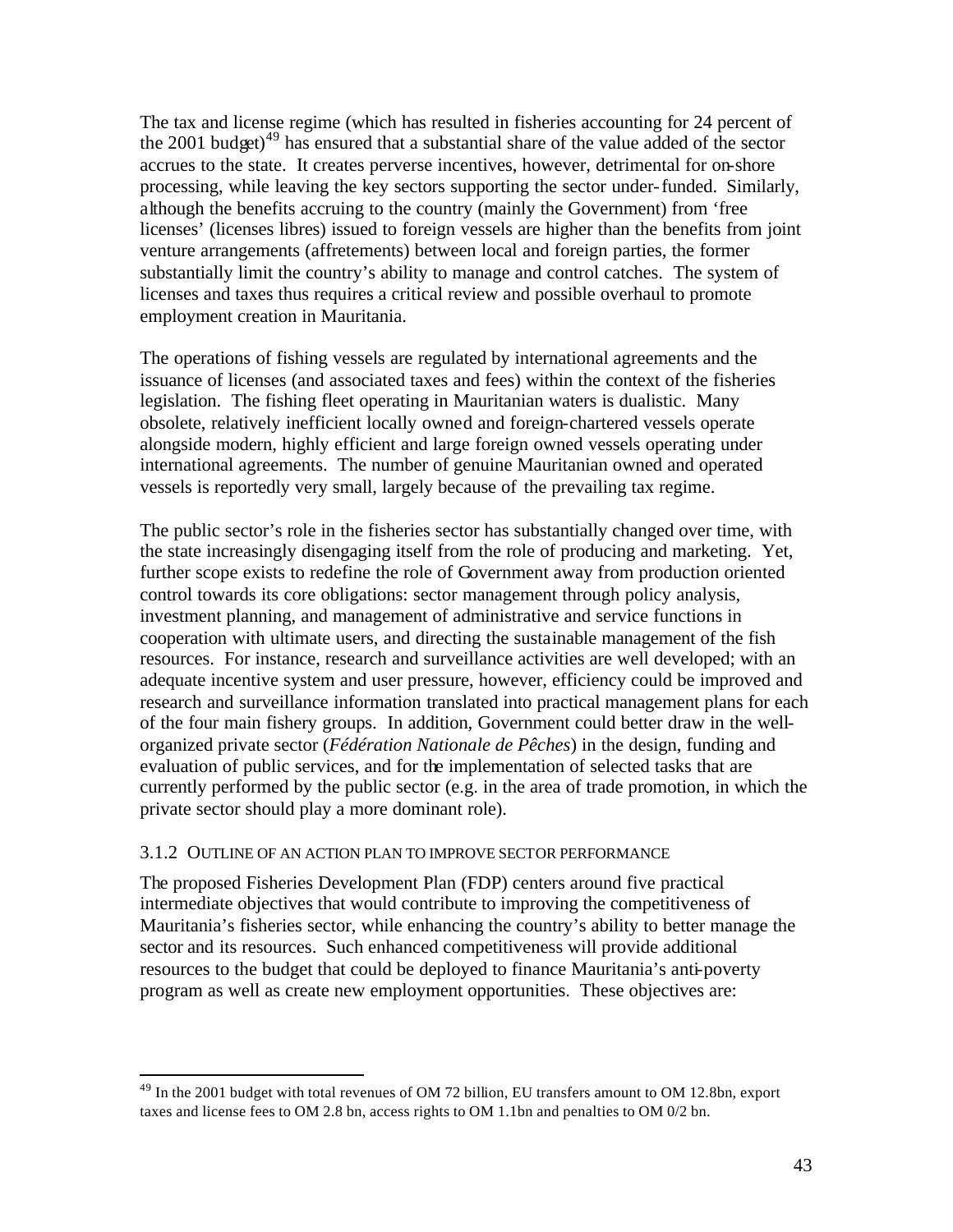- Maintain the level of fishing at sustainable levels while increasing the exploitation of under-exploited species;
- Gradually increase the share of catches caught by locally owned or chartered vessels, and support those catching and processing technologies that optimize local value added;
- Improve the enabling framework of public policies, regulations, taxes and private credit;
- Increase the price being obtained for exported fish, particularly cephalopods; and
- Improve the performance of key public and private institutions, and provide essential infrastructure at reasonable cost.

The recommendations listed below are frequently interconnected and often affect more than one issue. The entire 'FDP'– the complex of all proposed policies and propositions – is designed as a package with mutually reinforcing policy actions.

# *Core Recommendation 1. Improve the Management of Fish Resources*

To strengthen the capability of the Government to manage these and other resources, CNROP and the Ministry of Fisheries should prepare species-specific annual management plans for the key fish resources. This should lead to an action plan to deal with the problem of over-exploitation of cephalopod stocks and the potential overexploitation of small-pelagic fish stocks. CNROP's work programs and publications should be better geared towards preparing these plans.

# *Core Recommendation 2. Monitor Fishing Agreements*

 $\overline{a}$ 

In general, fishing agreements should be negotiated to ensure the sustainability of the fishing resources, better control foreign vessel operations, control export earnings, obtain necessary financial assistance and other development assistance, and more effectively exploit port infrastructure and service industries.<sup>50</sup> More fundamentally, these agreements should be designed to assist in addressing key sector constraints, such as insufficient infrastructure, or the development of an effective local banking function for the fisheries sector. The exploitation of cephalopod resources by EU vessels and the potential over-exploitation of small-pelagics resources remain immediate concerns. Over time, Mauritania may want to reduce EU cephalopod catches – which directly compete with Mauritanian catches in key markets. To build up its own cephalopod fishing fleet Mauritania could aim at acquiring a part of the surplus EU cephalopod fleet in the future, possibly using financing that might become available in the context of the restructuring of the EU's own fisheries. Future fisheries agreements might also be used to seek specific support for investment and TA projects listed in its Fisheries Development Implementation Program. In general, Mauritania should use the next five years to develop a detailed and comprehensive negotiating strategy for the next EU agreement. It may consider developing informal discussion channels with EU parties to assess well in

 $50$  The agreement with the EU was recently renegotiated and the agreement with the Netherlands is currently being renegotiated.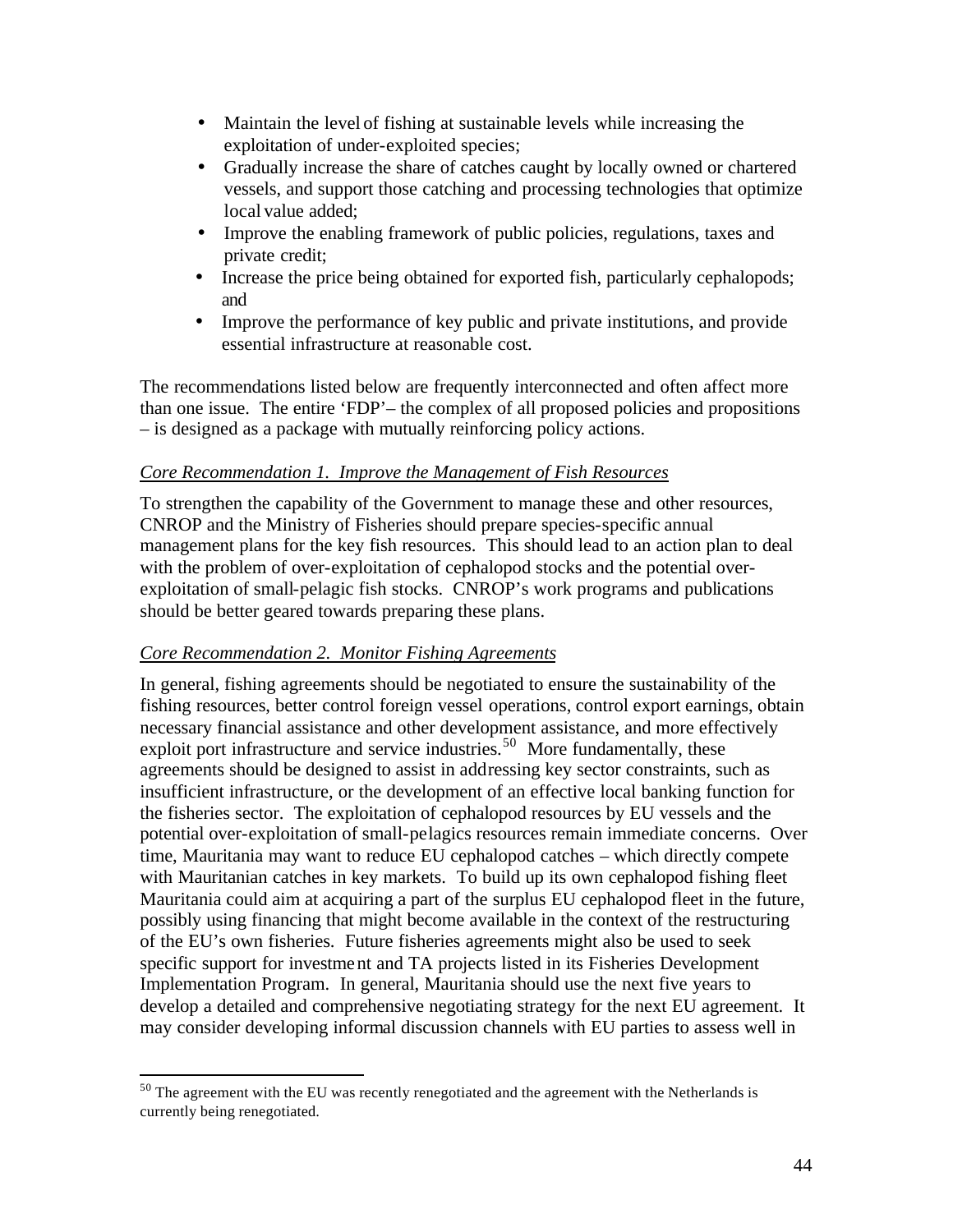advance the likely reaction of the EU on specific recommendations. It may also consider the development of a joint negotiating strategy with Morocco and Senegal.

#### *Core Recommendation 3. Seek the Most Appropriate Tax Regime*

The current regime of licenses, taxes and other fees and levies is complex and channels large resources to the budget. Yet, as discussed earlier it has also created perverse incentives. Government might want to revisit the present system to analyze the impact of the current license and tax regime on the sector, and adjust the system accordingly. There is a strong presumption against levying of export taxes in favor of a well-designed system of licenses. It will be useful in this context to consider that EU vessels have few alternative fishing grounds to Mauritania and appear highly profitable. Hence, a welltargeted study should provide input on how the sector can best contribute to budget revenue while ensuring its profitability, and its contribution to growth and employment creation.

# *Core Recommendation 4. Manage the Development of the Fishing Fleet to Increase the Catches Made by Local Vessels*

If Mauritania is to increase its share of total catches and its share of value added, then the problems posed by the coexistence of a mostly old and obsolete local industrial fishing fleet with foreign fleets that include some of the largest and most sophisticated vessels in the world needs to be addressed. Mauritania's dependence on foreign technology, management and marketing for the exploitation of its small-pelagics stocks, and the predominance on EU vessels in the cephalopod fleet stand out particularly in need of review. A strategy is also needed to enhance Mauritanian partic ipation in areas that are currently completely dominated by foreign vessels, like the shrimp and tuna fisheries. A development strategy to tackle these issues and review the practical feasibility of developing local production should be prepared jointly by the public and the private sector – in both fishing and processing.

# *Core Recommendation 5. Strengthen Public Sector Management of the Fisheries Sector*

Three core functions of the Ministry of Fisheries could be strengthened on priority bases to permit the Ministry to better fulfill its role of guiding the development of this important sector. This strengthening exercise should learn from several earlier attempts to do so, and be motivated by the mandate of the Ministry to serve the country, not to serve the operators in the fishing sector. *First*, expand its ability to develop sector policy, analyze negotiating positions for international agreements, evaluate the economic performance of the sector, execute special strategy studies, and perform development planning and investment evaluation functions. *Second*, develop the ability to prepare and monitor the implementation of annual management plans, in close cooperation with CNROP and the *Delegation. Third*, strengthen its ability to manage the Ministry itself (licensing activities, regular administration, and evaluation of the performance of CNROP, surveillance, customs, SMCP and ports). Reorganization plans could be based on recommendations of a study bureau specialized either in reorganizing public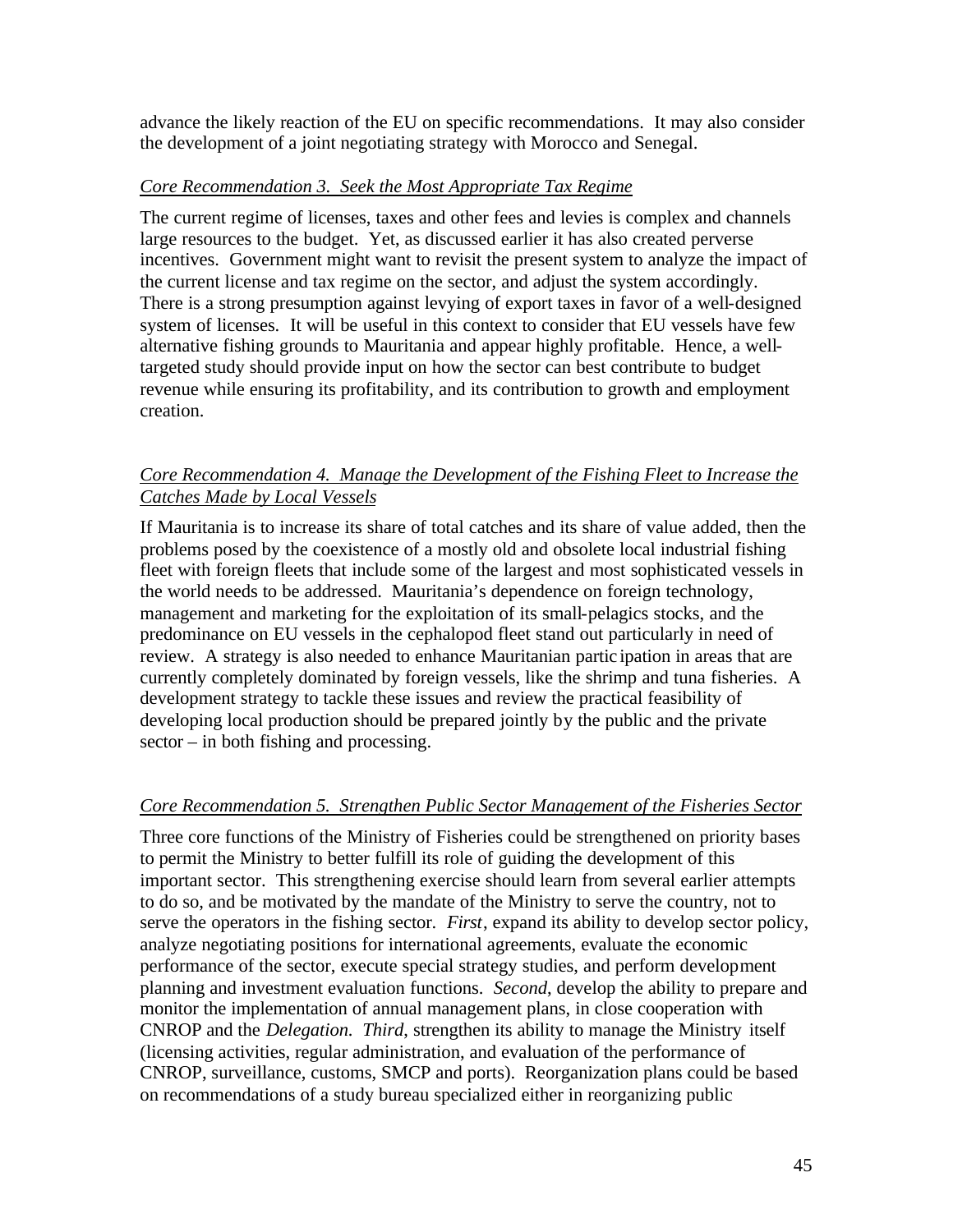institutions, or from an *ad hoc* Committee made up of technical and institutional specialists from inside and outside the Ministry.

**SMCP** could be abolished over time and marketing totally returned to the private sector, individual exporters or cooperatives organized in GIEs. Trade promotion could be taken over by the CPPPM.

**Funding of core public services.** A Fisheries Services Fund (FSF) could be created to finance part of the core activities of CNROP, the surveillance activities of the *Delegation*, the preparation of annual management plans by CNROP and the Ministry of Fisheries as well as subsidizing the CPPPM. A service fee paid by private sector operators in the sector could finance it. Such financing would replace budget financing, and have the advantage of clearly linking tax payments and services rendered (cost recovery principle). The FSF could be placed under joint public-private management, with clear rules for disbursing the funds. Such a service fee could replace the existing 'Tax Statistique', and should be extended to all vessels operating in Mauritanian waters, including all foreign vessels.

# *Core Recommendation 6. Manage Fish Markets to Increase the Prices Obtained from Fish Exports*

Mauritania and Morocco jointly account for 50 percent of world exports of cephalopods, and sell most of it to the Japanese market where an oligopolistic market structure prevails. A carefully conceived joint marketing strategy with Morocco might assure substantially better export prices. Similarly, Mauritania may wish to explore alternatives to the current marketing channels for frozen blocks of small-pelagics to West Africa to obtain better prices, although the potential incremental benefits would be more modest. The CPPPM has a major role to play here, as discussed above.

# *Core Recommendation 7. Involve the Private Sector More Effectively in Defining and Implementing Public Sector Policy*

The efficient operation of the fisheries sector would benefit from greater cooperation between the well-organized private sector and the public sector. A small joint publicprivate sector-working group could be set up to advise government on a variety of issues. Amongst these is the expansion of infrastructure, the private sector role in funding and directing selected sector services (e.g. research), annual management plans and the granting of licenses, involvement of foreign fleet, surveillance, funding of fleet expansion and port management. Such a dialogue could convince the private sector of the stable investment climate. The creation of the CPPPM, partially to replace the SMCP, would also confirm the greater importance given to the private sector in exploiting fisheries resources.

# *Core Recommendation 8. Provide Essential Infrastructure at Reasonable Cost.*

Current port and transport facilities for industrial and artisanal fisheries are inadequate. In line with the objectives to require local and foreign vessels to trans-ship their catch near Nouadhibou, to eventually build a fishing port in Nouakchott, to modernize the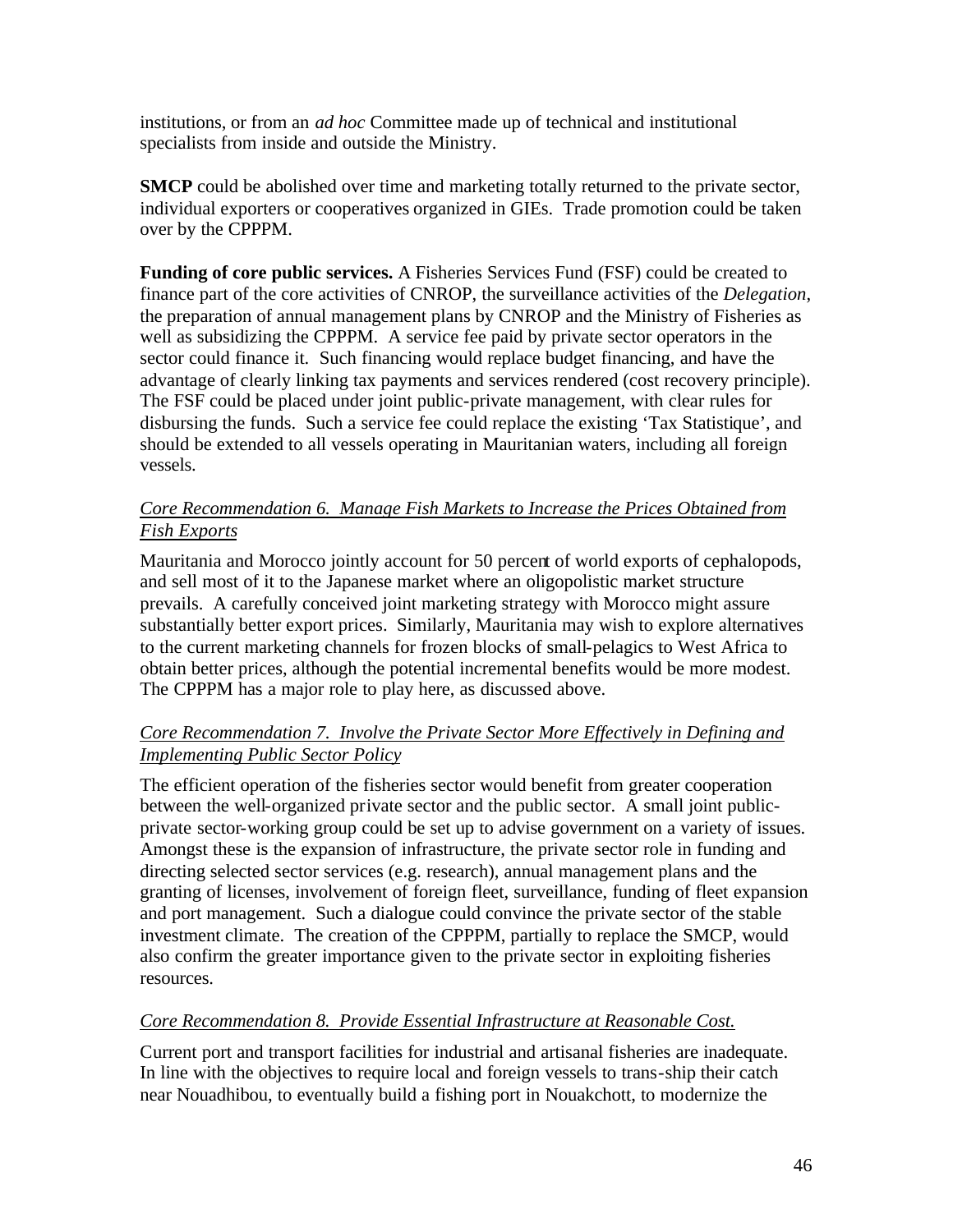Mauritanian fleet, and to develop artisanal fishing port, preparing a Fisheries Development Implementation Program would generate substantial benefits. Such a plan would be instrumental in defining the options, providing a time frame for the modernization of marine infrastructure and attracting foreign financing. The construction of the Nouadhibou-Nouakchott road connection would also fit into the Program, as it would support artisanal fisheries development, and facilitate movement of fish between Nouakchott and Nouadhibou. The Program might also want to look into the option of having the port of Nouadhibou professionally managed through a management contract.

#### *Core Recommendation 9. Better Exploit the Potential for Employment and Income Creation of the Artisanal Fisheries Sector*

Mauritania's small but profitable artisanal fishery cannot grow without appropriate road and fish-landing infrastructure, credit, technology, human resource development, fish processing capacity and a conscious public policy and commitment towards development. Its development requires a long-term strategy based on a proper fish management plan and research, not only to guide public support for investment and TA activities, but also to articulate the future development perspectives of the artisanal fisheries and industrial fisheries. The advantage of artisanally caught fish rests in its freshness. Hence, onshore processing – as already initiated successfully by some entrepreneurs – should be stimulated. Attracting FDI to this sector should remain a priority. The existing Advisory Council for small-scale fisheries should be re-activated to prepare such a strategy and define the requirements for its implementation.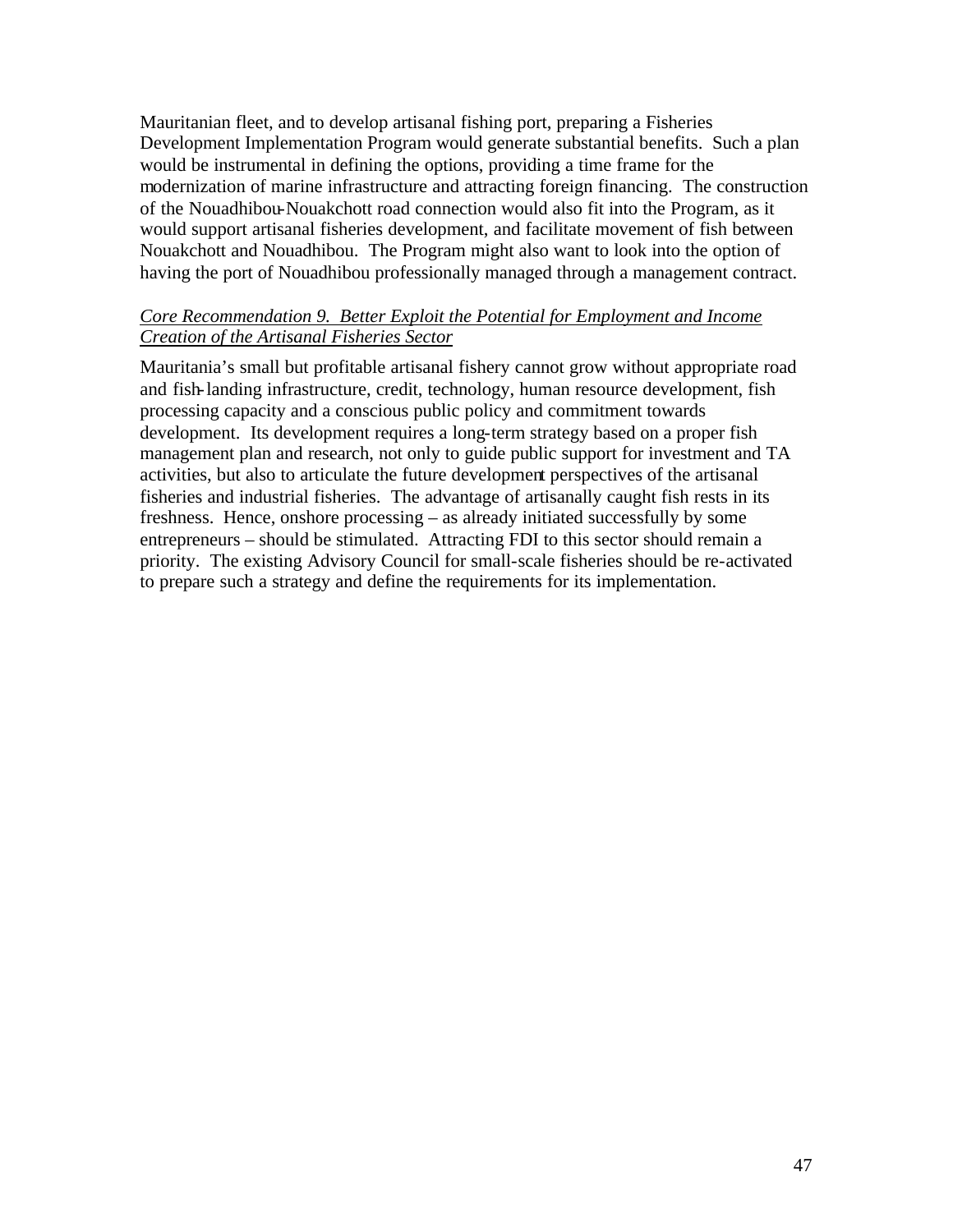# **3.2 Livestock** <sup>51</sup>

#### 3.2.1 BACKGROUND: WEAKNESSES AND STRENGTHS.

*The livestock sector contributes in a major way to incomes in the rural sector, but its export performance and potential are insufficiently recognized.* 

Revenues from the livestock sector represent a major source of income for the rural population in Mauritania, that is the poorest segment of the population. Even though the statistics for the sector are poor, it would appear that livestock contributes an average of 15 percent of GDP (1990-1999) or 80 percent of the agricultural contribution to GDP.<sup>52</sup>

Despite its importance, the sector is not well integrated in the national economy and for a long time has been relatively neglected. Compared with the agricultural sector, livestock has attracted little investment. Only since 1985 has Government defined a program to strengthen the sector by investing in basic infrastructure and modifying the provision of veterinary services. These reforms have had beneficial results and the stock of livestock appears to have risen despite periodic droughts. In 2000, the livestock was estimated to comprise 1.5 million cattle, 1.1 million camels, 5.1 million sheep and 3.4 million goats. Some suggest that, except for cattle, these levels are substantially higher than before the major drought of the early 1970s. The regional demand for Mauritania livestock exports appears strong. Combined with apparent reduction in per capita meat consumption in Mauritania – due to the greater urbanization of the population – this augers well for the expansion of regional exports if supported by adequate policies and investment.

Exports of livestock and hides towards the sub regional markets is quite significant but are insufficiently reflected in the trade statistics in part because this activity is undertaken by the informal sector and is destined for neighboring countries such as Senegal and Côte d'Ivoire. Some estimates suggest that about 30 percent of the national livestock production is exported: 7,149 tons of cattle, 5,058 tons of camels and 11,562 tons of sheep. This yields a total estimated at OM 9 billion, close to 3 percent of measured exports. Two thirds of the exported sheep and one third of the exported cattle appear to be destined for Senegal, with the remainder of the cattle and sheep exported to Cote d'Ivoire. Camels are exported to Algeria and Morocco. Hides are largely exported to Senegal, Mali, Ghana and Morocco and are partly reflected in the exports of these countries. No livestock products are exported to the EU, where there would be no tariff restrictions, but where significant zoosanitary conditions would prevail.

Production of livestock is efficient given the national resources and rainfall, and exporting appears to be an economically profitable activity, even though the fertility and weight of the livestock is rather low when compared with production in other regions of

<sup>&</sup>lt;sup>51</sup> For details, see Volume 2, Chapter 4.

<sup>&</sup>lt;sup>52</sup> When this report was being prepared, the Mauritania authorities, with support of the investment Center of the FAO and the World Bank, were working on an evaluation of the livestock sector. These reports drew on some of the data of this exercise. The conclusions of the IF are consistent with those of the recent exercise that will be available in the next few months. That report will give the full details of the recommendations provided in this report.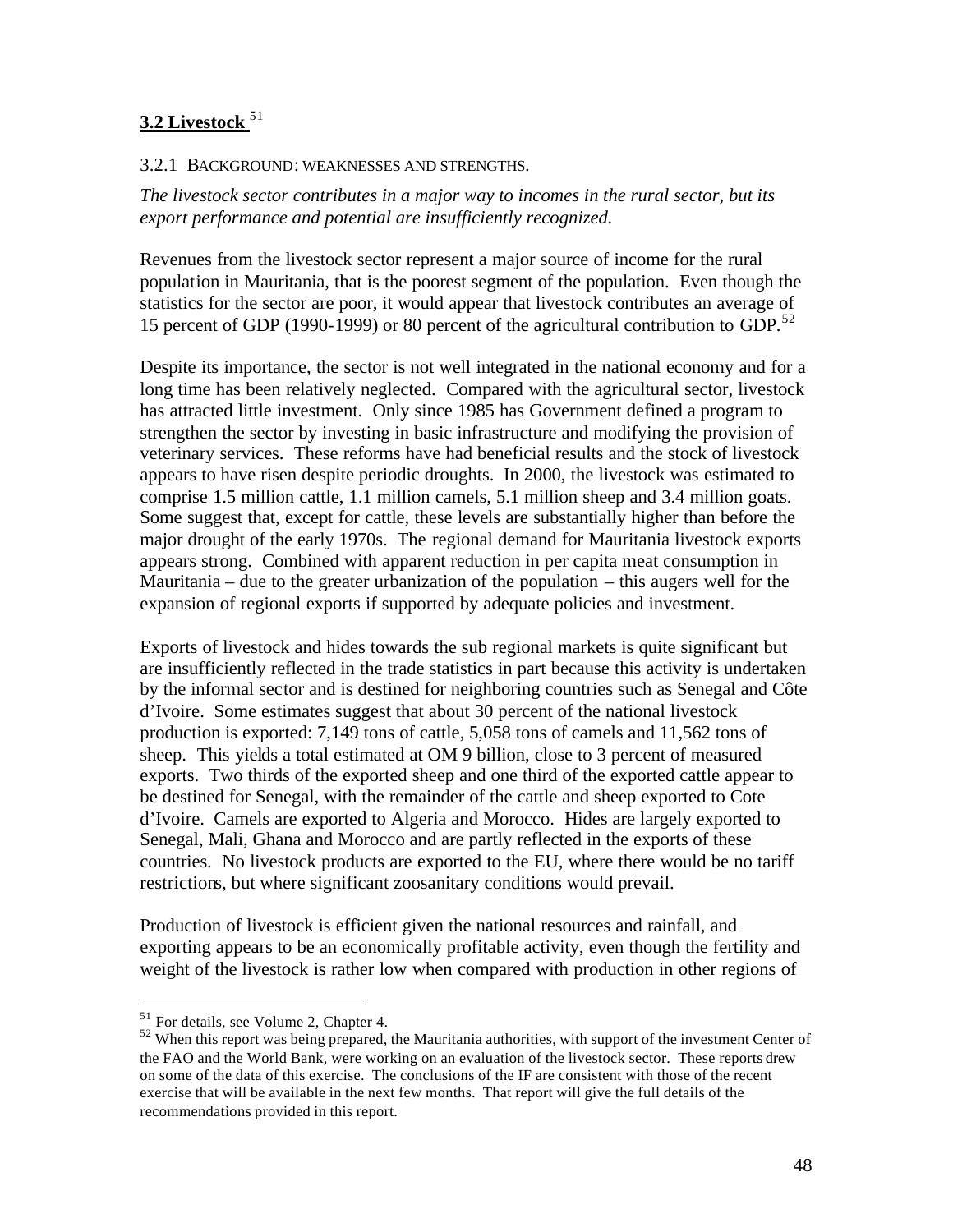Africa or worldwide. Exports of livestock are handicapped by the quality of the animals available on the local market. The predominance of exports on the hoof affects the quality of the meat delivered at destination and so far has not benefited from export processing such as fattening operations. The overall health situation of the livestock appears satisfactory without major outbreak of epizootic diseases, in part thanks to recent reforms of the sector that have made health services widely available to the livestock sector. The absence of timely and reliable information on prices and demand in the import countries and by lack of professionalism of the exporters, who belong largely to the informal sector, also constrains export performance. Exports are also handicapped by the many "informal taxes" they must pay along their route. The export of hides is hindered by the absence of a local tannery or modern slaughtering processes combined with the poor conditions of the skins offered for sale. The scope of export of milk and milk products is limited by the insufficient supply available for export. Yet, some limited efforts are under way to export camel milk and camel cheese; these initiatives are hurt by strict zoosanitary conditions prevailing on the EU market.

So far, no exports of meat products to the EU have taken place and short-term prospects for such exports are not good. First, the quality of Mauritanian meat available for exports is not at the standard in demand in the EU, given that the production is wholly geared to the local demand and that of neighboring countries, where demand differs substantially. Second, stringent sanitary standards exist that require a certification that exporting parts of the country are free from disease and that the processing facilities meet the required standards. Both conditions can over time be met, if adequate investments were to be made. However, in the short run Mauritania might want to focus on the profitable regional trade, where it clearly has a comparative advantage, and where more modest investments could yield substantial returns.

The Ministry of Agriculture and Livestock is in charge of guiding the sector, but suffers from inadequate resources as well as insufficient staff outside Nouakchott. A restructuring of the Ministry is planned, with World Bank support, to improve its support to the sector. The private sector is organized around several professional organizations; their operations are handicapped, however, by poor organization and the absence of adequate information on their markets. These associations benefit from financial and technical support of the French Government.

The livestock sector has been extensively studied and benefited from support operations financed by the EU, the GTZ, OPEC, the African Development Bank and the World Bank. However, because of weak domestic institutional capacity, this analysis has not yet led to the preparation and implementation of a comprehensive sector strategy. The new Mauritanian study undertaken with FAO and World Bank support intends to remedy this situation, and gives special attention to strengthening institutional capacity to design and implement an adequate sector policy tha t is a prerequisite for a more vibrant export performance.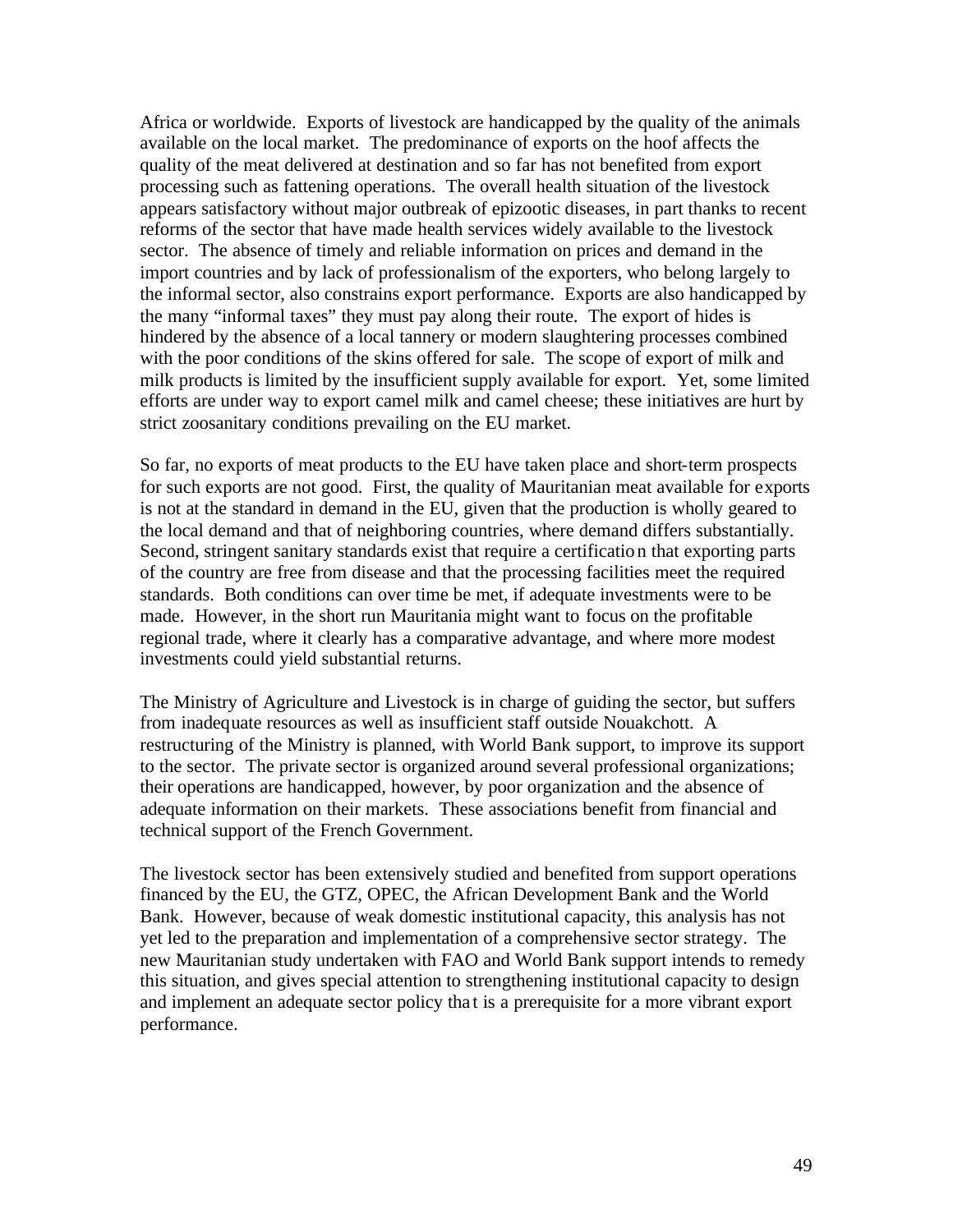#### 3.2.2 OUTLINE OF AN ACTION PLAN TO IMPROVE SECTOR PERFORMANCE

Policy actions in support of better export performance by the livestock sector can be organized under six core recommendations.

#### *Core Recommendation 1. Improve the Health Condition of the Livestock to underpin Export Growth.*

Livestock trade will increasingly depend on adherence to internationally recognized zoo to sanitary standards, even though at present regional trade is not impeded by the absence of effective regulations in these areas. As Mauritania is presently the most competitive in regional exports on the hoof, this is the area where efforts should be concentrated. National legislation in this matter should be brought in line with these standards and the Agency responsible for its implementation (Réseau Mauritanien d'épidémio-surveillance des Maladies Animales – REMEMA) should be strengthened. In the first instance, it will be important that Mauritania be declared free from pest and from foot and mouth disease. WTO regulations do permit trade in the event that only part of the country is declared free of disease. Better sanitary controls of the herds are also important to ensure domestic food safety.

#### *Core Recommendation 2. Improve the Information Base of the Sector both for Public Decision-Making and to Assist Operators.*

- $\triangleright$  Bring together the various agencies involved in the collection and presentation of statistics on the livestock sector (customs, veterinary officials, Ministry of Agriculture and Livestock – with its newly established Service des Statistiques Agricoles et Informations Rurales, Office Nationale des Statistiques, Central Bank), and prepare an interim action plan to improve the database designed for operational use. Pursue the ongoing project to undertake a livestock census, with support solicited from the FAO. The Service des Statistiques Agriciles et Informations Rurales will need to obtain the necessary support (human as well as material) to exercise its responsibilities.
- $\triangleright$  Create an entity that would be responsible for the gathering and dissemination of commercial information pertaining to the sector, enabling operators to react in a timely fashion to commercial developments. Professional associations would need to be in charge of this initiative with support of the public sector.
- $\triangleright$  Set up a documentation center, where all previous studies and documentation would be made available to interested parties. In the last decade, at least fifteen studies and numerous project documents have been prepared. Much of that information is either lost or inaccessible to decision-makers and the public.

# *Core Recommendation 3. Strengthen the Livestock Department in the Ministry of Agriculture and Livestock.*

The 1993 restructuring of the Ministry has left the Department of Livestock understaffed and disorganized. Introduce the necessary reforms that will be proposed by the planned study of the restructuring of the Ministry.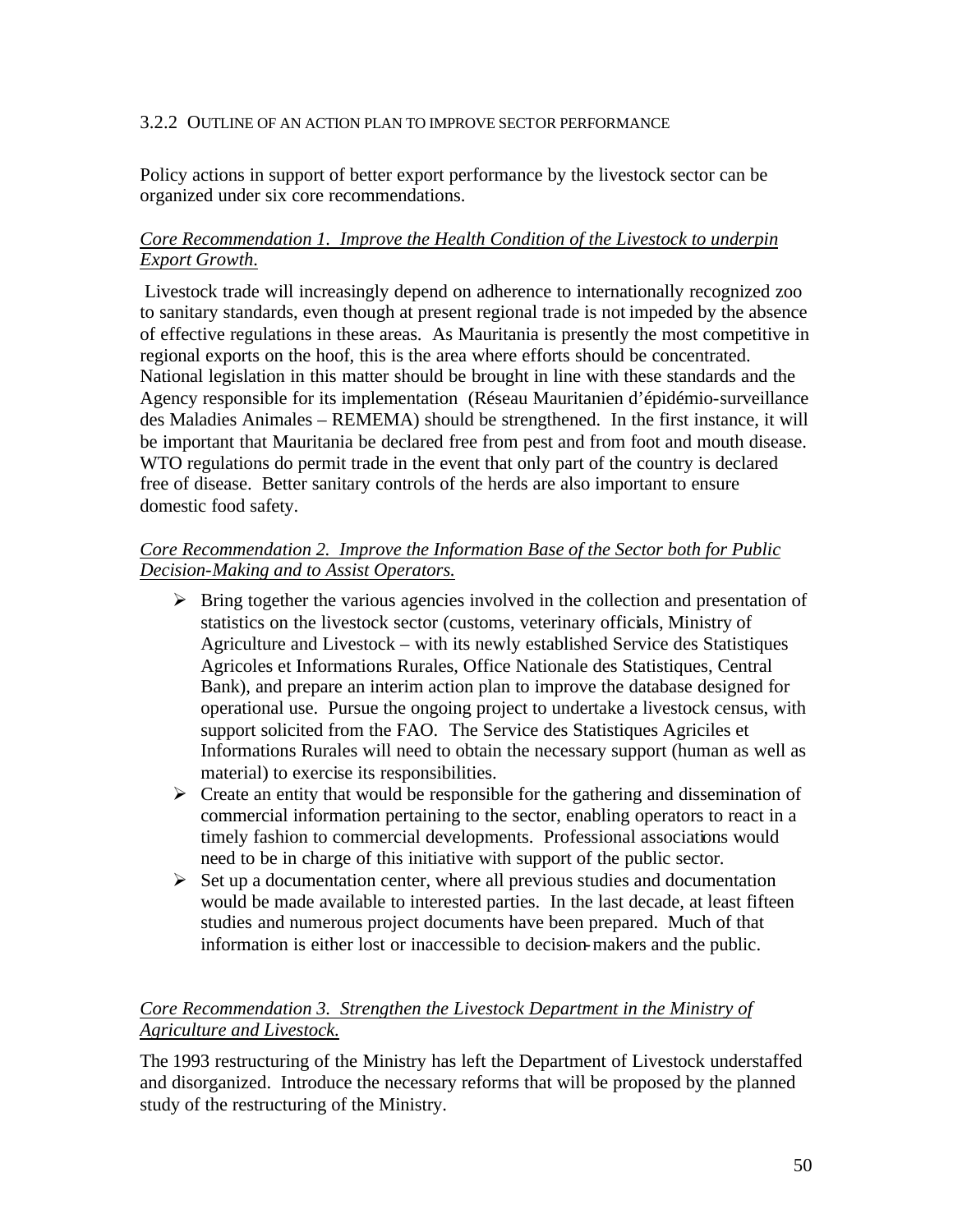# *Core Recommendation 4. Strengthen the Professional Organizations Operating in the Livestock Sector.*

These professional organizations could take a more active role in the development of the sector. Strong professional organizations are needed to pressure the public sector to provide the necessary support and to organize the information dissemination mentioned higher up. Based on ongoing efforts, define an action plan to improve these organizations from a managerial and financial perspective.

# *Core Recommendation 5. Promote the Export of Livestock on the Hoof, A Method that has shown the Effectiveness of the Informal Sector*

- $\triangleright$  Investigate ways and means of reducing the commercialization cost of on the hoof livestock. Particular attention should be given to how to facilitate access to credit for herders and traders. A cooperative mechanism may well be the most appropriate one. In addition, it would appear that substantial scope exists to provide better infrastructure services along the routes traveled by the traders and their herds (water points, health certification stations, and so on).
- $\triangleright$  Now that Mauritania has left ECOWAS, bilateral agreements should be negotiated to provide a new institutional framework for such trade.

# *Core Recommendation 6. Promote the Production and Export of Side Products of the Livestock Sector.*

Present exports of hides and other side products of the livestock sector are small and of low value added due to the absence of proper processing facilities and the poor quality of raw hides. The initiatives of a private sector operator to invest in a leather processing plant should be encouraged. Such an investment will however benefit from the proper operation of the new slaughtering facility in Nouakchott and from efforts to enhance the quality of the hides. The butchers' association should be intimately involved in finding a solution to both these issues, which their membership and the herdsmen would be the first to benefit from. Experience in other countries suggests that the public sector may in some way or another have to continue to be involved in the operation of the slaughterhouse, to ensure some of the complementary investment as well as for public health reasons.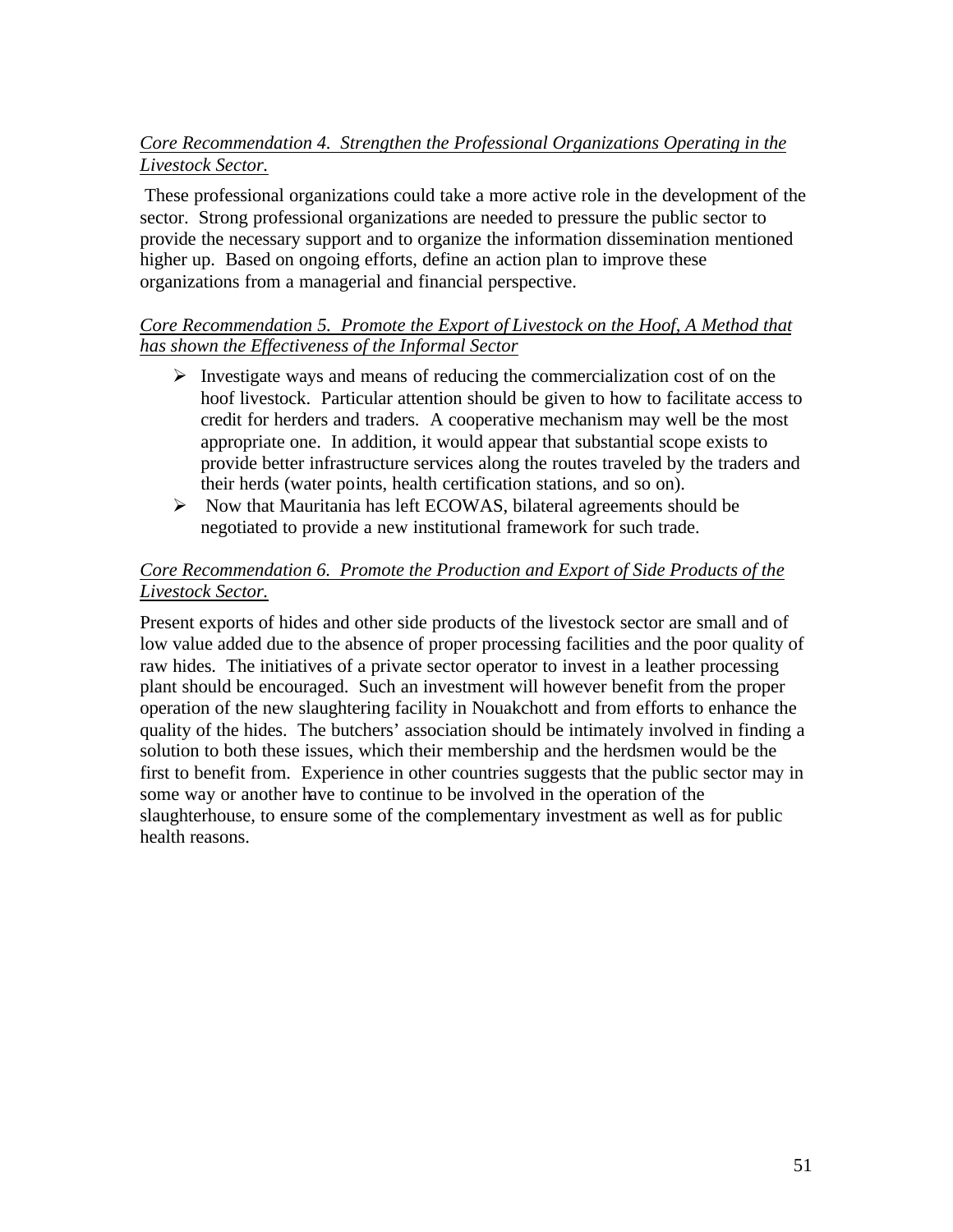# 3.3 Tourism<sup>53</sup>

#### 3.3.1 BACKGROUND: WEAKNESSES AND STRENGTHS.

*Tourism is a new and promising sector for Mauritania. Tourism assets are substantial but need careful management because of their fragility. The sector's contribution to poverty alleviation can be significant, but for the near future, its relative contribution to overall economic activity will remain relatively small.* 

Tourism is a small but promising sector in the Mauritanian economy, whose development can be traced back to only a few years ago. It largely constitutes desert tourism, with smaller activity related to bird watching, fishing and hunting. The Government has played a decisive role in stimulating tourism by asking its mining company to launch a tourism initiative in the region of Attar. As a result, SOMASERT, a daughter company of SNIM – the large state owned mining enterprise – has since mid-1996, undertaken such initiatives and associated itself with a French Tour operator to create a charter connection between Attar and Marseilles, and to organize guided tours in that desert region. Several private sector operators have followed suit and at present thirteen French tour operators, in association with a number of local businesses organize tourist tours to Mauritania.

In the absence of reliable statistical data, it is difficult to gauge the contribution the sector makes to employment and Mauritania's balance of payments. However, the sector appears to have grown relatively fast from a low base. Between 1997/8 and 2000/01, arrivals at Attar airport rose from 1500 to 7000 a year.

The desert destination dominates the tourist sector, in part because of the lack of infrastructure in the other sites, their fragility, and poor accessibility as well as cultural factors. In addition, this niche benefits from a dedicated, relatively well off and sophisticated clientele. Mauritanian beaches are plentiful and unspoiled. They are no match, however, for the beaches in neighboring countries (particularly Morocco and Tunisia) in terms of accessibility, entertainment facilities and infrastructure. Cultural factors have also led Mauritania to delay the development of beach tourism as spelled out in the *Report of the Technical Commission on Tourism* (April 2001), a report that will be submitted to the Cabinet of Ministers for endorsement. The Report does however highlight the possibilities of the small tourist niches of hunting, bird watching and fishing in the Banc d' Arguin and the Parc du Diawling.

Tourism in Mauritania benefits from a perception of political stability and openness, which puts it ahead of other desert destinations such as Algeria and Libya. Desert tourism attracts a select group of experienced tourists that seek out "new and undiscovered" destinations offering solitude and authenticity. Air links with France and the fact the French is the spoken language, attracts the French market, where the majority

<sup>&</sup>lt;sup>53</sup> For details see Volume 2, Chapter 5.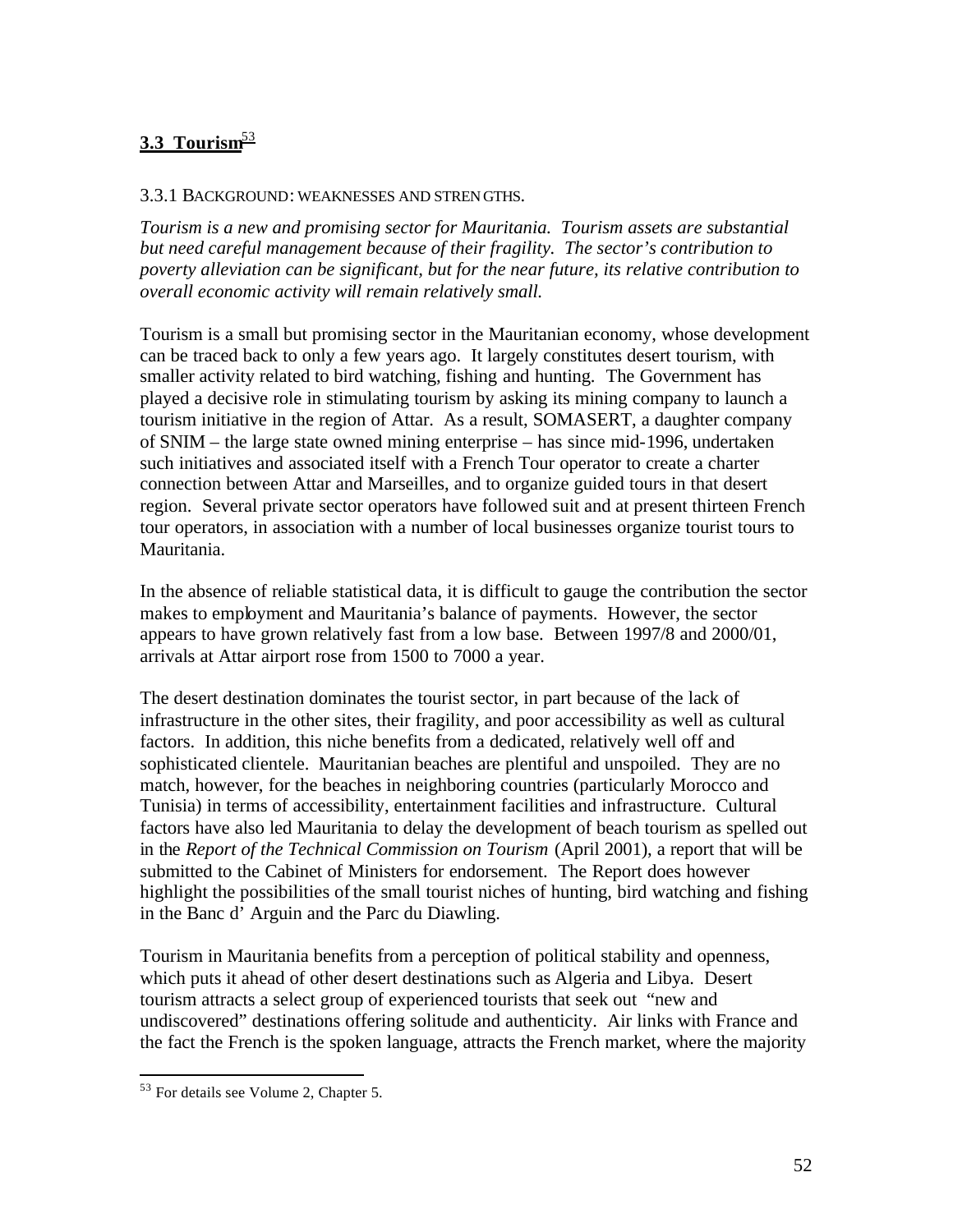of tourists originate. The cultural assets of Mauritania and the hospitality of its population are additional assets for the sector.

Weaknesses of the sector include; (i) fragility of the desert as a tourist destination in that overexploitation of a limited desert destination (Attar) could kill the product; (ii) near absence of public sector strategy vis a vis the sector's expansion or its exercise of regulatory authority; (iii) endangered situation of the cultural assets that are either in private hands or in danger of deterioration; (iv) lack of clear government strategy with respect to the protection and exploitation of the natural resources such as the Banc d' Arguin and the Parc Diawling; (v) destination is relative ly expensive - particularly air transport other than the charter flights to Attar from Marseille, while access is limited to Attar and Nouakchott; and (vi) Mauritania has strong competition as a desert destination of tourists (Algeria and Libya, Niger), with other countries offering better tourism infrastructure; these destinations are for the moment more or less off-limit, but the situation could change quite rapidly.

# 3.3.2 OUTLINE OF AN ACTION PLAN TO IMPROVE THE SECTOR PERFORMANCE

The sustainability of a well functioning tourism sector could benefit from policy actions organized along six separate core recommendations.

# *Core Recommendation 1. Give High Level Public Support to the Development of Tourism*

Government should draft a *Schema Directeur* that clearly spells out the government perceived priorities and orientation for the sector and how the public sector intends to promote this *Schema*. The high level endorsement of this Schema, with proper institutional support and follow up, should help instill the necessary confidence of the private sector that will be called upon to make the necessary investments in rolling stock and infrastructure. In the case of Morocco, such high level support has been crucial in generating the momentum required to act in a major way on the proposed reform of the sector.

# *Core Recommendation 2. Put in Place the Necessary Supporting Institutions to Assist the Sector's Development*

 A combination of a Unit within the Government structure (see above) and a National Tourist Office (NTO) could serve this purpose. The exact distribution of operations between the two should be settled after further analysis. A specific recommendation follows:

• Within the public sector, there should be a small but well staffed and motivated Unit that assumes the public sector responsibilities. This Unit should be tourism's advocate within the public sector to favor tourist friendly decisions and support in the other Ministries and Units that affect tourism (infrastructure, transport, culture and parks, foreign affairs and issuance of visas, and so on). The Unit should monitor the sector, its importance in terms of value added, employment creation and foreign exchange earner, as well as the global trends in the tourist sector with particular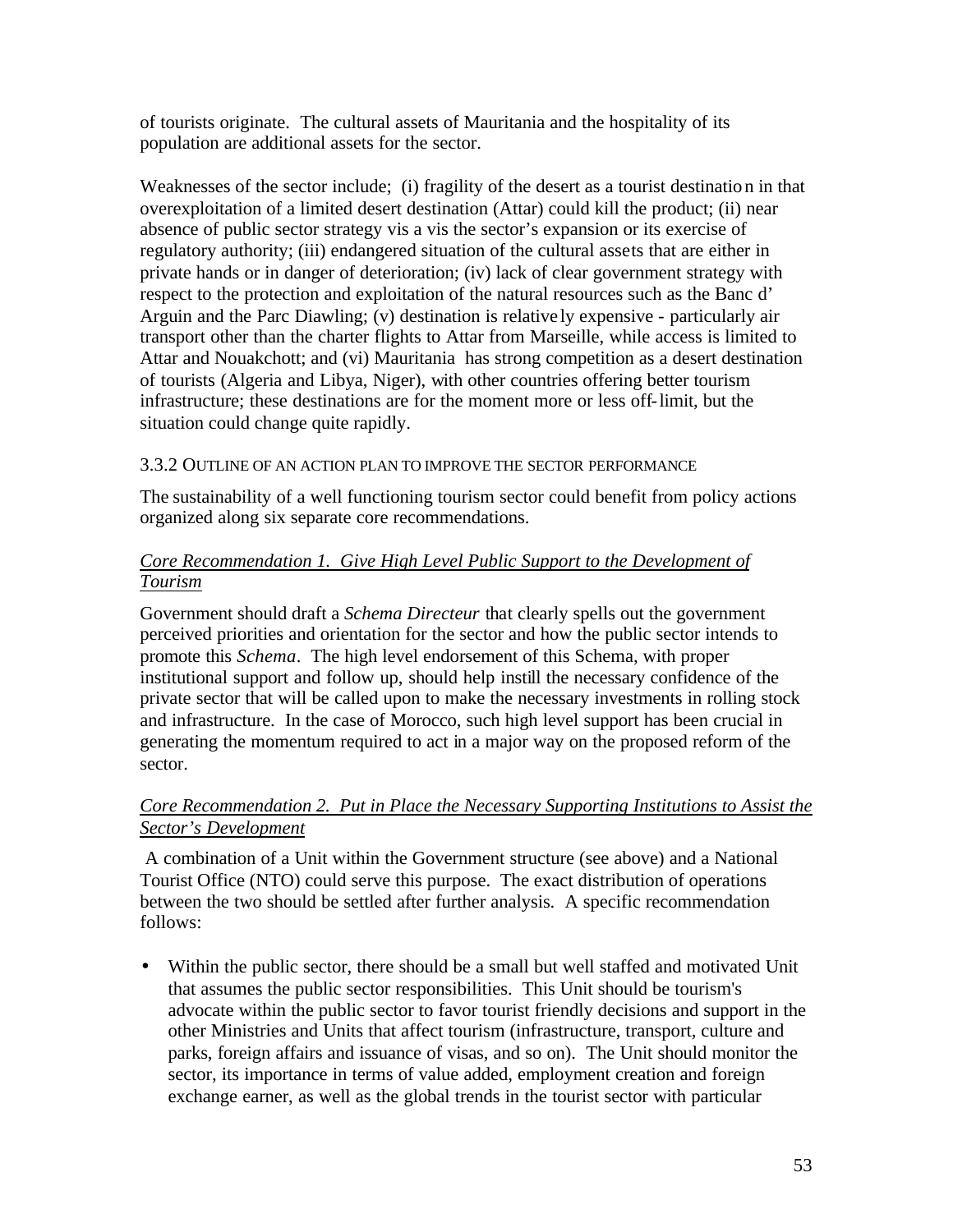attention to the trends that emerge from the countries where most tourists come from and from competitor countries. This information should be communicated to the decision-makers and the private sector operators, also to mobilize public support for the sector. The Unit should also regulate the sector and set standards for tour operators, infrastructure and guides. It should closely cooperate with the National Tourist Office that would complement this structure. How this Unit would be linked to the ministerial structure should be discussed, with an eye to its most efficient operation.

• A NTO could be set up and made responsible for the publicity campaign and promotion of Mauritanian tourism, to enhance Mauritania's image abroad and advertise the specific products available. This NTO should be managed along private sector principles, and be largely financed by the private sector. It could initially benefit from public sector support. Set up along these lines, it would ensure that its activities are relevant to the private sector and its management is accountable to this sector. NTO analysis could confirm the tentative observation that the present tourism infrastructure needs to be upgraded to attract a broader type of tourism population than at present and promote public sector support for this endeavor.

#### *Core Recommendation 3. Improve and Multiply Tourism Destinations in the Country*

- Upgrade the airport in Attar to permit safer flights and expand the type of flights it could accommodate.
- Revisit the operations of Air Mauritania to ensure that it serves the tourism sector (Ensure flights to Attar or to Nema).
- Promote desert tourism in areas other than Attar where absorption capacity will near capacity at 10,000, close to levels presently approached – by investigating how the airport of Nema could be upgraded to accommodate safely tourism flights and thereby permitting the opening up of new circuits of tourism.
- Coordinate efforts with the tourism services of Saint Louis-Senegal (with its renovated airport), to jointly promote tourism along the Senegal River. This would provide a diversified and new type of tourism for Mauritania.
- Based on the NTO findings, examine ways to upgrade tourist infrastructure to attract a wealthier tourist that would generate more value added per tourist.

# *Core Recommendation 4. Train Tourism Personnel*

Training of personnel has been very *ad hoc* so far, in part due to the recent development of the sector**.** This situation is less than ideal and should be remedied as it affects the overall quality of services rendered in the tourism sector, hotel management, restaurants, guides, drivers, and so on. Nevertheless, the scope of the sector is rather small and will remain so for the near future. Solutions to this problem will require action on several fronts: (i) contract with an existing hotel to operate as a practice hotel; (ii) finance training sessions for potential staff of the sector; and (iii) make study grants abroad available. Obviously, this program would need to be prepared in very close cooperation with the NTO and its private sector backers.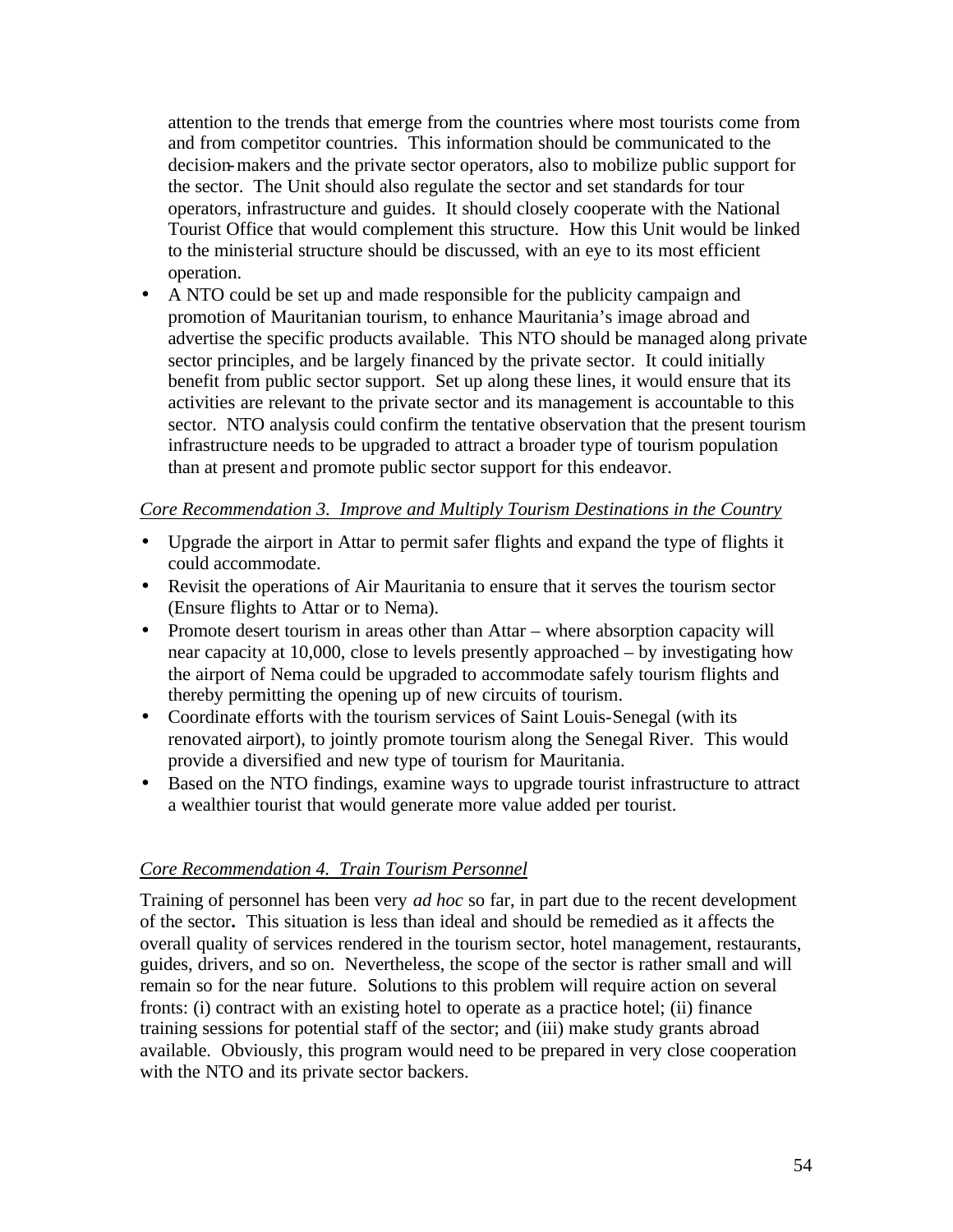# *Core Recommendation 5. Design and Implement a Proper Marketing and Communications Campaign.*

Even with a good tourism product on offer, Mauritania will not benefit from the global expansion of tourism if it does not have a clearly defined and efficiently executed marketing strategy. Such a strategy should define priority markets, the channels that will be used to communicate the available products to these markets and the specific products the country is promoting. Cooperation between the government unit responsible for tourism and the NTO will be essential.

# *Core Recommendation 6. Preserve the Cultural and Natural Assets that Sustain the Tourism Sector.*

Tourists come to Mauritania to enjoy its environmental and cultural assets. The preservation and development of these assets is therefore crucial for the sector's sustainable growth of the sector. Particular attention should therefore be devoted to maintaining the attractiveness of these assets: the desert environment, the cultural environment and the natural environment that in addition to desert tourism offers possibilities of bird watching, fishing and hunting.

- Preserving cultural heritage has been the subject of attention of the Government's attention and several foreign partners. So far, these initiatives have not led to actual implementation of preservation activities. Much would be gained by progressing on this front.
- The Attar desert should be granted some flexible form of National Park protection that safeguards it from excessive development and deterioration, while permitting supervised tourism development that respects the delicate and fragile desert environment.
- The Banc d'Arguin (under the jurisdiction of the Secretariat General of the Government), which contains exceptionally rich fishing grounds and ornithological resources, could be endowed with adequate infrastructure that would allow for better tourism development.
- The Parc Diawling, (under the jurisdiction of the Ministry of Agriculture and Livestock) is badly preserved and its hunting and tourism potential is badly under exploited. A new initiative to exploit its tourism potential in cooperation with the Senegalese authorities that manage the adjoining Parc Djoudj, deserves consideration.

# **3.4 Agriculture <sup>54</sup>**

 $\overline{a}$ 

# 3.4.1 BACKGROUND: STRENGTHS AND WEAKNESSES

Agriculture – aside from livestock – represents about 6 percent of total GDP, a smaller share than in most poor countries, largely because rainfall is erratic and very low and given that most of the country is desert. The Government has invested substantial resources in expanding the irrigated areas in the South where its emphasis has been on expanding the irrigated areas for rice production. Food self-sufficiency was the driving

<sup>&</sup>lt;sup>54</sup> For details, see Volume 2, Chapter 6.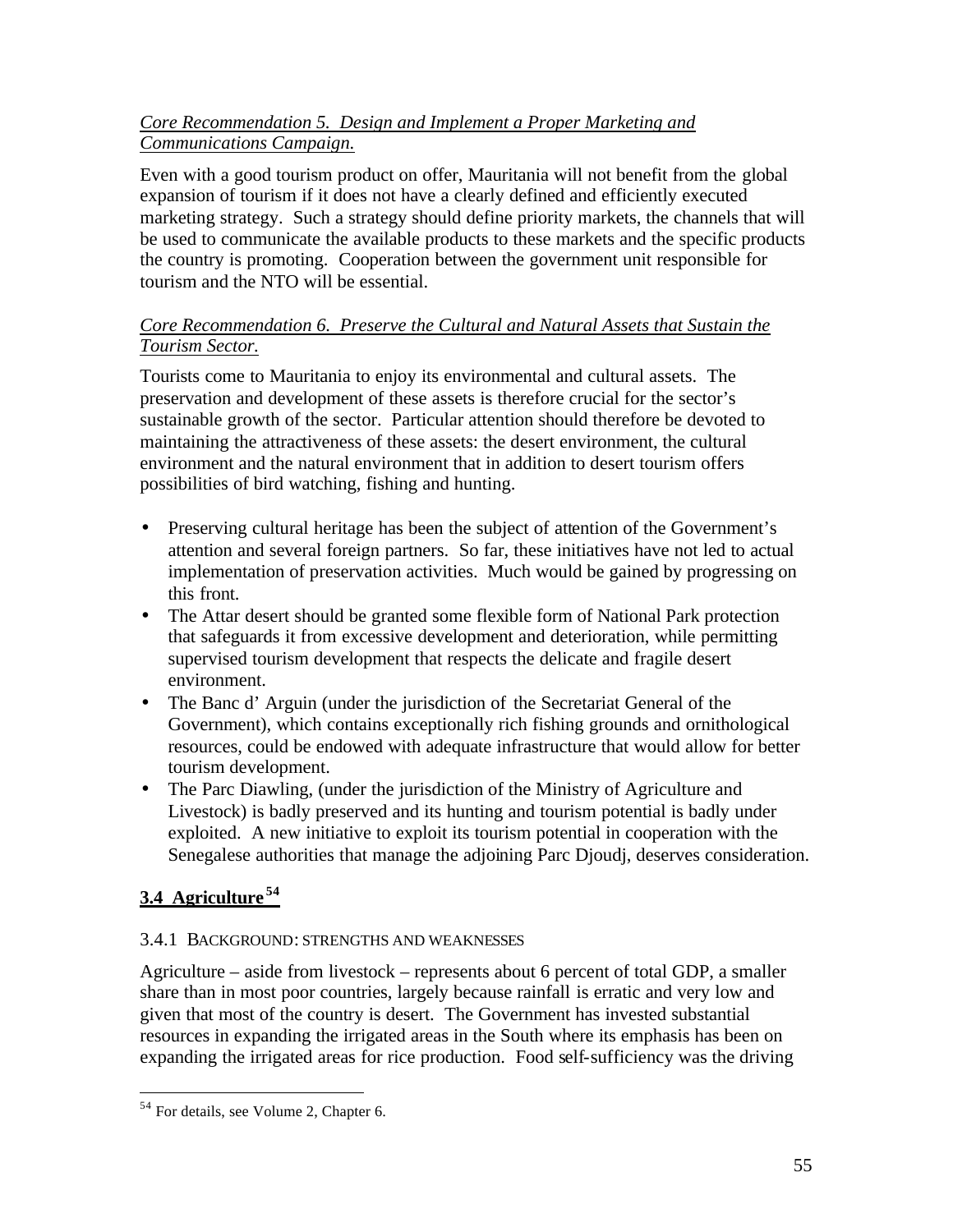force. In the event, the financial and economic viability of these newly opened and developed areas is not guaranteed, and a large share of irrigated land has been abandoned. Several factors are responsible for this state of affairs: productivity gains were not as high as expected, opening up the local market for imported rice has resulted in downward pressures on prices, while the infrastructure and other supporting services were inadequate and added to the high cost of production. In addition, technical support for rice production was rather poor. This situation has led the Government to revisit its development objectives for the irrigated agriculture as follows:

- Intensification of rice production;
- Diversification of a griculture;
- Integration of irrigated agriculture with other rural activities;
- Promotion of exports; and
- Minimizing the negative impact on the environment.

In support of these objectives, Government has initiated a series of projects, the most important of which is the *Programme de Développement Intégré de l'Agriculture Irrigueé en Mauritanie* (PDIAIM). With World Bank support, this program aims at an annual increase of agricultural value added in the irrigated areas by 7 percent a year, but with a 10 percent annual increase in the value added on agricultural products other than rice. This is to be achieved by the rehabilitation of all irrigated areas than can be rehabilitated, expanding some irrigated areas (périmètres collectives), and installing new irrigation in areas that are especially set aside for the diversification program that hopes to lead to increase exports. The overall aim of the PDIAIM is to raise labor and land productivity though the implementation of an extensive reform program.

The PDIAIM has already achieved substantial progress and is testing a number of promising approaches to achieve its stated objective of diversification of production and promotion of exports. Yet, its overall objective appears over ambitious in light of the low local demand for rice and the unpromising prospects for rice exports. It thus might require some scaling down of project objectives. In addition, the speed at which the program can be implemented and the rather slow expected supply response suggests that further liberalization of the rice sector be closely monitored. The issues that deserve reexamination include policies towards a sustainable land tenure system, the program to instill greater productivity in the production of rice, access and cost of credit and infrastructure. At the end of this section, the prospects for exports of agricultural products from Mauritania will be reviewed, assuming proper action is taken on the above-mentioned issues.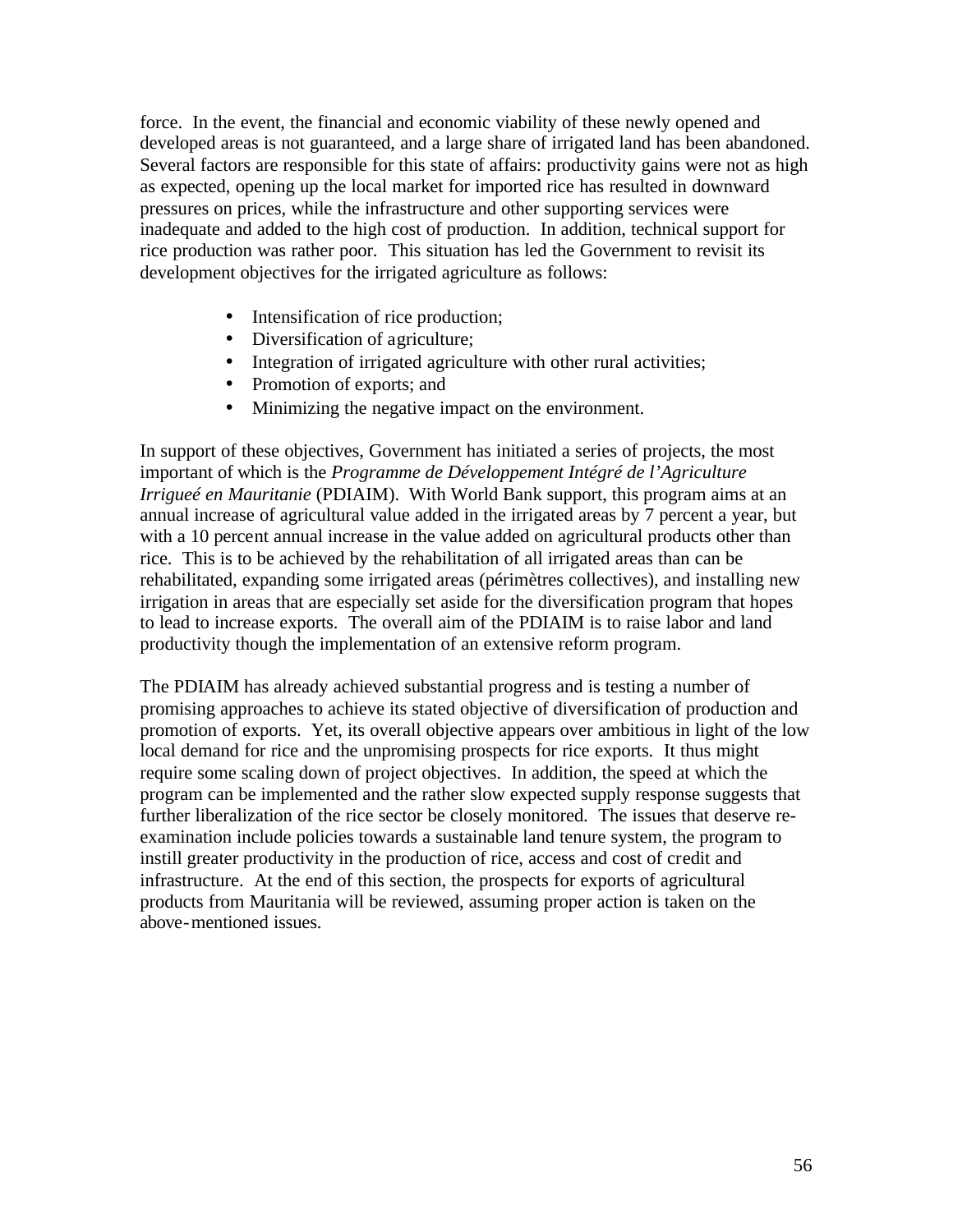#### 3.4.2 ACTION PROGRAM TO IMPROVE AGRICULTURAL EXPORT COMPETITIVENESS

### *Land tenure*

*The land tenure legislation might need to be reviewed to ensure that the legal framework is consistent with the practices on the ground and the capacity of the State to enact these provisions.* 

The 1983 legislation and its 1990 *decrèt d'application* abolished the traditional land ownership system and vested all rights of land ownership in the state, which would then grant ownership to those fulfilling several conditions, amongst which the most important are the actual exploitation of the land. The process is a lengthy one, intended to prevent speculation. After the application is received, the prospective owner can begin to use the land; after five years, s/he can obtain a preliminary concession for five years, at the end of which s/he can obtain a permanent concession. Only when the permanent concession is entered into the land registry, is the ownership transferred from the state to the new owner, to be used by the new owner, rented out to someone else or sold. Low annual fees are paid to the state during this process. After nearly ten years, the situation appears rather confused, as few properties have reached the stage of registration while land transfers, collective exploitation and rental agreements are frequent. Many potential owners do not go through the full procedure and the State appears unable to verify the conditions for regularizing the situation and in any event is slow in attributing the titles. In fact, a general state of permitted irregularities appears to characterize the land tenure situation.

This study recommends a review of the existing land tenure system. This review could look into abolishing the requirement of full exploitation of the land before being granted land title, complemented by the imposition of a more significant annual tax on land ownership, whether exploited or not, a tax that could evolve in a agricultural real estate tax (impôt foncier).

#### *Promotion of rice production*

*The present objectives of expanding rice production are probably over ambitious; in any event, they can only be realized over the medium- to long- term. As a result, the program of gradual tariff reduction on rice imports should be phased in over a longer period to coincide with progress in diversification and export production.*

Of the 40,000 ha that have been equipped for irrigation, only 20,000 are being cultivated. The remainder have been abandoned because of poor design of the irrigation works, poor maintenance of the irrigation canals, salinity problems, absence of credit and the drop in rice process after the opening of the borders for imported rice. In the absence of a major rehabilitation program more irrigated land is likely to be abandoned in coming years. The PDIAIM's rehabilitating program is overly ambitious. If fully implemented the PEDIAM program would increase rice production to 300,000 tons, against a local consumption of maximum 140,000 ha. Mauritania's chances for exports are extremely slim, giving urgency to the diversification program and export of these new products.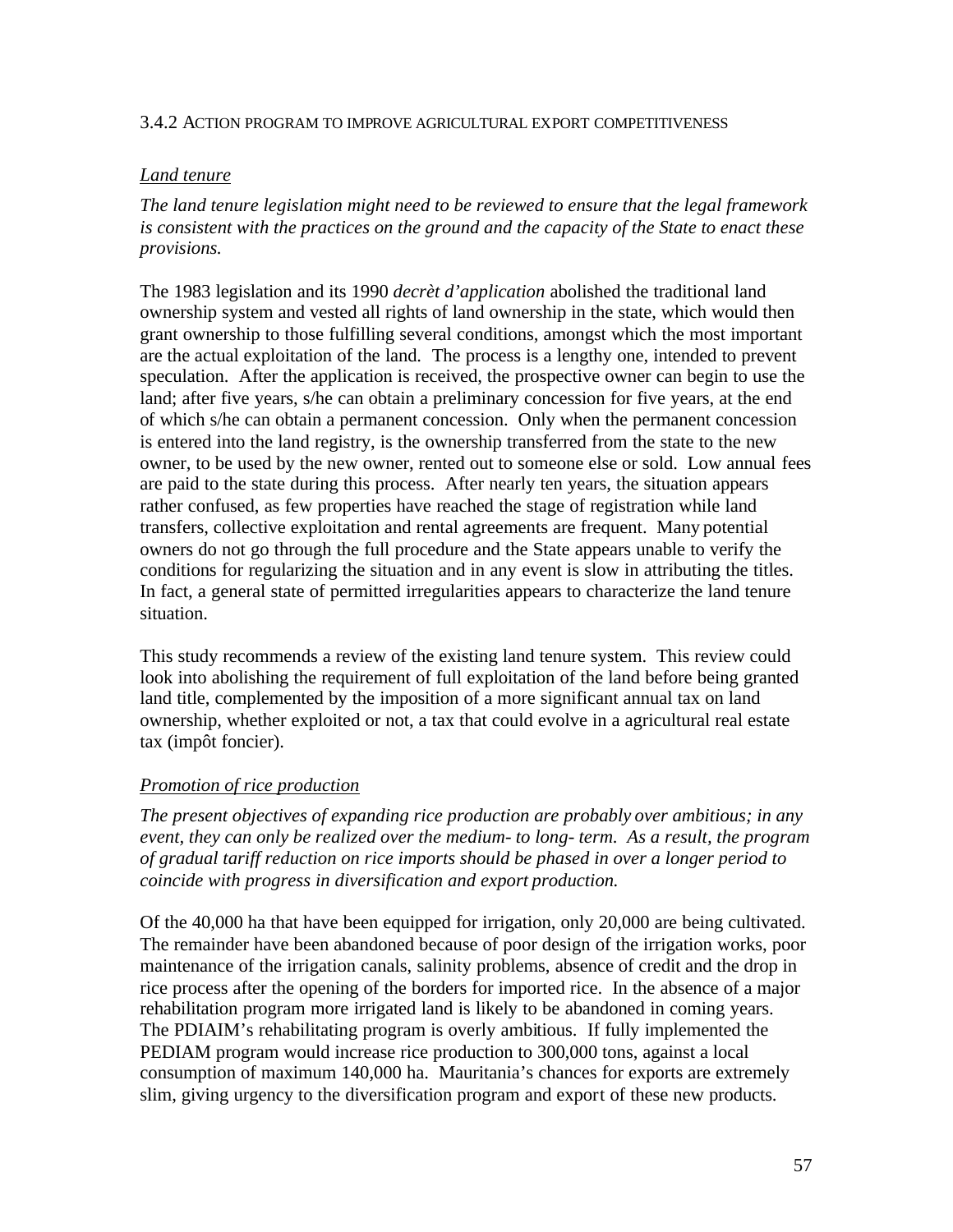The rice program is encountering major obstacles due to low productivity, poor quality of rice that does not correspond to the local demand, poor maintenance of the irrigation system with its detrimental effect on soil quality due to the soil salinity it causes. Recent studies of the sector suggest that major productivity gains will be needed to permit local rice to compete with imported rice. In any event, it would appear that only when productivity increases to say 6 T/ha (from a range of 2.4-4.9T/ha. at present) and more double cropping is practiced (none is practiced at this time) could local production become economically viable and compete with imports. This would only result from a comprehensive program of investment, maintenance and extension services. This is the objective of the PDIAIM. However, at best this will be achieved only gradually.

Tariffs on imported rice have fallen slightly in the last two years, but added to the other taxes levied on imports (VAT, IMF) are still about 45 percent. Combined with the present marketing arrangements that require importers to purchase local rice and recover their losses on the sale of local rice by their profits on the sale of imported rice, this has permitted the domestic sale of the domestic rice crop. However, as fob prices of rice have dropped on the world market by 30 percent since November 1999, local paddy prices have also fallen by more than one-fifth, undermining farmer incomes and the incentive to continue cultivating rice.

The Mauritanian government's commitment (reflected in the PRSP) to reduce the protection level to a maximum of 23 percent (including statistical tax) by 2010 should be reviewed carefully in light of the slow supply response that is expected from the diversification program. If this liberalization were to precede the program's expected efficiency gains in rice and the product diversification, it would undermine the continued viability of the sector, which employs the majority of farmers in the Valley. The impact on the small farmer of the process of rice import liberalization should be carefully monitored and weighed against the high cost to the consumer that continued high protection implies. Until the diversification and export program takes hold, it might be better to err on the side of preventing the collapse of the fragile rice production sector in the Senegal Valley.

#### *Access to credit*

*Large farmers, associated with foreign direct investment or with solid financial backing form outside the sector, can do without access to expensive local credit. However, the smaller farmer cannot modernize his operations without access to reasonably priced credit*.

The shortage of affordable farm credit presents a major handicap to the development of the sector. In the recent past a credit organization (UNCACEM) provided partial credit (70 percent of the capital needed) at 12 percent rates of interest; medium-term loans were the exception. However, many farmers were excluded from this credit because of the prevalence of outstanding repayment arrears. The newly introduced PDIAIM credit scheme provides for eight-year loans, with the amount of the credit depending on farm size (50 percent of the investment for collective farmers and 30 percent of the investment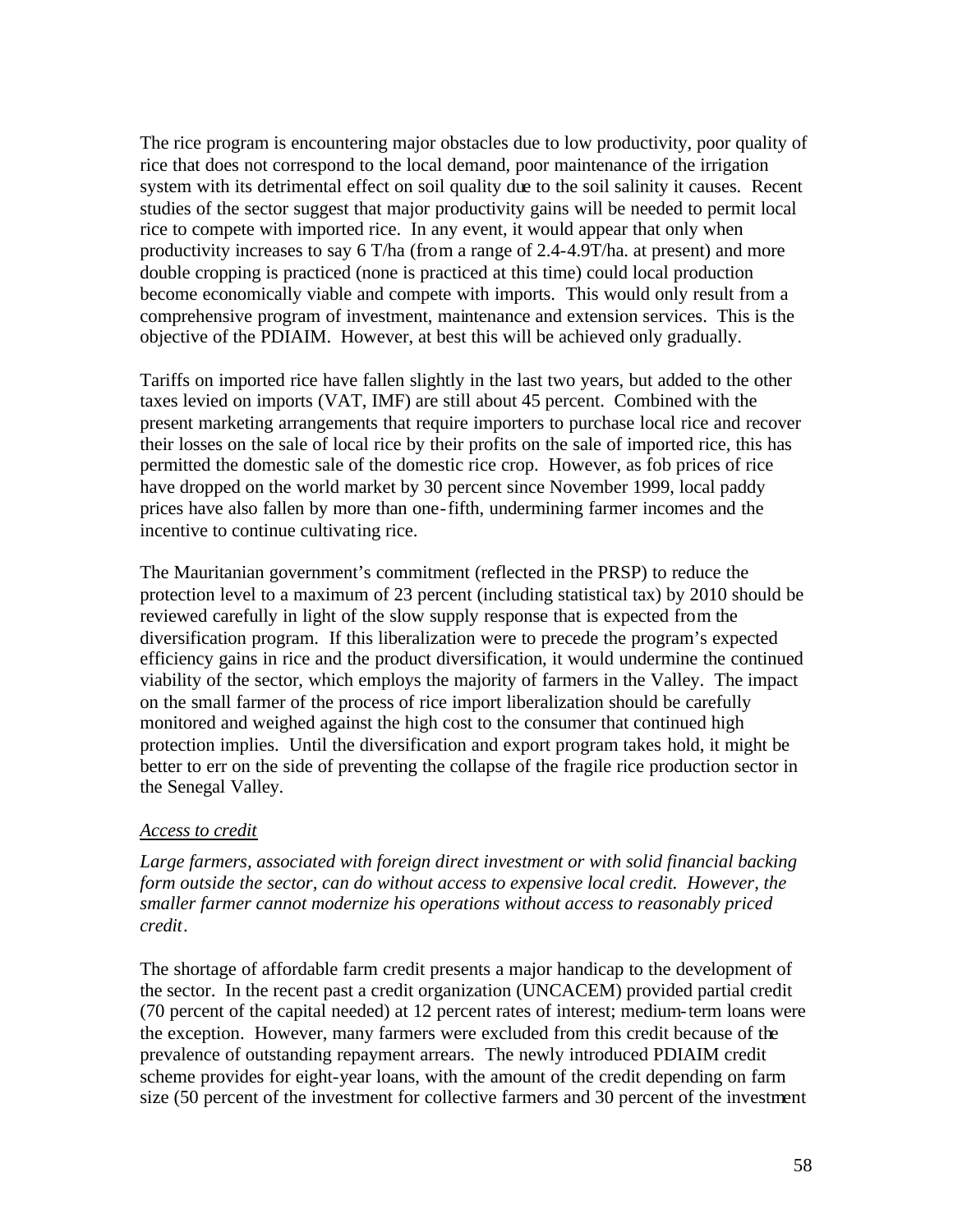for small farm sizes). However, under present average productivity conditions and given the 15 percent interest rates charged, the debt service represents 25-35 percent of the output. This appears very high and is likely to jeopardize the objective of promoting investment in rice modernization and product diversification. A new approach, to provide credit for the poor farmers, should be investigated. In light of the poor success worldwide with dedicated agricultural credit schemes, it might be desirable to look into cooperative and small credit schemes that are based on collective guarantees. It is clear that the sector will be handicapped as long as the banking sector provides credit only at high interest rates generally and with very restrictive access.

## *Infrastructure services*

*Inadequate infrastructure services, transport and cold storage, the availability of electricity and drinking water, add to the cost of production and undermine competitiveness. They must be dealt with in a program of product diversification and export promotion*.

Poor transport infrastructure in the most promising agricultural areas add substantially to the cost of marketing, and so does the absence of official cold storage either at the transshipment points or at the airport. As such, the marketing possibilities inside the country, which are already limited because of low incomes and a sparse population, are further stymied and competitiveness undermined. In addition, this situation aggravates the problems arising from the fact that growing seasons are short and lead to abundance of produce and plummeting prices during the high season, and shortages and high prices during the rest of the year. A number of projects will bring partial solutions to this situation; some are still in need of assured financing:

- Surfacing the road from Rosso to Boghe to the East along the Senegal River.
- The installation of extensive cold storage facilities at the new airport and maybe in Rosso.
- The electrification of the Senegal Valley using the new Manantali hydro station where work is well advanced.
- Abolishing effectively the road transport monopoly to permit cost reduction though increased competition.

Maritime transport would be the indicated way to export bulky agricultural produce. However, at this time, no ship has a scheduled stop and the only other way of evacuating agricultural exports is by airfreight. The latter is expensive and is economically viable only for high value items. The option of using charter flights from Nouakchott is feasible, but only when volumes justify such flights. With the development of the sector, this will become feasible. The French Group that has initiated substantial investment in the South, but also operates plantations in Côte d'Ivoire and Cameroon, plans to use their regular coastal transport to export their produce. Space could then be reserved on these ships for Mauritanian exports from other producers.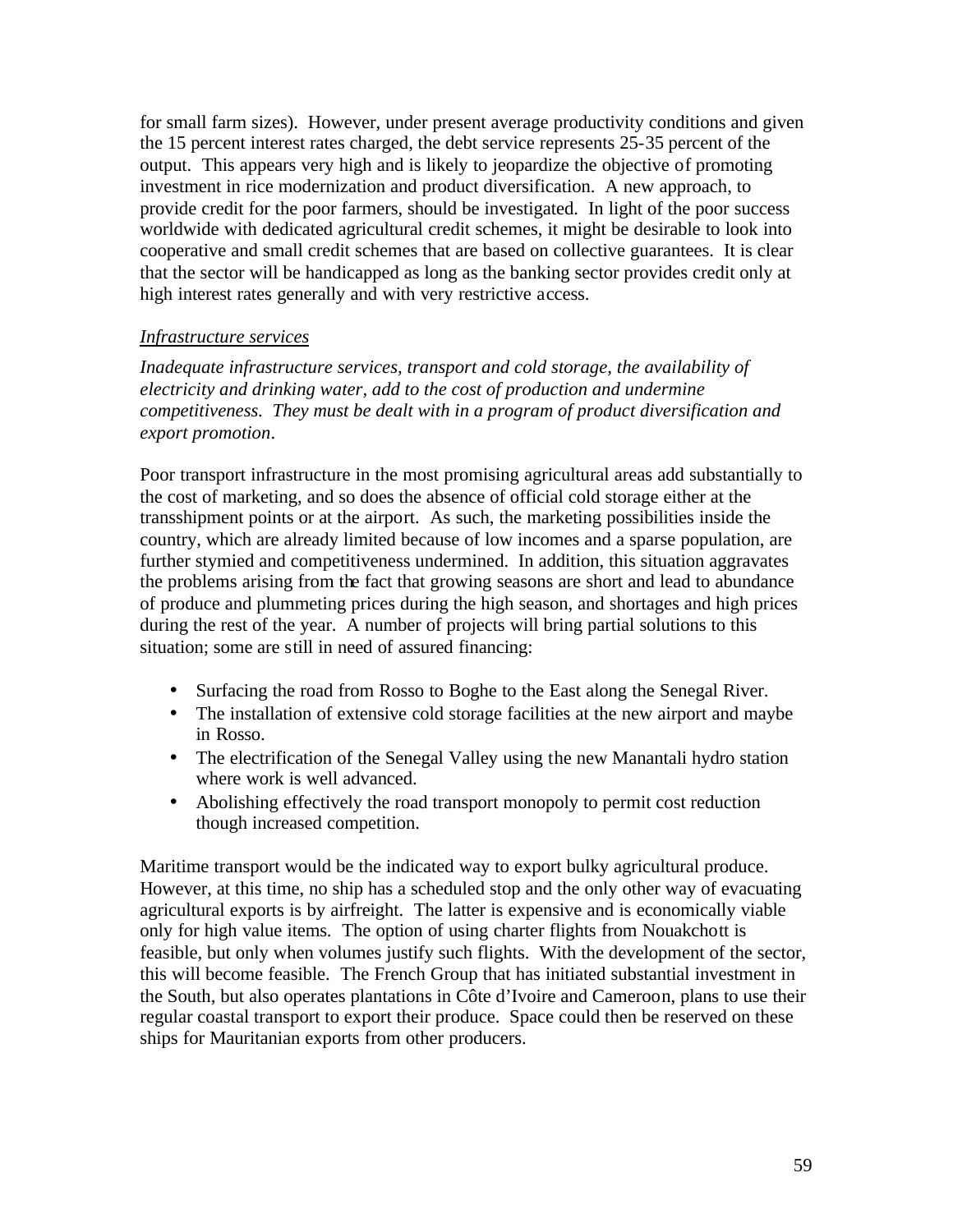#### *Prospects for Agricultural Exports*

## *The scope for Mauritanian agricultural exports is good, but will depend on coordinated action on the above issues. Even so, its growth will be slow.*

The better exploitation of the domestic market presents good potential for the diversification program of Mauritania. However, this market remains small and purchasing power is low. In these circumstances, the development of exports would greatly contribute to the potential for product diversification. Mauritania is the closest tropical country to the European market and consequently, substantial potential exists for it to supply Europe with fruits and fresh vegetables during the fall and winter seasons. Mauritania has plenty of land that has already been equipped for farming and readily available water from the Senegal River to exploit this proximity advantage. Recent experiences in the production and exports of vegetables and fruit to Europe have shown real potential, and the export of melons, okra, sweet potatoes and green beans is promising. For some commodities the prospects for biological farming, where prices are very firm, are also very good. Yet, the obstacles to volume production are substantial. Most farmers do not have the necessary technical production know how, appropriate seeds, the marketing skills and the access to credit to finance their operations (acquisition of inputs and financing the stocks and products in storage till shipment abroad and receipt of payment) to initiate this process. Only if all these conditions are fulfilled does the development of agricultural export stand a chance. The road to success is likely to involve the introduction of large farms or association with foreign groups. The recent initiatives of the Grands Domaines de Mauritanie (GDM - see Box 2) that have initiated test exports and use the marketing skills of their French partners is a good illustration of this potential. These initiatives should be set up to share their experience in production and marketing with local farmers through subcontracts. The importance of attracting foreign investment in the sector cannot be overstated, as it is a sure way of expanding contacts with exporters that can offer technical and marketing facilities and assist in meeting the phytosanitary standards of the importer countries. The search for foreign investors and partners should be extended to include successful Moroccan exporters. The PDIAIM, which is now in its second year, includes several initiatives in this direction that are very promising. It focuses on sharing the risk with producers for the introduction of new crops, subsidizing credit, supporting research projects in support of the diversification program, develop a partnership with foreign investors, and providing extension services. These programs need to be tested, evaluated and adapted accordingly. As noted above the PDIAIM may want to revise its credit subsidy program to make credit more affordable to smaller farmers.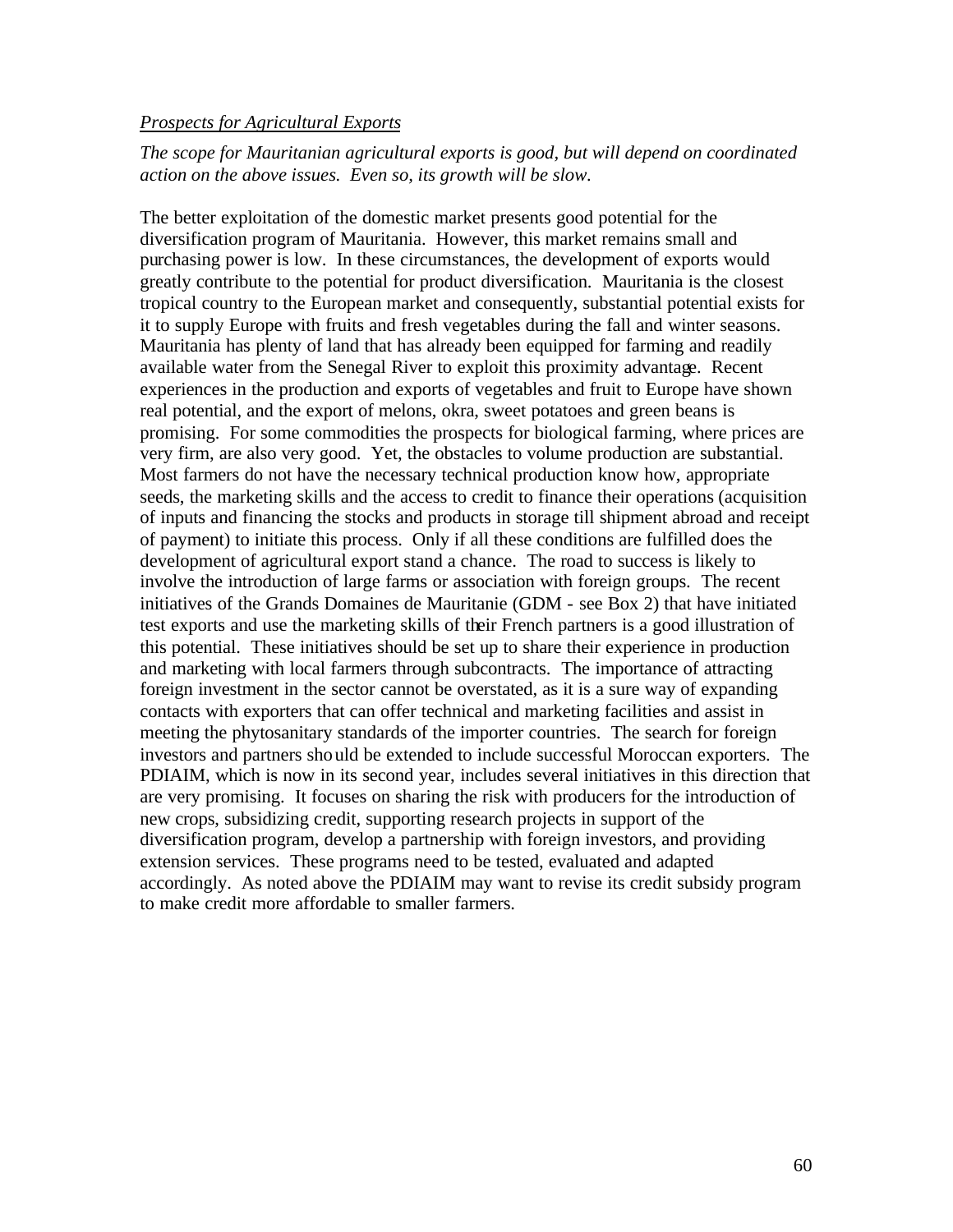#### **BOX 2 GRAND DOMAINE DE MAURITANIE (GDM)**

Les grands Domaines de Mauritanie est une filière de la compagnie fruitière de Marseille. C'est un domaine de près de 190 Ha, loué dans le cadre d'un contrat à long terme avec les propriétaires. GDM est installé dans un ancien périmètre rizicole abandonné et envisage l'extension de ses activités par la signature d'un contrat de bail dans la région de Kaidi. GDM envisage de diversifier ses productions sur plusieurs spéculations dont une partie est destinée à l'exportation**.** Des essais sur les possibilités de production de plusieurs spéculations, ont été menés. Des programmes d'investissement importants sont en cours de réalisation aussi bien au niveau des équipements hydro-agricoles (installation des équipements de micro irrigation, stations de pompage) qu'au niveau des plantations fruitières, de brises vent ou d'installation pour le conditionnement des productions destinées à l'exportation y compris la chaîne du froid.

Les produits envisages pour l'exportation sont : patates douces pour toute l'année,• haricot vert pour la fin de l'année, melon de la fin décembre à la fin de mars, •piment.

GDM bénéficie de l'appui scientifique de la société mère. Pour les choix des techniques, des variétés de semences de lutte phytosanitaire, des scientifiques font le déplacement depuis la France pour assurer un suivi technique et scientifique du GDM.

Du point de vue de la commercialisation le GDM peut s'appuyer sur le savoir-faire, l'organisation, la logistique de transport et la présence sur le marché européen et français en particulier de la société mère. Celle -ci a en plus une large expérience de production et d'exportation des produits tropicaux. GDM assure dans la zone de la vallée également un rôle de recherche et de vulgarisation. Dans ce cadre une convention de partenariat a été signée entre GDM et le Ministère du développement rural et de l'environnement. Cette convention couvre six domaines d'intervention du programme de diversification du PDIAIM. GDM identifiera des cultures et des variétés adaptées aux conditions agro-climatiques de la vallée et destinées en particulier à l'exportation. Il développera des techniques optimisant les rendements et l'utilisation en particulier de l'eau d'irrigation. Il évaluera le coût de l'investissement associé aux différentes techniques de production. GDM devra également faire le design d'une station de conditionnement multi-fonctionnelle de diverses productions pour l'exportation. GDM mettra au point un circuit logistique maritime et aérien paramétré et une évaluation commerciale du potentiel de développement des exportations. En plus GDM assurera la formation des techniciens mauritaniens aux techniques de production, d'entretien du matériel, de conditionnement, de commercialisation et de suivi financier.

Déjà, GDM a conduit des programmes d'essais sur plusieurs espèces et variétés. Ainsi des tests ont été conduits, sous abris et en plein champ, sur un cycle de haricot vert, de gambo, de melon et de mais en intercalaire. Egalement l'option de production en bio a été testée. Pour le melon cette option a été abandonnée par contre elle semble concluante pour le gambo et le haricot vert. Des essais d'introduction sont menés sur la patate douce, le gingembre, le taro et l'igname. Malgré les difficultés d'installations liées en particulier aux conditionnements et à la chaîne de froid, des solutions de fortunes ont été utilisées (montage d'un centre de conditionnement de fortune, utilisation d'un conteneur frigo) GDM a pu réaliser un premier programme d'exportation de haricot et de gambo. La qualité des produits exportés a été jugée satisfaisante.

Une serre d'acclimatation avec diffuseurs a été construite pour recevoir les plants de bananiers, des fruits de la passion et de papayers. Une station de conditionnement est construite, des techniciens mauritaniens travaillant dans le domaine commencent à maîtriser les techniques de production, de conditionnement. Certains d'entre déclarent introduirent dans leurs exploitations villageoises les techniques et les spéculations, pratiquées dans le domaine.

GDM n'exclue pas le développement d'un partenariat du Domaine avec les paysans de la vallée pour qu'ils produisent pour le compte du domaine dans le cadre de contrat de production selon des normes.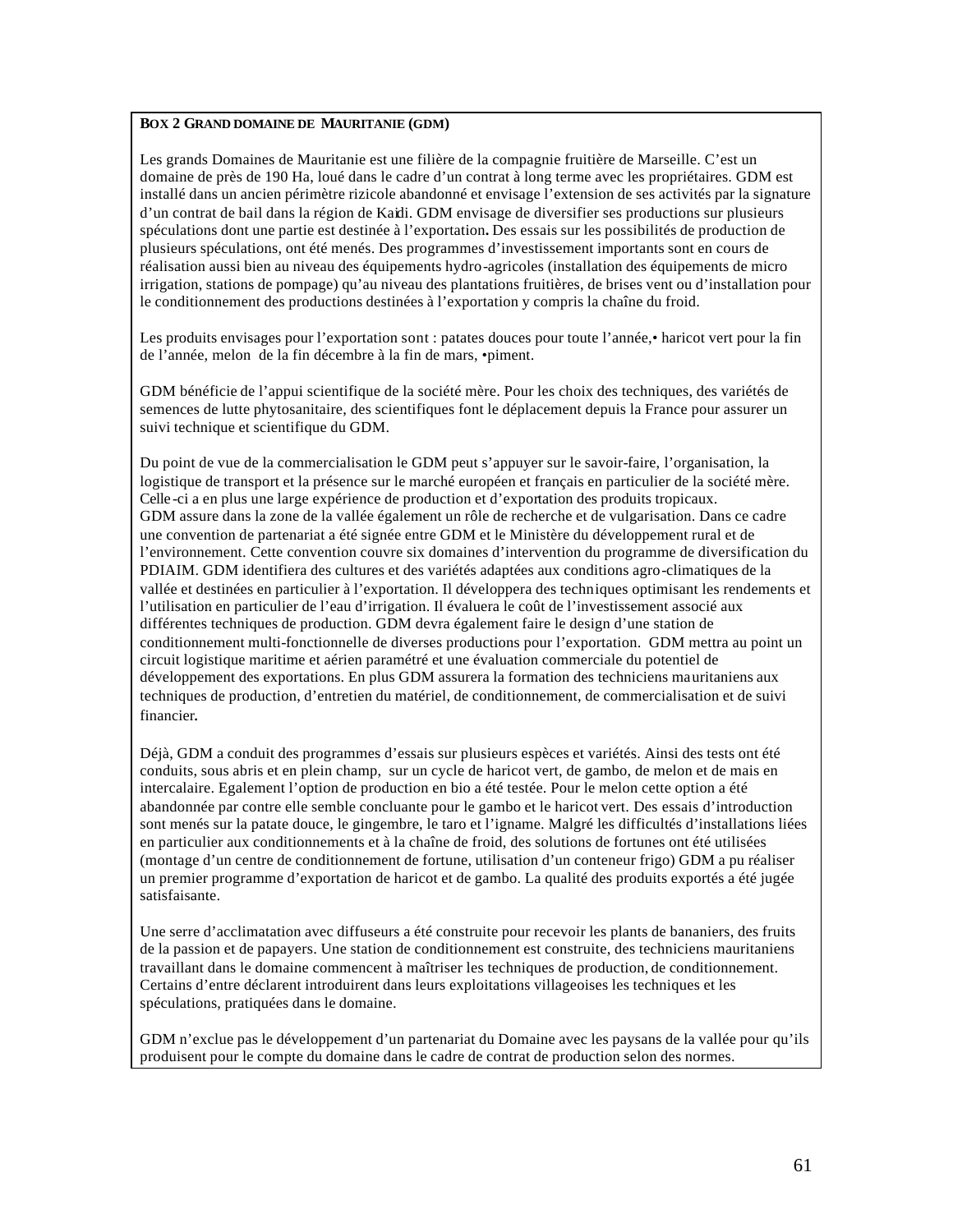## **4. Poverty**

### **4.1 Poverty Profile**

 $\overline{a}$ 

The solid economic performance in the 1990s was accompanied by an important reduction in poverty levels. By 1996, the percentage of individuals below the poverty threshold was around 50 percent, down from 56.6 percent in 1990.<sup>55</sup> Other indicators of living standards also showed significant improvement. Between 1988 and 1996, primary school enrollment increased from 50 to 75 percent and child malnutrition decreased from 48 to 23 percent.<sup>56</sup> More than 90 percent of the fall in poverty levels can be explained by increases in GDP per capita, whereas inequality has barely changed over the first half of the 1990s.<sup>57</sup> This suggests that the economic policy reforms that led to GDP growth in the 1990s were an important factor behind poverty reduction. It may also suggest that GDP growth will for the next decade be the major contributor to poverty alleviation, so that the PRSP is correct in placing great emphasis on promoting growth.

The decline in poverty affected regions differently. In Nouakchott, the part of the population below the poverty line went down from 36 to 21 percent, whereas in Rural Autre (that part of the rural sector outside of the Senegal River) the number increased from 69 to 72 percent of the population. In Rural Fleuve (Senegal River Valley) and in the other towns the share of the population declined from 74 to 61 percent and from 45 to 39 percent respectively. Between 1990 and 1996 the average expenditure by household in Nouakchott and Rural Fleuve increased by 18 percent in real terms, compared to a decline of 7.1 percent in other cities and stagnant average expenditure in Rural Autre (ONS, 1996).

The prevalence and depth of poverty remains worrisome, especially in rural areas where nearly 70 percent of the population lives below the poverty threshold (PRSP 2001). Almost 75 percent of farmers in Rural Autre and 61 percent of farmers in Rural Fleuve are below the poverty line. Urban poverty is not as extensive, affecting 21 percent of the population in Nouakchott and 39 percent in the other cities. The incidence of extreme poverty (using a threshold of \$.80 per day) at 53 percent of the population in Rural Autre and 37 percent in Rural Fleuve compared unfavorable with the 8 percent in Nouakchott and 22 percent in the urban areas outside Nouakchott.

The external sector has played a minor role as an engine of growth and therefore, in poverty reduction. Export growth has been around 1 percent over the decade and its contribution to GDP growth is less than 0.5 percentage points. Thus, only 11 percent of the total fall in poverty during the 1990s could be attributed to the export sector. Generally, the export sector is concentrated in only two products (mining and fisheries),

<sup>55</sup> Office National de la Statistique (1996), Profil de la Pauvrété en Mauritanie. The poverty threshold was fixed at 54481 Ougiyas of 1996, which corresponds to the international \$1 per day threshold. A new poverty profile is being prepared using a 2001 household survey.

<sup>&</sup>lt;sup>56</sup> Luc Chistiaensen, Lionel Demery and Stefano Paternostro (2001), Reforms, economic growth and poverty reduction in Africa: messages from the 1990s, mimeo, The World Bank.

 $57$  McCulloch Cherel-Robson and Baluch (2000), Growth, inequality and poverty in Mauritania, 1987-1996, mimeo University of Sussex.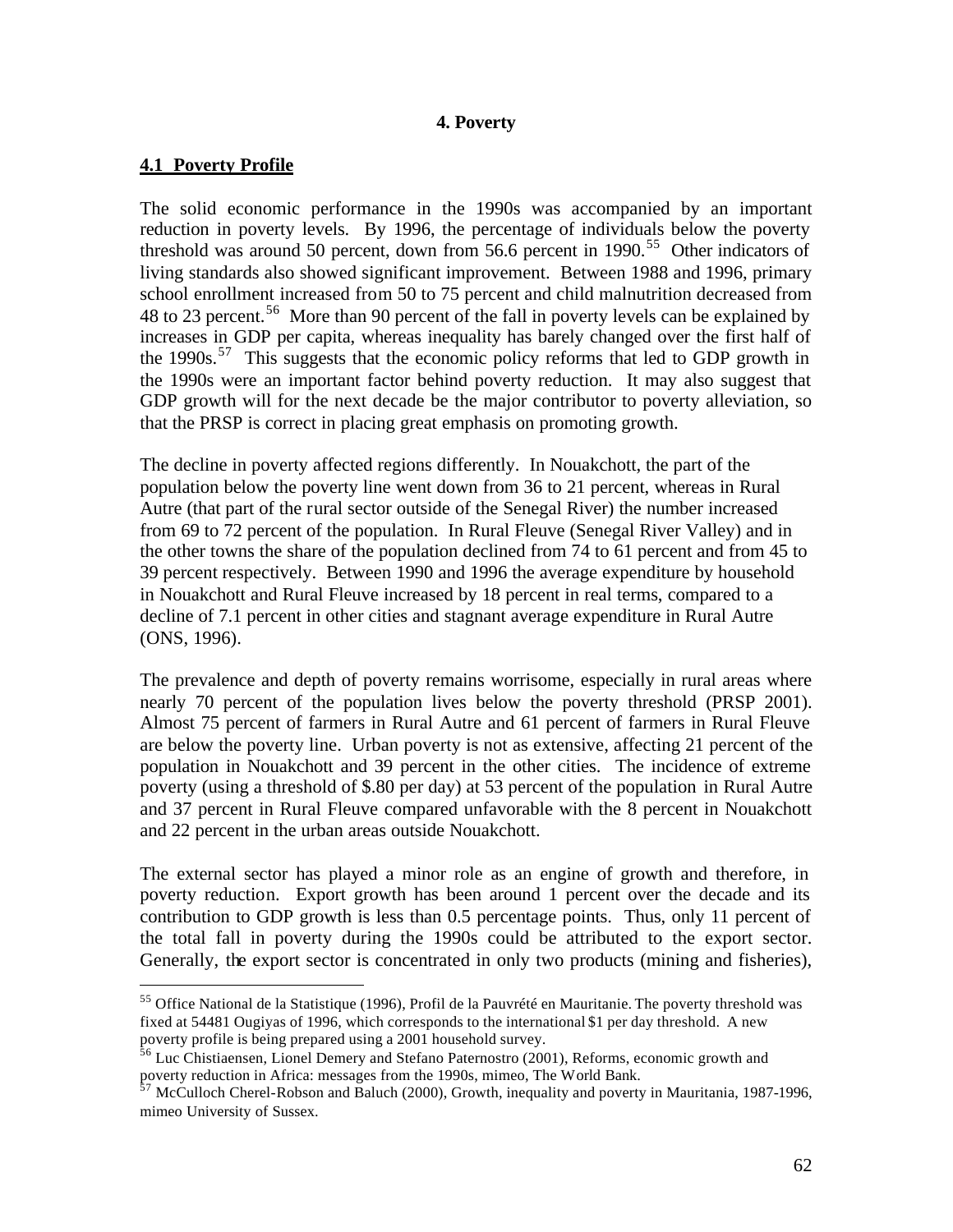which represent more than 99 percent of the export bundle. The integration of these two sectors into the rest of the economy is very small, which suggests that the only direct effects of an expansion of exports on poverty reduction will occur in households associated with these sectors (fishermen and mining workers). However, as poverty is mainly a rural phenomenon, a targeted response will need to be initiated. In this respect, Government's efforts to diversify the export bundle towards agriculture and livestock products will not only have indirect impacts on poverty alleviation through growth (the rural sector contribution to GDP is around 20 percent, above the combined contribution of mining and fisheries),<sup>58</sup> but will also have direct effects on poverty alleviation, as most of the poor are located in these sectors.

### **4.2 Locating the Poor**

For the design of pro-poor trade strategy, it is crucial to locate the poor in terms of their consumption and production pattern, as well as their income sources (Box 2 highlights some problems with the data used in this analysis). Trade policy will affect the welfare of the poor through what they consume and what they produce. In general, the effect of liberalization on the well being of the poor will be dominated by the impact on their sources of income (generally unskilled labor and agriculture production) rather than on their consumption bundle.<sup>59</sup> The reason is that trade reform will affect many relative prices, some of which will move in offsetting directions creating scope for adjustment of the consumption bundle. In contrast, the poor generally have limited assets, the most important of which are low-skilled labor and small agriculture land. The impact on wages, employment and prices of food products will be the most important determinants of the effects of trade reform on poverty. $60$  In the short-run, there is little scope for workers to reallocate their resources across sectors (due to adjustment costs for example) and therefore the location of the poor in terms of production is crucial to examine the short-run impact of trade reform. On the other hand, in the long-run workers and producers can reallocate across sectors, and the source of income of the population in terms of factor ownership and assets will be the more important determinant of the effect of reform on the poor. $61$ 

The next section starts by locating the poor in terms of their consumption pattern (what do they consume?). It then focuses on their production pattern (what do they produce?) and it finally looks at their income sources (which are the assets from where their income comes from?)

 $\overline{a}$ 

<sup>58</sup> Office National de la Statistique (1998), Annuaire Statistique.

<sup>59</sup> World Bank (2001), Poverty Reduction Strategy Paper Sourcebook, Chapter on Trade Policy and Poverty.

 $60$  For a geographic location of the poor in Mauritania, see ONS (1996), Profil de la Pauvrété and PRSP (2000). Both suggest that more than 80 percent of the poor are located in rural areas (Rural fleuve and Rural autre).

 $61$  See appendix on World Bank (2001) quoted above.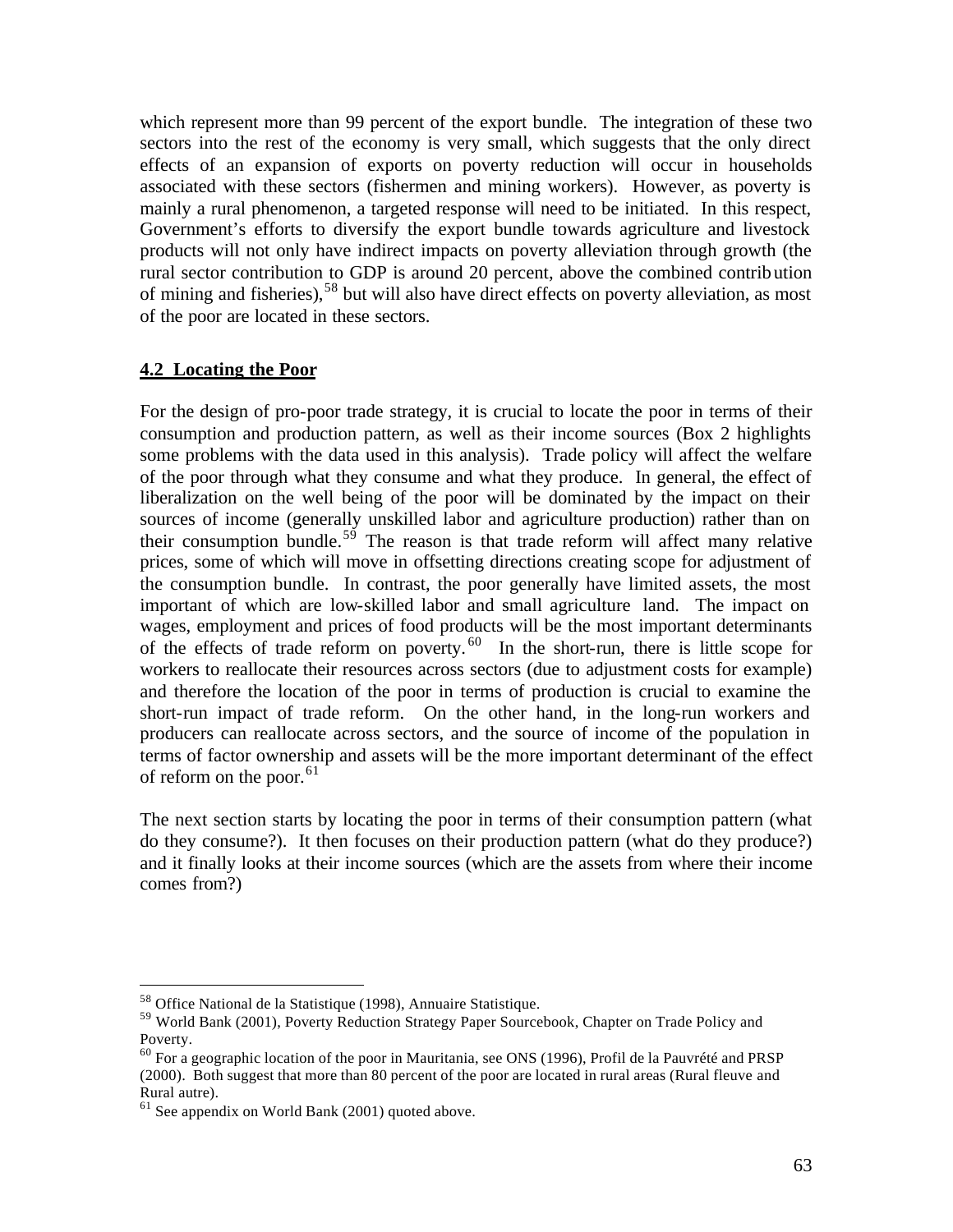### **BOX 3 DATA ISSUES WITH HOUSEHOLD SURVEY 1995-1996**

The Household Survey data on Mauritania (1995/96) was, in general, in good shape although there were problems with parts of the data set. Some of these problems have apparently been solved in the recent 2000/01 survey, but others may remain. However, the analysis is hampered by serious data problems, the most important of which are listed below.

- The quantity of agricultural production in the last 12 months' variable is clearly wrong. For instance, the average annual rice harvest is only in the magnitude of 10-20 kg per ha.
- Some of the questions on harvest are asked on quantity (unit), and some are asked in monetary value. Answers to these questions are not internally consistent; cases which have data for some columns do not have data for others (quantities are not available for all sales)
- Data is missing on individuals' education levels. It is not indicated for most people whether individuals have an education or no education at all.
- Income data is available for only about 60 percent of the households, rendering its use problematic.
- The data file on pensions/social security income was missing from the data set in the CD-ROM, so it was not possible to include these in calculations.

The occupation data is fine, but it would be more useful if individuals were classified according to an existing international sector classification, as for example the International Standard Industrial Classification at the 4-digit level.

# 4.2.1 IN TERMS OF CONSUMPTION

Food represents between 65 and 71 percent of the poor's expenditures, but only about 60 percent for the better off households. The main components of the food bundle of the poor are rice (12 percent of total expenditure on average for the first three deciles), flour and other Cereals (12 percent), Meat and Poultry (14 percent), sugar, beverage and tobacco (13 percent). Vegetable expenditures are below 2.5 percent and expenditure on fruits is less than 0.2 percent of total expenditure. Clothing represents more than 10 percent of the total expenditure of the poor, in contrast to only 5 percent for the households in the top three deciles.

Any significant reduction in the prices of these products will improve the disposable income of the poor (keeping the source of income constant). For example a 20 percent reduction in the prices of apparel and footwear (which could be achieved through the elimination of the 20 percent tariff (plus 3 percent statistical tax) on all items of chapters 61, 62 and 63 of Mauritania's tariff schedule (clothing and footwear) will increase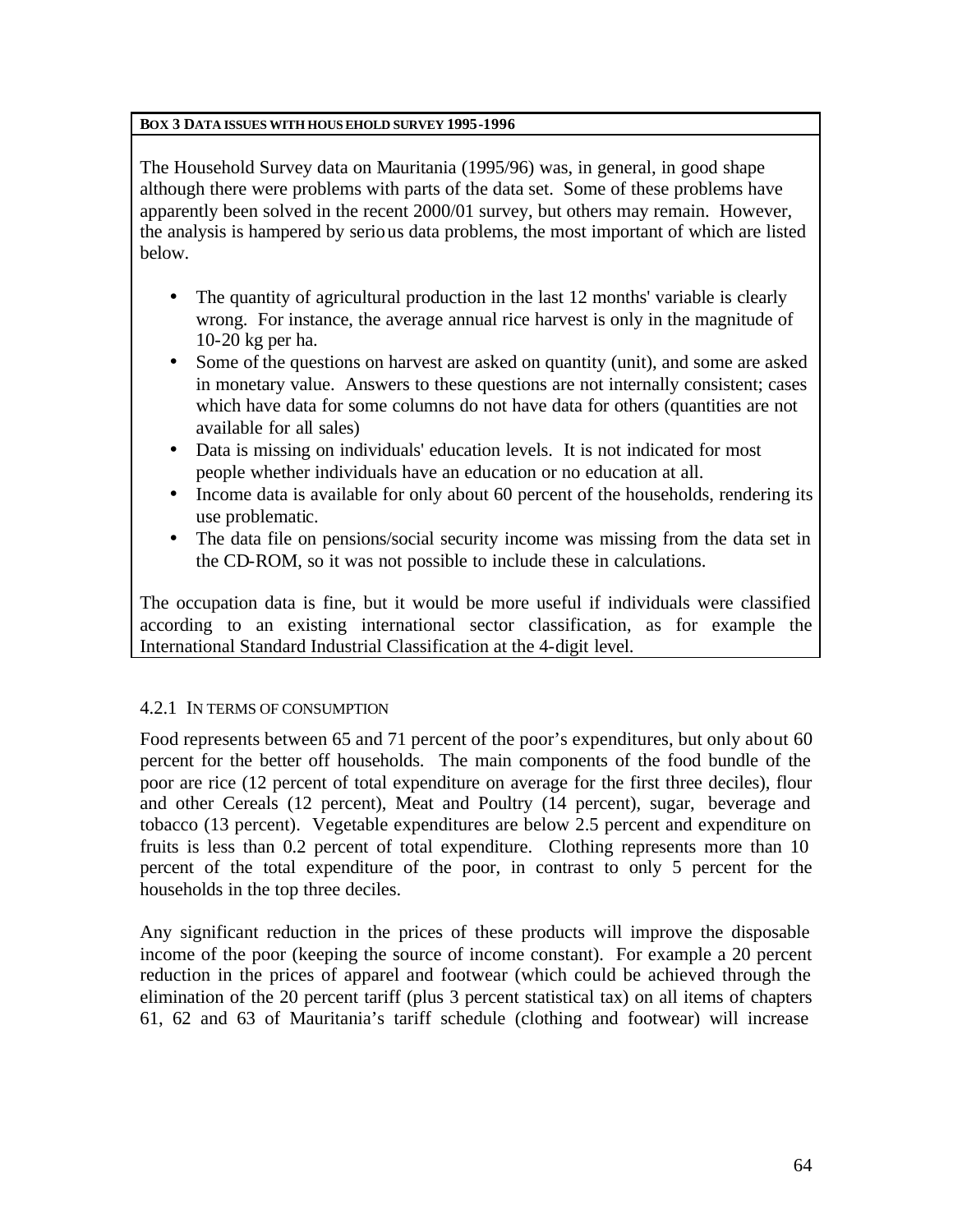disposable income of the households in the first three deciles by at least 2 percent.<sup>62</sup> Similarly, an elimination of the 20 percent tariff on meat, poultry and rice will increase disposable income in the first three deciles by as much as 5 percent. However, the latter are agriculture products. Therefore, tariff liberalization could adversely affect the sources of income of rural households where poverty is concentrated and the effect that trade liberalization would have on their income needs to be taken into account, which could be done by phasing the trade liberalization as mentioned higher up in the paper. The next two sections examine the location of the poor in terms of their production and income sources.

### 4.2.2 IN TERMS OF PRODUCTION

 $\overline{a}$ 

Poverty is largely a rural phenomenon. More than 36 percent of whom farmers and agricultural workers live with less than \$.8 per day (i.e. extreme poverty), another 18 percent live with between \$.8 and \$1 per day; in total 54 percent of the farmers and farm workers live in poverty (see Table 8). Farmers and agricultural workers make up 55 percent of all households living in poverty, and 40 percent of those living in poverty. In the top three deciles only 6 percent of the population is farmer. For shepherds 62 percent live in extreme poverty and 72 percent of the population lives with less than \$1 a day. Fishermen are considerably less poor than farmers and shepherds. These statistics suggest that any increase in productivity, reduction in input prices, or increase in output prices in the rural sector will have a direct and significant impact on poverty.

|                  | Very poor-Less than<br>\$.8 a day | Poor<br>Less than \$1 a day |
|------------------|-----------------------------------|-----------------------------|
| Farmers          | 53                                |                             |
| <b>Shepherds</b> | 62                                |                             |
| Fishermen        |                                   |                             |

# **TABLE 8 POVERTY PROFILE OF FARMERS, SHEPHERDS AND FISHERMEN** (Percent)

About 56 percent of cereal farmers are poor, 36 percent of whom are extremely poor. For vegetable farmers the percentage is 53 percent and 34 percent, while for fruit farmers the percentages are 34 percent and 29 percent respectively (see Table 9), which excludes agriculture workers). This suggests that the diversification of cereal producers towards vegetables and fruits could lead to significant declines in poverty. There is some evidence that this diversification is possible, given the right conditions and support as noted in the section on agriculture, also because some cereal farmers are already engaged in fruit and vegetable production. For instance, ten percent of cereal producers report

 $62$  For more on this methodology see Alessandro Nicita, Marcelo Olarreaga and Isidro Soloaga (2001), Trade reform and the poor in Cambodia, Madagascar and Mauritania, background paper to the Integrated Framework pilot studies.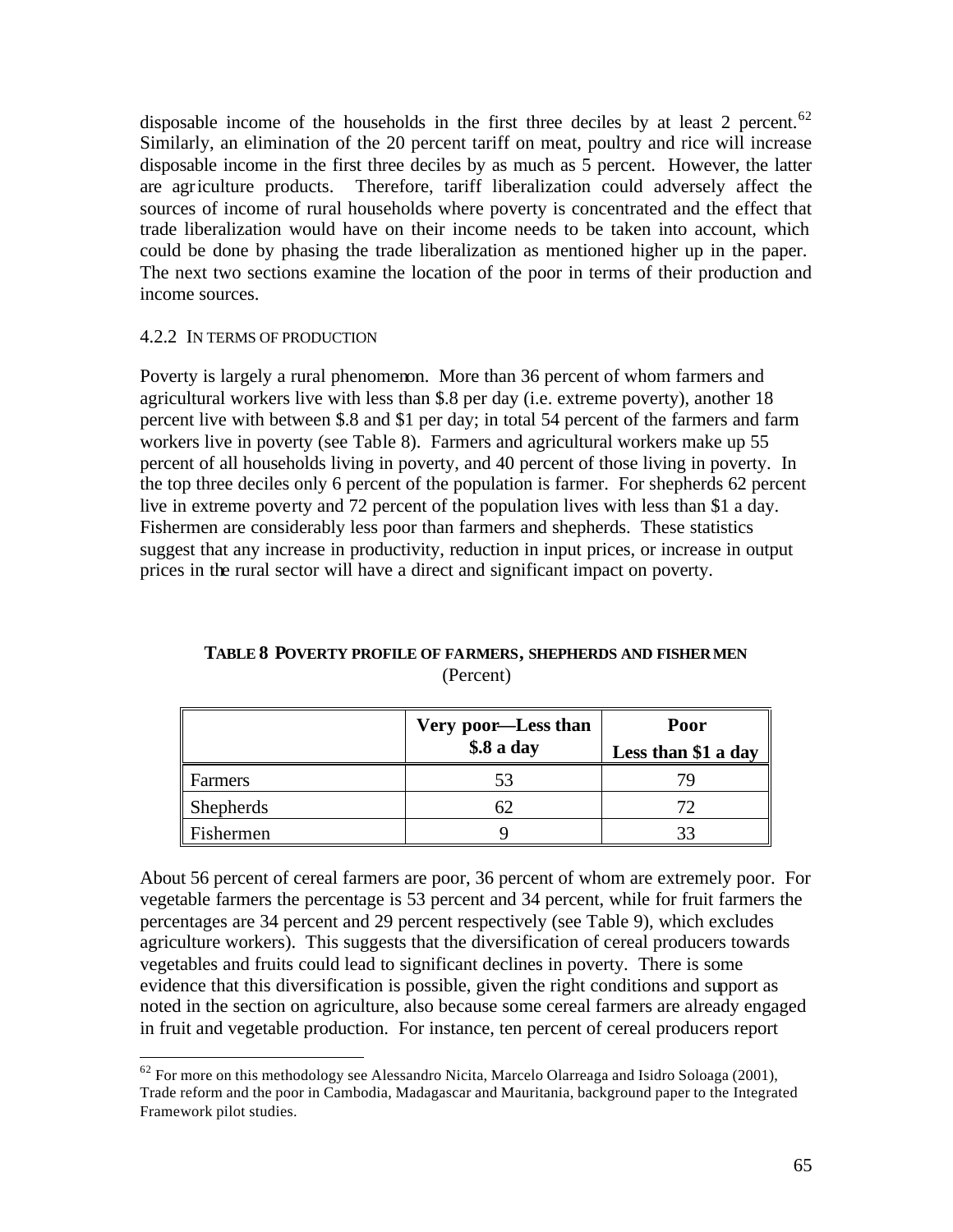vegetable production as a secondary crop, while 4 percent of cereal producers report fruit production as a secondary crop. Similarly, 14 percent of livestock owners are also vegetable producers and 8 percent fruit producers.

A simple back of the envelope calculation suggests that if the diversification towards vegetables and fruits was successfully achieved and if as a result cereal producers moved out of poverty to reach the same poverty level as fruit producers, then almost 38 percent of poor cereal producers could be taken out of poverty (the poverty line would be moved from 56 to 35 percent of cereal producers. This alone could allow attainment of the poverty target of 39 percent, which is identified in the PRSP.

|           | <b>Cereal Producer</b> | <b>Vegetable Producer</b> | <b>Fruits producer</b> | <b>Overall</b> |
|-----------|------------------------|---------------------------|------------------------|----------------|
| Very poor | 36.36                  | 33.78                     | 28.57                  | 35.65          |
| Poor      | 19.67                  | 18.92                     | 5.71                   | 18.83          |
| Non-poor  | 43.97                  | 47.30                     | 65.71                  | 45.52          |

# **TABLE 9 POVERTY LEVELS BY TYPE OF HARVEST**  (Percent)

\* Results in this table are indicative.

Even though such a calculation is unrealistic as it assumes a complete shift of production out of cereals and into fruit production and other supporting commercialization and export systems, it illustrates the point that substantial gains are to be made by the diversification. The reforms discussed in the above sector pieces would go some way towards this objective.

The two main export sectors (mining and fisheries) employ less than 1 percent of individuals in the first three expenditure deciles, but around 4 percent in the top three expenditure deciles. This suggests that any growth in these sectors will directly affect the poor only through overall GDP growth and the generation of tax revenues to finance pro-poverty expenditures.

#### 4.2.3 IN TERMS OF INCOME

 $\overline{a}$ 

In the long run, what is produced is less important that what the factor endowment is, when it comes to analyzing the impact of trade reform on the income of the poor, as they can adjust production to new products. The source of more than 45 percent of income for the households in the first three deciles is primary income (75 percent of it is unskilled labor).<sup>63</sup> Self-consumption of agriculture products represents one third of total income (as measured through expenditure) of households in the first three deciles, compared to 6 percent in the top three deciles. Thus any increase in returns to agriculture land or unskilled labor will help those in the lowest income deciles.

 $63$  Note that the categorization of skilled and unskilled labor is done along occupation lines here, given that there was no data available on educational achievements in the household survey.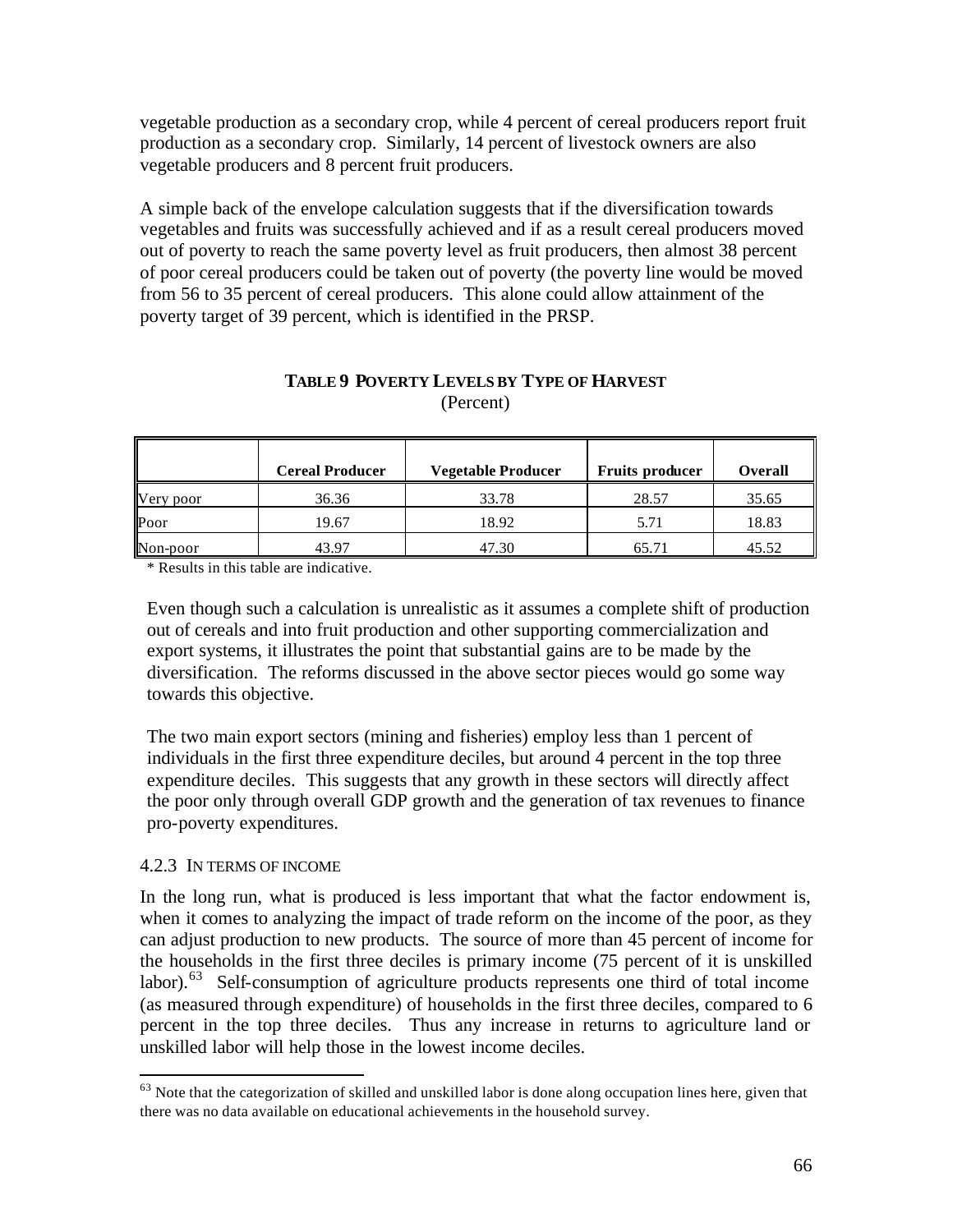An increase in the exports of mining and fish products will have relatively less impact on the overall poverty picture in the country as these sectors are not overly labor intensive, being natural resource based and capital intensive.

# **4.3 Policy Implications for the Integrated Framework**

The poverty analysis suggests that any poverty reduction strategy should pay particular attention to the rural sector. The crop diversification effort towards vegetables and fruits seems to be a step in the right direction. There are some signs that crop diversification is possible, but technical and financial assistance would be necessary to allow the adjustment to occur. The move out of cereal production, particularly rice, seems appropriate, but the opening up of this sector to freer trade should be cautious and gradual as most of the rice and other cereal producers are below the poverty line and are therefore much more vulnerable to negative shocks. These producers would need technical and financial assistance to adjust their production.

A reduction in the tariff protection of clothing and footwear will also have some impact on poverty alleviation, as poor households spend more than 10 percent of their income on these items, which are subject to 20 percent tariffs.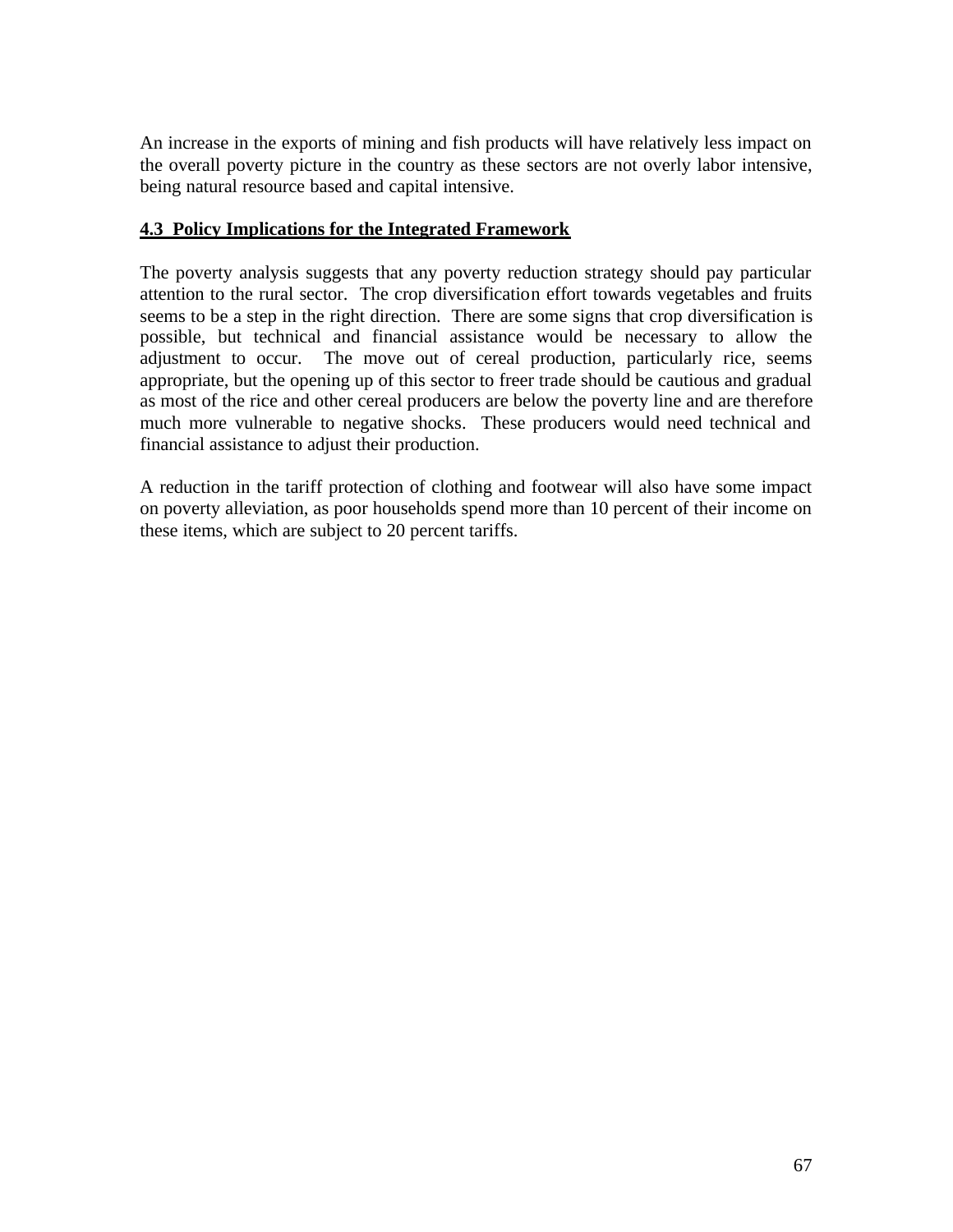## **5. Action Matrix and Next Steps for the Integrated Framework**

*This diagnostic is only the beginning of the process to put in place a trade strategy that will benefit growth and poverty reduction. A trade strategy now needs to be prepared in the basis of an intensive discussion between policy makers, private sector participants and foreign development partners.* 

The action matrix that makes up the bulk of this Chapter provides an outline of the various policy recommendations and options that have been presented as well as their rationale, organizations that could be held responsible for the proposed actions as well as a timetable. That the diagnostic part of the IF work does not present a firm Action Plan is deliberate. Such an Action Plan should be the outcome of a carefully planned process of consultation ("concertation") between the major players i.e. government, private sector with possible support of the bilateral and multilateral development partners. This was the process anticipated in the Concept Paper for the diagnostic stage for the IF as well as the understanding of the Steering Committee set up to guide the work of the consultants. It is with this in mind that a series of workshops are to be held in Nouakchott in early November, and that the main findings of this diagnostic study will be presented to the development partners at the December Consultative Group Meeting.

A system of monitoring and evaluating the progress of the implementation of the agreed upon Action Plan will need to be established within the Government and in close cooperation with the monitoring of the PRSP.

In order to provide some sense of priority to the many recommendations contained in this Action Matrix a list of actions that appear to have a large short run pay off is given below. Government may tend to these issues first and then deal with the other issues in due time. The broader set of recommendations is included in Table 10.

### *Measure to enhance the competitiveness of the overall economy:*

As the financial sector and the high transport costs do handicap export prospects in the fisheries and agriculture sectors it is urgent to deal with these issues first. Hence the priorities are:

- Launch the financial sector study with an eye to reducing costs and improving access to financial resources.
- Reduce transport costs, particularly for fisheries and new agricultural products by building the Nouakchott-Noadhibou road and resurfacing the roads from Rosso to Boghe.
- Provide adequate cold storage facilities in the new airport important for the fisheries and agricultural sectors.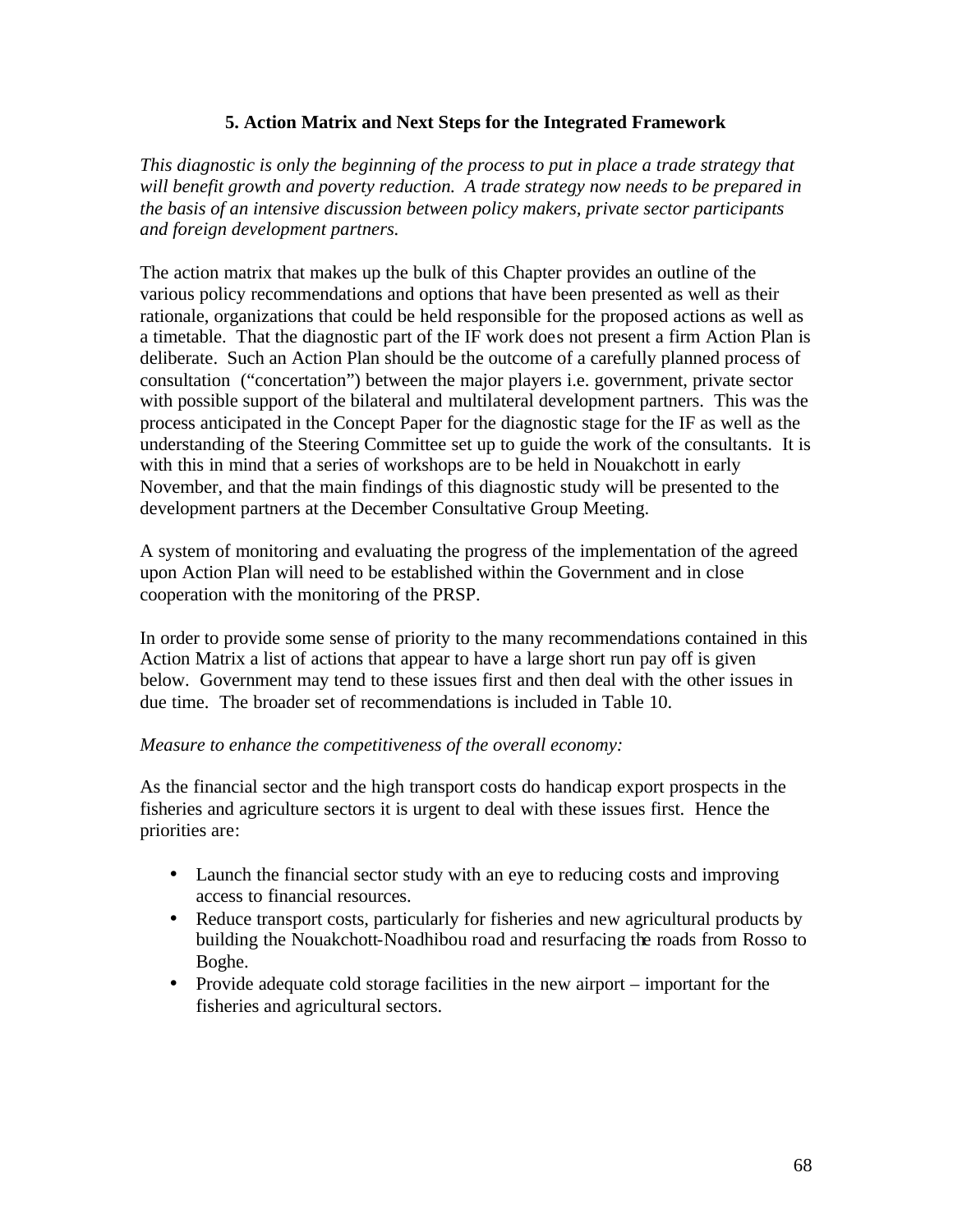## *Institutions:*

Institutional support for exports is rather poor at present and government would do well to strengthen its Units presently in charge of promoting exports or to find new institutional arrangements to enable effective monitoring and promotion of the interests of the export sectors. Hence, the priorities are to:

- Strengthen the Export Promotion Unit in Government, which is responsible for monitoring multilateral and regional trade agreements and ensuring that Mauritania makes the best of them. More generally, the unit would be in charge of assisting exporters.
- Strengthen the Government Units in charge of Tourism and Fisheries.

# *Customs:*

Easing customs transactions and streamlining the valuation issue, including finalizing a good contract with the pre-shipment inspection company, will reduce the anti-export bias that is presently built into the customs procedures. Hence, the priorities are to:

- Make full use of ASYCUDA to ease trade transactions and provide a transparent audit selection process.
- Streamline the customs valuation procedures and adopt a modern system of customs valuation adapted to the Mauritanian circumstances and based on WTO principles.

# *Fisheries:*

The sector is very important in terms of generating budget revenue and foreign exchange and would greatly benefit from implementing a well thought-out development strategy with full support of the private sector. The emerging priorities are to:

- Establish a working group to prepare a fisheries development plan to guide the contributions of the various parties with a view to obtaining better results from the sector.
- Prepare feasibility studies for the proposed infrastructure investment (Nouadhibou port expansion, Nouakchott port).
- Establish the CPPPM to take over from the SMCP and investigate how to obtain better export prices by combining forces with the Moroccan exporters of cephalopods.

# *Livestock:*

Traditionally a profitable and well performing sector, its export performance would benefit from enhancing animal health and ensuring that participants have access to better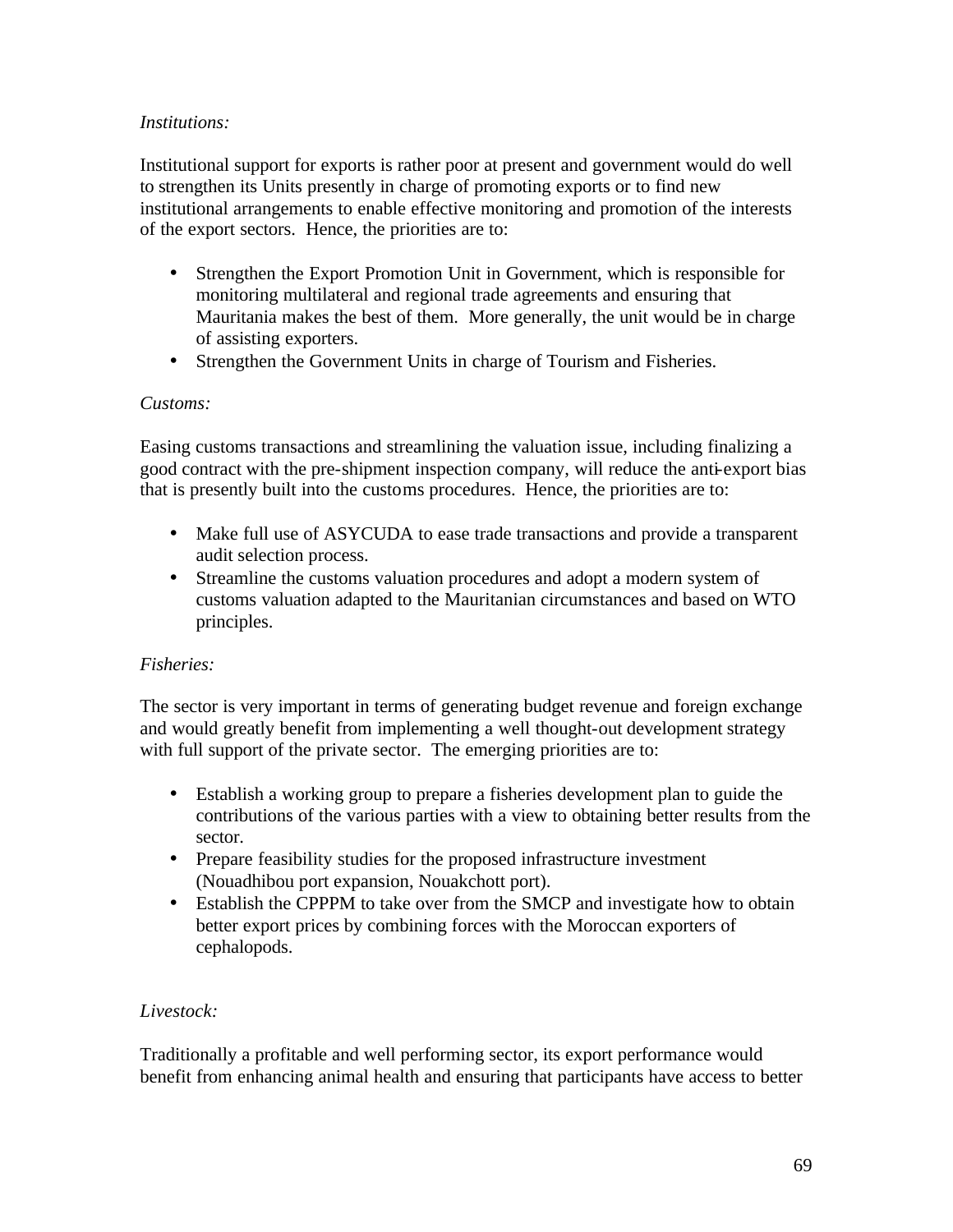commercial information. The export of animal products is also promising, but could benefit from more focused support.

- Ensure adequate resources to permit REMEMA to strengthen its fight against epizooties.
- Improve the production of sector statistics and disseminate commercial information to the farmers and traders.
- Support the efficient functioning of the modern slaughterhouse in Nouakchott.
- Facilitate the establishment of the proposed private sector owned and managed tannery.

# *Tourism:*

The promising start of this sector should be underpinned by efficient public sector support (see above) and by creating a coherent plan to commercialize Mauritania as a tourist destination:

• Create a National Tourism Office under private sector management. This Office would be responsible for the commercialization of the product, but would also be attentive to a variety of policies in support of the sector.

# *Agriculture:*

Support for the modern agricultural sector in the past went towards import substitution for rice and should now emphasize export-oriented diversification, in which Mauritania has greater comparative advantage.

- Build or upgrade the roads (Nouakchott-Nouadhibou, Rosso-Boghe) and ensure the availability of cold storage facilities, already noted above.
- Aggressively implement the PDIAIM but scale down its plans for the expansion of rice production.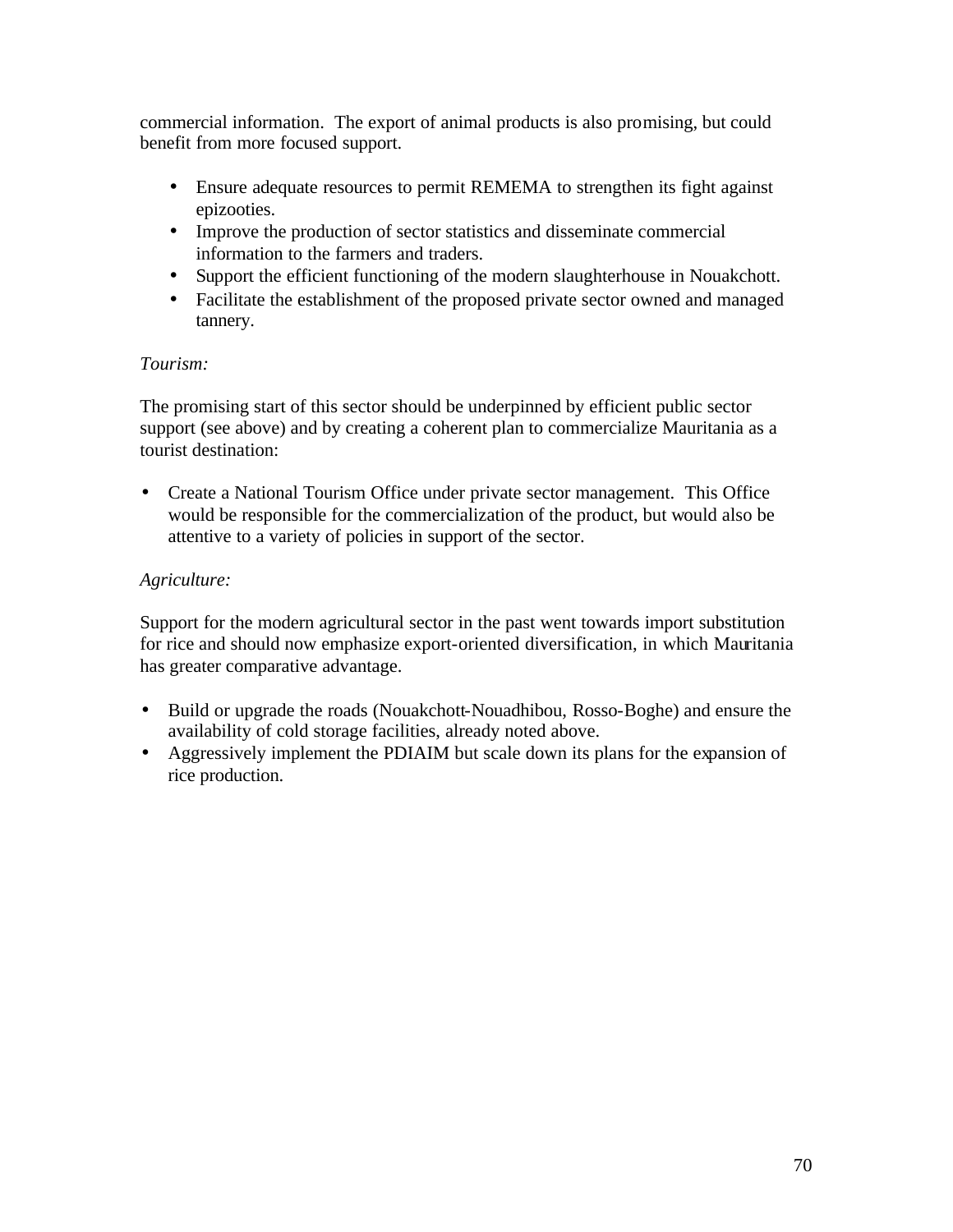# **TABLE 10 ACTION MATRIX Policy Actions to Enhance Competitiveness**

| <b>External support</b><br>Fiscal 2002<br>1. Lower costs of imports so as to<br>- Adjust the IMF system so that importers with good taxpayer's track record are exempted from the<br>Ministry of Finance<br>IMF, while the IMF for other importers can be increased to say 7 percent.<br>reduce the anti export bias in the<br>- Revisit the necessity of levying a Statistical Tax separately from the import tariff.<br>import regime |  |
|-----------------------------------------------------------------------------------------------------------------------------------------------------------------------------------------------------------------------------------------------------------------------------------------------------------------------------------------------------------------------------------------------------------------------------------------|--|
|                                                                                                                                                                                                                                                                                                                                                                                                                                         |  |
|                                                                                                                                                                                                                                                                                                                                                                                                                                         |  |
|                                                                                                                                                                                                                                                                                                                                                                                                                                         |  |
|                                                                                                                                                                                                                                                                                                                                                                                                                                         |  |
| - Make the duty drawback system operational                                                                                                                                                                                                                                                                                                                                                                                             |  |
| Review the Investment Code to eliminate fiscal incentives that should be granted thought he normal<br>Cabinet of Ministers, with<br>2. Improve the investment climate<br>2002                                                                                                                                                                                                                                                           |  |
| fiscal legislation; before this drastically reduce or eliminate the tariffs on capital goods and intermediate<br>to attract FDI<br>Ministry of Finance in the                                                                                                                                                                                                                                                                           |  |
| goods.<br>lead                                                                                                                                                                                                                                                                                                                                                                                                                          |  |
|                                                                                                                                                                                                                                                                                                                                                                                                                                         |  |
|                                                                                                                                                                                                                                                                                                                                                                                                                                         |  |
| 3. Make credit available at<br><b>Central Bank</b><br>Launch an in depth study of the financial sector so as to prepare an Action Plan to grant greater access<br>2002                                                                                                                                                                                                                                                                  |  |
| reasonable cost.<br>at reasonable cost to private sector operators.                                                                                                                                                                                                                                                                                                                                                                     |  |
|                                                                                                                                                                                                                                                                                                                                                                                                                                         |  |
| Ministry of<br>2002<br>4. Reduce cost of production                                                                                                                                                                                                                                                                                                                                                                                     |  |
| - Investigate whether granting a new mobile license could help in reducing communications costs.<br>Telecommunications with<br><b>Telecommunications</b>                                                                                                                                                                                                                                                                                |  |
| support of the ongoing loan                                                                                                                                                                                                                                                                                                                                                                                                             |  |
| - Implement the road construction and rehabilitation program, in particular the roads Nouakchott-<br>from the World Bank                                                                                                                                                                                                                                                                                                                |  |
| Nouadhibou and Rosso- Boghe.<br>Approach Consultative<br><b>Road Transport</b>                                                                                                                                                                                                                                                                                                                                                          |  |
| Group in December<br>- Ensure that the monopoly of road transport is effectively implemented.<br>Ministry of Transport.                                                                                                                                                                                                                                                                                                                 |  |
| 2001.<br>Further financing of these                                                                                                                                                                                                                                                                                                                                                                                                     |  |
| - Realize the project of building new airport with cost storage facilities in Nouakchott.<br>projects need to be finalized<br>Airport                                                                                                                                                                                                                                                                                                   |  |
| with donors                                                                                                                                                                                                                                                                                                                                                                                                                             |  |
|                                                                                                                                                                                                                                                                                                                                                                                                                                         |  |
| - Prepare a feasibility study for the upgrading of the port in Nouadhibou to permit transshipment of fish<br>Ministry of Transport,<br>2002                                                                                                                                                                                                                                                                                             |  |
| catches and provide good services to the artisanal fishery sector.<br>financing plans need to be<br>Ports                                                                                                                                                                                                                                                                                                                               |  |
| finalized with donors.                                                                                                                                                                                                                                                                                                                                                                                                                  |  |
|                                                                                                                                                                                                                                                                                                                                                                                                                                         |  |
| 2002<br>Ministry of Transport,                                                                                                                                                                                                                                                                                                                                                                                                          |  |
| Ministry of Fisheries and                                                                                                                                                                                                                                                                                                                                                                                                               |  |
| Marine Economy                                                                                                                                                                                                                                                                                                                                                                                                                          |  |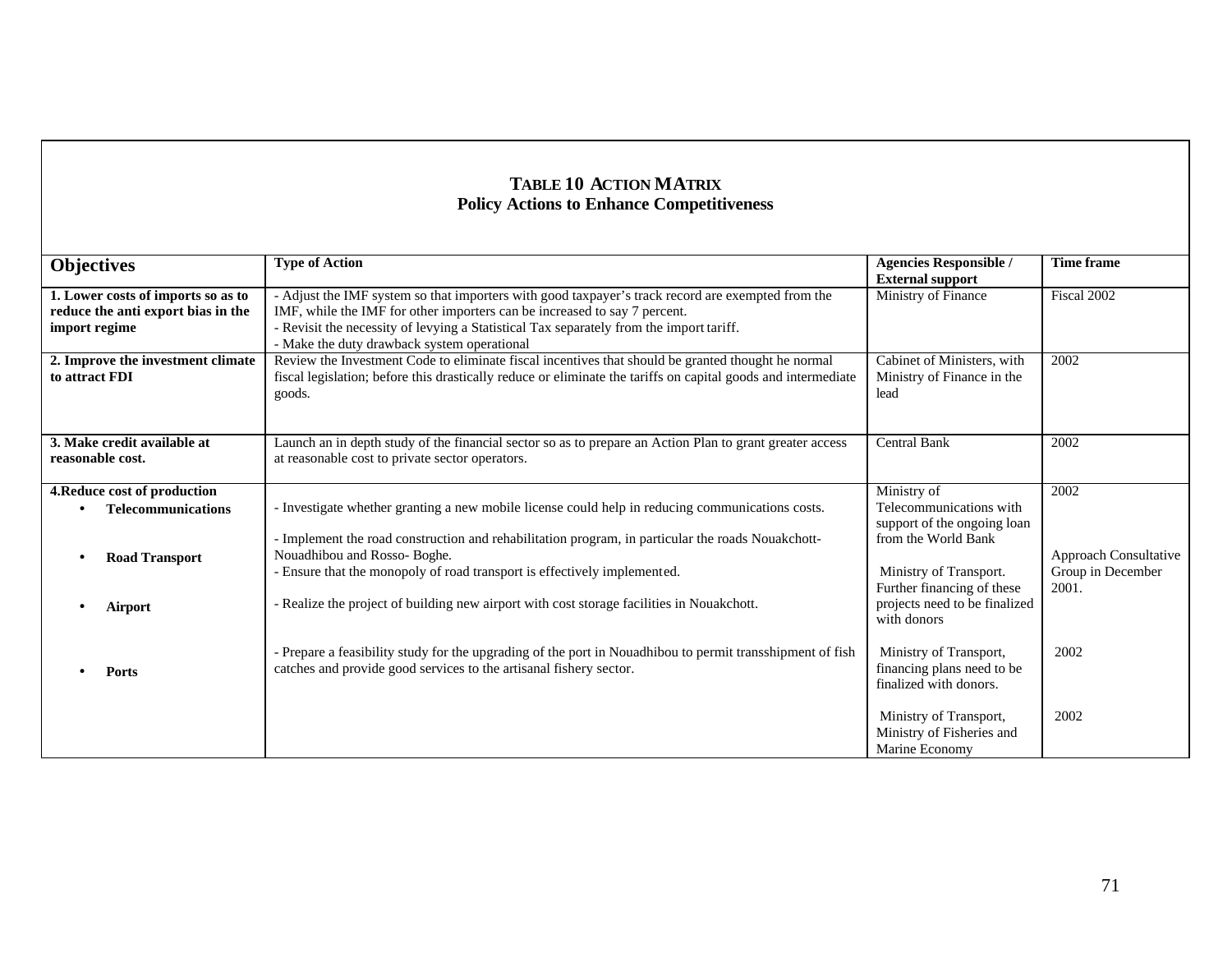# **Trade Facilitation: Customs**

| <b>Objectives</b>                             | <b>Type of Action</b>                                                                            | <b>Agencies Responsible /</b> | <b>Time frame</b>       |
|-----------------------------------------------|--------------------------------------------------------------------------------------------------|-------------------------------|-------------------------|
|                                               |                                                                                                  | <b>External support</b>       |                         |
| 1. Trade facilitation needs top level support | - Create a Steering Committee (endowed with a Secretariat) with representation of public and     | Ministry of Finance           | Before the end of 2001  |
| from Government                               | private sector, to provide top-level support to the proposed reforms, to coordinate overall      |                               |                         |
|                                               | customs reforms and ensure that it focuses on trade facilitation.                                |                               |                         |
|                                               | - Set up a monitoring mechanism                                                                  |                               |                         |
| 2. Ease customs procedures so as to reduce    | Review the paper flow and commit to a simplification through (i) introduction of Electronic      | - Ministry of Finance - - - - | First semester of 2002  |
| the cost on importing and exporting           | Data Interchange (EDI), (ii) align paper flow with modern trade practices as reflected in the    | - Federation of Employers     |                         |
|                                               | ASYCUDA programs, (iii) introduce greater selectivity in controls by introducing a Green and     | (CGEM)                        |                         |
|                                               | Red Channel and by ensuring Green Channel treatment to enterprises that have entered into a      |                               |                         |
|                                               | "honesty contract" with customs.                                                                 |                               |                         |
| 3. Reduce revenue leakages though better      | -Ensure that Government pays duties on its imports financed through grants and loans.            | - Ministry of Finance         | 2002                    |
| management of the special import regimes.     | - Revise the tariff structure and the Investment Code so as to lower rates on capital and        | - Prime Minister              |                         |
|                                               | intermediate goods and eliminate any tariff advantage in the Investment Code                     |                               |                         |
|                                               | -Eliminate exonerations given to SNIM and adjust if needed the profit transfer mechanism to the  |                               |                         |
|                                               | budget.                                                                                          |                               |                         |
|                                               | -Customs Department should set up a monitoring system to follow remaining exonerations           |                               |                         |
|                                               | granted.                                                                                         |                               |                         |
| 4. Ensure that customs values are correctly   | - Make an independent audit to make better use of the services of SGS and issue instructions to  | - Ministry of Finance,        | Audit starts before end |
| assessed, also following the commitment to    | implement audit results. Focus on obligations to issue value certifications in country of export | - Department of Customs       | 2001                    |
| adhere to the WTO customs valuation           | and to enact a reconciliation procedure (between value of SGS and value used in calculating the  | $-SGS$                        | New Contract in 2002    |
| principles                                    | duties due)                                                                                      |                               |                         |
|                                               | - Use findings for negotiation of new contract with PSI company.                                 |                               |                         |
|                                               | - Prepare for the introduction of the WTO customs valuation: adjust legislation, trains staff,   |                               |                         |
|                                               | redirect procedures, etc.                                                                        |                               |                         |
| 5. Strengthen the Customs Department to       | - Prepare a business plan for Customs Department with well-defined organization and              | - Ministry of Finance         | Initiate work in        |
| enable it to implement a well designed        | responsibilities; enter into clear contracts on deliverables and performance inside the          |                               | 2001 and complete in    |
| action plan                                   | organization.                                                                                    |                               | first half of 2002.     |
|                                               | - Develop an appropriate program for human resource development.                                 |                               |                         |
|                                               | - Endow the Customs with adequate budgetary resources to implement above plans                   |                               |                         |
|                                               | - Prepare a Code of Conduct and have all members of the Customs Department sign on.              |                               |                         |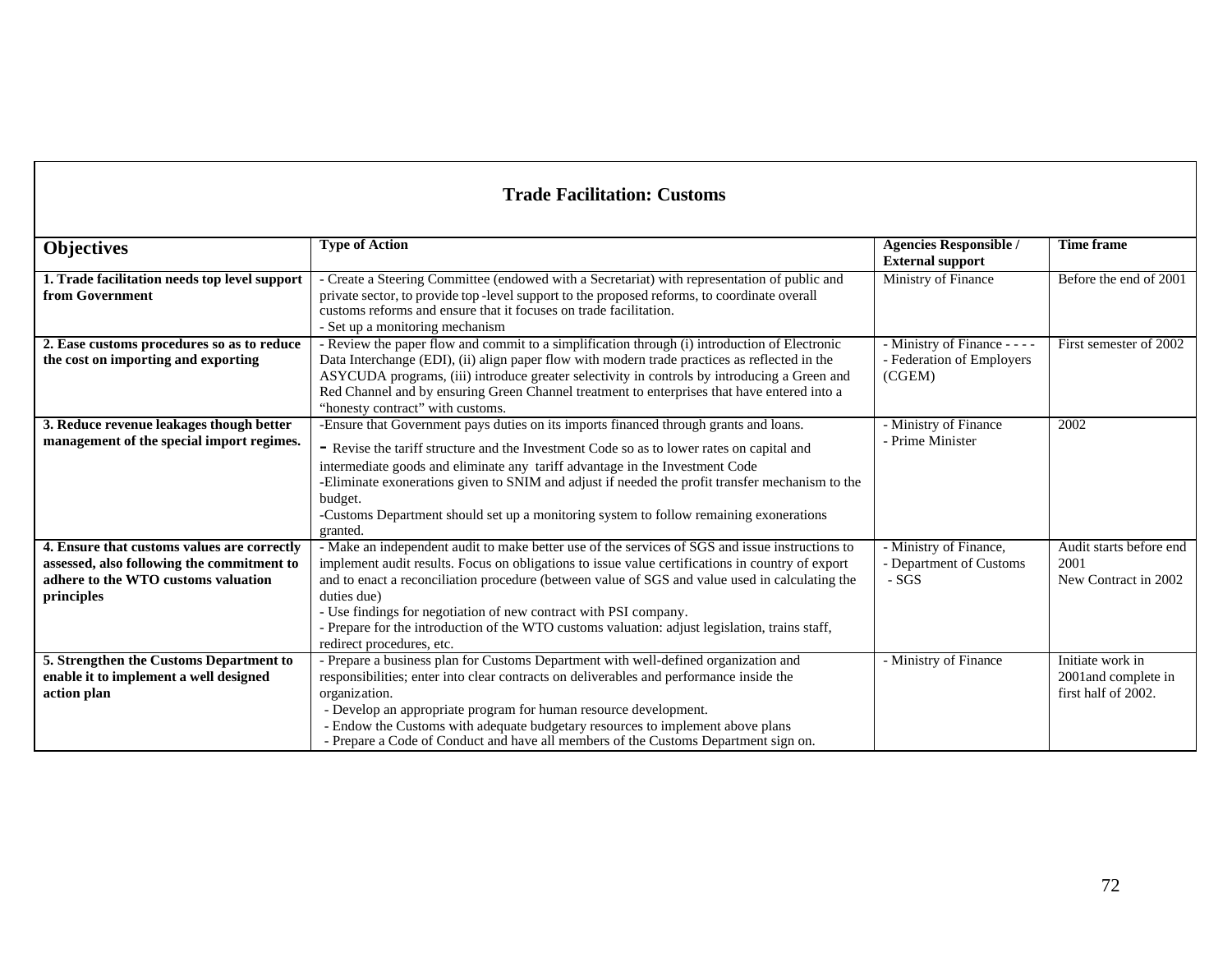# **Institutional Support**

| <b>Objectives</b>                                                                                                                   | <b>Type of Action</b>                                                                                                                                                                                                                                                                            | <b>Agencies Responsible /</b><br><b>External support</b>                                                               | <b>Time frame</b>                                                                  |
|-------------------------------------------------------------------------------------------------------------------------------------|--------------------------------------------------------------------------------------------------------------------------------------------------------------------------------------------------------------------------------------------------------------------------------------------------|------------------------------------------------------------------------------------------------------------------------|------------------------------------------------------------------------------------|
| 1. Enable Government to actively<br>promote foreign trade in general an in<br>the sectors of fisheries and tourism in<br>particular | - Strengthen the Units inside the Government that will promote exports, fisheries and tourism.<br>Ensure adequate personnel and budget.<br>- Create a Unit to ensure management and follow up of Mauritania's commitments with WTO.                                                              | - MCAT or other Ministry<br>in charge of Foreign Trade<br>and Tourism<br>- Ministry of Fisheries and<br>Marine Economy | First semester of 2002                                                             |
| 2. Improve the performance of the<br>tourist sector according to priorities<br>established by Government                            | - Create a National Tourist Office with dominant private sector management                                                                                                                                                                                                                       | $-MCAT$<br>- CGEM                                                                                                      | First semester of 2002                                                             |
| 3. Improve the performance of the<br>fisheries sector                                                                               | -Create a Fisheries Promotion Center                                                                                                                                                                                                                                                             | $-CGEM$<br>- Ministry of Fisheries and<br>Marine Economy.                                                              | First semester of 2002                                                             |
| 4. Strengthen the human resource base<br>in the public administration and in the<br>private sector to promote the export<br>sector. | Seek ways and means to<br>-Introduce international trade in the formal curriculum at the University and technical School.<br>- Launch continuing education program for staff already employed in the private and public sectors                                                                  | - University of Nouakchott<br>- LycéeCommercial<br>$-MCAT$<br>- CGEM<br>- Ministry of Education                        | - Action Plan ready<br>first semester 2002<br>- Implementation starts<br>Fall 2002 |
| 5. Enhance quality of local production<br>to prepare it for success on the export<br>market.                                        | Launch initiatives of quality enhancement. e.g.<br>- Perform audits of firms that are interested in improving product quality and assisting them in<br>implementing the necessary production adjustments.<br>- Investigate ways and means to have a quality certification program in Mauritania. | $-MCAT$<br>- CGEM                                                                                                      | 2002                                                                               |
| 6. Bring local producers in contact with<br>the export market.                                                                      | Ensure the continuity of CIMDET as a private sector NGO and investigate endowing it with<br>Trace Points.                                                                                                                                                                                        | - MCAT<br>- CGEM<br>- CIMDET                                                                                           | First semester of 2002                                                             |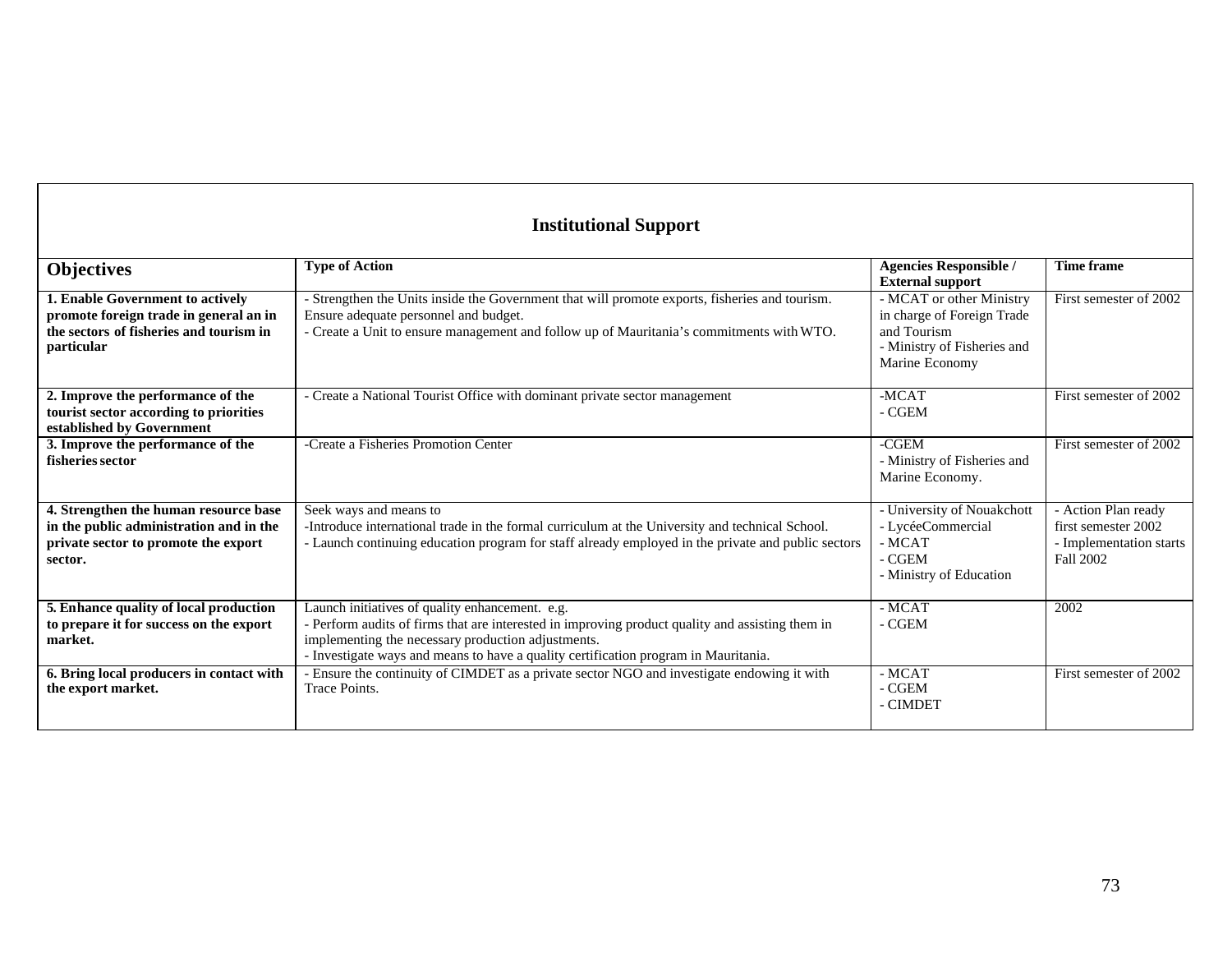| <b>Fisheries</b>                          |                                                                                                     |                             |                      |
|-------------------------------------------|-----------------------------------------------------------------------------------------------------|-----------------------------|----------------------|
|                                           |                                                                                                     |                             |                      |
| <b>Objective</b>                          | <b>Type of Action</b>                                                                               | <b>Agencies responsible</b> | <b>Time Frame</b>    |
| 1 Improve the management of fish          | Establishment working groups to prepare a fisheries development strategy and an annual              | Ministry of Fisheries;      | Finish by March 2002 |
| resources so as to avoid over fishing and | management plan. Plan should elaborate the future prospects for the four subsectors (cephalopods,   | <b>CNROP</b>                |                      |
| increase the exploitation of under-       | small pelagic, artisan and specialty fishery), could be commented upon by potential donors who      |                             |                      |
| exploited species;                        | will be invited to help with its implementation.                                                    |                             |                      |
| 2. Make the most of fishing agreements    | Future negotiations with the European Union and the Netherlands should be tailored to implement     | Ministry of Fisheries;      | Finish by 2005       |
| in support of the sector development      | the sector strategy that still needs to be prepared. In the meantime, use the resources made        | Ministry of Finance         |                      |
| strategy                                  | available in the recent agreement to ensure better marine surveillance, strengthening the           |                             |                      |
|                                           | infrastructure, and assist the transfer of surplus EU fishing vessels to the domestic fleet.        |                             |                      |
| 3. Review the tax and license system to   | Launch a new study to revisit the present system of taxes and licenses, with a view of phasing out  | Ministry of Fisheries;      | Early 2002           |
| improve incentives and raise fiscal       | all export taxes.                                                                                   | Ministry of Finance         |                      |
| revenue                                   |                                                                                                     |                             |                      |
| 4. Gradually increase the share of        | - Establish the requirement that domestically licensed (including the licenses libres) vessels must | Ministry of Fisheries       | Finished by end 2005 |
| catches caught by locally owned or        | transfer their catch in or near the port of Nouadhibou to facilitate effective Mauritanian          | Ministry of Finance         |                      |
| chartered vessels, and support those      | surveillance and custom control.                                                                    |                             |                      |
| catching and processing technologies      | - Work towards an arrangement to transfer a number of refrigerated trawlers to Mauritania, as part  |                             |                      |
| that optimize local value added. Also,    | of the EU restructuring program of European fisheries to prepare the Mauritanian fleet to succeed   |                             |                      |
| increase local value added in the sector. | in trawling deeper waters for cephalopods when the EU fleet has been fully withdrawn.               |                             |                      |
|                                           | - Execute a pilot project to test the feasibility of fishing and processing technologies handled by |                             |                      |
|                                           | local parties recommended by the above study <sup>64</sup> .                                        |                             |                      |
| 5. Strengthen public sector management    | -The Ministry of Fisheries should, drawing on past failed experiences, assess the human,            | Ministry of Fisheries;      | Finish by June 2002  |
| of the sector                             | institutional, regulatory and financial requirements to adequately perform its three core functions |                             |                      |
|                                           | as defined in the comments above                                                                    |                             |                      |
|                                           | -The Ministry of Fisheries should be strengthened, especially its capacity to prepare and monitor   |                             |                      |
|                                           | the annual Fisheries management plan.                                                               |                             |                      |
|                                           | - CNROP to give priority to activities in support of the preparation of such plans, including the   |                             |                      |
|                                           | publication of a list of studies in support of the plans.                                           |                             |                      |
|                                           | Evaluate the current and future responsibilities of SMCP, and assess whether they can realistically |                             |                      |
|                                           | and more effectively be executed by other institutions <sup>65</sup> .                              |                             |                      |
|                                           | -Create a 'Fisheries Services' Fund (FSF) with dedicated resources, to ensure adequate financing    |                             |                      |
|                                           | of CRNOP, the surveillance functions of the <i>Delegation</i> , and the preparation of annual       |                             |                      |
|                                           | management plans by CNROP and the Ministry of Fisheries. Establish a FSF Board, to be               |                             |                      |

appointed by the Minister of Fisheries, with representatives of CNROP, the *Delegation*, customs,

 $\overline{\phantom{0}}$ 

 $\overline{a}$ 

 $64$  Such pilot activity may be supported by Norway and FAO.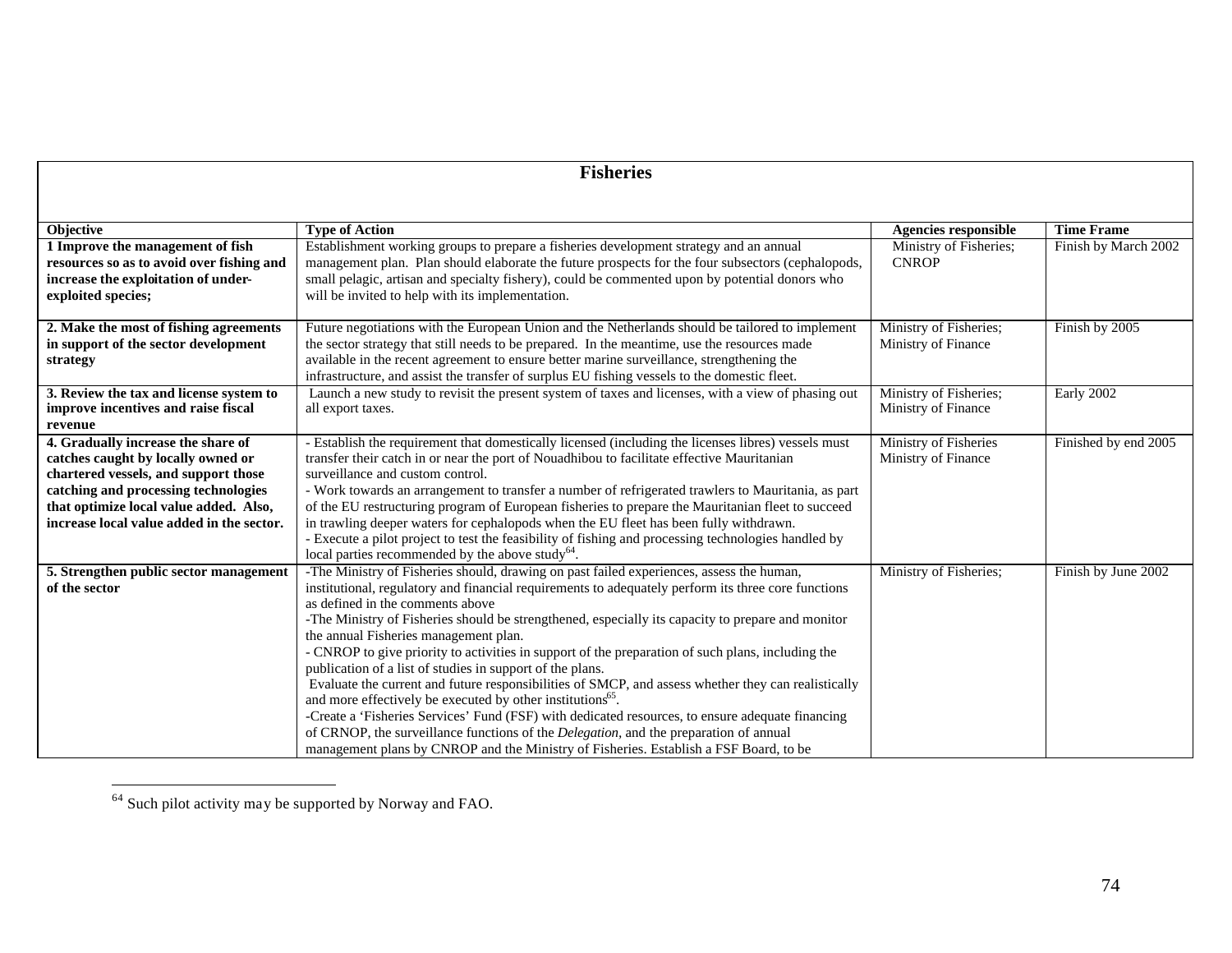|                                                                                                                       | <b>Fisheries</b>                                                                                                                                                                                                                                                                                                                                                                                                                                      |                                                                   |                                                                                            |
|-----------------------------------------------------------------------------------------------------------------------|-------------------------------------------------------------------------------------------------------------------------------------------------------------------------------------------------------------------------------------------------------------------------------------------------------------------------------------------------------------------------------------------------------------------------------------------------------|-------------------------------------------------------------------|--------------------------------------------------------------------------------------------|
|                                                                                                                       |                                                                                                                                                                                                                                                                                                                                                                                                                                                       |                                                                   |                                                                                            |
|                                                                                                                       | appointed by the Minister of Fisheries, with representatives of CNROP, the Delegation, customs,<br>the Fisheries Federation, and the Ministry                                                                                                                                                                                                                                                                                                         |                                                                   |                                                                                            |
| 6 Mange fish markets to increase the<br>prices obtained from fish exports.                                            | Establish a small, high level, working group to negotiate with Morocco a strategy and the modus<br>operandi for the joint marketing of octopus in the Japanese market. Similarly study alternatives to<br>current arrangements for marketing frozen blocks of small-pelagics from Mauritania in West<br>Africa                                                                                                                                        | Ministry of Fisheries;<br>Ministry of Foreign Affairs             | Finish by June 2002<br>(or the Japan market)<br>and December 2002<br>(West African market) |
| 7. Bette involve the private sector in the<br>definition and implementation of the<br>fishery sector development plan | Establish a small working group to review and define the future working relationship between the<br>Ministry and the private sector, and identify specific areas of cooperation.                                                                                                                                                                                                                                                                      | Ministry of Fisheries.<br><b>National Fisheries</b><br>Federation | Finish by June 2002                                                                        |
|                                                                                                                       | Create a private sector run Centre de Promotion des Produits de la Pêche Mauritanienne to take<br>over the commercial promotion from the Société Mauritanienne de Commercialisation des Produits<br>de la Pêche (SMCP).                                                                                                                                                                                                                               |                                                                   |                                                                                            |
| 8. Provide essential infrastructure                                                                                   | Evaluate investment projects and related technical assistance based on detailed economic<br>evaluations. Provide an annual update of these retained investment projects yearly development<br>budget. Look for financing.                                                                                                                                                                                                                             | Ministry of Fisheries;<br>Ministry                                | Finish by December<br>2002                                                                 |
|                                                                                                                       | Give special attention to: (i) limited expansion of the existing fishing port of Nouadhibou,<br>deepening of the access channel and removal of some 60 wrecks; (ii) construction of the<br>Nouadhibou-Nouakchott road; (iii) construction of port capacity in Nouadhibou to handle small-<br>pelagic fish and (iv) Evaluation of the feasibility of the construction of a new fishing port at<br>Nouakchott to service coastal and artisan fisheries. |                                                                   | Every year's budget<br>for the next five years.                                            |
|                                                                                                                       | Hand over port management to professional port managers, who would operate under a<br>management contract                                                                                                                                                                                                                                                                                                                                             | Ministry of Fisheries; Port<br>of Nouadhibou of Public<br>Works   | By June-September<br>2002                                                                  |
| 9. Better exploit the potential of the<br>artisanal fisheries sector                                                  | Development of a long-term development strategy for the coastal and artisanal fishing sector and<br>5-year investment and TA implementation plans <sup>66</sup> .                                                                                                                                                                                                                                                                                     | Ministry of Fisheries;<br><b>National Fisheries</b><br>Federation | Start after re-activation<br>of Advisory Council<br>for Small-Scale                        |

<sup>65</sup> France may support such evaluation of SMCP

 $\overline{a}$ 

 $66$  Such implementation plans may evaluate the technical and financial feasibility of investments and TA projects and assign priority to such activities as:

- Design, funding and implementation of future management systems specifically for coastal areas;
- Design, timing, funding and construction of infrastructure;

• Implementation of specific biological, economic and social studies;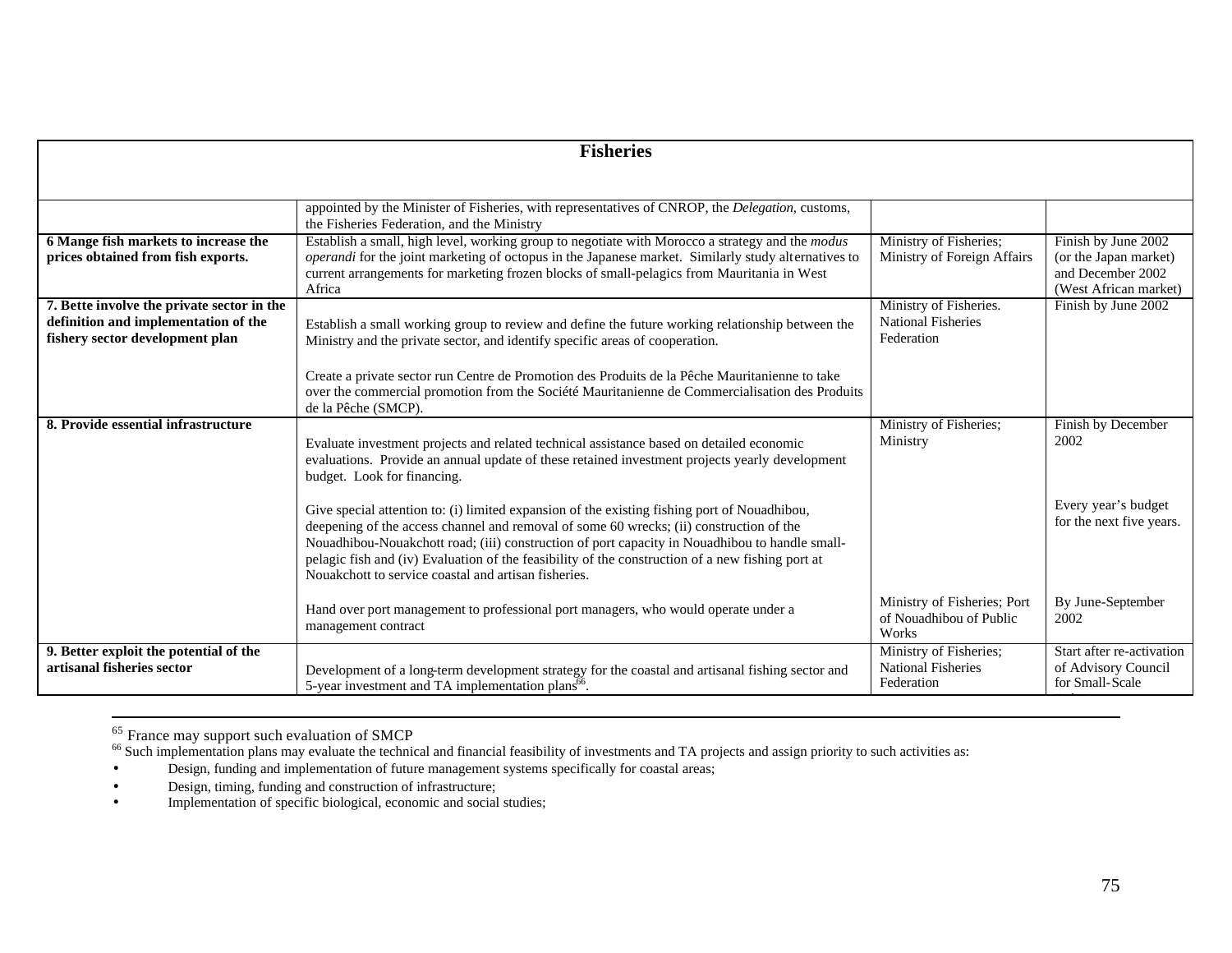| <b>Fisheries</b>                                                                                                                                                                                                                                                                                                                                                                                                                                                                                                                                                                                                                                                                                                                                                                            |                                                                                                                                             |                                              |
|---------------------------------------------------------------------------------------------------------------------------------------------------------------------------------------------------------------------------------------------------------------------------------------------------------------------------------------------------------------------------------------------------------------------------------------------------------------------------------------------------------------------------------------------------------------------------------------------------------------------------------------------------------------------------------------------------------------------------------------------------------------------------------------------|---------------------------------------------------------------------------------------------------------------------------------------------|----------------------------------------------|
| - Create a Center of Fisheries Technology Development, attached to the Fisheries School and<br>managed jointly by the school and the National Fisheries Federation. Its objective would be to<br>work directly with private sector manufacturers and processors to develop and test new fishing<br>technology especially for artisan and coastal fisheries. <sup>67</sup> This would also form the backbone of a<br>human resource development program specifically targeting artisan fishermen.<br>- Reactivate the Advisory Council for Small-scale Fisheries, with membership from the Federation,<br>fishermen, processors and scientists to advise the Minister on the development of the artisan and<br>coastal fishing sector, and to regularly evaluate and report on progress made | Ministry of Fisheries<br><b>National Fisheries</b><br>Federation;<br>Fisheries School:<br><b>Private Companies</b><br>Ministry of Fisheries | Fisheries<br>5 years minimum<br>By June 2002 |

- Design and funding of formal, vocational and continuing education and training in coastal communities;
	- Design, testing and production of existing and newly developed fishing vessels and gear;
	- Design, testing, funding and implementation of pilot credit systems for fishing communities;
	- Design, funding and implementation of specific surveillance and control efforts;
	- Provision and funding of general public services in coastal communities.

 $\overline{a}$ 

The implementation plan should include those planned infrastructure projects already planned, which may receive financial support from Japan (two fishing villages), the *Banque Africaine de Development* (4 villages) and Spain (one village)

<sup>67</sup> Norway and FAO may already provide support for a pilot activity for small-pelagic fish.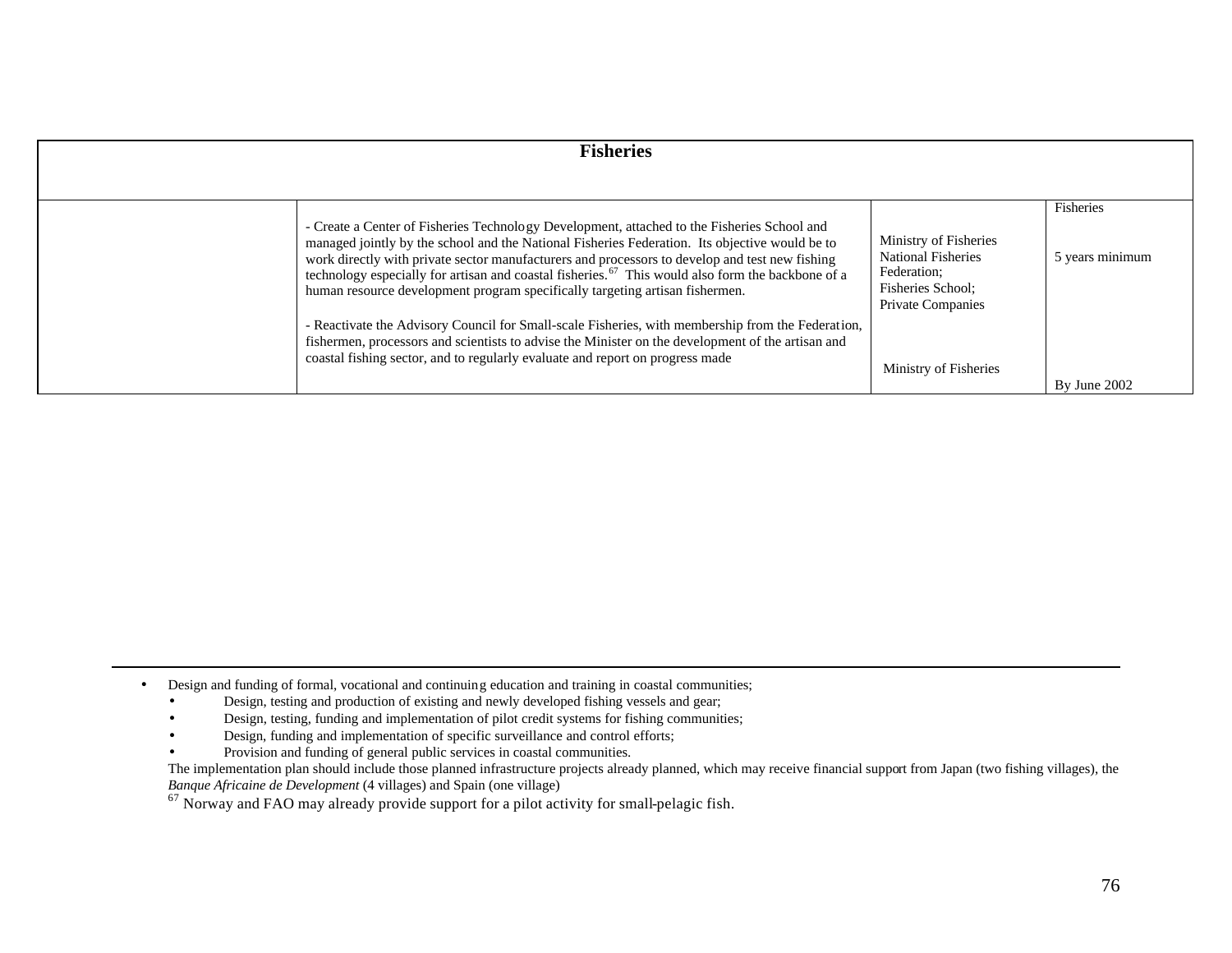# **Livestock**

| <b>Objectives</b>                                                                                                                                                                                                                                                                                                                      | <b>Type of Action</b>                                                                                                                                                                                                                                                                                                                                                                                                                 | <b>Agencies Responsible /</b><br><b>External support</b>                                                                                                                                                                  | <b>Time frame</b>                          |
|----------------------------------------------------------------------------------------------------------------------------------------------------------------------------------------------------------------------------------------------------------------------------------------------------------------------------------------|---------------------------------------------------------------------------------------------------------------------------------------------------------------------------------------------------------------------------------------------------------------------------------------------------------------------------------------------------------------------------------------------------------------------------------------|---------------------------------------------------------------------------------------------------------------------------------------------------------------------------------------------------------------------------|--------------------------------------------|
| 1. Improve animal health<br>-Adjust the legal framework pertaining to<br>animal health to conform to the regional and<br>international sanitary standards.                                                                                                                                                                             | -Redraft the relevant texts (see Annex 2)                                                                                                                                                                                                                                                                                                                                                                                             | -Ministry of Agriculture<br>and Livestock<br>(MDRE/DEA)                                                                                                                                                                   | - finish by June 2002                      |
| -Obtain the status (granted by the OIE) of<br>country free of sanitary problems that would<br>prevent Mauritania to export livestock and<br>livestock products to the EU and neighboring<br>countries.                                                                                                                                 | -Strengthen the fight against "epizooties", by providing additional financing to the REMEMA                                                                                                                                                                                                                                                                                                                                           | -idem                                                                                                                                                                                                                     | - ongoing as of<br>FY2002                  |
| 2. Improve the information base for the sector<br>-Ensure that the operators in the sector as<br>well as the public sector decision makers have<br>the necessary data to make adequate decision<br>-Make commercial information available to<br>operators in the sector<br>-Preserve the institutional memory of sector<br>information | -Coordinate the efforts of various agencies to ensure that adequate production and export<br>statistics are made available to decision makers.<br>-Create an entity that gathers and disseminates commercial information for the private sector<br>operators<br>-Gather the available documentation (studies and reports) on the sector so that they are available<br>to the public at large and to the public sector decision makers | Office National de<br>Statistiques (ONS), Central<br>Bank, Ministry of<br>Agriculture, Customs and<br>the veterinary profession<br><b>Professional Associations</b><br>Ministry of Agriculture and<br>Livestock MRDE/MAED | - end 2001<br>- end 2001<br>- end 2001     |
|                                                                                                                                                                                                                                                                                                                                        |                                                                                                                                                                                                                                                                                                                                                                                                                                       |                                                                                                                                                                                                                           |                                            |
| 3. Reform the Institutions in Charge of the<br><b>Sector</b><br>Ensure better public sector guidance and<br>management of the sector                                                                                                                                                                                                   | Implement the recommendations of the forthcoming management study of the MDRE                                                                                                                                                                                                                                                                                                                                                         | <b>MDRE</b>                                                                                                                                                                                                               | - Six months after<br>completing the study |
| <b>4. Professional Organizations</b><br>Support these organizations 's role in<br>promoting the development of the sector of                                                                                                                                                                                                           | Draw on the ongoing effort to strengthen these organization financially and organizationally                                                                                                                                                                                                                                                                                                                                          | Professional Organizations,<br><b>MDRE</b>                                                                                                                                                                                | Ongoing effort                             |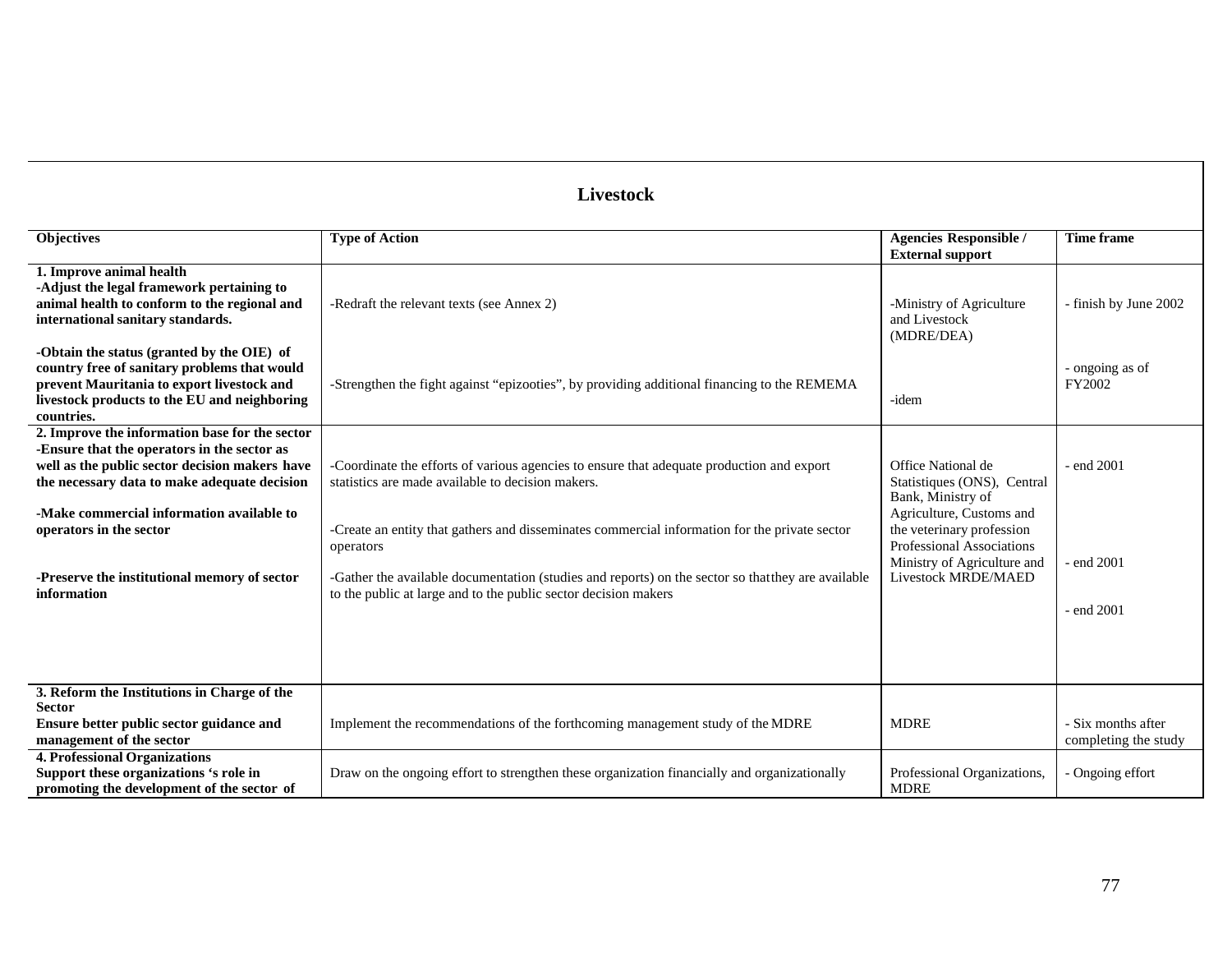| Livestock                                                                                                                                                       |                                                                                                                                                                                                                                                                                                                                                                                                                                                                                                   |                                                                                                                                                         |                                                                 |
|-----------------------------------------------------------------------------------------------------------------------------------------------------------------|---------------------------------------------------------------------------------------------------------------------------------------------------------------------------------------------------------------------------------------------------------------------------------------------------------------------------------------------------------------------------------------------------------------------------------------------------------------------------------------------------|---------------------------------------------------------------------------------------------------------------------------------------------------------|-----------------------------------------------------------------|
| livestock exports                                                                                                                                               |                                                                                                                                                                                                                                                                                                                                                                                                                                                                                                   |                                                                                                                                                         |                                                                 |
| 5. Stimulate export of livestock<br>Increase export proceeds of the sector                                                                                      | -Install adequate infrastructure to reduce the cost of marketing livestock on the hoof to<br>neighboring countries<br>- Enter into bilateral negotiations with previous members of ECOWAS to provide a trading<br>framework with these countries.                                                                                                                                                                                                                                                 | -MDRE/MCAT/MAED                                                                                                                                         | - Finalize end 2001                                             |
| 6. Stimulate export of side products of the<br>livestock sector<br>Increase export proceeds of hides, leather,<br>horn and hoofs as well as camel milk product. | -Ensure timely and efficient operation of the new slaughtering house in Nouakchott.<br>-Assist the private sector investor who has expressed interest in investing in a tanning facility<br>near Rosso<br>-Assist the professional Associations in their action to improve skinning of livestock and reduce<br>the branding of animals to improve quality of skins.<br>-Investigate the possibility of exporting camel hides, possibly by learning from the experience of<br>Sudan in this matter | -Municipality of<br>Nouakchott and<br>Professional Association of<br>butchers<br>-Ministry of Economic<br><b>Affairs</b><br>-MDRE/FNC/<br>-MDRE/DEA/OSP | By end 2001<br>immediately<br>immediately<br>$-$ by end $-2001$ |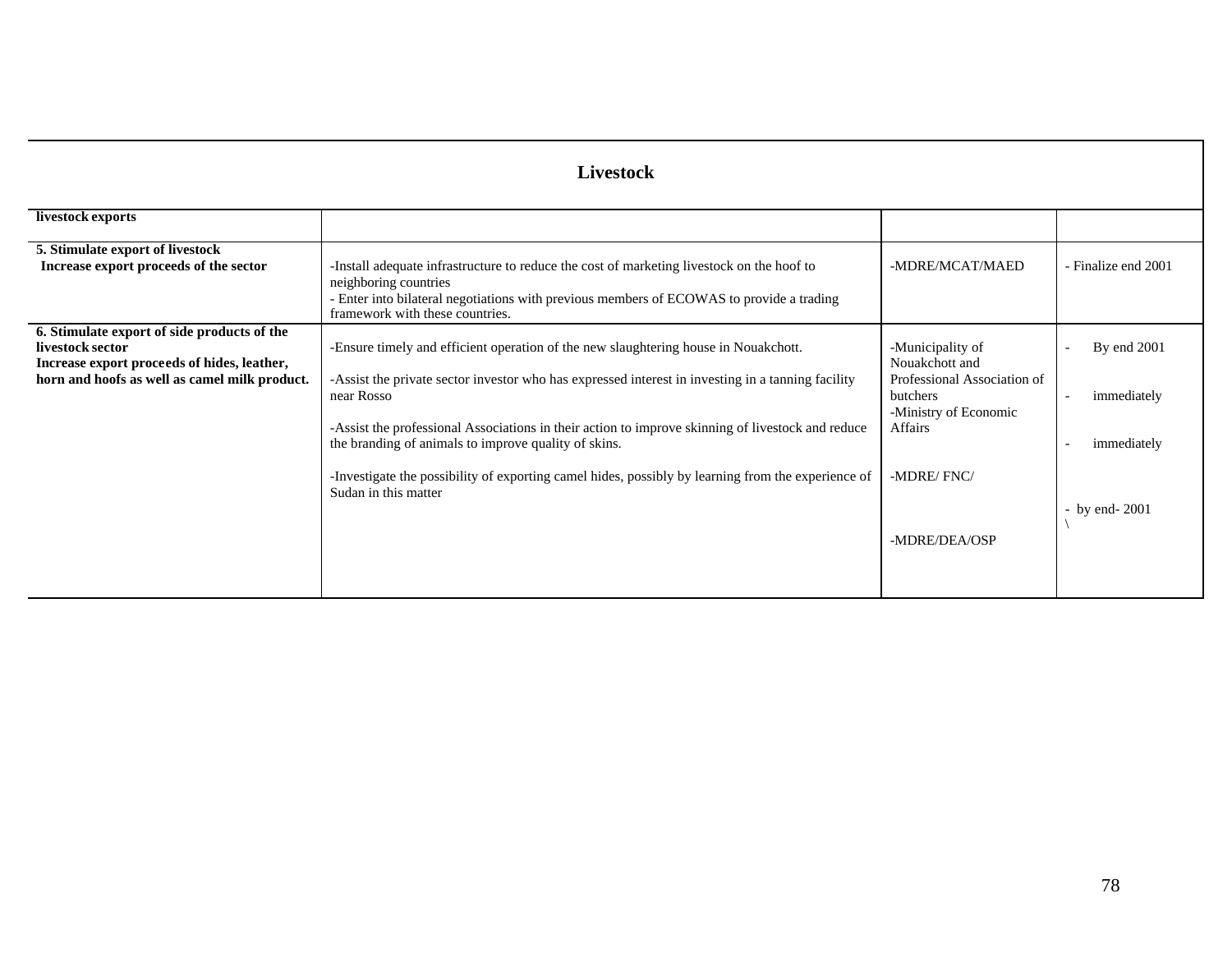# **Tourism**

| Objectives                                                                                                                                                   | <b>Type of Action</b>                                                                                                                                                                                                                                 | <b>Agencies Responsible /</b><br><b>External support</b>                      | <b>Time frame</b>                                                                                                                              |
|--------------------------------------------------------------------------------------------------------------------------------------------------------------|-------------------------------------------------------------------------------------------------------------------------------------------------------------------------------------------------------------------------------------------------------|-------------------------------------------------------------------------------|------------------------------------------------------------------------------------------------------------------------------------------------|
| Grant tourism development high political<br>importance and visibility, necessary to<br>mobilize the necessary public and private<br>resources for the sector | Prepare and endorse a Schema Directeur for the sector and provide plenty of publicity to this event                                                                                                                                                   | -Prime Minister's Office<br>-Ministry in charge of<br>tourism                 | - End 2001                                                                                                                                     |
| 2. Provide adequate institutional support                                                                                                                    | Establish a well staffed and equipped Unit inside a powerful Ministry in charge of tourism                                                                                                                                                            | -Prime Minister's Office                                                      | - End 2001                                                                                                                                     |
| to the tourism sector to guide it for                                                                                                                        | Establish a National Tourism Office                                                                                                                                                                                                                   |                                                                               |                                                                                                                                                |
| sustainable development                                                                                                                                      |                                                                                                                                                                                                                                                       | - idem                                                                        | - Mid 2001                                                                                                                                     |
| 3. Improve and multiply the tourism<br>destination to broaden the offerings                                                                                  | Upgrade the Attar airport a as well as the airport in Nema to open up additional desert routes<br>for tourists<br>Consult with the Senegalese authorities about developing tourism in the Senegal River Basin<br>and come to an operational decisions | -Ministry of Transport (?)<br>- Unit responsible for<br>Tourism and the to be | 2002<br>$\overline{\phantom{a}}$<br>- end 2002                                                                                                 |
| 4. Train tourism personnel to increase                                                                                                                       | - Establish a program of professional training for tourism personnel (training hotel, organize local                                                                                                                                                  | established NTO<br>Unit responsible for                                       | - start end 2001 and                                                                                                                           |
| client satisfaction                                                                                                                                          | training opportunities as well as grant scholarships abroad).                                                                                                                                                                                         | tourism<br><b>ONT</b>                                                         | ongoing                                                                                                                                        |
| 5. Design and implement a marketing<br>plan to determine the target markets and<br>the most efficient marketing tools                                        | Improve on the present marketing plans targeting the existing clientele<br>Prepare marketing plans for the new markets and new products<br>Promote image of Mauritania through well targeted initiatives                                              | <b>ONT</b><br>External consultants                                            | - organize discussion<br>with private sector<br>operators immediately<br>and hand over the<br>initiative to ONT<br>when Agency is<br>establish |
| 5. Preserve the cultural and natural assets.<br>essential to tourism development                                                                             | Implement the various actions defined in the cultural preservation initiates already defined.<br>Establish action plans for the valorization of the Banc d'Arquin and the Parc Diawling                                                               | -Unit responsible for the<br>tourism and ONT                                  | Immediately<br>$\overline{\phantom{a}}$<br>- start as soon as the<br>Schema Directeur is<br>issued.                                            |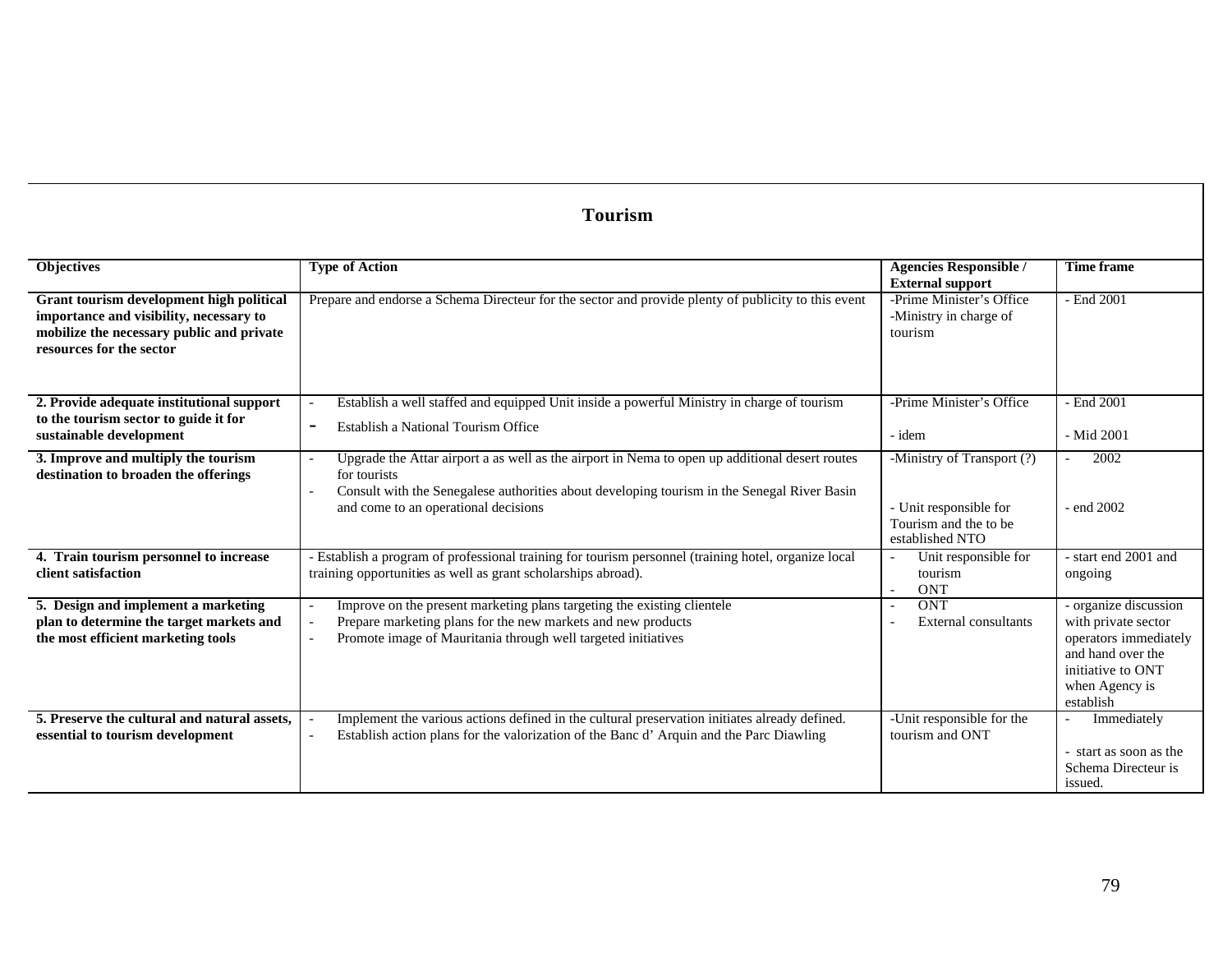| <b>Agriculture</b>                                                                                                                                 |                                                                                                                                                                                                                                                     |                                                                        |                         |
|----------------------------------------------------------------------------------------------------------------------------------------------------|-----------------------------------------------------------------------------------------------------------------------------------------------------------------------------------------------------------------------------------------------------|------------------------------------------------------------------------|-------------------------|
| <b>Objectives</b>                                                                                                                                  | <b>Type of Action</b>                                                                                                                                                                                                                               | <b>Agencies Responsible /</b><br><b>External support</b>               | Time frame              |
| 1. Diversify agricultural production<br>with a focus on exports of the new<br>production                                                           | Continue implementing the PDIAIM project, co financed by the World Bank, to tackle the<br>impediments to agricultural diversification. Modify some aspects of the program to better ensure to<br>access to financial resources of the small farmer. | -Ministry of Agriculture<br>with the support of the<br><b>PDIAIM</b>   | Ongoing                 |
| 2. Assure that a land tenure system in<br>place is one that stimulates<br>agricultural production                                                  | Review the land tenure legislation with a view of adjusting it where necessary to speed up the<br>granting of land titles.                                                                                                                          | Ministry of Agriculture                                                | 2002                    |
| 3. Reduce the costs of road transport<br>and air transport that are crucially<br>important cost factors in the export of<br>agricultural products. | Improve the infrastructure as noted in the Matrix on Improving competitiveness.                                                                                                                                                                     | Various Ministries with the<br>Ministry for transport in the<br>lead.  | 2001- and future years. |
| 4. Draw in foreign investors so as to<br>benefit from their expertise,<br>investment and market knowledge                                          | Present the possibilities of investing in the agricultural sector to potential investors, including those in<br>the sub region (Morocco),                                                                                                           | Ministry of Agriculture,<br>Ministry of Finance<br><b>ITC/FIAS</b>     | 2002 and ongoing        |
| 5. Ensure that the trade liberalization<br>in the rice sector keeps pace with the<br>possibilities of agricultural<br>diversification              | Undertake a realistic study of the timetable that is compatible with successful agricultural<br>diversification and the further reduction of protection of the rice sector.                                                                         | Ministry of Trade, Ministry<br>of Finance, Ministry of<br>Agriculture. | Immediately             |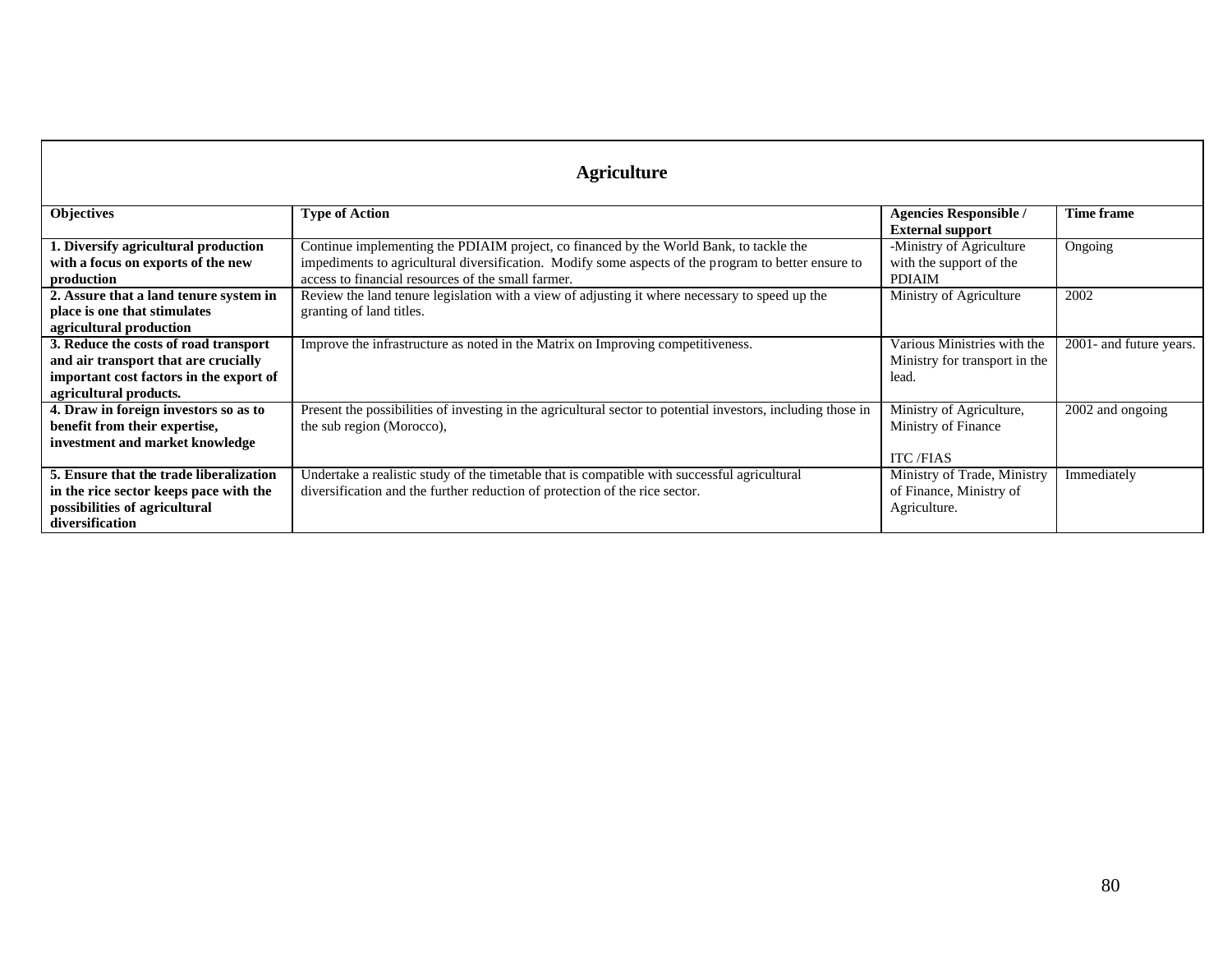## **6. Document Prepared at the End of the Workshop Organized in Nouakchott, 5-6 November**

Guidelines for Improving Competitiveness of the National Economy and Its Commercial Integration

# **6.1 Introduction**

For more than fifteen years, the Mauritanian government has committed itself to carrying out structural reforms aimed at restoring the macro-economic equilibrium, liberalizing the economy and promoting the free play of market forces through the implementation of a broad range of measures specifically including the following:

- the liberalization of prices and the elimination of barriers to trade and investment;
- the withdrawal of the government from production and marketing;
- the elimination of monopolies and refocusing on priority projects;
- the privatization of the banking sector and the establishment of a money market;
- the liberalization of the exchange system.

The success of these reforms has resulted in solid progress of the Mauritanian economy during the period 1995 – 2000. Accordingly, the growth rate averaged 4.5 per cent over this period and should reach 5.2% in 2001, while inflation has been contained, with an annual growth rate of 4 per cent on average. At the same time, the budget and foreign balance have evolved in a fairly satisfactory manner.

Concomitantly, all social indicators (education rate, health coverage, literacy, access to drinking water, and so on) have improved markedly and poverty evel has fallen between 1990 and 2000 from 56 per cent of the total population to 46 per cent.

These encouraging results have led the government to introduce a policy for fighting poverty reflected in the Government's Strategic Program for the Fight against Poverty (PRSP), adopted in 2000. The PRSP's main aim is to reduce the incidence of poverty to under 39 per cent in 2004 and to under 17 per cent in 2015.

To this end, the PRSP development strategy is based on the following principal guidelines:

- (i) acceleration of economic growth,
- (ii) solid growth in areas pertaining to the country's poor,
- (iii) development of human resources and universal access to basic services, and
- (iv) strengthening institutional capabilities and improving good government.

Attaining economic growth targets and fulfilling the economy's potential requires attracting significant private investment - in particular foreign investment - and greater dynamism in the export sectors. This presupposes the removal of constraints to investment and improving the economy's competitiveness.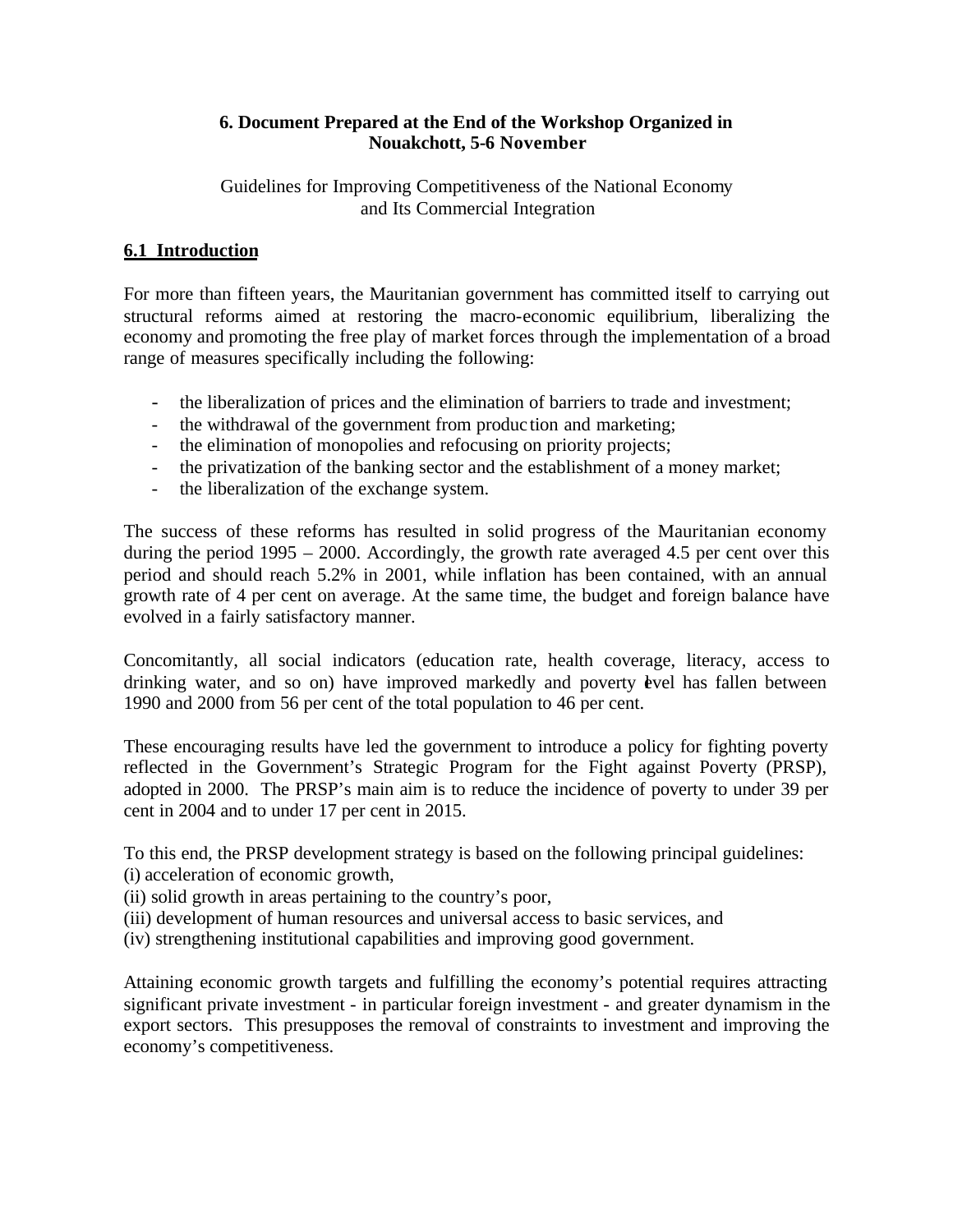This document: (i) sets the stage for Mauritania's economy from a competitiveness viewpoint and its integration into world trade, (ii) recalls the objectives and the strategic paths chosen for the trade strategy under preparation, and (iii) presents a priority action plan for the period 2002-2004

Based on this document, the trade strategy should be finalized in the upcoming weeks and integrated into the PRSP, which is presently being reviewed.

Let us recall that the process for formulating a commercial strategy was initiated in 1998 when Mauritania completed the evaluation of its technical assistance needs in the trade area and that the evolving foreign trade strategy was discussed in public meetings held in Nouakchott in February 2001.

Subsequently, Mauritania benefited from the support of the Integrated Framework program that constitutes an initiative of six agencies (WTO, ITC, UNDP, UNCTAD, IMF, World Bank) aimed at increasing the effectiveness of technical assistance received by the LDCs.

The first phase of this support consisted of conducting a diagnostic study, undertaken between June and October 2001, on the competitiveness and trade integration of the economy, aiming for a better knowledge of potential sources of growth and development opportunities for exports. The second phase of this support, consists in the preparation of and support for the implementation of an action plan for exploiting these sources of growth and export opportunities.

A workshop was held on November 5 and 6, 2001 in Nouakchott, approving this diagnostic study; the workshop was attended by civil servants involved in trade related matters, representatives of the donor community and a number of well-known private sector people. This workshop made it possible to prioritize the various proposals submitted in the diagnostic report, which constitutes the basis for preparing this document.

# **6.2 Status report**

Mauritania is enjoying political stability, a climate of social cohesion and overall, a healthy and stable economy. However, the country has not yet consolidated the progress it has made on the political and economic level to attract a significant level of foreign direct investment (FDI) or stimulate trade.

Private investment, while poorly differentiated in statistics, has continued to rise these past years, because of privatization and reforms in certain production sectors, to reach 22 per cent of GDP in 2000 versus 15 per cent

 in the mid-nineties. Yet, this level is still insufficient considering the role that the private sector is called upon to play in a liberalized economy. The fact that the recent growth in FDI is essentially linked to the most recent privatizations does not allow us to confirm that we are seeing a lasting trend in the medium- and long-term.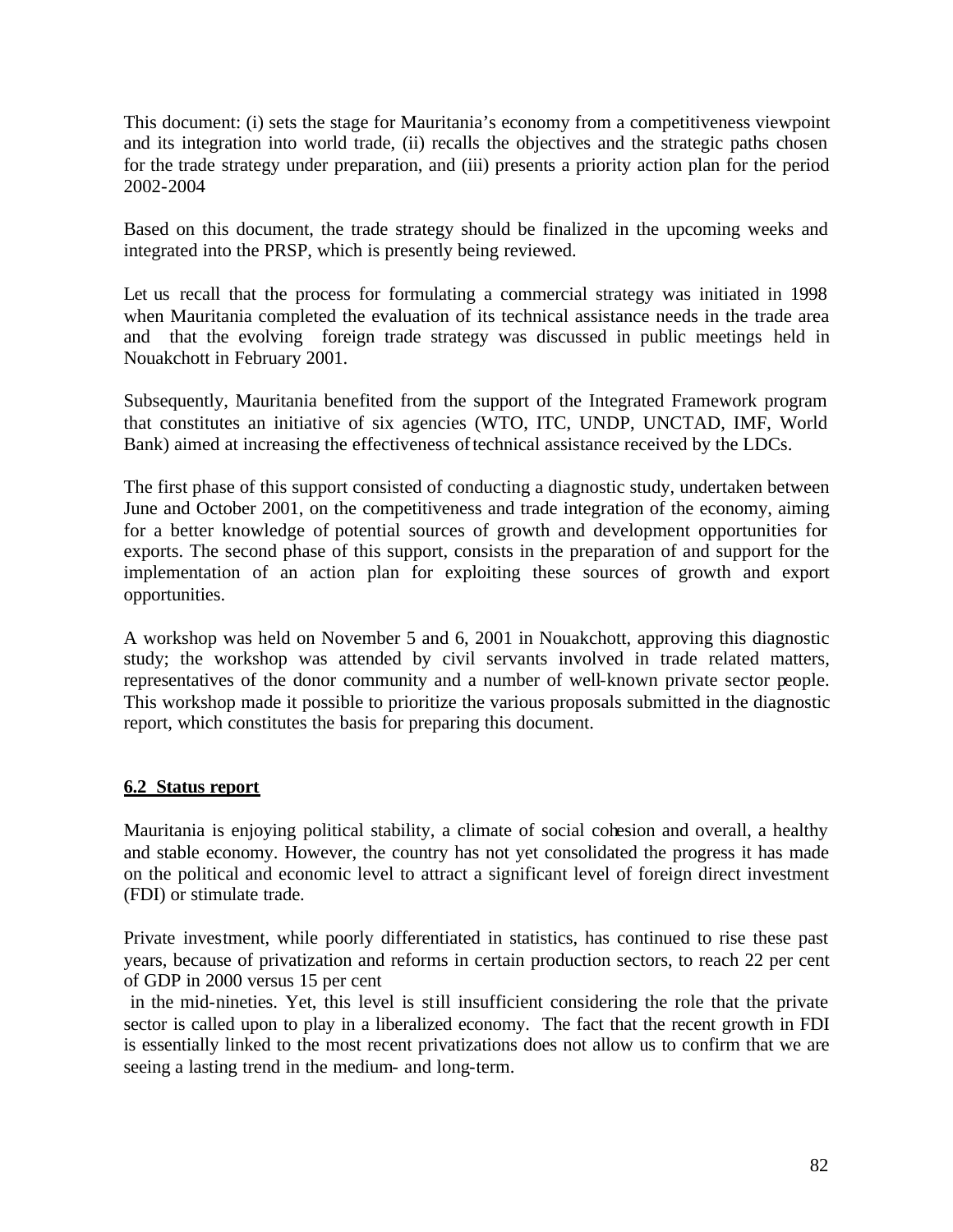This situation does not enable us to make the most of the total production potential of the country and the level of integration in the global economy remains low. This arises largely because of thre concentrated nature of the export structure, the business environment, the level of production costs and the absence of appropriate action plans aimed at stimulating the export sectors (fishing, livestock, agriculture, tourism).

1. Foreign trade: foreign trade has remained nearly stagnant while GDP growth has averaged 4.5 per cent during the period 1995-2000. Exports have therefore not significantly contributed to GDP growth in contrast to the experience of numerous other developing countries where the growth of exports plays a crucial role in overall growth.

Global markets have not been favorable to products exported by Mauritania, which have experienced a drop in prices during the period 1996-2000 due to the slowing down in the world economy.

Exports remain concentrated on two products: iron ore and fish that represent 99% of total exports. These exports are also geographically concentrated (European Union, Japan) even through this concentration has fallen somewhat in recent years.

2. Business context: in spite of reforms carried out in the areas of taxes and duties, the tax burden hampers the expansion of investment. The tax on companies remains above that observed in transition economies, which have accordingly been able to attract substantial volumes of FDI. A significant legal and judicial reform has been implemented in the past few years and made it possible to draft commercial laws and to strengthen judicial institutions, but problems persist in applying these new regulations and in the institutional capacity of enforcing competition-related rules. Liberalization in the banking sector has not been accompanied by a significant development of financial intermediation and the limited access to credit and its high cost (23 per cent on loans) continue to restrict economic activity. Production costs (electricity, water, transportation.) remain above those observed in countries of the subregion. Prices of international telecommunications have fallen because of liberalization of the sector and the installation of two mobile operators. However, these prices are above those observed in fully liberalized markets and the cost for a local mobile call for three minutes (US\$ 1.20) is above the best international practice and still high with respect to the average income of citizens. Access of companies to the Internet is not very developed due to the high cost of leasing transmission lines (a 64-kps line costs approximately US\$ 1,200 per month). The roads sector suffers from under investment that in part explains the high leve l of transport charges; the share of roads that are paved, at 11 per cent, is below that of the average for LDCs that stands at 16 per cent. The cost of labor is not high but there is a lack of qualification and the training offered is often not well suited to the needs of the economy.

3. Services of customs and institutions supporting business: business reforms undertaken during the past years have significantly contributed to reducing the cost of imports and to lowering barriers to exports. However, procedures are complex and are time consuming, requiring filing numerous papers and forms. Customs services – in addition to their role as revenue generators for the budget – should work out a project for trade facilitation. A number of public institutions aim at promoting trade and providing support to the private sector.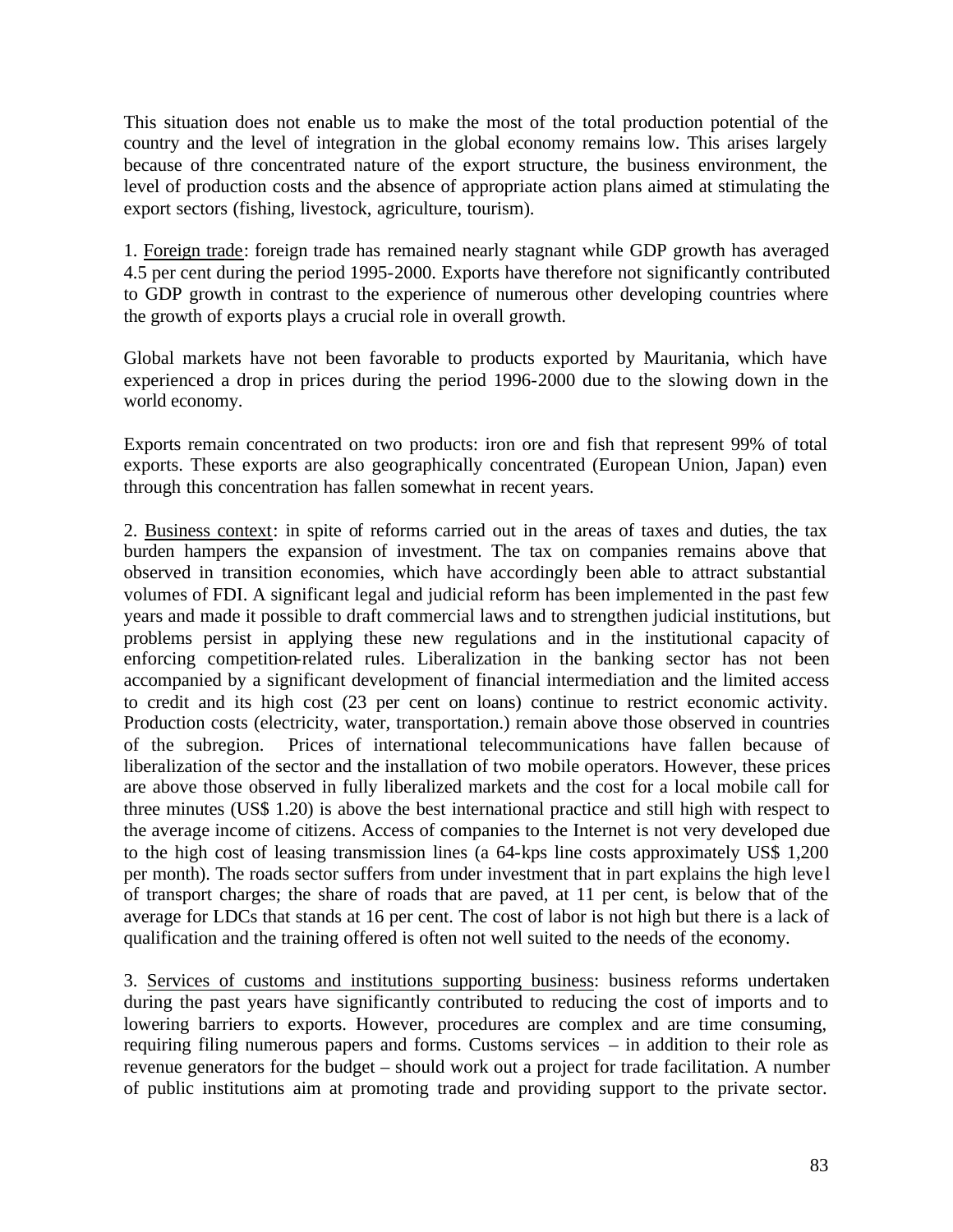However, these institutions often do not have the means and technical capability to carry out their mandate. In addition, a liberalized economy necessitates that private sector institutions take on increased responsibility.

4. Policies on a sector-by-sector basis: sector strategies have often not explicitly incorporated concerns with respect to product diversification and export development, particularly those in the agriculture and fishing sectors. There is significant potential here that requires that appropriate action plans be developed.

# **6.3 Objectives and strategies**

The purpose of this document is to define a strategy to overcome the constraints inhibiting Mauritania's export competitiveness and its slow integration into world trade. Such a strategy is essentially important given the narrowness of its domestic market and the enormous advantages it could reap from active participation in international trade.

To attain this objective, the strategy that will be pursued will be based on the following main areas:

- Improvement of policies of government incentives and intervention;
- Reinforcement of services for trade facilitation and setting up support agencies for trade promotion;
- Improvement of the business climate and lowering of production costs;
- Adjustment of policies on a sector-by-sector basis to improve performance and strengthen capabilities of the export sectors.

These key areas should be strengthened by pursuing policies aimed at (i) consolidating economic performance and maintaining a stable macro-economic framework; (ii) maintaining the competitiveness of the Ouguiya, and (iii) completing privatization programs and an increased involvement of the private sector in the financing of infrastructure.

With regard to each of these areas, a set of measures will be defined and implemented. These measures most notably involve the following:

- Diversify and enlarge the export base and reduce dependence vis-à-vis cephalopods and iron;
- Reduce production costs and development costs of infrastructure as the export capacity will depend in large part on the cost and quality of Mauritanian products;
- Reduce bureaucracy and simplify administrative procedures;
- Improve the country's image with investors and attracting a significant level of FDI.

While waiting for the action plan to be completed, a priority action plan has been prepared.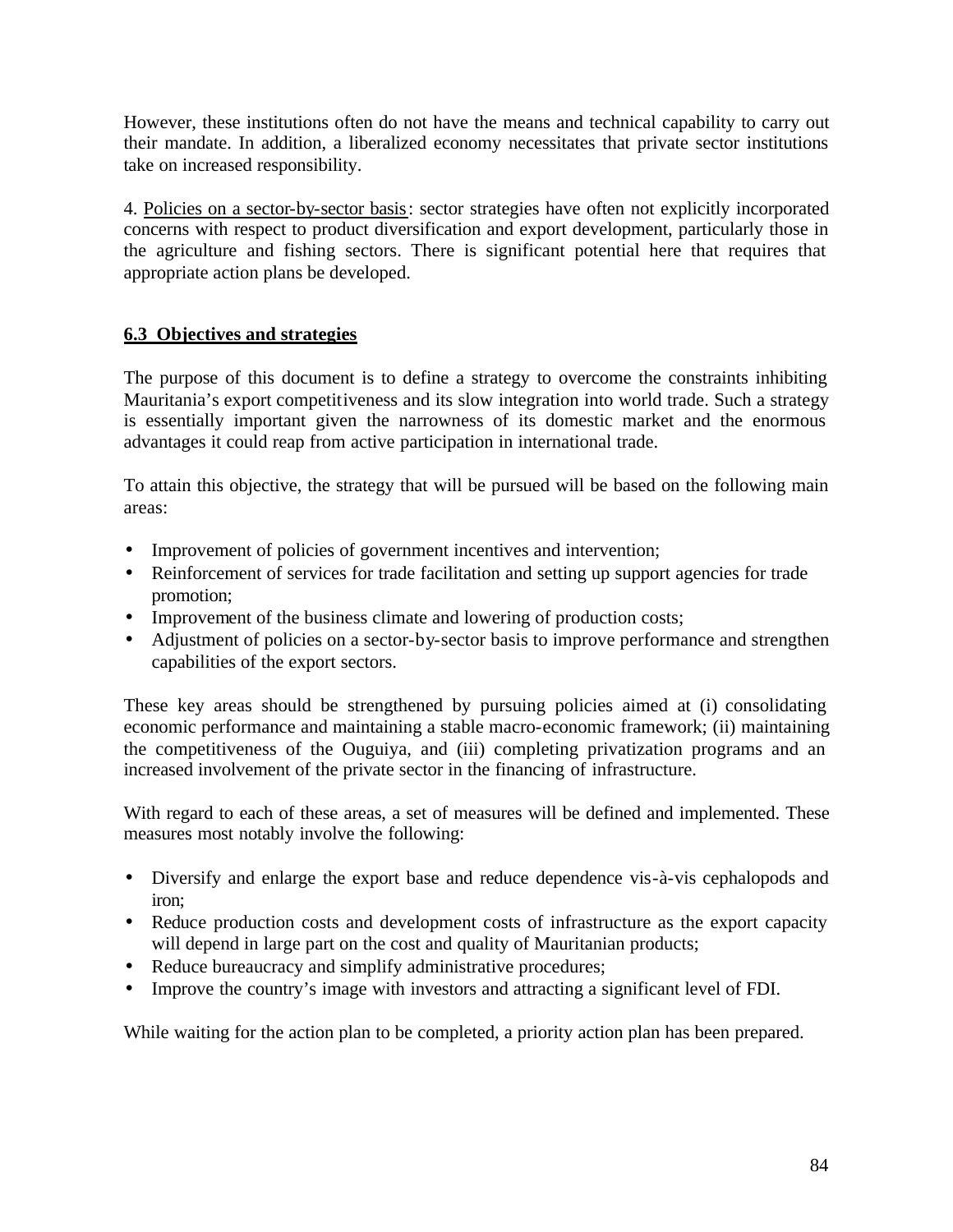# **6.4 Priority action plan**

The implementation of this strategy is based on a priority action plan that constitutes the action plan, that is presented in the appendix in the form of a table indicating the measures to be taken, the institutions responsible and the implementation period, centered around the four main themes as follows:

- Policies for improving competitiveness;
- Facilitating trade;
- Institutional support to developing trade;
- Supporting the development of export sectors.

This action plan constitutes a suitable framework to ensure the consistency of the various interventions and help with the mobilization of lenders.

### 1. Policies for improving competition

This component aims at identifying and implementing the actions necessary to improve the investment climate in Mauritania and stimulate private investment, particularly Foreign Direct Investment (FDI), an important factor for accelerating economic growth. It includes the following measures:

- Lowering the tax burden of companies, in particular lowering tariff rates on capital and intermediate goods;
- Improving access to credit and development of financial instruments suitable for creating and expanding businesses;
- Ensuring the effective application of business laws and rules of competition;
- Reducing production costs (electricity, water, shipping, telecommunications and new technologies).

### 2. Facilitating trade

This component essentially involves customs reform and is aimed at assisting customs offices in its role of trade facilitator, necessary for the economic development of the country and essential for promoting commercial exchanges.

The customs reform shall include the following:

- a. Streamlining and simplifying customs procedures with broader support from the SYDONIA system and a larger selectivity of customs inspections;
- b. Better management of import systems and the effective application of the drawback system;
- c. Improvement of customs valuation practices and the establishment of a timeframe for fulfilling our country's commitment to adopt the WCO's definition of value for the determination of import taxes (transaction value);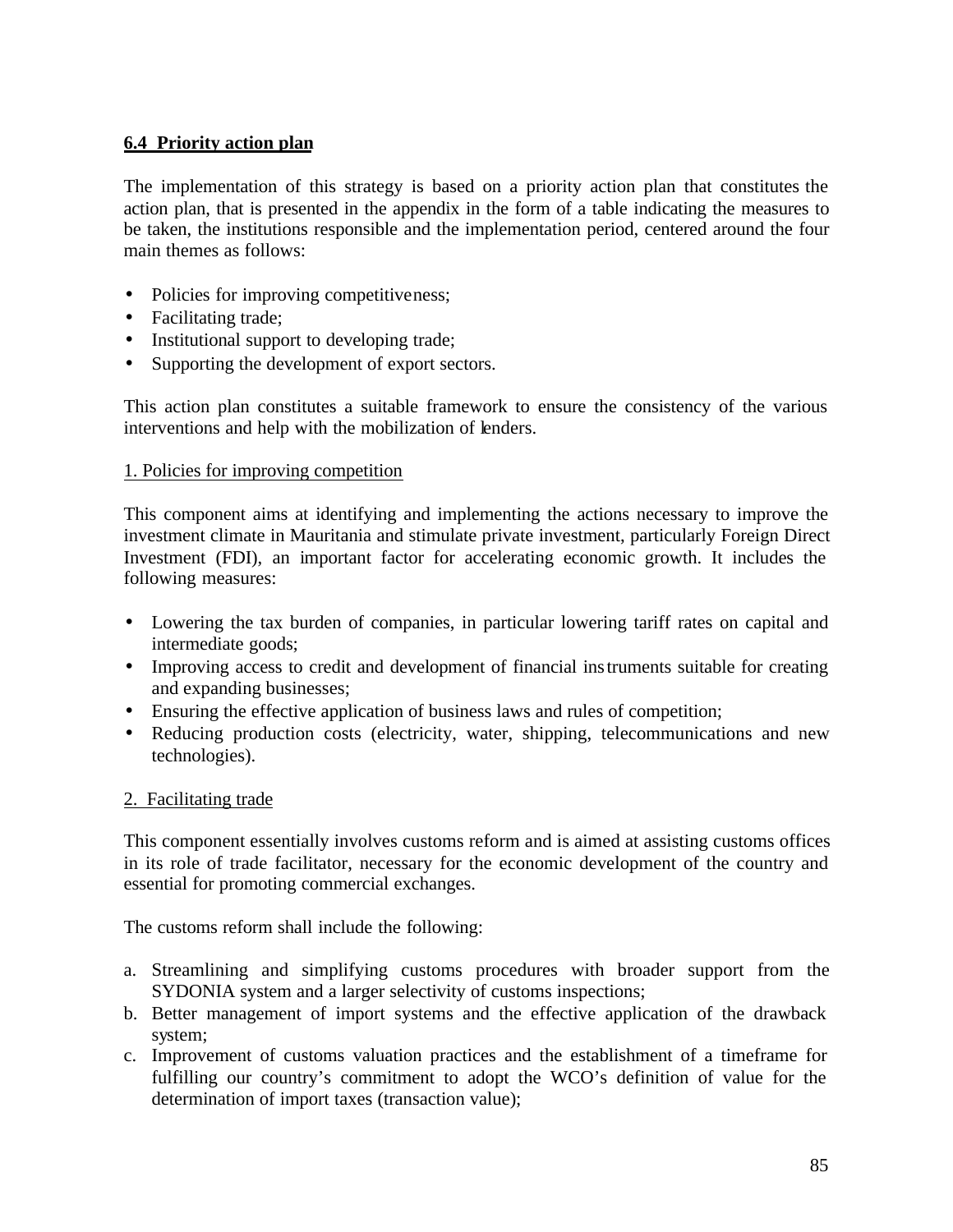d. The reorganization of the Head Customs Office and the adoption by customs agents of a code of professional conduct.

# 3. Institutional support for developing trade

Expanding exports involves the setting up of an institutional support device and the clarification of the roles and responsibilities of the public and private sectors. The measures to be established are the following:

- a. Provide public administration in charge of the export sectors with powers and means necessary to effectively and efficiently carry out their mandate. Priority will be given to the establishment of a system for stimulating exports, improving the country's capacity to negotiate favorable multilateral and bilateral agreements, promoting the country's image and tracking performance of foreign trade;
- b. Create an agency to promote trade that will be headed and managed by the private sector;
- c. Create a national office of tourism: the creation of this office is to encourage tourist promoters to collaborate in the development of tourist activities. The Office's mandate will be to promote tourism and act as an interface between the administration in charge of the sector and private operators;
- d. Offer specialized training in the field of exports: first study the available options to strengthen the skills and knowledge of the public and private sectors involving foreign trade practices and techniques. Priority will be granted to the personnel of institutions involved in promoting exports and companies interested in extending their business, but also certified training programs may be set up after analyzing the demand for such training;
- e. Establish mechanisms to improve the quality of products: a study will be conducted to draft plans for improving the quality and reducing costs and facilitating technical certification of export products;
- f. Create a business information center whose purpose will be to provide the necessary business information (markets, product prices) and to institute mechanisms bringing buyers and sellers together via electronic means.

### 4. Support to policies for developing export sectors

The government is implementing policies for developing the fishing and rural development sectors. For tourism, a declaration was adopted in 1994 and a set of guidelines is being adopted.

This part of the action plan is not intended as a replacement of sector-by-sector strategies but to provide improvement geared to diversifying production, in order to maximize the potential of said sectors, to promote the expansion of their exports and facilitate their integration in international trade circuits.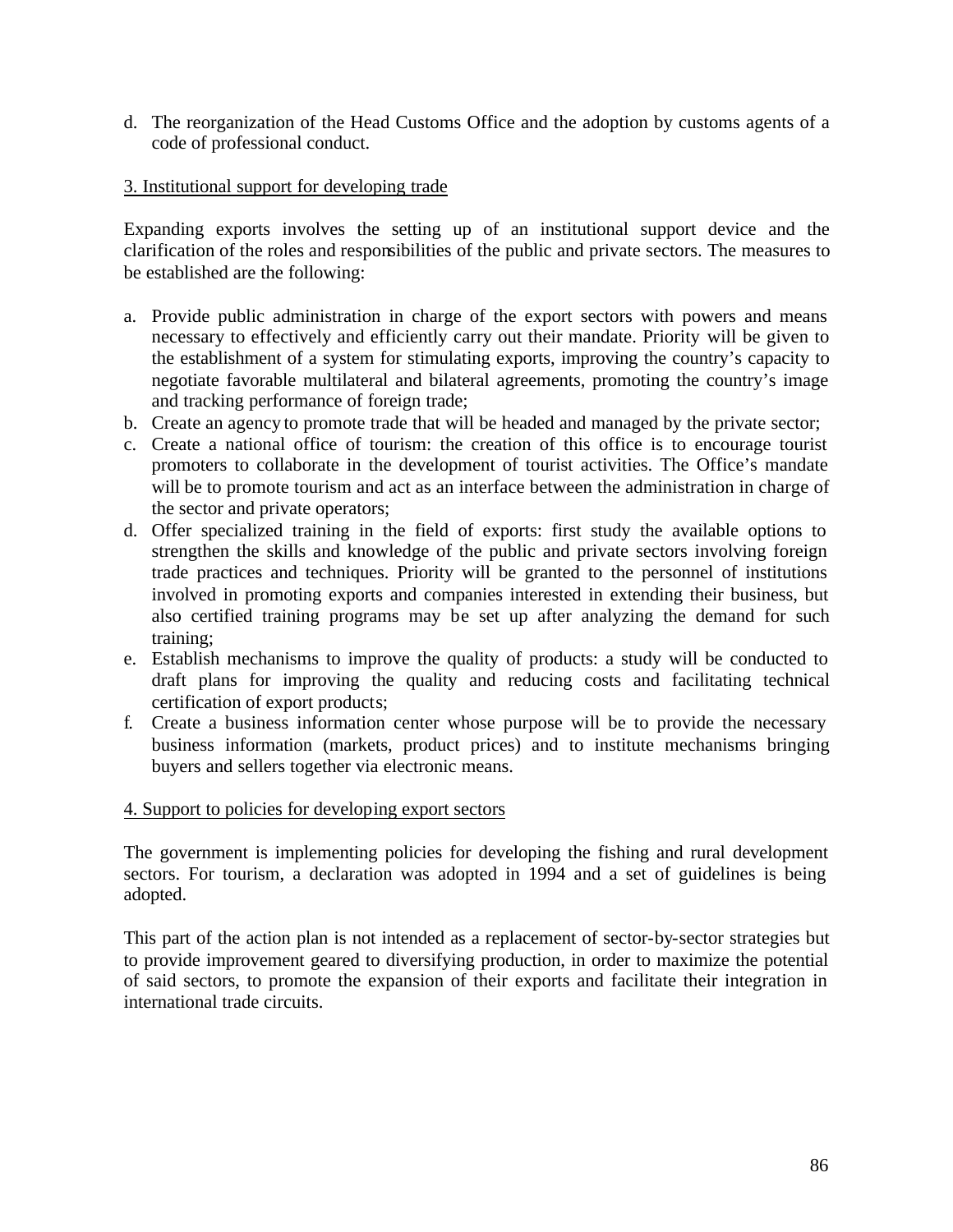## a. The fishing sector

The principal strategy of the fishing sector involves managing resources, monitoring, development, and integration of the sector into the national economy.

This strategy that should be adopted quickly, would do well to implement the following components:

- Improve the management of fishing resources;
- Oversee the strict application of fishing agreements and the unloading policy;
- Adopt an auditing system appropriate to the sector and eliminate actions that tend to counteract the incentives provides in the current system;
- Find a balance between the activity of foreign and domestic boats and improve the capacity of local production (catches, transformation);
- Reinforce the capacity of the MPEM with regard to formulating strategies, preparing and implementing management plans and negotiating international agreements;
- Promote regional cooperation as regards marketing to maximize the sales prices;
- Develop and modernize the basic infrastructure;
- Increase the contribution of the fishing sector in the creation of revenue and jobs.

### b. The rural sector

#### b.1 Livestock

Livestock has not been well integrated into the national economy, due to the informal character of the majority of its activities and it has not benefited from public investment. Only since 1985 has the government defined a development program for the sector by investing in the sector's infrastructure of and by reforming the provision veterinary services.

The export of live livestock to the subregion seems to offer promising possibilities, whereas the export of red meat has not been developed due to the absence of infrastructures, which is also the case for the leather and skin subsector (installation of a modern slaughter house, local tannery, and so on). Exports of animal products to the European Union are not possible for the moment due to animal health standards.

Mauritania has a competitive advantage in the export of livestock and should reinforce this position and exploit the opportunities of the leathe r and skin subsector.

The following measures could be taken to facilitate the expansion of exports of livestock products:

- Improve the health of animals; to this end, efforts will be undertaken to declare Mauritania free from mad cow disease and foot-and-mouth disease;
- Set up an information center centralizing all data involving the livestock sector;
- Develop basic infrastructure (pastoral hydraulics, protection of pastures, storage, energy, and so on);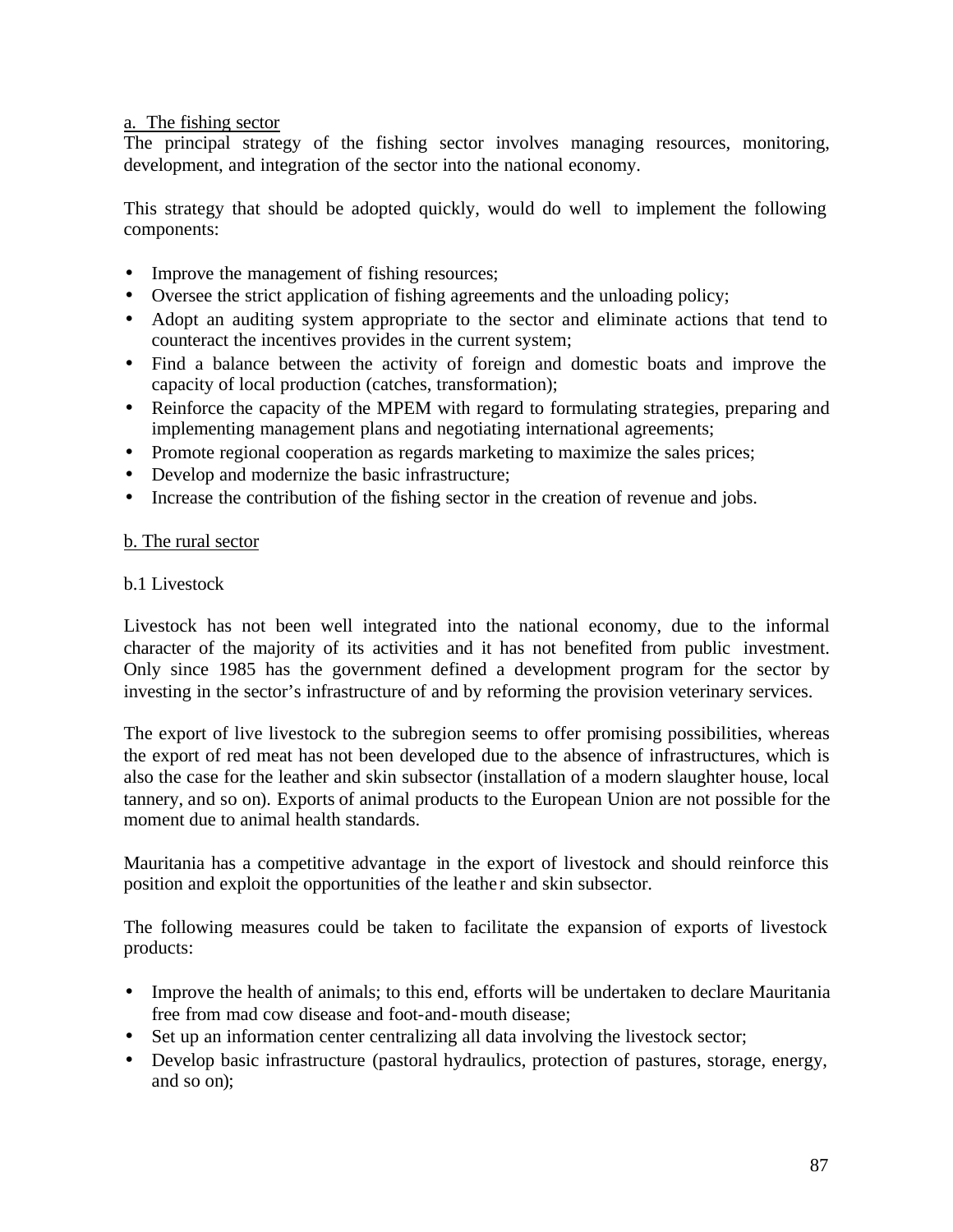- Carry out animal feed land production programs associated with irrigated crops near the Senegal valley;
- Introduce modern techniques for improving productivity;
- Reinforce the role of professional organizations.

# b.2 Agriculture

Agriculture has significant potential that can be fully exploited with a judicious policy of diversification, the exploitation of new land areas, the integration of irrigated agriculture into other rural activities and the improvement of the sector's productivity.

The integrated development program of irrigated agriculture in Mauritania (PDIAIM) aims at lifting restrictions of diversification of production and intensifying the production of rice. At the same time, there are prospects for the fruit and vegetable subsector considering the proximity of Mauritania to the European market and the fact that land is available for agricultural exploitation. For this it will be necessary to lift constraints related to the lack of technical know-how, to the weakness of marketing knowledge, to the availability of appropriate crop seeds and the access to credit. The attraction of foreign investment and joint partnerships with private international companies can quickly overcome these obstacles and improve the technical and marketing means. Within this framework, ana lysis of foreign experiences and lessons that can be drawn from them will be beneficial.

The following specific measures are feasible:

- Enhance collaboration among the various intervening agencies (PDIAIM, professional organizations, Grand Dominoes de Mauritania--DM) in order to get the maximum profit from the diversification possibilities;
- Ensure compliance with the regulations as regards the introduction of plant material;
- Capitalize on the experience of the GDM and attract qualified foreign partners;
- Consolidate the expertise in the rice-growing sector;
- Strengthen rural and support infrastructures for agricultural development: the Rosso-Boghé road, open primarily agricultural areas to the public, electrify the valley, install cold storage warehouses near the Noukchott airport, reduce the shipping costs, and so on; and
- Set up a reliable system of information on markets.

# c. Tourism

Tourism activities are relatively recent in Mauritania and are principally centered around the desert and to a much lesser degree on fishing and bird watching. The development of the sector will enable it to make a larger contribution to the national economy by creating jobs and generating an influx of foreign currency.

This development requires lifting numerous restrictions related to adapting regulations, strengthening of institutions responsible for the sector, reducing air travel costs and establishing a financing system specific to the tourism sector.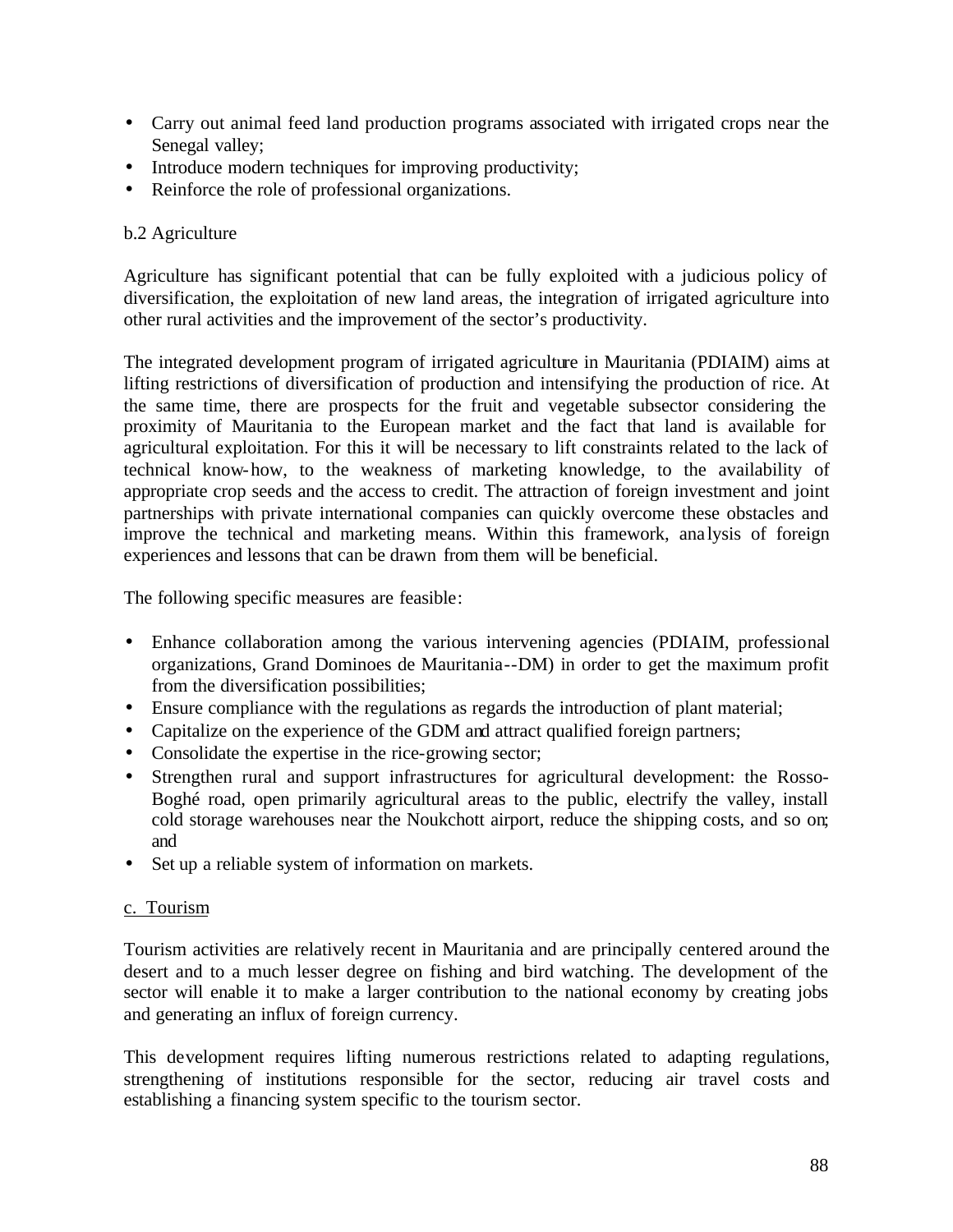Measures that could be taken in this direction are the following:

- The rapid adoption of a principal set of guidelines for tourism with large national consultations to make the development impact of this sector visible;
- Strengthen the regulatory and oversight functions by providing the private sector with the task of promoting tourist products;
- The development of tourist infrastructure in areas with tourist potential;
- The introduction of competition in international air transportation and the introduction of international standards in Tidjikja and Néma airports;
- Undertake a study for establishing a tourism credit;
- Preservation and evaluation of the country's cultural and natural assets.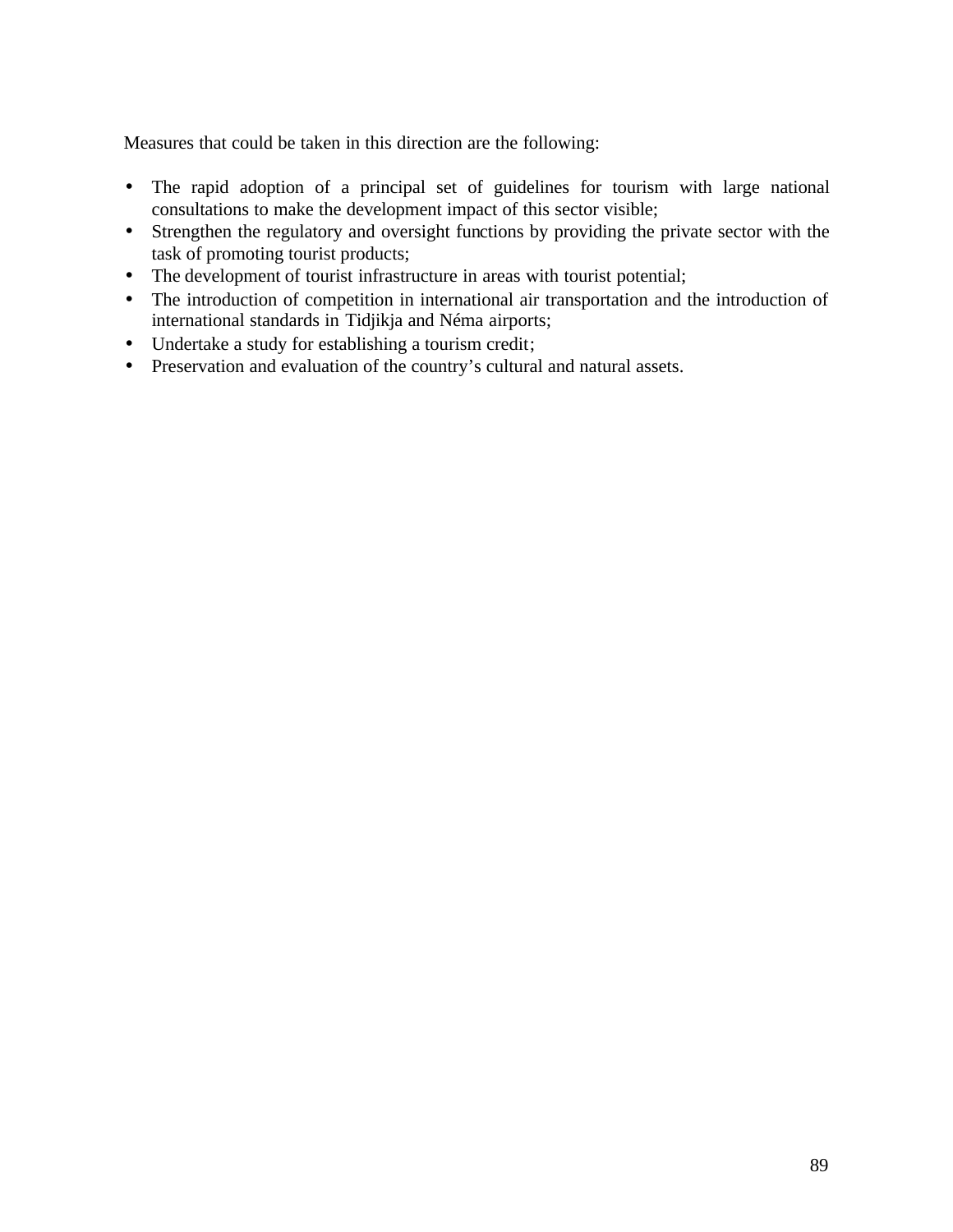#### **Priority action plan for improving competitiveness and the economy and its integration into global trade**

## 6.4.1 POLICY COMPONENT FOR IMPROVING COMPETITION

| <b>Objectives</b>                    | <b>Measures</b>                                                                                                        | <b>Agencies responsible</b>                 | Period     |
|--------------------------------------|------------------------------------------------------------------------------------------------------------------------|---------------------------------------------|------------|
| 1. Reduce the cost of imports to     | Complete the tax reform and make the IMF 100% deductible                                                               | <b>MF/MAED</b>                              |            |
| reduce distortion unfavorable to     | Simplify the structure of customs duties                                                                               | <b>MAED/MF</b><br>$\sim$                    | 2002<br>÷, |
| exports inherent in the import       | Reduce the tariff rates on capital goods and intermediate imports.                                                     | <b>MF</b>                                   |            |
| system                               | Make operational the drawback system.<br>$\blacksquare$                                                                | <b>MF</b>                                   |            |
|                                      |                                                                                                                        |                                             |            |
| 2. Improve the investment climate    | Entry into effect of the new Investment Code                                                                           | <b>MAED</b>                                 | 2002       |
| in order to attract IEDs             | Effective application of business laws and rules of competition<br>$\blacksquare$                                      | MAED/MJ                                     |            |
|                                      | Specialization of judges                                                                                               | <b>MAED/MJ</b>                              | 2002-2003  |
|                                      | Establishment of a private arbitration center                                                                          | <b>MAED/MJ</b><br>$\sim$                    |            |
|                                      | Establishment of additional Chambers of Commerce<br>$\overline{a}$                                                     | <b>MAED/MCAT</b><br>$\sim$                  | 2002       |
| 3. Adopt an action plan for          | Initiate a study to develop the financial sector to suggest and Action Plan                                            | <b>MAED/BCM</b>                             | 2002<br>÷. |
| to<br>credit<br>developing<br>access | Adoption and implementation of the Action Plan                                                                         | <b>MAED/MF/BCM</b><br>$\sim$                | 2003-2005  |
| particularly long-term financing.    | Strict application of proper regulations and practices                                                                 | <b>BCM</b>                                  | Ongoing    |
| 4. Reduce production costs           |                                                                                                                        |                                             |            |
| <b>Telecommunications</b>            |                                                                                                                        |                                             |            |
|                                      | Examine the possibility of intensifying competition in the telecommunication sector.                                   | Regulating authority /MIPT                  | 2002-2003  |
|                                      | Introduce competition in the supply of Internet services (transmission lines)<br>$\blacksquare$                        |                                             |            |
|                                      |                                                                                                                        |                                             |            |
| Water and electricity                | Finish large projects underway (Electricity of Manantali, Aftout, Essahli)                                             |                                             |            |
|                                      | Extension of distribution networks<br>$\blacksquare$                                                                   |                                             |            |
|                                      | Adapt the fee structure to the industrial needs<br>$\overline{\phantom{a}}$                                            | <b>MAED/MHE</b>                             | 2002-2005  |
|                                      |                                                                                                                        |                                             |            |
| Road transport                       | Establishment of an independent regulator<br>$\overline{\phantom{a}}$                                                  |                                             |            |
|                                      |                                                                                                                        | <b>MAED/MET</b>                             | 2002       |
| Airport                              | Adapt legal and regulatory framework                                                                                   |                                             |            |
|                                      | Introduce competition in internat ional air transport                                                                  | <b>MAED/MET</b>                             | 2002-2004  |
|                                      | Mobilize financing of the construction of the new Nouakchott airport with new cold storage<br>$\overline{\phantom{a}}$ |                                             |            |
|                                      | facilities                                                                                                             | MAED/MET,                                   | 2002-2003  |
|                                      |                                                                                                                        |                                             |            |
| Ports                                | Conduct a study on port costs                                                                                          |                                             |            |
|                                      | Break up monopolies of port handling services                                                                          |                                             |            |
|                                      | Conduct a feasibility study on the modernization of the Nouadhibou port in order to allow the                          | <b>MAED/MET</b><br>$\overline{\phantom{a}}$ | 2002       |
|                                      | transshipment of fish catches, and offer good services to small-scale fishing sector                                   |                                             |            |
|                                      | Promote regional cooperation with regard to competition of maritime transport.                                         | <b>MAED/MPEM</b>                            | 2002-2003  |
|                                      |                                                                                                                        |                                             |            |
|                                      |                                                                                                                        |                                             | 2002-2003  |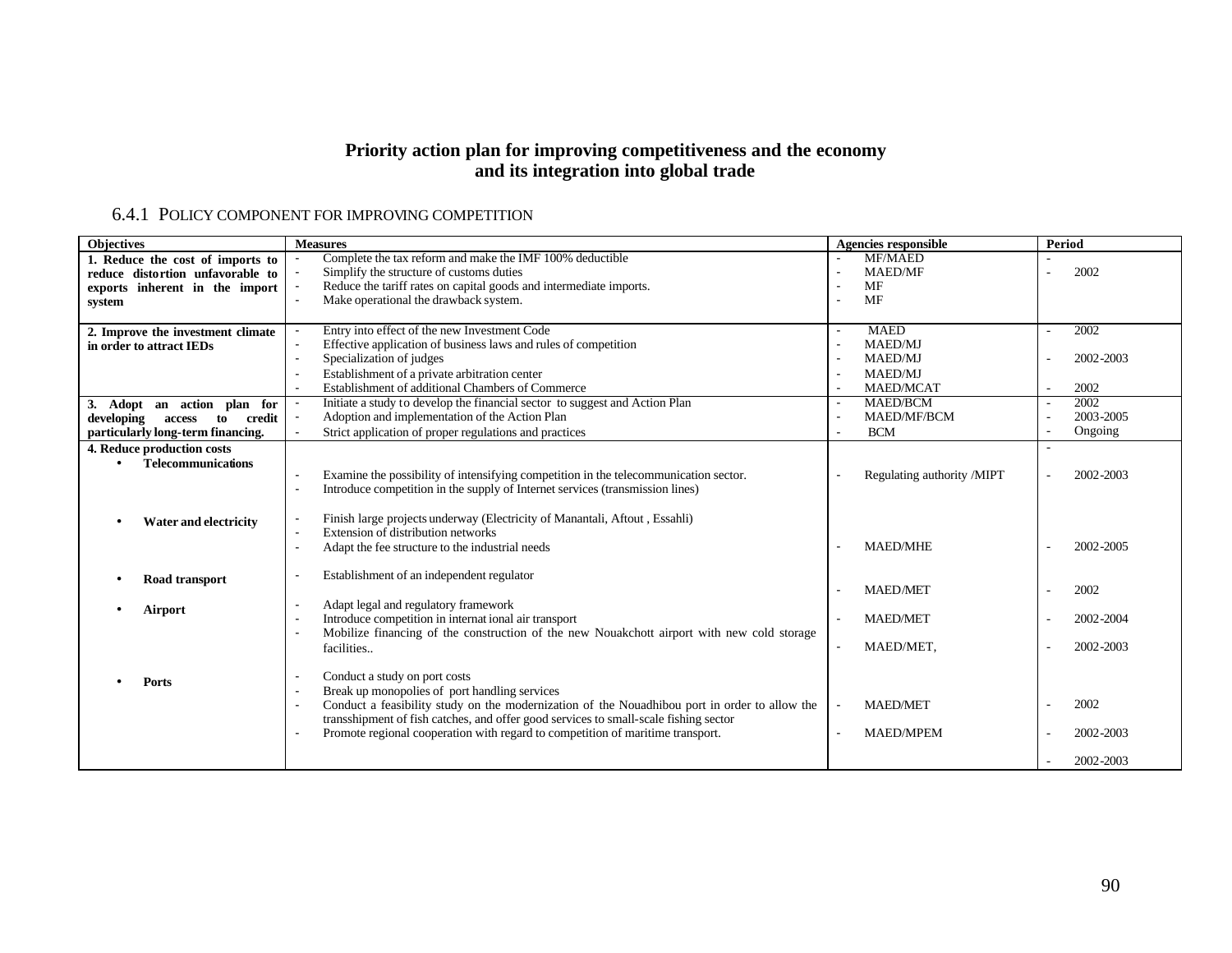# 6.4.2 COMPONENT: FACILITATING TRADE

| <b>Objectives</b>                                                                                                        | <b>Measures</b>                                                                                                                                                                                        | <b>Agencies responsible</b>                         | Period    |
|--------------------------------------------------------------------------------------------------------------------------|--------------------------------------------------------------------------------------------------------------------------------------------------------------------------------------------------------|-----------------------------------------------------|-----------|
| 1- Facilitating<br>trade must be<br>supported at the highest level of the<br>government                                  | Create a public sector/private sector Steering Committee (with a head<br>office)<br>Establishment of a tracking mechanism                                                                              | <b>MAED /MF/CGEM)</b>                               | 2002      |
| 2- Liberalize customs procedures in<br>order to reduce the cost of imports<br>and exports                                | Adoption of the Electronic Data Interchange (EDI),<br>Broaden the use of the SYDONIA program,<br>Introduce a greater selectivity of controls.                                                          | MF/CGEM/Superintendence company                     | 2002-2003 |
| 3- Reduce income losses via a better<br>management of special import<br>systems                                          | Streamline the exemption system,<br>Establish a system for tracking exemptions that remain in effect.                                                                                                  | <b>MAED/MF/CGEM</b><br>Superintendence company      | 2002      |
| <b>Ensure</b><br>$4-$<br>customs<br>proper<br>a<br>valuation system, particularly in<br>light of government's commitment | Evaluate the impact of the recourse to the SGS and the means for reaping<br>the greatest possible profit form this contract.<br>Utilize the results from this evaluation in the negotiation of the new | <b>MAED/MF</b><br><b>CGEM</b><br>Monitoring company | 2002      |
| to enforce customs' compliance with<br>WCO evaluation principles.                                                        | contract with the PSI company.<br>Establish a timetable for applying the evaluation in custom of the WCO and<br>identify the assistance needed.                                                        |                                                     | 2002-2003 |
| <b>5- Reinforce the Customs Bureau to</b><br>enable it to implement a well<br>designed action plan.                      | Study the reorganization of the General Customs Department<br>Provide the Customs Department with sufficient budget resources to enable<br>it to implement the aforementioned plans.                   | <b>MAED/MF</b>                                      | 2003-2002 |
|                                                                                                                          | Adopt en ethics code of professional for customs agents.                                                                                                                                               | MF                                                  | 2003      |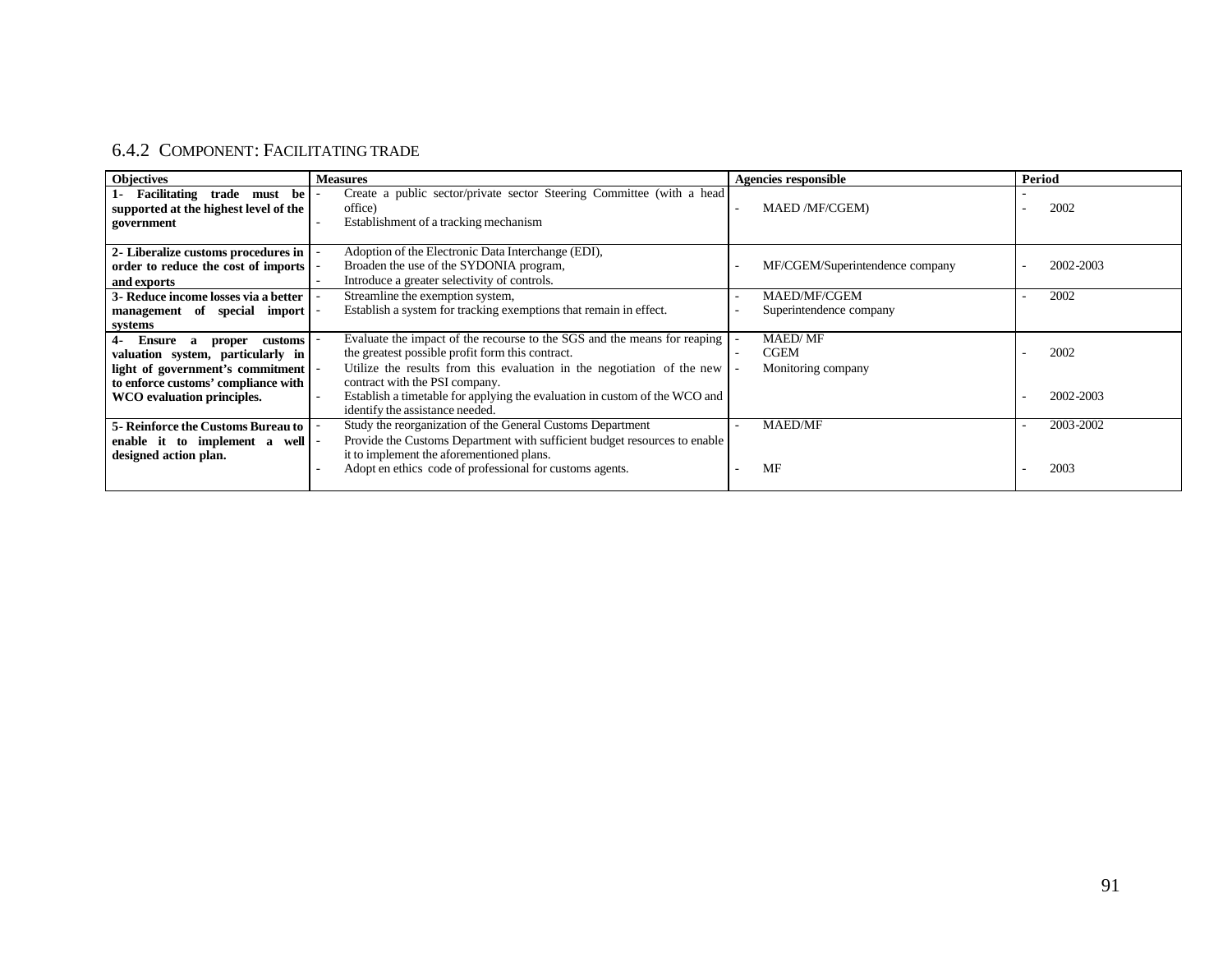# 6.4.3 Institutional support component

| . L. L.<br><b>Objectives</b>                                                                                                     | <b>Measures</b>                                                                                                                                                                                                              | Organismes responsables                                                                  | Period                                                                                |
|----------------------------------------------------------------------------------------------------------------------------------|------------------------------------------------------------------------------------------------------------------------------------------------------------------------------------------------------------------------------|------------------------------------------------------------------------------------------|---------------------------------------------------------------------------------------|
| 1. Give the government the means to<br>actively promote foreign trade.                                                           | Reinforce the administration responsible for promoting exports.<br>Establish a mechanism for tracking commitments taken by Mauritania to the OMC.                                                                            | <b>MAED/MF/MCAT /MPEM</b><br><b>MAED/MF/MCAT</b>                                         | 2002-2004<br><b>July 2002</b><br>$\overline{\phantom{a}}$                             |
| 2. Establish independent institutions<br>to support the export sector                                                            | Create a national tourism office<br>Create an agency to promote private investment<br>Establish a new structure for the Chamber of Commerce                                                                                  | MAED/MCAT/CGEM                                                                           | <b>July 2002</b><br>$\overline{\phantom{a}}$<br>December 2002<br><b>July 2002</b><br> |
| 3. Reinforce the quality of human<br>resources in public administration<br>and in the private sector so as to<br>promote exports | Design certified training programs in international trade at the university and technical level.<br>Initiate a study for an ongoing training program for the personnel already in place in the private<br>and public sector. | of<br>MEN/<br>University<br>Nouakchott/<br><b>MACT/Business school</b><br>MAED/MCAT/CGEM | October 2002<br><b>July 2002</b><br>$\overline{\phantom{a}}$                          |
| 4. Improve the quality of the local<br>production as prior step for success<br>on the export market                              | Upgrade to technical standards and verification programs.<br>Initiate partnerships with scientific and laboratory institutions.                                                                                              | MMIMEN/MCAT/CGEM                                                                         | 2002-2003                                                                             |
| 5. Make trade information available<br>to local producers                                                                        | Establishment of a center of business information (Trade Points).                                                                                                                                                            | MAED/MCAT/CGEM                                                                           | <b>July 2002</b><br>٠                                                                 |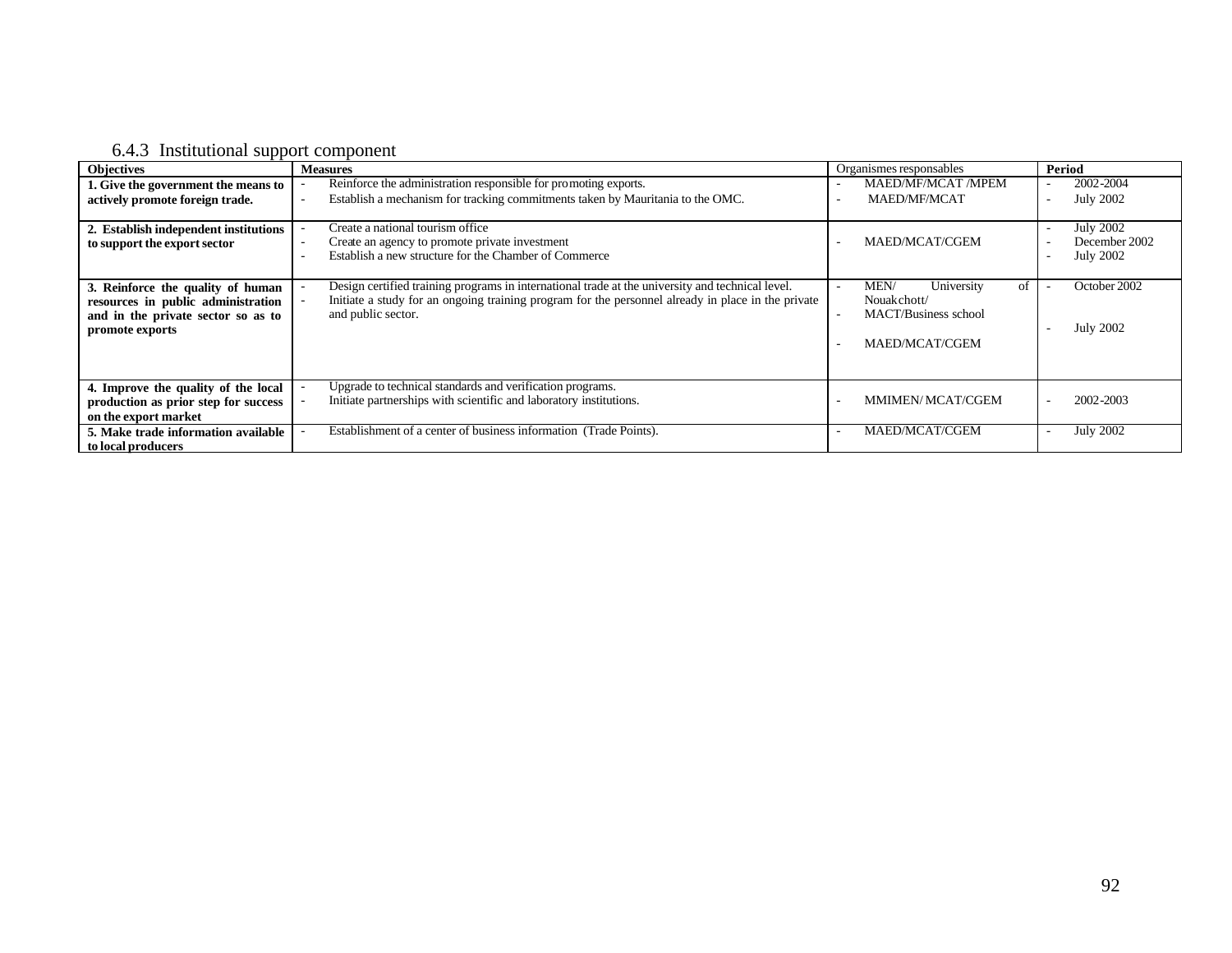## 6.4.4 FISHING COMPONENT

| <b>Objectives</b>                                                           | <b>Measures</b>                                                                                    | <b>Agencies responsible</b> | Period           |
|-----------------------------------------------------------------------------|----------------------------------------------------------------------------------------------------|-----------------------------|------------------|
| 1. Improve the management of                                                | Adopt a development strategy for the fishing sector including a                                    | MAED/MPEM/CNROP             | December 2002    |
| fishing resources by avoiding over                                          | development plan                                                                                   |                             |                  |
| fishing<br>and<br>intensifying<br>the                                       |                                                                                                    |                             |                  |
| exploitation<br>of<br>underexploited                                        | Organization of a round table of lenders.                                                          | <b>MAED/MPEM</b>            | 2003             |
| species                                                                     |                                                                                                    |                             |                  |
| 2. Review the tax and licensing                                             | Implement the results from the study dealing with the review of tax laws.                          |                             |                  |
| system to improve incentives and                                            |                                                                                                    | <b>MAED/MF/MPEM</b>         | 2002-2003        |
| increase tax revenue.                                                       |                                                                                                    |                             |                  |
| 3. Gradually increase the share of                                          | Apply the transshipment policy;                                                                    | <b>MPEM</b>                 | Continue         |
| catches by local ships                                                      | Study methods for the transfer of refrigerated trawlers to Mauritanian<br>$\overline{\phantom{a}}$ | <b>MPEM/MF</b>              | 2002-2005        |
|                                                                             | operators, within the framework of the restructuring program of the fishing                        |                             |                  |
|                                                                             | sector in the European Union;                                                                      | <b>MPEM</b>                 | <b>July 2002</b> |
|                                                                             | Carry out pilot projects to evaluate the feasibility of applying better fishing                    |                             |                  |
|                                                                             | and transformation technologies <sup>68</sup> .                                                    |                             |                  |
| 4. Strengthen institutions responsible                                      | Strengthen the capacities of the MPEM.                                                             | <b>MAED/MPEM</b>            | June 2002        |
| for managing the sector                                                     | Support the CNROP in the area of resource management and the                                       | $\mathcal{L}$               |                  |
|                                                                             | identification of priority studies.                                                                |                             |                  |
|                                                                             | Establish a workgroup to study methods of regional cooperation involving                           |                             |                  |
| 5. Manage fish marketing so as to<br>raise prices obtained for fish exports | marketing of cephalopods most notably with Morocco.                                                | MAEC/MAED/MPEM/             | December 2002    |
|                                                                             |                                                                                                    | <b>SMCP/FNP</b>             |                  |
| 6. Have the private sector participate                                      |                                                                                                    |                             |                  |
| more in defining the implementation                                         | Reinforce the State/private sector dialog involving fishing sector issues.                         | MAED/MPEM/CGEM              | June 2002        |
| of the development plan of the                                              |                                                                                                    |                             |                  |
| fishing sector                                                              |                                                                                                    |                             |                  |
| 8. Supply essential infrastructures                                         | Initiate a limited expansion of the current fishing port in Nouadhibou,                            |                             | December 2002    |
|                                                                             | dredging of the access channel and removal of some 60 shipwrecks;                                  | <b>MAED/MPEM/MET</b>        |                  |
|                                                                             | Construct port capacity in Nouadhibou for handling catches of small                                |                             | $2002 - 2006$    |
|                                                                             | nektoplanctonic species;                                                                           |                             |                  |
|                                                                             | Construct a new fishing port in Nouakchott to service coastal, small-scale                         |                             |                  |
|                                                                             | and industrial fishing;                                                                            |                             |                  |
|                                                                             | Install cleanup stations for the small-scale fishing port of Nouadhibou                            |                             |                  |

 $\overline{\phantom{0}}$ 

 $\overline{a}$ 

 $68$  Study underway on financing from the FAO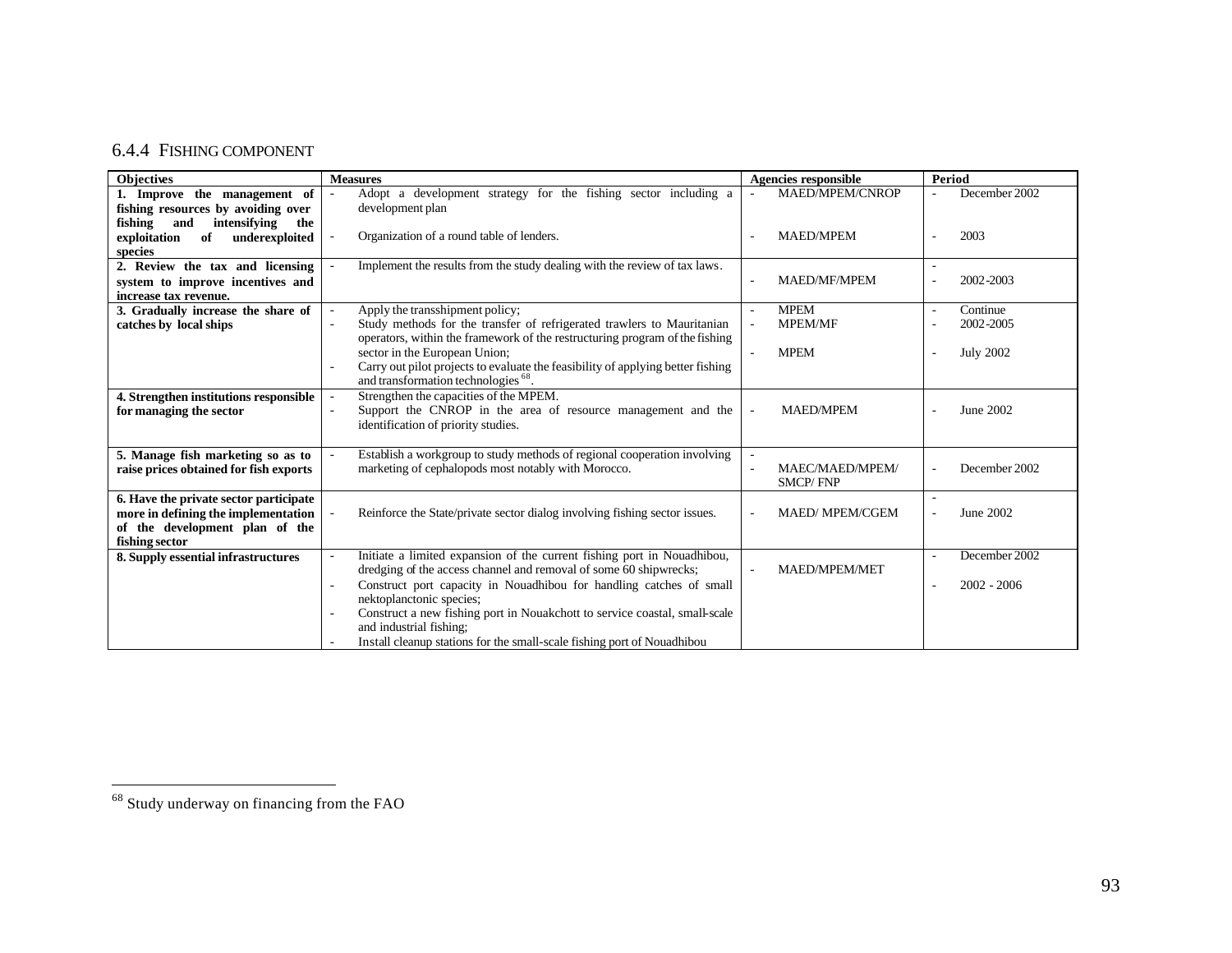| <b>Objectives</b>                                                    | <b>Measures</b>                                                                                                                                                                                   | <b>Agencies responsible</b>                                           | <b>Period</b>                         |
|----------------------------------------------------------------------|---------------------------------------------------------------------------------------------------------------------------------------------------------------------------------------------------|-----------------------------------------------------------------------|---------------------------------------|
| 9. Better exploit the subsector of<br>small-scale fishing businesses | Prepare a long-term development strategy for coastal and small-scale<br>$\overline{\phantom{a}}$<br>fisheries, as well as a five-year investment and technical assistance plan.                   | MAED/MPEM/CGEM<br>٠                                                   | December 2002                         |
|                                                                      | Create a development center for fishing technologies, associated with the<br>$\overline{\phantom{a}}$<br>fishing school and jointly managed by the school and the national fishing<br>federation. | MPEM/MEN/CNROP/CG<br>$\overline{\phantom{a}}$<br>EM/private companies | 2002-2007<br>$\overline{\phantom{a}}$ |
|                                                                      | Activate the "Consulting council for the development of fisheries"<br>$\overline{\phantom{a}}$<br>and work towards greater involvement of the FNP                                                 | - MPEM/CGEM<br>٠                                                      | June 2002                             |
|                                                                      |                                                                                                                                                                                                   |                                                                       |                                       |
|                                                                      |                                                                                                                                                                                                   |                                                                       |                                       |
|                                                                      |                                                                                                                                                                                                   |                                                                       |                                       |
|                                                                      |                                                                                                                                                                                                   |                                                                       |                                       |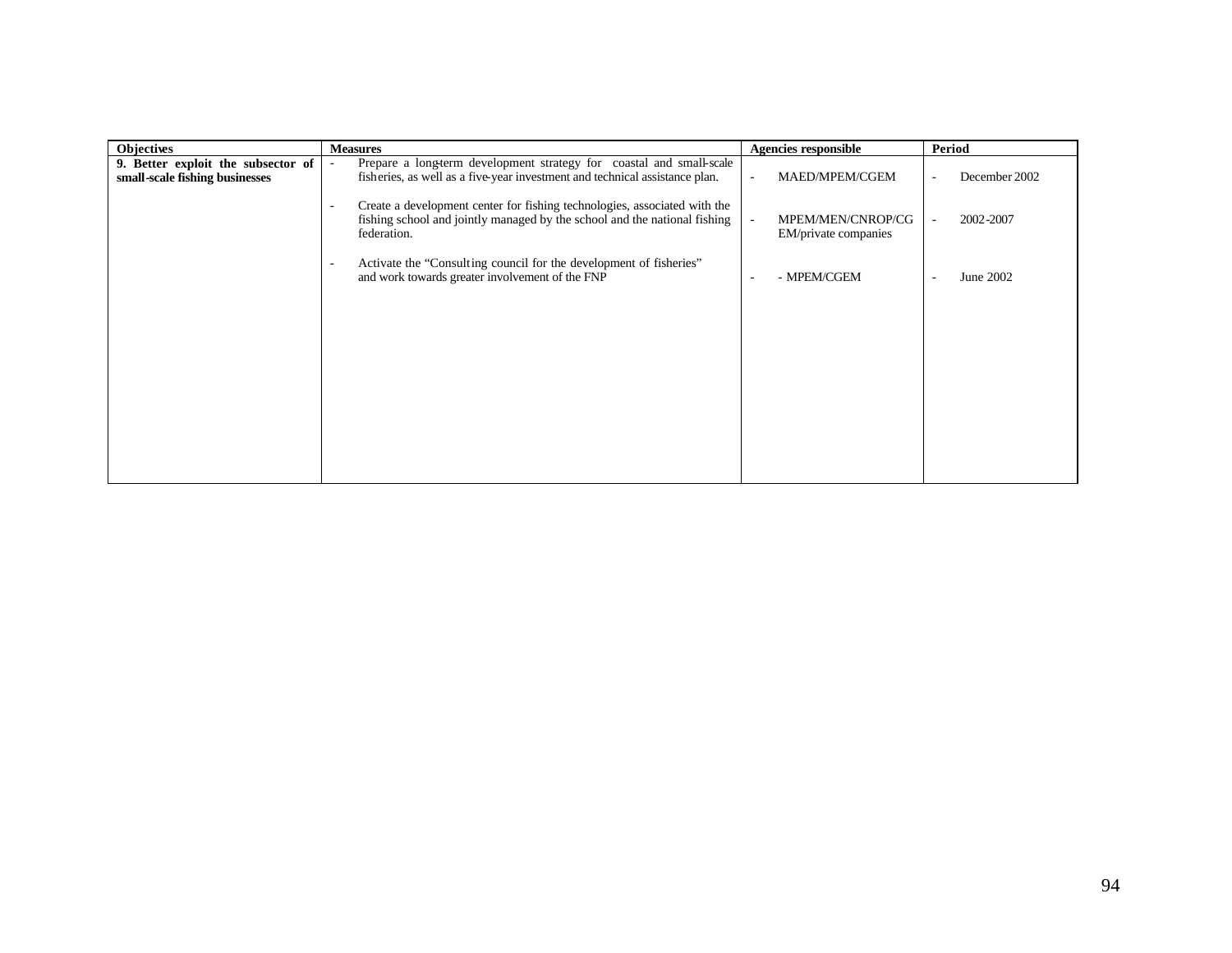# 6.4.5 RURAL SECTOR COMPONENT

#### 5.a- Livestock

| <b>Objectives</b>                                                                                                                                             | <b>Measures</b>                                                                                                                                                                                                                 | <b>Agencies responsible</b>                                              | Period                                   |
|---------------------------------------------------------------------------------------------------------------------------------------------------------------|---------------------------------------------------------------------------------------------------------------------------------------------------------------------------------------------------------------------------------|--------------------------------------------------------------------------|------------------------------------------|
| 1. Improve animal health:<br>- Modify the legal system regarding animal<br>health to comply with regional and<br>international health standards               | Identify legal texts concerned and make the necessary revisions.                                                                                                                                                                | <b>MAED/MDRE</b>                                                         | <b>July 2002</b>                         |
| - Obtain (from the OIE) the certificate of<br>"country exempt of health problems"<br>needed to permit Mauritania to export<br>livestock and related products. | Reinforce the battle against "epizootic diseases" by providing supplemental financing to<br>REMEMA.                                                                                                                             | - MAED/MDRE                                                              | 2002<br>and<br>afterward<br>continuously |
| 2. Improve the basis of information for this<br>sector:                                                                                                       | Coordinate the efforts of various agencies concerned.<br>Establish a center of commercial information and documentation<br>$\sim$                                                                                               | MAED/MF/BCM/<br><b>MDRE</b>                                              | December 2001<br>December 2001           |
| 3. Reform the institutions responsible for<br>this sector                                                                                                     | Implement recommendations of the ongoing study involving the reorganization of the<br>Agricultural Ministry.                                                                                                                    | - MDRE                                                                   | <b>July 2002</b>                         |
| 4. Support professional organizations                                                                                                                         | Draw lessons from ongoing efforts to strengthen the finances and the organization of these<br>$\overline{\phantom{a}}$<br>organizations.                                                                                        | MAED/MDRE/Prof<br>$\blacksquare$<br>essional<br>organizations            | Ongoing effort                           |
| 5. Stimulate exports of the livestock raising<br>sector                                                                                                       | Study the establishment of the infrastructure needs to reduce marketing costs to neighboring<br>countries:<br>Enter into bilateral negotiations with former members of the CEDEAO to secure n adequate<br>commercial framework. | MDRE/MCAT/MA<br>$\overline{\phantom{a}}$<br>ET                           | 2002<br>2002                             |
| 6. Stimulate income from the export of<br>skins, leather, horns and live animals and<br>products from camel milk                                              | Ensure that the new slaughterhouse of Nouakchott initiates operation<br>Assist the private sector investor who has expressed an interest in investing in a tanning facility<br>near Rosso.                                      | <b>MAED/MDRE/MIP</b><br>T/Comm. Urb. de<br>Nouakchott / APB              | January 2002                             |
|                                                                                                                                                               | Study the possibility of exporting camel skins (take advantage of the experience of Sudan in this<br>field).<br>Encourage local facilities for the transformation of by-products (tannery, etc.)                                | MAED/MDREF/Pri<br>$\sim$<br>vate<br><b>MAED/MMI/MCA</b><br><b>T/CGEM</b> | 2002                                     |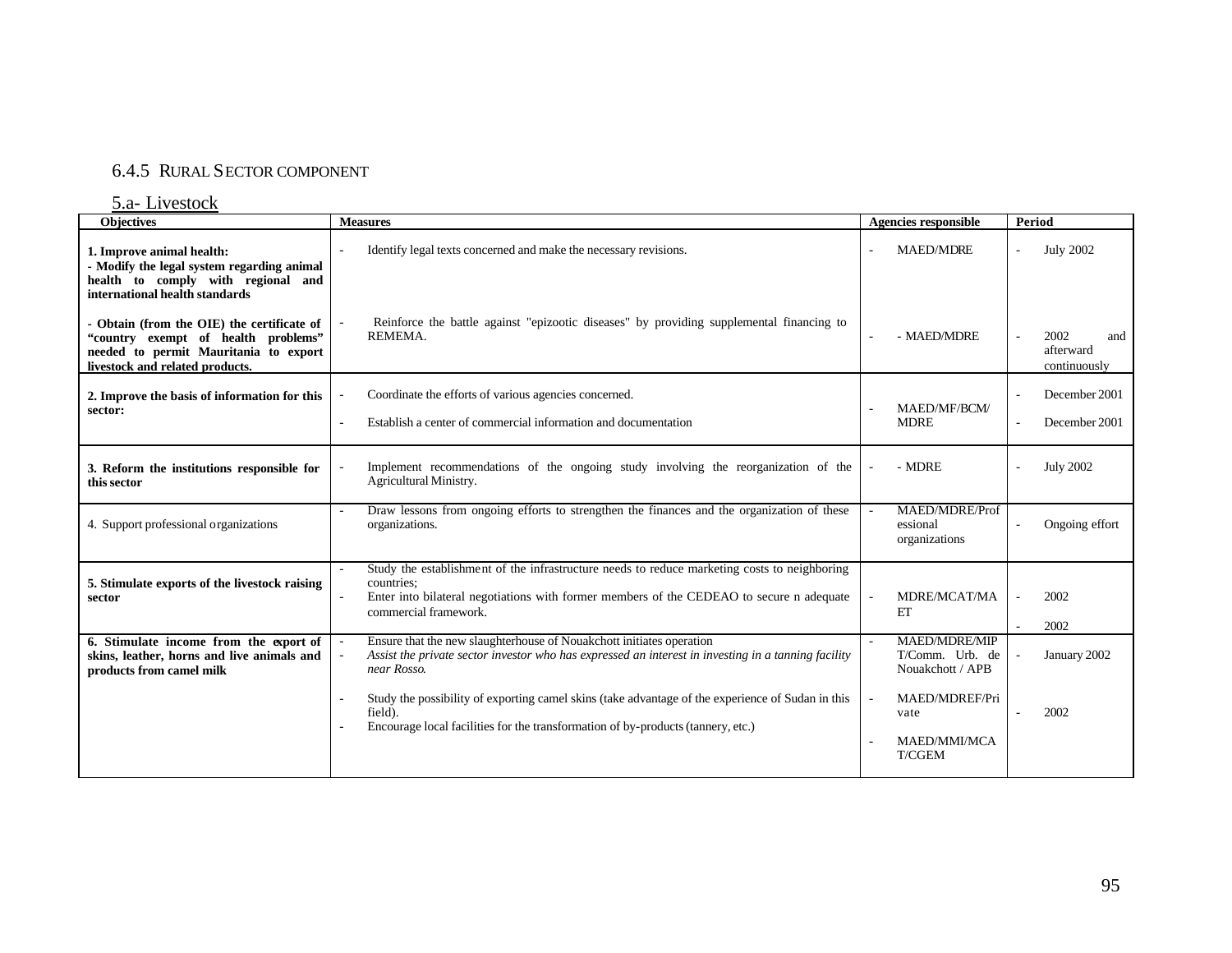### 5.b-Agriculture

| ັ<br><b>Objectives</b>                                                                                       | <b>Measures</b>                                                                                                                                                                 | <b>Agencies responsible</b>            | Period                              |
|--------------------------------------------------------------------------------------------------------------|---------------------------------------------------------------------------------------------------------------------------------------------------------------------------------|----------------------------------------|-------------------------------------|
| 1. Diversify agricultural production by<br>favoring exportation of new products                              | Intensify agricultural diversification programs through the PEDIAM<br>Begin exploitation of the potential offered by the fruit and vegetable branch                             | - MAED/MDRE                            | Ongoing<br>2002-204                 |
|                                                                                                              | Provide better access to resources of the PEDIAM to small operators.                                                                                                            |                                        | Ongoing                             |
| 2. Ensure that the prevailing land property<br>system stimulates agricultural production                     | Revise laws pertaining to property system in view of adapting it, as needed, to accelerate the<br>transfer of land property titles.                                             | - MAED/MDRE                            | 2002                                |
| 3. Develop infrastructures to support the<br>export of agricultural products                                 | Construct the Rosso-Bobhé road and open irrigated perimeters to the public;<br>Electrify the Senegal Valley;<br>Install cold storage warehouses near the airport of Nouakchott. | - MAED/MET<br>- MAED/MHE<br>- MAED/MET | 2002-2004<br>2002-2006<br>2002-2005 |
| Attract foreign investors to<br>take<br>advantage of their expertise and knowledge<br>of export the markets. | Promote regional cooperation as regards to private partnerships and the exchanges of experience;<br>Initiate well targeted promotion campaigns.<br>$\overline{\phantom{a}}$     | - MAED/MDRE                            | 2002 and ongoing<br>2002-2003       |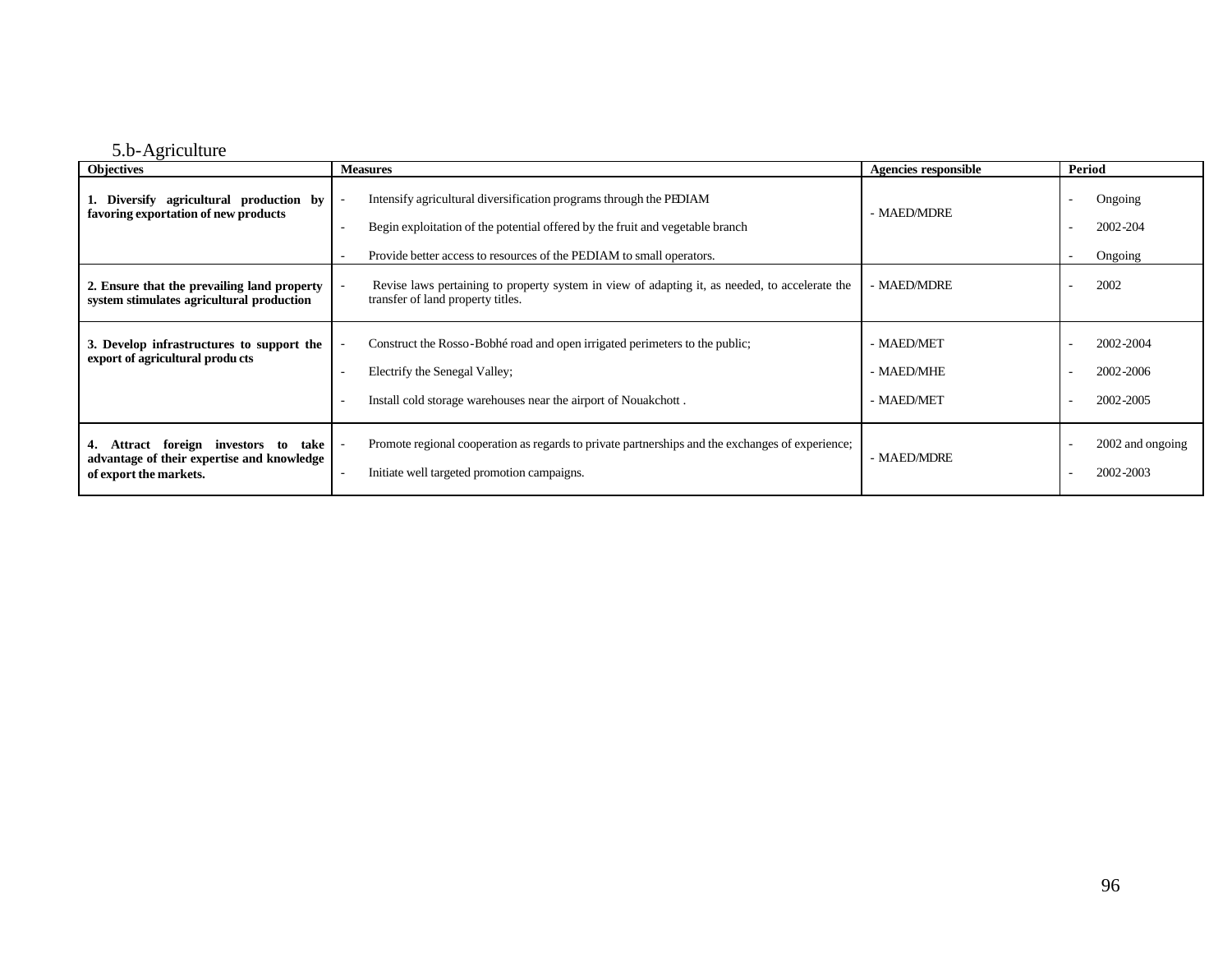# 6.4.6 TOURISM COMPONENT

| <b>Objectives</b>                            | <b>Type of Action</b>                                                                   | <b>Agencies Responsible /</b> | <b>Time frame</b>                         |
|----------------------------------------------|-----------------------------------------------------------------------------------------|-------------------------------|-------------------------------------------|
|                                              |                                                                                         | <b>External support</b>       |                                           |
| 1. Grant tourism development high political  | -Adopt a Schema Directeur for the sector and provide plenty of publicity to this event  | -MCAT, Cabinet of Prime       | December 2001                             |
| importance and visibility,                   | -Organize a Round Table on the above Schema Directeur                                   | Minister                      |                                           |
|                                              | -Establish a program of professional training for tourism personnel                     | -MAED/MCAT                    | January 2002                              |
| 2. Improve and multiply the tourism          | -Upgrade the airport in Nema and Tidjikja (infrastructure)                              | -MAED/MET                     | $2002 - 2004$                             |
| destination to broaden the offerings         | -Develop tourist infrastructure in areas with tourism potential.                        |                               |                                           |
|                                              |                                                                                         |                               |                                           |
|                                              |                                                                                         |                               |                                           |
| 3. Provide adequate institutional support to | -Reorganize and define mission objectives                                               | -MAED/MCAT                    | 2002                                      |
| the tourism sector                           | -Put in place specialized training                                                      |                               |                                           |
|                                              |                                                                                         |                               | $2002 - 2003$                             |
| 4. Put in place a financing mechanism        | -Study the implementation of a credit institution for the tourist sector                | -MAED/BCM/MCAT                | 2002                                      |
| favoring the tourism sector                  |                                                                                         |                               |                                           |
| 5. Preserve the cultural and natural assets, | -Implement the various actions defined in the cultural preservation initiates already   | -MAED/MCAT/MCOI               | $2002 - 2003$<br>$\overline{\phantom{a}}$ |
| essential to tourism development             | defined.                                                                                |                               |                                           |
|                                              | -Establish action plans for the valorization of the Banc d'Arquin and the Parc Diawling | -MAED/MDRE/MCAT               | $2002 - 2003$                             |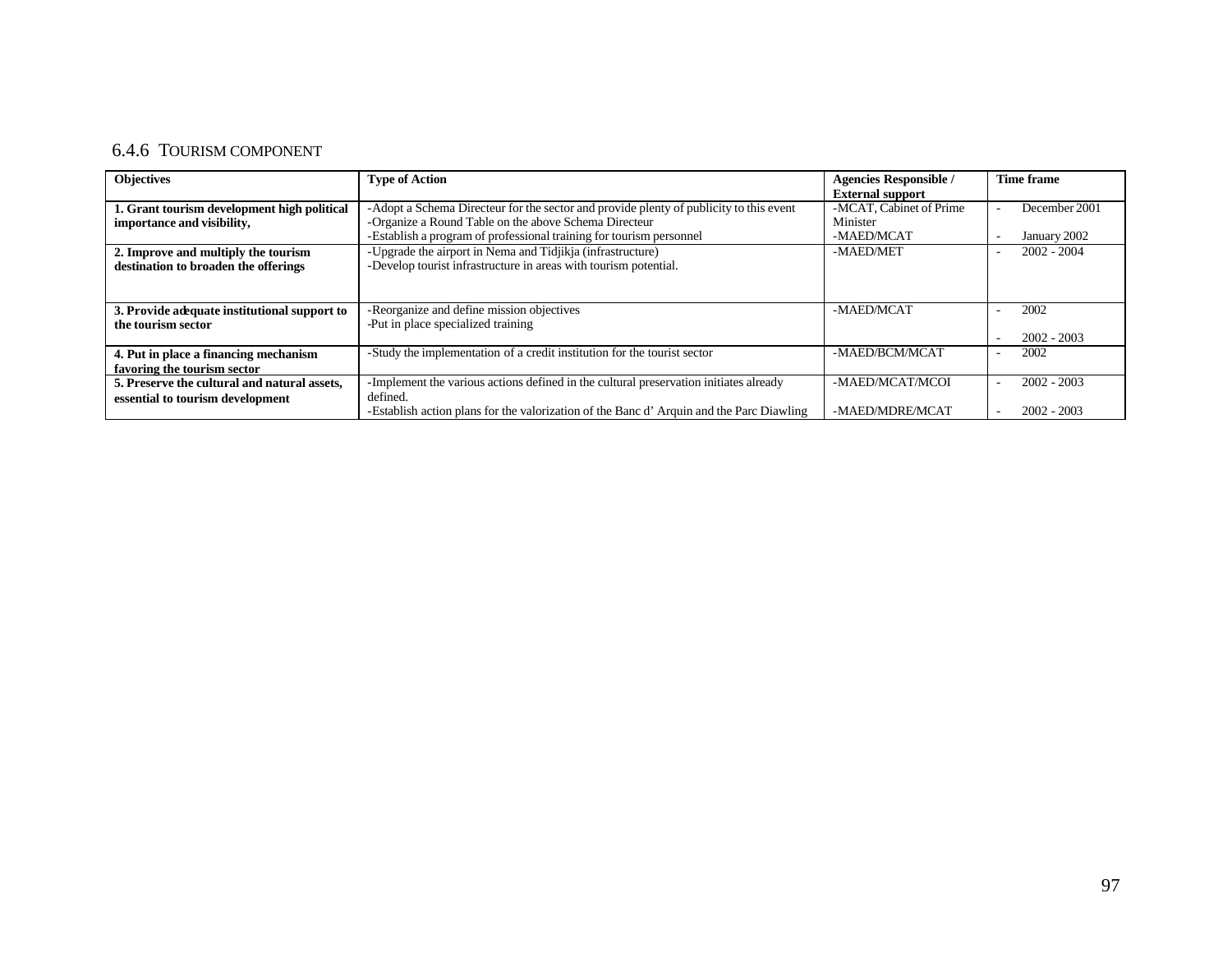# **Appendix**

| H.S.           |                                             |        | 2001 MFN tariff |                 | 2001 Total tax burden at customs |                 |
|----------------|---------------------------------------------|--------|-----------------|-----------------|----------------------------------|-----------------|
|                | <b>Description</b>                          | No. of |                 | <b>Standard</b> |                                  | <b>Standard</b> |
| <b>Chapter</b> |                                             | lines  | Average tariff  | deviation       | Average total tax                | deviation       |
|                | <b>Total</b>                                | 5,533  | 10.6            | 7.6             | 33.5                             | 8.6             |
| $01 - 24$      | <b>Agriculture</b>                          | 802    | 13.8            | 7.8             | 39.6                             | 8.8             |
| 25-97          |                                             | 4,731  | 10.0            | 7.5             | 32.5                             | 8.5             |
|                | <b>Industry</b>                             |        |                 |                 |                                  |                 |
| 01             | Live animals                                | 20     | 4.5             | 1.5             | 23.1                             | 6.6             |
| 02             | Meat and edible meat offal                  | 53     | 20.0            | 0.0             | 45.1                             | 0.0             |
| 03             | Fish and crustaceans, molluscs and other    |        |                 |                 |                                  |                 |
|                | aquatic invertebrates                       | 87     | 20.0            | 0.0             | 45.1                             | 0.0             |
| 04             | Dairy produce; birds' eggs; natural         |        |                 |                 |                                  |                 |
|                | honey; edible products of animal origin,    |        |                 |                 |                                  |                 |
|                | not elsewhere specified or included         | 37     | 12.0            | 9.8             | 34.1                             | 13.5            |
| 05             | Products of animal origin, not elsewhere    |        |                 |                 |                                  |                 |
|                | specified or included                       | 19     | 5.8             | 3.4             | 28.4                             | 4.1             |
| 06             | Live trees and other plants; bulbs, roots   |        |                 |                 |                                  |                 |
|                | and the like; cut flowers and ornamental    |        |                 |                 |                                  |                 |
|                | foliage                                     | 12     | 16.3            | 6.8             | 40.7                             | 8.0             |
|                | Edible vegetables and certain roots and     |        |                 |                 |                                  |                 |
| 07             |                                             |        |                 |                 |                                  |                 |
|                | tubers                                      | 58     | 15.6            | 6.4             | 36.7                             | 12.3            |
| 08             | Edible fruit and nuts; peel of citrus fruit |        |                 |                 |                                  |                 |
|                | or melons                                   | 60     | 19.8            | 1.9             | 44.8                             | 2.3             |
| 09             | Coffee, tea, maté and spices                | 54     | 19.4            | 2.9             | 44.5                             | 3.4             |
| 10             | Cereals                                     | 19     | 7.9             | 8.7             | 24.0                             | 13.7            |
| 11             | Products of the milling industry; malt;     |        |                 |                 |                                  |                 |
|                | starches; insulin; wheat gluten             | 38     | 10.4            | 6.9             | 33.1                             | 8.5             |
| 12             | Oil seeds and oleaginous fruits;            |        |                 |                 |                                  |                 |
|                | miscellaneous grains, seeds and fruit;      |        |                 |                 |                                  |                 |
|                | industrial or medicinal plants; straw and   |        |                 |                 |                                  |                 |
|                | fodder                                      | 51     | 6.0             | 4.2             | 23.5                             | 10.1            |
| 13             | Lac; gums, resins and other vegetable       |        |                 |                 |                                  |                 |
|                | saps and extracts                           | 12     | 1.3             | 2.3             | 23.1                             | 2.8             |
|                |                                             |        |                 |                 |                                  |                 |
| 14             | Vegetable plaiting materials; vegetable     |        |                 |                 |                                  |                 |
|                | products not elsewhere specified or         |        |                 |                 |                                  |                 |
|                | included                                    | 11     | 4.5             | 1.5             | 26.7                             | 2.7             |
| 15             | Animal or vegetable fats and oils and       |        |                 |                 |                                  |                 |
|                | their cleavage products; prepared edible    |        |                 |                 |                                  |                 |
|                | fats; animal or vegetable waxes             | 59     | 6.8             | 6.7             | 23.5                             | 11.6            |
| 16             | Preparations of meat, of fish or of         |        |                 |                 |                                  |                 |
|                | crustaceans, molluscs or other aquatic      |        |                 |                 |                                  |                 |
|                | invertebrates                               | 28     | 20.0            | 0.0             | 45.1                             | 0.0             |
| 17             | Sugars and sugar confectionery              | 18     | 6.4             | 5.1             | 10.5                             | 5.8             |
| 18             | Cocoa and cocoa preparations                | 17     | 12.1            | 7.7             | 35.8                             | 9.1             |
| 19             | Preparations of cereals, flour, starch or   |        |                 |                 |                                  |                 |
|                | milk; pastry cooks' products                | 18     | 15.2            | 8.5             | 37.5                             | 11.8            |
| 20             | Preparations of vegetables, fruit, nuts or  |        |                 |                 |                                  |                 |
|                | other parts of plants                       | 50     | 17.6            | 3.3             | 42.1                             | 4.8             |
|                | Miscellaneous edible preparations           |        |                 |                 |                                  |                 |
| 21             |                                             | 19     | 11.4            | 5.9             | 34.8                             | 8.6             |
| $2\sqrt{2}$    | Beverages, spirits and vinegar              | $26\,$ | 19.2            | 3.9             | 43.9                             | 6.3             |
| $23\,$         | Residues and waste from the food            |        |                 |                 |                                  |                 |
|                | industries; prepared animal fodder          | 26     | 1.9             | 5.5             | 20.2                             | 7.5             |
| 24             | Tobacco and manufactured tobacco            |        |                 |                 |                                  |                 |
|                | substitutes                                 | 10     | 17.8            | 5.0             | 42.5                             | 5.9             |
| 25             | Salt; sulphur; earths and stone;            |        |                 |                 |                                  |                 |
|                | plastering materials, lime and cement       | 79     | 5.9             | 3.5             | 28.3                             | 4.8             |
| 26             | Ores, slag and ash                          | 38     | 5.0             | 0.0             | 27.4                             | $0.0\,$         |
| 27             | Mineral fuels, mineral oils and products    |        |                 |                 |                                  |                 |
|                | of their distillation; bituminous           |        |                 |                 |                                  |                 |
|                | substances; mineral waxes                   | 58     | 9.8             | 6.8             | 32.2                             | 9.7             |
| 28             | Inorganic chemicals; organic or             |        |                 |                 |                                  |                 |
|                | inorganic compounds of precious             |        |                 |                 |                                  |                 |
|                | metals, of rare-earth metals, of            |        |                 |                 |                                  |                 |
|                |                                             |        |                 |                 |                                  |                 |
|                | radioactive elements or of isotopes         | 190    | 5.0             | 1.4             | 26.6                             | 4.0             |
| 29             | Organic chemicals                           | 319    | 4.1             | 2.7             | 24.5                             | 5.7             |

# **Table A. 1.: Average tariffs and total tax burden, by H.S. Chapter (Per cent)**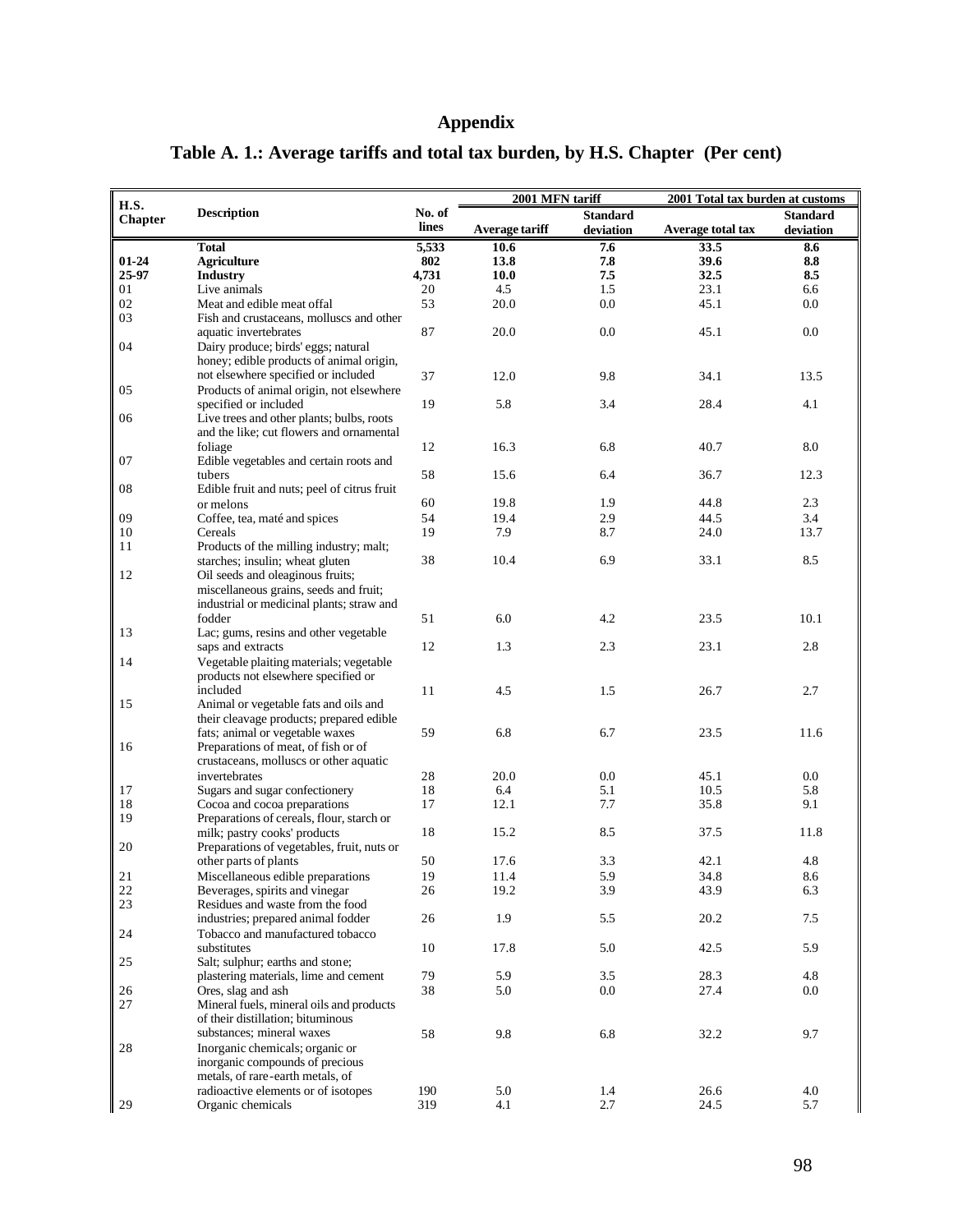|                |                                                                           |           | 2001 MFN tariff |                 | 2001 Total tax burden at customs |                 |  |
|----------------|---------------------------------------------------------------------------|-----------|-----------------|-----------------|----------------------------------|-----------------|--|
| H.S.           | <b>Description</b>                                                        | No. of    |                 | <b>Standard</b> |                                  | <b>Standard</b> |  |
| <b>Chapter</b> |                                                                           | lines     | Average tariff  | deviation       | Average total tax                | deviation       |  |
| 30             | Pharmaceutical products                                                   | 41        | 3.9             | 2.1             | 12.3                             | $0.0\,$         |  |
| 31             | Fertilizers                                                               | 26        | 0.2             | 1.0             | 17.7                             | 1.7             |  |
| 32             | Tanning or dyeing extracts; tannins and                                   |           |                 |                 |                                  |                 |  |
|                | their derivatives; dyes, pigments and                                     |           |                 |                 |                                  |                 |  |
|                | other coloring matter; paints and                                         | 58        | 8.1             | 6.8             | 30.9                             | 8.3             |  |
| 33             | Essential oils and resinoids; perfumery,                                  |           |                 |                 |                                  |                 |  |
|                | cosmetic or toilet preparations soap,                                     |           |                 |                 |                                  |                 |  |
|                | organic surface-active agents, washing                                    |           |                 |                 |                                  |                 |  |
|                | preparations, lubricating preparations,                                   |           |                 |                 |                                  |                 |  |
|                | artificial waxes, prepared waxes,                                         |           |                 |                 |                                  |                 |  |
|                | polishing or scouring preparations,                                       |           |                 |                 |                                  |                 |  |
|                | candles and similar articles                                              | 39        | 12.6            | 7.8             | 36.5                             | 9.0             |  |
| 34             | Soap, organic surface-active agents,                                      |           |                 |                 |                                  |                 |  |
|                | washing preparations, lubricating                                         |           |                 |                 |                                  |                 |  |
|                | preparations, art ificial waxes, prepared                                 |           |                 |                 |                                  |                 |  |
|                | waxes, polishing or scouring                                              |           |                 |                 |                                  |                 |  |
|                | preparations, candles and similar                                         |           |                 |                 |                                  |                 |  |
|                | articles, modeling pastes, 'dental waxes                                  |           |                 |                 |                                  |                 |  |
| 35             | and dental preparations with a basis<br>Albuminoidal substances: modified | 28        | 12.5            | 7.4             | 36.3                             | 8.7             |  |
|                | starches; glues; enzymes                                                  | 15        | 3.3             | 5.2             | 19.6                             | 8.5             |  |
| 36             | Explosives; pyrotechnic products;                                         |           |                 |                 |                                  |                 |  |
|                | matches; pyrophoric alloys; certain                                       |           |                 |                 |                                  |                 |  |
|                | combustible preparations                                                  | 9         | 20.0            | 0.0             | 45.1                             | 0.0             |  |
| 37             | Photographic or cinematographic goods                                     | 38        | 14.1            | 3.6             | 37.3                             | 6.9             |  |
| 38             | Miscellaneous chemical products                                           | 66        | 5.8             | 3.3             | 26.9                             | 6.0             |  |
| 39             | Plastics and articles thereof                                             | 140       | 6.8             | 7.2             | 21.8                             | 13.2            |  |
| 40             | Rubber and articles thereof                                               | 77        | 9.3             | 7.8             | 31.5                             | 10.4            |  |
| 41             | Raw hides and skins (other than                                           |           |                 |                 |                                  |                 |  |
|                | furskins) and leather                                                     | 34        | 3.4             | 2.4             | 24.4                             | 4.5             |  |
| 42             | Articles of leather; saddlery and harness;                                |           |                 |                 |                                  |                 |  |
|                | travel goods, handbags and similar                                        |           |                 |                 |                                  |                 |  |
|                | containers; articles of animal gut (other                                 |           |                 |                 |                                  |                 |  |
|                | than silk-worm gut)                                                       | 24        | 13.3            | 1.4             | 37.2                             | 1.7             |  |
| 43             | Furskins and artificial fur; manufactures                                 |           |                 |                 |                                  |                 |  |
|                | thereof<br>Wood and articles of wood; wood                                | 18        | 20.0            | 0.0             | 45.1                             | 0.0             |  |
| 44             | charcoal                                                                  | 69        | 11.2            | 9.0             | 34.4                             | 11.2            |  |
| 45             | Cork and articles of cork                                                 | 7         | 12.1            | 9.9             | 34.9                             | 13.2            |  |
| 46             | Manufactures of straw, of esparto or of                                   |           |                 |                 |                                  |                 |  |
|                | other plaiting materials; basket ware and                                 |           |                 |                 |                                  |                 |  |
|                | wickerwork                                                                | $\tau$    | 13.0            | 0.0             | 36.9                             | 0.0             |  |
| 47             | Pulp of wood or of other fibrous                                          |           |                 |                 |                                  |                 |  |
|                | cellulosic material; recovered (waste and                                 |           |                 |                 |                                  |                 |  |
|                | scrap) paper and paperboard                                               | 20        | 0.0             | 0.0             | 18.0                             | 0.0             |  |
| 48             | Paper and paperboard; articles of paper                                   |           |                 |                 |                                  |                 |  |
|                | pulp, of paper or of paperboard                                           | 120       | 9.4             | 7.4             | 32.5                             | 9.3             |  |
| 49             | Printed books, newspapers, pictures and                                   |           |                 |                 |                                  |                 |  |
|                | other products of the printing industry;                                  |           |                 |                 |                                  |                 |  |
|                | manuscripts, typescripts and plans                                        | 22        | 7.0             | 8.7             | 22.0                             | 17.6            |  |
| 50             | Silk                                                                      | 10        | 6.5             | 9.4             | 27.1                             | 12.8            |  |
| 51             | Wool, fine or coarse animal hair;                                         |           | 8.1             |                 |                                  |                 |  |
|                | horsehair yarn and woven fabric<br>Cotton                                 | 36<br>149 | 12.3            | 8.3<br>9.4      | 30.0<br>34.5                     | 11.0<br>12.8    |  |
| 52<br>53       | Other vegetable textile fibers; paper yarn                                |           |                 |                 |                                  |                 |  |
|                | and woven fabrics of paper yarn                                           | 32        | 6.9             | 7.8             | 28.2                             | 10.7            |  |
| 54             | Man-made filaments                                                        | 73        | 12.4            | 7.6             | 36.2                             | 8.9             |  |
| 55             | Man-made staple fibers                                                    | 141       | 11.8            | 8.2             | 35.0                             | 10.5            |  |
| 56             | Wadding, felt and nonwovens; special                                      |           |                 |                 |                                  |                 |  |
|                | yarns; twine, cordage, ropes and cables                                   |           |                 |                 |                                  |                 |  |
|                | and articles thereof                                                      | 35        | 9.8             | 6.6             | 29.2                             | 12.7            |  |
| 57             | Carpets and other textile floor coverings                                 | 20        | 19.4            | 2.0             | 44.4                             | 2.4             |  |
| 58             | Special woven fabrics; tufted textile                                     |           |                 |                 |                                  |                 |  |
|                | fabrics; lace; tapestries; trimmings;                                     |           |                 |                 |                                  |                 |  |
|                | embroidery                                                                | 41        | 19.8            | 1.1             | 44.9                             | 1.3             |  |
| 59             | Impregnated, coated, covered or                                           | 27        | 13.7            | 7.8             | 37.6                             | 9.5             |  |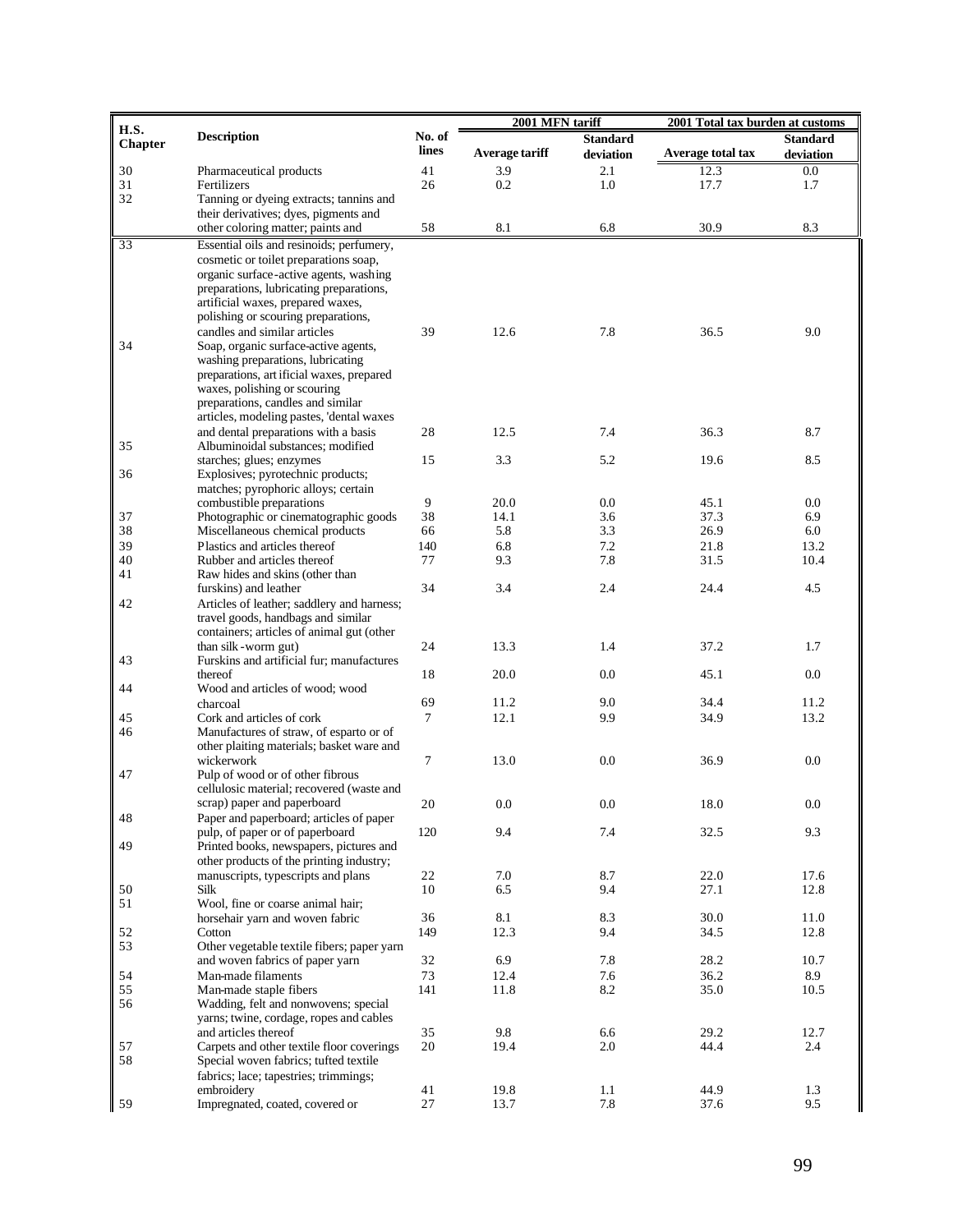| H.S.           |                                             |        | 2001 MFN tariff |                 | 2001 Total tax burden at customs |                 |  |
|----------------|---------------------------------------------|--------|-----------------|-----------------|----------------------------------|-----------------|--|
|                | <b>Description</b>                          | No. of |                 | <b>Standard</b> |                                  | <b>Standard</b> |  |
| <b>Chapter</b> |                                             | lines  | Average tariff  | deviation       | Average total tax                | deviation       |  |
|                | laminated textile fabrics; textile articles |        |                 |                 |                                  |                 |  |
|                | of a kind suitable for industrial use       |        |                 |                 |                                  |                 |  |
| 60             | Knitted or crocheted fabrics                | 18     | 5.0             | 0.0             | 27.4                             | 0.0             |  |
| 61             | Articles of apparel and clothing            |        |                 |                 |                                  |                 |  |
|                | accessories, knitted or crocheted           | 114    | 20.0            | 0.0             | 45.1                             | 0.0             |  |
| 62             | Articles of apparel and clothing            |        |                 |                 |                                  |                 |  |
|                | accessories, not knitted or crocheted       | 119    | 20.0            | 0.0             | 45.1                             | 0.0             |  |
| 63             | Other made up textile articles; sets; worn  |        |                 |                 |                                  |                 |  |
|                | clothing and worn textile articles; rags    | 59     | 18.5            | 4.6             | 43.3                             | 5.4             |  |
| 64             | Footwear, gaiters and the like; parts of    |        |                 |                 |                                  |                 |  |
|                | such articles                               | 31     | 20.0            | 0.0             | 45.1                             | 0.0             |  |
| 65             | Headgear and parts thereof                  | 11     | 18.6            | 4.5             | 43.5                             | 5.3             |  |
| 66             | Umbrellas, sun umbrellas, walking-          |        |                 |                 |                                  |                 |  |
|                | sticks, seat-sticks, whips, riding-crops    |        |                 |                 |                                  |                 |  |
|                | and parts thereof                           | 7      | 13.6            | 8.0             | 37.6                             | 9.5             |  |
| 67             | Prepared feathers and down and articles     |        |                 |                 |                                  |                 |  |
|                | made of feathers or of down; artificial     |        |                 |                 |                                  |                 |  |
|                | flowers: articles of human hair             | 8      | 20.0            | 0.0             | 45.1                             | 0.0             |  |
| 68             | Articles of stone, plaster, cement,         |        |                 |                 |                                  |                 |  |
|                | asbestos, mica or similar materials         | 54     | 19.4            | 2.9             | 44.5                             | 3.4             |  |
| 69             | Ceramic products                            | 30     | 20.0            | 0.0             | 45.1                             | $0.0\,$         |  |
| 70             | Glass and glassware                         | 75     | 8.8             | 6.4             | 31.4                             | 8.6             |  |
| 71             | Natural or cultured pearls, precious or     |        |                 |                 |                                  |                 |  |
|                | semi-precious stones, precious metals,      |        |                 |                 |                                  |                 |  |
|                | metals clad with precious metal, and        |        |                 |                 |                                  |                 |  |
|                | articles thereof; imitation jewellery; coin | 52     | 12.1            | 9.4             | 33.8                             | 13.6            |  |
| $72\,$         | Iron and steel                              | 172    | 9.5             | 4.6             | 32.7                             | 5.5             |  |
| 73             | Articles of iron or steel                   | 153    | 13.6            | 5.8             | 37.5                             | 7.2             |  |
| 74             | Copper and articles thereof                 | 62     | 8.3             | 5.5             | 31.5                             | 6.7             |  |
| 75             | Nickel and articles thereof                 | 17     | 6.8             | 5.0             | 28.5                             | 4.4             |  |
| 76             | Aluminum and articles thereof               | 41     | 7.8             | 6.1             | 29.7                             | 7.1             |  |
| 78             | Lead and articles thereof                   | 10     | 8.0             | 6.3             | 31.0                             | 7.5             |  |
| 79             | Zinc and articles thereof                   | 10     | 6.5             | 4.7             | 29.2                             | 5.6             |  |
| 80             | Tin and articles thereof                    | 8      | 8.8             | 6.9             | 31.9                             | 8.2             |  |
| 81             | Other base metals; cermets; articles        |        |                 |                 |                                  |                 |  |
|                | thereof                                     | 36     | 12.1            | 7.6             | 35.8                             | 9.0             |  |
| 82             | Tools, implements, cutlery, spoons and      |        |                 |                 |                                  |                 |  |
|                | forks, of base metal; parts thereof of      |        |                 |                 |                                  |                 |  |
|                | base metal                                  | 73     | 6.4             | 4.2             | 29.0                             | 4.9             |  |
| 83             | Miscellaneous articles of base metal        | 37     | 13.8            | 4.7             | 38.1                             | 5.3             |  |
| 84             | Nuclear reactors, boilers, machinery and    |        |                 |                 |                                  |                 |  |
|                | mechanical appliances; parts thereof        | 519    | 6.4             | 5.5             | 28.0                             | 8.5             |  |
| 85             | Electrical machinery and equipment and      |        |                 |                 |                                  |                 |  |
|                | parts thereof; sound recorders and          |        |                 |                 |                                  |                 |  |
|                | reproducers, television image and sound     |        |                 |                 |                                  |                 |  |
|                | recorders and reproducers, and parts and    |        |                 |                 |                                  |                 |  |
|                | accessories of such articles                | 300    | 10.5            | 6.4             | 34.4                             | 7.4             |  |
| 86             | Railway or tramway locomotives,             |        |                 |                 |                                  |                 |  |
|                | rolling-stock and parts thereof; railway    |        |                 |                 |                                  |                 |  |
|                | or tramway track fixtures and fittings      |        |                 |                 |                                  |                 |  |
|                | and parts thereof; mechanical (including    |        |                 |                 |                                  |                 |  |
|                | electro-mechanical) traffic signaling       |        |                 |                 |                                  |                 |  |
|                | equipment of all kinds                      | 24     | 13.0            | 0.0             | 36.9                             | 0.0             |  |
| 87             | Vehicles other than railway or tramway      |        |                 |                 |                                  |                 |  |
|                | rolling-stock, and parts and accessories    |        |                 |                 |                                  |                 |  |
|                | thereof                                     | 144    | 16.0            | 5.7             | 41.4                             | 6.8             |  |
| 88             | Aircraft, spacecraft, and parts thereof     | 15     | 0.0             | 0.0             | 21.5                             | $0.0\,$         |  |
| 89             | Ships, boats and floating structures        | 27     | 2.2             | 2.5             | 20.5                             | 5.3             |  |
| 90             | Optical, photographic, cinematographic,     |        |                 |                 |                                  |                 |  |
|                | measuring, checking, precision, medical     |        |                 |                 |                                  |                 |  |
|                | or surgical instruments and apparatus;      |        |                 |                 |                                  |                 |  |
|                | parts and accessories thereof               | 163    | 5.5             | 5.0             | 26.2                             | 7.6             |  |
| 91             | Clocks and watches and parts thereof        | 55     | 5.0             | 0.0             | 27.5                             | 0.2             |  |
| 92             | Musical instruments; parts and              |        |                 |                 |                                  |                 |  |
|                | accessories of such articles                | 20     | 20.0            | 0.0             | 45.1                             | $0.0\,$         |  |
| 93             | Arms and ammunition; parts and              | 17     | 18.8            | 5.0             | 43.7                             | 5.9             |  |
|                |                                             |        |                 |                 |                                  |                 |  |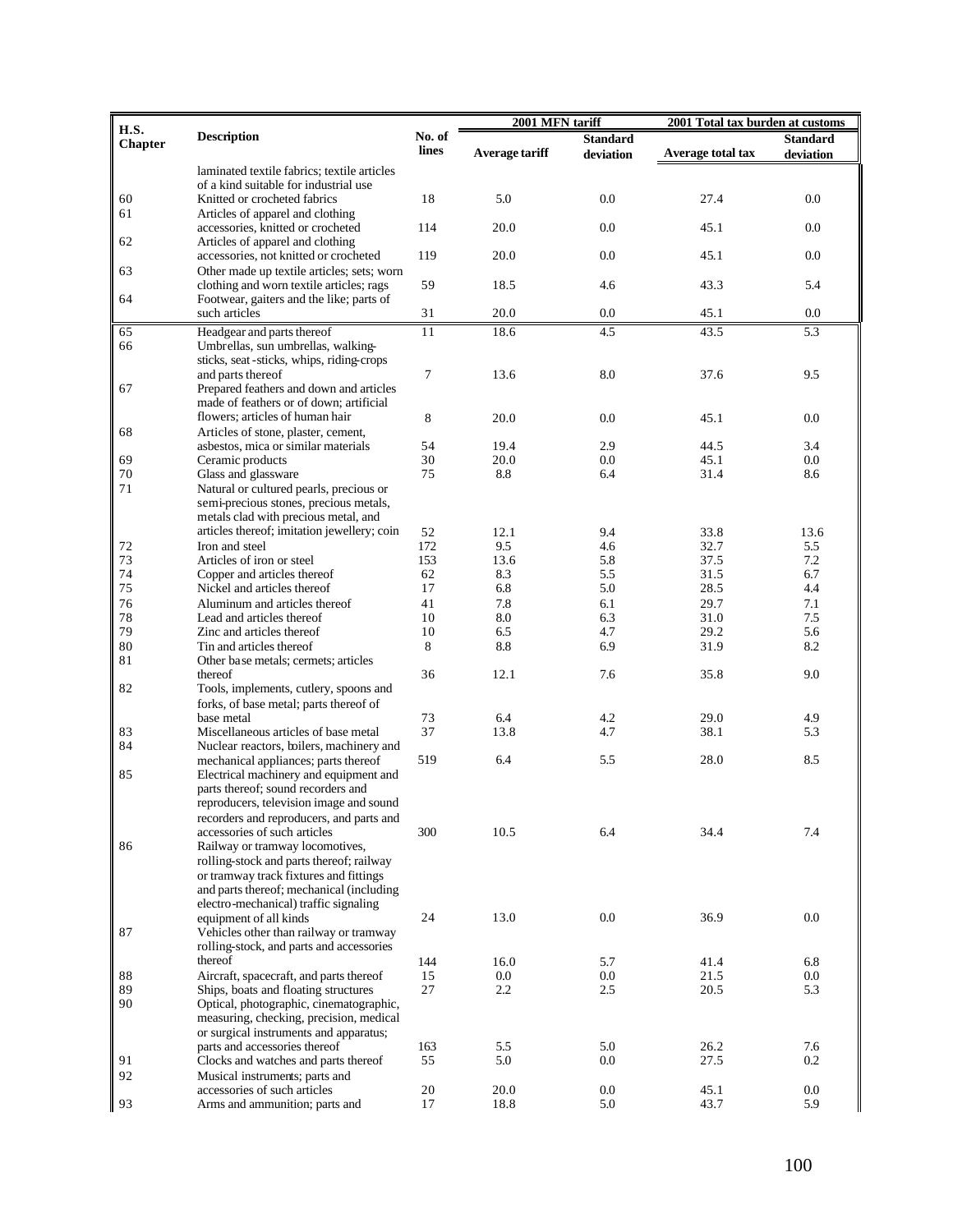| <b>H.S.</b>    |                                           |                 | 2001 MFN tariff |                 | 2001 Total tax burden at customs |                 |  |
|----------------|-------------------------------------------|-----------------|-----------------|-----------------|----------------------------------|-----------------|--|
| <b>Chapter</b> | <b>Description</b>                        | No. of<br>lines |                 | <b>Standard</b> |                                  | <b>Standard</b> |  |
|                |                                           |                 | Average tariff  | deviation       | <b>Average total tax</b>         | deviation       |  |
|                | accessories thereof                       |                 |                 |                 |                                  |                 |  |
| 94             | Furniture; bedding, mattresses, mattress  |                 |                 |                 |                                  |                 |  |
|                | supports, cushions and similar stuffed    |                 |                 |                 |                                  |                 |  |
|                | furnishings; lamps and lighting fittings, |                 |                 |                 |                                  |                 |  |
|                | not elsewhere specified or included;      |                 |                 |                 |                                  |                 |  |
|                | illuminated signs, illuminated name-      |                 |                 |                 |                                  |                 |  |
|                | plates and the like; prefabricated        |                 |                 |                 |                                  |                 |  |
|                | buildings                                 | 38              | 16.2            | 6.1             | 40.5                             | 8.1             |  |
| 95             | Toys, games and sports requisites; parts  |                 |                 |                 |                                  |                 |  |
|                | and accessories thereof                   | 43              | 18.4            | 5.2             | 42.1                             | 9.7             |  |
| 96             | Miscellaneous manufactured articles       | 50              | 19.1            | 3.6             | 44.1                             | 4.2             |  |
| 97             | Works of art, collectors' pieces and      |                 |                 |                 |                                  |                 |  |
|                | antiques                                  | 7               | 20.0            | 0.0             | 45.1                             | 0.0             |  |

Source: World Bank calculations based on data provided by the Mauritanian authorities.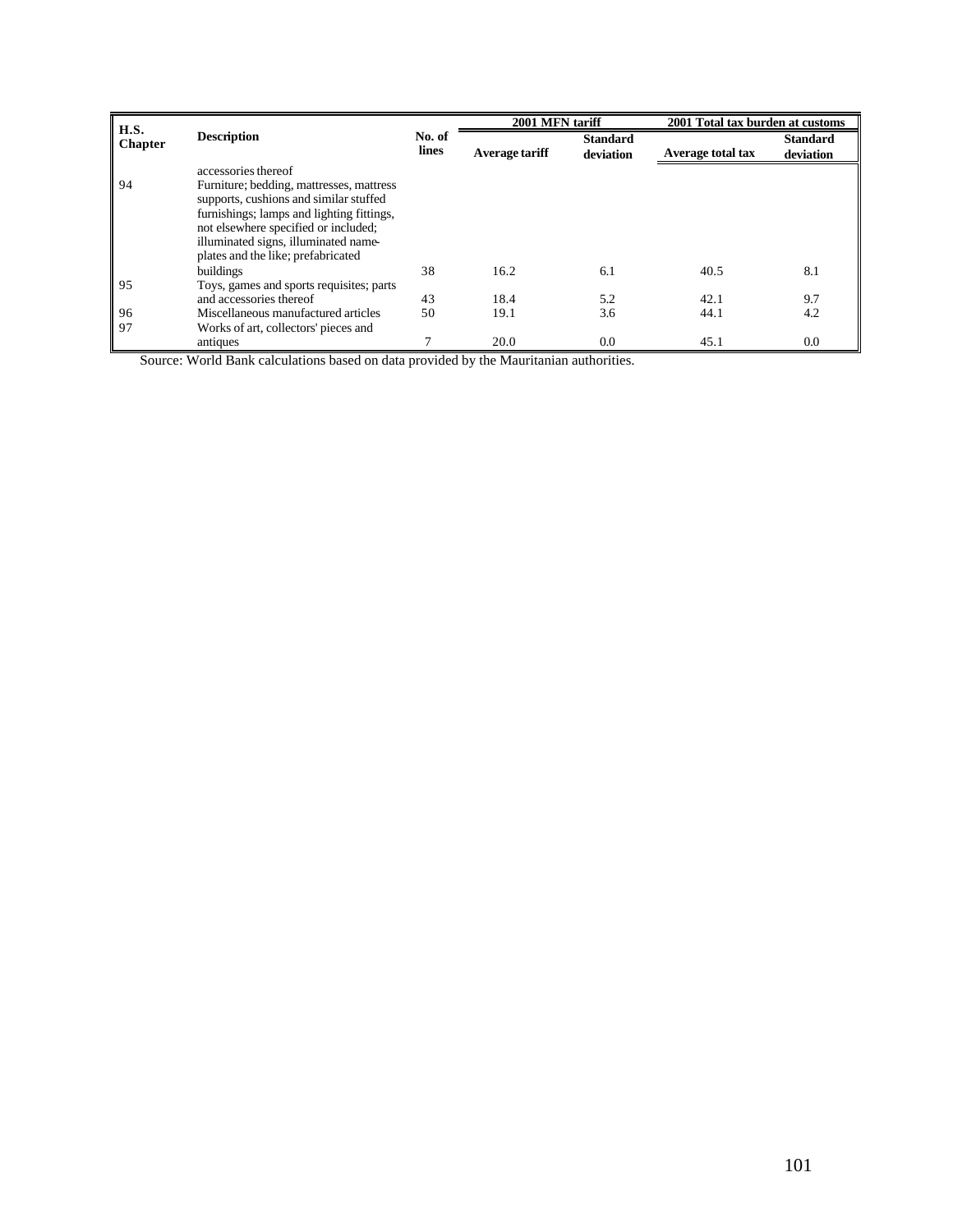| <b>Description</b>   | 1992    | 1993    | 1994    | 1995    | 1996      | 1997    | 1998    | 1999    | 2000    |
|----------------------|---------|---------|---------|---------|-----------|---------|---------|---------|---------|
| <b>Total exports</b> | 647.2   | 423.4   | 410.3   | 486.4   | 490.3     | 400.2   | 372.3   | 375.3   | 346.2   |
| $($$ million $)$     |         |         |         |         |           |         |         |         |         |
|                      |         |         |         |         | (Percent) |         |         |         |         |
| America              | 3.2     | 2.9     | 1.0     | 1.5     | 1.9       | 0.3     | 0.5     | 0.4     | 0.7     |
| <b>United States</b> | 1.7     | 1.3     | 0.5     | 1.1     | 1.2       | 0.1     | 0.3     | 0.3     | 0.3     |
| Canada               | 0.0     | $0.0\,$ | $0.0\,$ | $0.0\,$ | $0.0\,$   | $0.0\,$ | $0.0\,$ | 0.0     | 0.0     |
| Other                | 1.5     | 1.5     | 0.5     | 0.3     | 0.6       | 0.2     | 0.2     | 0.1     | 0.4     |
| America              |         |         |         |         |           |         |         |         |         |
| Europe               | 71.2    | 61.1    | 60.1    | 61.0    | 59.3      | 67.7    | 75.1    | 71.8    | 70.6    |
| EU(15)               | 66.1    | 50.6    | 52.1    | 53.4    | 54.3      | 64.4    | 72.6    | 70.0    | 67.8    |
| France               | 5.3     | 11.7    | 14.1    | 13.2    | 14.0      | 15.1    | 21.4    | 19.5    | 22.1    |
| Spain                | 6.6     | 11.0    | 10.4    | 11.3    | 9.1       | 10.5    | 9.3     | 12.0    | 13.4    |
| Belgium              | 42.2    | 5.4     | 6.7     | 6.6     | 6.7       | 9.1     | 11.6    | 7.3     | 12.8    |
| Italy                | 7.4     | 13.7    | 14.0    | 15.6    | 16.3      | 21.2    | 20.3    | 14.6    | 12.5    |
| Germany              | 0.8     | 1.7     | 2.8     | 1.5     | 3.9       | 3.4     | 4.3     | 12.5    | 3.8     |
| <b>EFTA</b>          | 0.5     | 4.0     | 5.2     | 2.7     | 0.3       | 0.0     | 0.1     | $0.0\,$ | 0.0     |
| Eastern              | 4.6     | 6.5     | 2.8     | 4.9     | 4.7       | 2.8     | 2.5     | 1.8     | 2.9     |
| Europe               |         |         |         |         |           |         |         |         |         |
| Former               | 4.4     | 6.5     | 2.7     | 4.7     | 4.5       | 2.6     | 2.2     | 1.8     | 2.8     |
| <b>USSR</b>          |         |         |         |         |           |         |         |         |         |
| Russian              | 4.4     | 6.5     | 2.7     | 4.7     | 4.5       | 2.6     | 2.2     | 1.8     | 2.8     |
| Federation           |         |         |         |         |           |         |         |         |         |
| Other Europe         | $0.0\,$ | $0.0\,$ | $0.0\,$ | $0.0\,$ | $0.0\,$   | 0.6     | 0.0     | 0.0     | $0.0\,$ |
| Asia                 | 17.5    | 21.9    | 28.9    | 23.8    | 22.5      | 21.6    | 13.1    | 14.5    | 13.8    |
| Middle East          | 0.0     | 0.0     | 0.0     | 0.2     | $0.0\,$   | 0.0     | 0.0     | 0.0     | 0.0     |
| East Asia            | 17.0    | 21.9    | 28.8    | 23.6    | 22.5      | 21.1    | 12.2    | 13.4    | 12.0    |
| Japan                | 17.0    | 21.9    | 28.6    | 23.1    | 21.9      | 19.9    | 10.9    | 11.4    | 10.5    |
| South Asia           | 0.4     | 0.0     | $0.0\,$ | $0.0\,$ | 0.0       | 0.4     | 0.9     | 1.1     | 1.8     |
| Pakistan             | 0.4     | 0.0     | 0.0     | 0.0     | 0.0       | 0.4     | 0.9     | 1.1     | 1.8     |
| Oceania              | 0.0     | 0.0     | $0.0\,$ | $0.0\,$ | $0.0\,$   | $0.0\,$ | $0.0\,$ | 0.0     | 0.0     |
| Africa               | 6.6     | 11.3    | 8.7     | 12.6    | 16.1      | 10.4    | 11.1    | 13.2    | 12.2    |
| Sub-saharan          | 5.9     | 10.9    | 8.2     | 12.0    | 15.1      | 9.7     | 10.8    | 12.5    | 11.6    |
| Africa               |         |         |         |         |           |         |         |         |         |
| Nigeria              | $1.0\,$ | 2.9     | $0.8\,$ | 3.1     | 7.2       | 4.2     | 6.3     | 7.1     | 7.5     |
| Other Africa         | 0.7     | 0.4     | 0.6     | 0.6     | 1.0       | 0.6     | 0.3     | 0.7     | 0.7     |
| Other                | 1.6     | 2.8     | 1.3     | 1.2     | 0.2       | 0.0     | 0.2     | 0.0     | 2.6     |
| Areas n.e.s          | 1.6     | 2.8     | 1.3     | 1.2     | 0.2       | 0.0     | 0.2     | 0.0     | 2.6     |

**Table A- 2. Exports by destination, 1992-2000 (Per cent)**

*Source:* WTO Secretariat calculations, based on data provided by the Mauritanian authorities.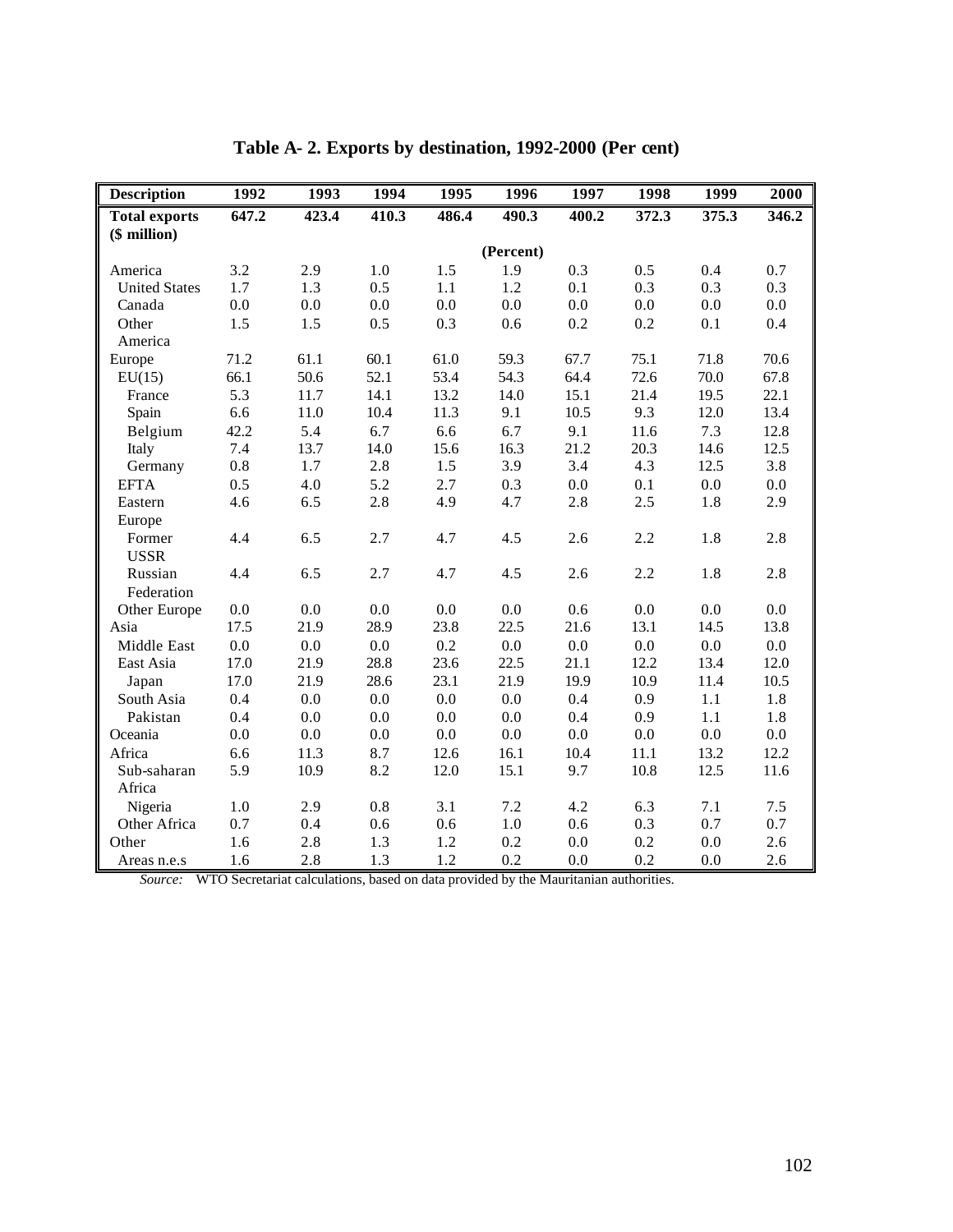#### **Selected References**

- 1. Alessandro Nicita, Marcelo Olarreaga and Isidro Soloaga." *Trade Reform and the Poor in Cambodia, Madagascar and Mauritania*", background paper to the Integrated Framework pilot studies. 2001.
- 2. Bernard Hoekman, Francis Ng and Marcelo Olarreaga. "*Eliminating Tariff peaks in the QUAD and Least Developed Country Exports",* Policy Research Working Paper #2604, The World Bank. 2001.
- 3. FIAS, Mauritanie Analyse des Barrieres Administratives et des Blocages Sectoriels a l'Investissements. Mars 1999.
- 4. FIAS, Mauritanie Recents Developpements et la Reforme du Code d'Investissement. Juin 1996.
- 5. FIAS, Mauritanie Systeme d'Imposition des Enterprises et Regimes d'Incitations: Anlayse et Recommendations. Novembre 2000.
- 6. Francis Ng and Alexander Yeats "*What can Africa expect from its traditional exports?"* mimeo. The World Bank. 2001.
- 7. IMF, Mauritania Statistical Appendix Report, No: 00/90, July 2000.
- 8. International Trade Center web site at: www.intracen.org/menus/countries.htm
- 9. International Trade Center, Executive Forum 1999, Redefining Trade Promotion, The Need for a Strategic Response, Geneva 2000.
- 10. Luc Chistiaensen, Lionel Demery and Stefano Paternostro*, "Reforms, Economic Growth and Poverty Reduction in Africa: Messages from the 1990s"* mimeo. The World Bank. 2001.
- 11. Luc De Wulf, *"Trade Promotion Organizations: Why Did They Fail And What Can Be Done About it?"* World Bank PREM Notes. September, 2001.
- 12. Mauritania Poverty Reduction Strategy Paper. January 2001.
- 13. McCulloch Cherel-Robson and Baluch, *"Growth, inequality and poverty in Mauritania, 1987-1996"* mimeo University of Sussex. 2000.
- 14. Office National de la Statistique, Profil de la Pauvrété en Mauritanie. 1996
- 15. Office National de la Statistique, Annuaire Statistique. 1998.
- 16. World Bank, Global Economic Prospects. 2000.